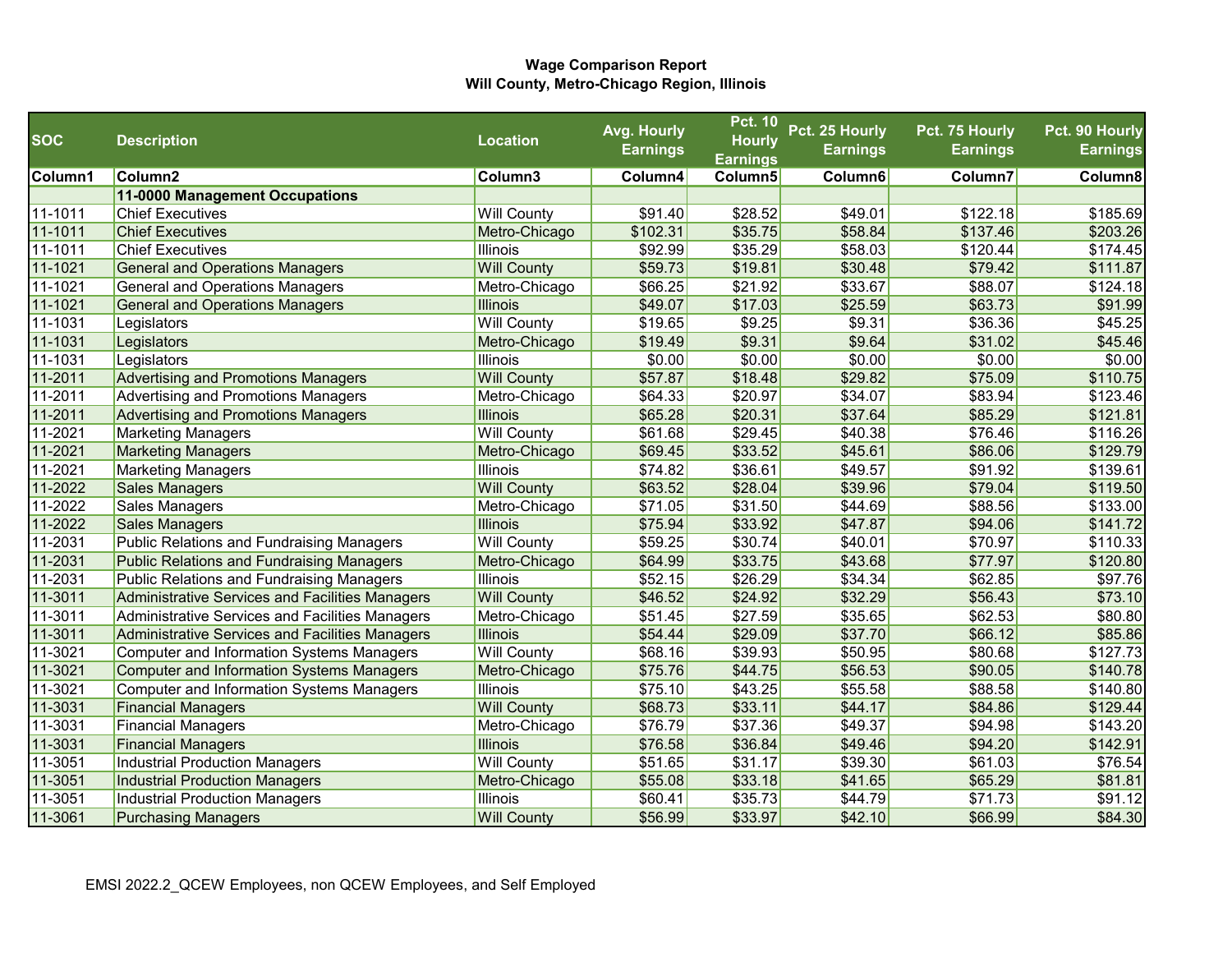|             |                                                                     |                    | Avg. Hourly     | <b>Pct. 10</b>  | Pct. 25 Hourly  | Pct. 75 Hourly  | Pct. 90 Hourly  |
|-------------|---------------------------------------------------------------------|--------------------|-----------------|-----------------|-----------------|-----------------|-----------------|
| <b>SOC</b>  | <b>Description</b>                                                  | <b>Location</b>    | <b>Earnings</b> | <b>Hourly</b>   | <b>Earnings</b> | <b>Earnings</b> | <b>Earnings</b> |
|             |                                                                     |                    |                 | <b>Earnings</b> |                 |                 |                 |
| 11-3061     | <b>Purchasing Managers</b>                                          | Metro-Chicago      | \$63.65         | \$37.91         | \$46.76         | \$75.06         | \$94.02         |
| 11-3061     | <b>Purchasing Managers</b>                                          | <b>Illinois</b>    | \$68.50         | \$40.41         | \$50.59         | \$80.68         | \$101.00        |
| 11-3071     | Transportation, Storage, and Distribution Managers                  | <b>Will County</b> | \$49.07         | \$25.23         | \$33.57         | \$59.31         | \$78.04         |
| 11-3071     | Transportation, Storage, and Distribution Managers                  | Metro-Chicago      | \$52.49         | \$26.92         | \$35.75         | \$63.65         | \$83.61         |
| 11-3071     | Transportation, Storage, and Distribution Managers                  | <b>Illinois</b>    | \$57.02         | \$26.30         | \$38.96         | \$68.94         | \$90.59         |
| 11-3111     | <b>Compensation and Benefits Managers</b>                           | <b>Will County</b> | \$59.34         | \$26.92         | \$39.15         | \$71.55         | \$110.70        |
| 11-3111     | <b>Compensation and Benefits Managers</b>                           | Metro-Chicago      | \$66.09         | \$29.99         | \$43.31         | \$79.78         | \$122.92        |
| 11-3111     | <b>Compensation and Benefits Managers</b>                           | <b>Illinois</b>    | \$65.71         | \$26.98         | \$43.41         | \$79.04         | \$122.61        |
| 11-3121     | Human Resources Managers                                            | <b>Will County</b> | \$57.35         | \$29.97         | \$39.16         | \$69.48         | \$100.42        |
| 11-3121     | <b>Human Resources Managers</b>                                     | Metro-Chicago      | \$64.00         | \$33.53         | \$43.54         | \$77.62         | \$111.54        |
| $11-3121$   | Human Resources Managers                                            | <b>Illinois</b>    | \$67.23         | \$35.28         | \$46.11         | \$81.48         | \$108.20        |
| 11-3131     | <b>Training and Development Managers</b>                            | <b>Will County</b> | \$53.73         | \$29.01         | \$37.78         | \$65.50         | \$85.21         |
| $11 - 3131$ | <b>Training and Development Managers</b>                            | Metro-Chicago      | \$60.10         | \$32.43         | \$41.96         | \$73.34         | \$95.32         |
| 11-3131     | <b>Training and Development Managers</b>                            | <b>Illinois</b>    | \$65.91         | \$35.98         | \$46.56         | \$80.18         | \$104.47        |
| 11-9013     | Farmers, Ranchers, and Other Agricultural Managers                  | <b>Will County</b> | \$35.43         | \$3.14          | \$9.31          | \$37.98         | \$87.75         |
| 11-9013     | Farmers, Ranchers, and Other Agricultural Managers                  | Metro-Chicago      | \$35.08         | \$3.07          | \$9.37          | \$37.67         | \$84.87         |
| 11-9013     | Farmers, Ranchers, and Other Agricultural Managers                  | Illinois           | \$35.24         | \$3.34          | \$9.41          | \$37.78         | \$85.58         |
| 11-9021     | <b>Construction Managers</b>                                        | <b>Will County</b> | \$39.89         | \$13.79         | \$22.91         | \$51.36         | \$66.92         |
| 11-9021     | <b>Construction Managers</b>                                        | Metro-Chicago      | \$41.85         | \$13.01         | \$23.44         | \$54.93         | \$70.95         |
| 11-9021     | <b>Construction Managers</b>                                        | Illinois           | \$48.38         | \$25.02         | \$34.61         | \$59.12         | \$74.11         |
| 11-9031     | Education and Childcare Administrators, Preschool and Will County   |                    | \$22.87         | \$13.76         | \$16.10         | \$25.82         | \$36.51         |
| 11-9031     | Education and Childcare Administrators, Preschool and Metro-Chicago |                    | \$24.86         | \$14.93         | \$17.61         | \$28.34         | \$39.63         |
| 11-9031     | Education and Childcare Administrators, Preschool and Illinois      |                    | \$28.94         | \$17.80         | \$20.69         | \$32.48         | \$44.83         |
| 11-9032     | Education Administrators, Kindergarten through Secon Will County    |                    | \$47.24         | \$30.16         | \$37.19         | \$56.75         | \$67.90         |
| 11-9032     | Education Administrators, Kindergarten through Secon Metro-Chicago  |                    | \$52.53         | \$33.52         | \$41.14         | \$63.43         | \$75.80         |
| 11-9032     | Education Administrators, Kindergarten through Secon Illinois       |                    |                 |                 |                 |                 |                 |
| 11-9033     | Education Administrators, Postsecondary                             | <b>Will County</b> | \$43.75         | \$22.72         | \$28.10         | \$51.43         | \$72.69         |
| 11-9033     | <b>Education Administrators, Postsecondary</b>                      | Metro-Chicago      | \$46.28         | \$24.18         | \$29.78         | \$54.37         | \$76.77         |
| 11-9033     | <b>Education Administrators, Postsecondary</b>                      | <b>Illinois</b>    | \$42.34         | \$22.31         | \$27.56         | \$49.29         | \$70.59         |
| 11-9039     | <b>Education Administrators, All Other</b>                          | <b>Will County</b> | \$36.05         | \$15.82         | \$19.98         | \$46.64         | \$61.90         |
| 11-9039     | Education Administrators, All Other                                 | Metro-Chicago      | \$39.18         | \$17.32         | \$22.23         | \$51.02         | \$67.51         |
| 11-9039     | <b>Education Administrators, All Other</b>                          | <b>Illinois</b>    | \$45.92         | \$21.86         | \$27.60         | \$59.34         | \$76.69         |
| 11-9041     | <b>Architectural and Engineering Managers</b>                       | <b>Will County</b> | \$64.55         | \$40.67         | \$49.13         | \$73.09         | \$107.99        |
| 11-9041     | <b>Architectural and Engineering Managers</b>                       | Metro-Chicago      | \$71.80         | \$45.24         | \$54.44         | \$81.58         | \$119.74        |
| 11-9041     | <b>Architectural and Engineering Managers</b>                       | Illinois           | \$64.01         | \$36.65         | \$48.63         | \$73.99         | \$107.11        |
| 11-9051     | <b>Food Service Managers</b>                                        | <b>Will County</b> | \$21.79         | \$12.19         | \$14.62         | \$25.83         | \$35.42         |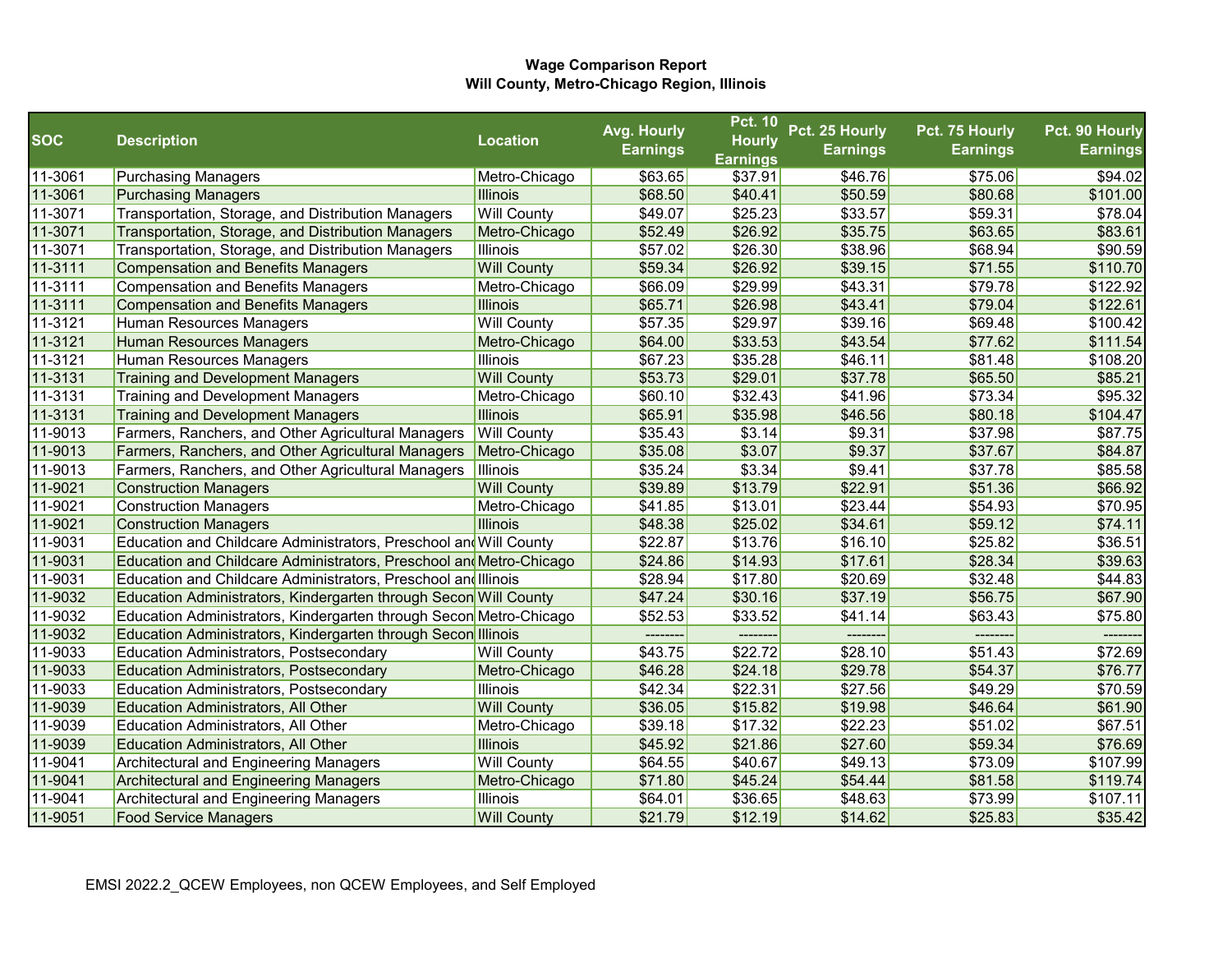|            |                                                                     |                    | Avg. Hourly     | <b>Pct. 10</b>  | Pct. 25 Hourly  | Pct. 75 Hourly  | Pct. 90 Hourly  |
|------------|---------------------------------------------------------------------|--------------------|-----------------|-----------------|-----------------|-----------------|-----------------|
| <b>SOC</b> | <b>Description</b>                                                  | <b>Location</b>    | <b>Earnings</b> | <b>Hourly</b>   | <b>Earnings</b> | <b>Earnings</b> | <b>Earnings</b> |
|            |                                                                     |                    |                 | <b>Earnings</b> |                 |                 |                 |
| 11-9051    | <b>Food Service Managers</b>                                        | Metro-Chicago      | \$24.00         | \$12.45         | \$16.00         | \$28.86         | \$39.56         |
| 11-9051    | <b>Food Service Managers</b>                                        | <b>Illinois</b>    | \$28.36         | \$14.49         | \$19.86         | \$33.38         | \$45.12         |
| 11-9071    | <b>Gambling Managers</b>                                            | <b>Will County</b> | \$29.25         | \$13.92         | \$19.06         | \$35.34         | \$51.70         |
| 11-9071    | <b>Gambling Managers</b>                                            | Metro-Chicago      | \$29.35         | \$7.63          | \$18.11         | \$35.55         | \$54.16         |
| 11-9071    | <b>Gambling Managers</b>                                            | Illinois           | --------        | --------        | --------        | --------        |                 |
| 11-9081    | <b>Lodging Managers</b>                                             | <b>Will County</b> | \$24.80         | \$5.11          | \$12.39         | \$27.27         | \$43.77         |
| 11-9081    | <b>Lodging Managers</b>                                             | Metro-Chicago      | \$26.14         | \$8.99          | \$15.29         | \$30.02         | \$41.87         |
| 11-9081    | <b>Lodging Managers</b>                                             | <b>Illinois</b>    | \$30.02         | \$15.56         | \$19.64         | \$34.46         | \$45.20         |
| 11-9111    | Medical and Health Services Managers                                | <b>Will County</b> | \$57.96         | \$29.26         | \$37.59         | \$69.33         | \$101.19        |
| 11-9111    | Medical and Health Services Managers                                | Metro-Chicago      | \$60.11         | \$30.56         | \$39.14         | \$71.80         | \$103.96        |
| 11-9111    | Medical and Health Services Managers                                | Illinois           | \$66.74         | \$34.59         | \$43.89         | \$78.45         | \$117.83        |
| 11-9121    | <b>Natural Sciences Managers</b>                                    | <b>Will County</b> | \$54.03         | \$27.10         | \$36.80         | \$67.09         | \$79.07         |
| 11-9121    | <b>Natural Sciences Managers</b>                                    | Metro-Chicago      | \$60.15         | \$30.15         | \$40.86         | \$74.63         | \$88.34         |
| 11-9121    | <b>Natural Sciences Managers</b>                                    | <b>Illinois</b>    | \$65.53         | \$30.45         | \$44.38         | \$81.46         | \$96.29         |
| 11-9131    | Postmasters and Mail Superintendents                                | <b>Will County</b> | ---------       | --------        | --------        | --------        | -------         |
| 11-9131    | Postmasters and Mail Superintendents                                | Metro-Chicago      | \$38.57         | \$33.24         | \$35.23         | \$41.29         | \$45.92         |
| 11-9131    | Postmasters and Mail Superintendents                                | Illinois           | --------        | -------         | --------        | -------         |                 |
| 11-9141    | Property, Real Estate, and Community Association Ma Will County     |                    | \$38.77         | \$11.02         | \$18.37         | \$50.34         | \$65.58         |
| 11-9141    | Property, Real Estate, and Community Association Ma Metro-Chicago   |                    | \$41.73         | \$15.32         | \$22.35         | \$55.75         | \$71.05         |
| 11-9141    | Property, Real Estate, and Community Association Malllinois         |                    | \$43.15         | \$19.12         | \$26.04         | \$58.11         | \$73.75         |
| 11-9151    | Social and Community Service Managers                               | <b>Will County</b> | \$34.66         | \$18.00         | \$23.24         | \$41.16         | \$55.93         |
| 11-9151    | Social and Community Service Managers                               | Metro-Chicago      | \$37.97         | \$20.15         | \$25.75         | \$44.97         | \$61.09         |
| 11-9151    | Social and Community Service Managers                               | <b>Illinois</b>    | \$41.31         | \$22.26         | \$28.21         | \$48.50         | \$65.97         |
| 11-9161    | <b>Emergency Management Directors</b>                               | <b>Will County</b> | \$39.38         | \$13.38         | \$21.90         | \$51.76         | \$67.06         |
| 11-9161    | <b>Emergency Management Directors</b>                               | Metro-Chicago      | \$40.69         | \$13.64         | \$22.46         | \$53.84         | \$69.37         |
| 11-9161    | <b>Emergency Management Directors</b>                               | <b>Illinois</b>    | ---             |                 | ------          | ---             |                 |
| 11-9171    | <b>Funeral Home Managers</b>                                        | <b>Will County</b> | \$49.79         | \$11.72         | \$19.88         | \$63.81         | \$89.63         |
| 11-9171    | <b>Funeral Home Managers</b>                                        | Metro-Chicago      | \$57.65         | \$13.85         | \$25.84         | \$72.75         | \$102.08        |
| 11-9171    | <b>Funeral Home Managers</b>                                        | Illinois           | --------        | --------        | -------         | --------        |                 |
| 11-9198    | Personal Service Managers, All Other; Entertainment a Will County   |                    | \$43.48         | \$8.72          | \$19.05         | \$58.29         | \$86.16         |
| 11-9198    | Personal Service Managers, All Other; Entertainment a Metro-Chicago |                    | \$49.59         | \$11.47         | \$23.64         | \$67.32         | \$93.61         |
| 11-9198    | Personal Service Managers, All Other; Entertainment a Illinois      |                    | \$62.54         | \$26.81         | \$40.41         | \$78.48         | \$103.19        |
|            | 13-0000 - Business and Financial Operations Occupations             |                    |                 |                 |                 |                 |                 |
| 13-1011    | Agents and Business Managers of Artists, Performers, Will County    |                    | \$34.46         | \$3.16          | \$8.69          | \$39.22         | \$91.63         |
| 13-1011    | Agents and Business Managers of Artists, Performers, Metro-Chicago  |                    | \$40.92         | \$6.34          | \$14.84         | \$49.50         | \$97.24         |
| 13-1011    | Agents and Business Managers of Artists, Performers, Illinois       |                    | \$52.48         | \$16.37         | \$24.96         | \$62.48         | \$111.11        |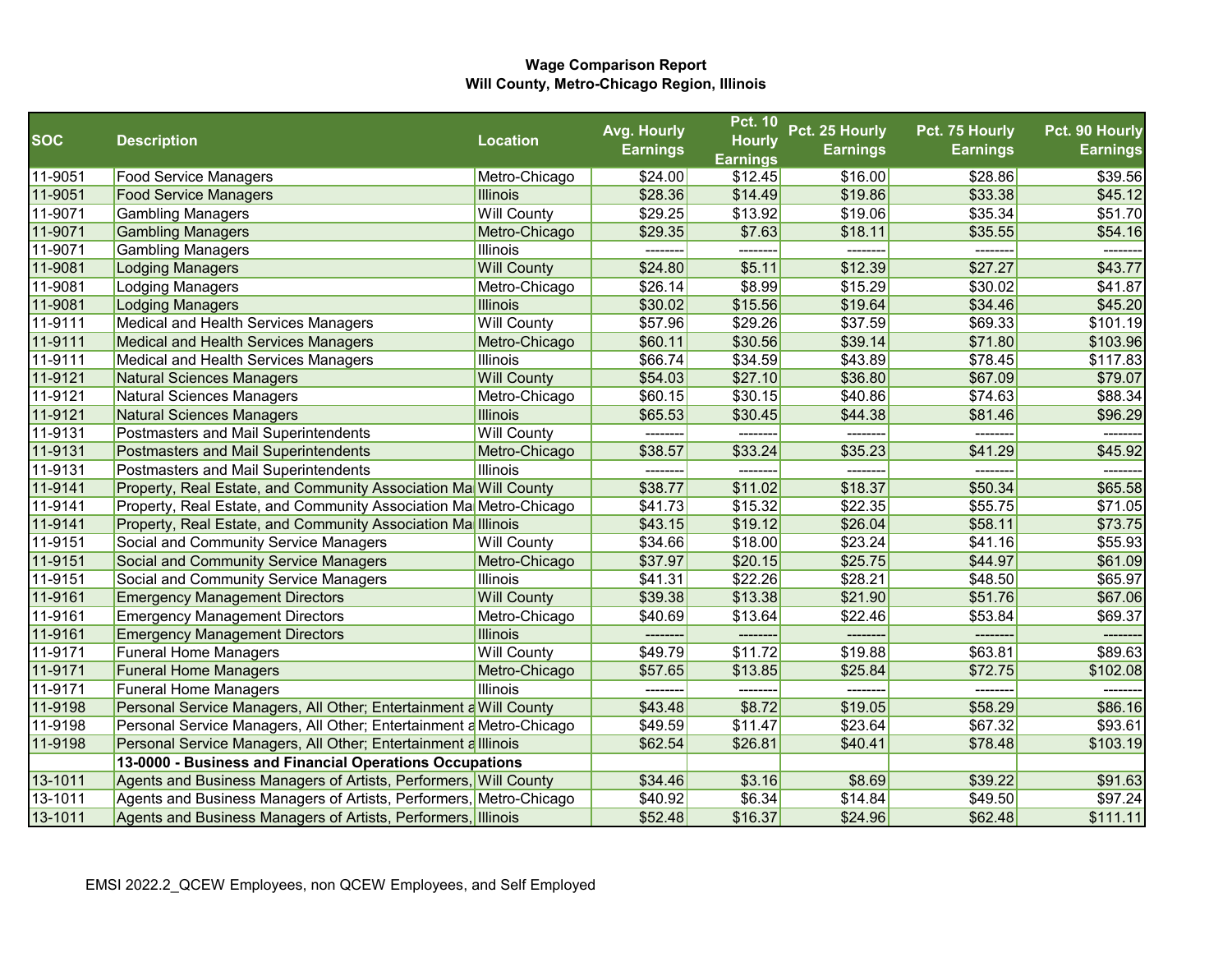|            |                                                |                    | Avg. Hourly     | <b>Pct. 10</b>  | Pct. 25 Hourly  | Pct. 75 Hourly  | Pct. 90 Hourly  |
|------------|------------------------------------------------|--------------------|-----------------|-----------------|-----------------|-----------------|-----------------|
| <b>SOC</b> | <b>Description</b>                             | <b>Location</b>    | <b>Earnings</b> | <b>Hourly</b>   | <b>Earnings</b> | <b>Earnings</b> | <b>Earnings</b> |
|            |                                                |                    |                 | <b>Earnings</b> |                 |                 |                 |
| 13-1028    | <b>Buyers and Purchasing Agents</b>            | <b>Will County</b> | \$31.75         | \$17.44         | \$22.47         | \$38.19         | \$47.54         |
| 13-1028    | <b>Buyers and Purchasing Agents</b>            | Metro-Chicago      | \$35.14         | \$19.52         | \$24.97         | \$42.33         | \$52.63         |
| 13-1028    | <b>Buyers and Purchasing Agents</b>            | <b>Illinois</b>    | \$38.96         | \$22.07         | \$28.07         | \$46.96         | \$57.57         |
| 13-1031    | Claims Adjusters, Examiners, and Investigators | <b>Will County</b> | \$32.12         | \$18.13         | \$22.59         | \$38.96         | \$47.46         |
| 13-1031    | Claims Adjusters, Examiners, and Investigators | Metro-Chicago      | \$35.34         | \$20.72         | \$25.54         | \$43.31         | \$52.52         |
| 13-1031    | Claims Adjusters, Examiners, and Investigators | <b>Illinois</b>    | \$35.93         | \$19.64         | \$26.29         | \$43.80         | \$53.13         |
| 13-1032    | Insurance Appraisers, Auto Damage              | <b>Will County</b> | \$27.34         | \$15.23         | \$17.88         | \$29.69         | \$38.52         |
| 13-1032    | Insurance Appraisers, Auto Damage              | Metro-Chicago      | \$29.05         | \$17.33         | \$20.21         | \$32.69         | \$40.55         |
| 13-1032    | Insurance Appraisers, Auto Damage              | <b>Illinois</b>    | \$29.22         | \$17.16         | \$21.35         | \$32.88         | \$40.54         |
| 13-1041    | Compliance Officers                            | <b>Will County</b> | \$36.84         | \$20.53         | \$26.70         | \$45.84         | \$55.51         |
| 13-1041    | Compliance Officers                            | Metro-Chicago      | \$40.66         | \$22.80         | \$29.53         | \$50.64         | \$61.41         |
| 13-1041    | <b>Compliance Officers</b>                     | <b>Illinois</b>    | \$45.44         | \$24.58         | \$32.35         | \$57.45         | \$69.17         |
| 13-1051    | <b>Cost Estimators</b>                         | <b>Will County</b> | \$34.73         | \$18.15         | \$24.19         | \$43.08         | \$56.85         |
| 13-1051    | <b>Cost Estimators</b>                         | Metro-Chicago      | \$36.36         | \$18.98         | \$25.24         | \$45.15         | \$59.59         |
| 13-1051    | <b>Cost Estimators</b>                         | <b>Illinois</b>    | \$37.69         | \$20.16         | \$26.66         | \$46.51         | \$61.15         |
| 13-1071    | Human Resources Specialists                    | <b>Will County</b> | \$29.56         | \$16.36         | \$20.84         | \$35.19         | \$45.34         |
| 13-1071    | Human Resources Specialists                    | Metro-Chicago      | \$32.69         | \$18.22         | \$23.10         | \$39.21         | \$50.30         |
| 13-1071    | Human Resources Specialists                    | <b>Illinois</b>    | \$33.42         | \$18.56         | \$23.63         | \$40.31         | \$51.95         |
| 13-1074    | <b>Farm Labor Contractors</b>                  | <b>Will County</b> | \$0.00          | \$0.00          | \$0.00          | \$0.00          | \$0.00          |
| 13-1074    | <b>Farm Labor Contractors</b>                  | Metro-Chicago      |                 |                 |                 |                 |                 |
| 13-1074    | <b>Farm Labor Contractors</b>                  | <b>Illinois</b>    | \$0.00          | \$0.00          | \$0.00          | \$0.00          | \$0.00          |
| 13-1075    | <b>Labor Relations Specialists</b>             | <b>Will County</b> | \$30.51         | \$9.25          | \$10.92         | \$43.04         | \$51.66         |
| 13-1075    | Labor Relations Specialists                    | Metro-Chicago      | \$34.25         | \$9.90          | \$12.24         | \$48.45         | \$58.29         |
| 13-1075    | <b>Labor Relations Specialists</b>             | <b>Illinois</b>    | \$34.90         | \$10.16         | \$10.63         | \$49.76         | \$60.91         |
| 13-1081    | Logisticians                                   | <b>Will County</b> | \$26.79         | \$13.29         | \$17.54         | \$33.69         | \$42.57         |
| 13-1081    | Logisticians                                   | Metro-Chicago      | \$29.80         | \$14.80         | \$19.53         | \$37.59         | \$47.40         |
| 13-1081    | Logisticians                                   | Illinois           | \$35.31         | \$15.63         | \$23.30         | \$44.23         | \$55.90         |
| 13-1111    | <b>Management Analysts</b>                     | <b>Will County</b> | \$51.78         | \$21.33         | \$28.42         | \$58.86         | \$87.36         |
| 13-1111    | Management Analysts                            | Metro-Chicago      | \$53.37         | \$24.66         | \$32.18         | \$62.98         | \$88.86         |
| 13-1111    | <b>Management Analysts</b>                     | <b>Illinois</b>    | \$41.60         | \$21.68         | \$27.88         | \$49.99         | \$67.46         |
| 13-1121    | Meeting, Convention, and Event Planners        | <b>Will County</b> | \$25.84         | \$12.79         | \$17.76         | \$30.11         | \$38.93         |
| 13-1121    | Meeting, Convention, and Event Planners        | Metro-Chicago      | \$27.17         | \$14.30         | \$19.45         | \$32.21         | \$41.17         |
| 13-1121    | Meeting, Convention, and Event Planners        | <b>Illinois</b>    | \$27.95         | \$14.79         | \$20.03         | \$33.66         | \$43.39         |
| 13-1131    | Fundraisers                                    | <b>Will County</b> | \$28.80         | \$15.74         | \$20.05         | \$35.90         | \$46.13         |
| 13-1131    | Fundraisers                                    | Metro-Chicago      | \$30.60         | \$16.85         | \$21.36         | \$38.15         | \$49.11         |
| 13-1131    | Fundraisers                                    | Illinois           | \$33.39         | \$18.56         | \$23.61         | \$41.62         | \$53.52         |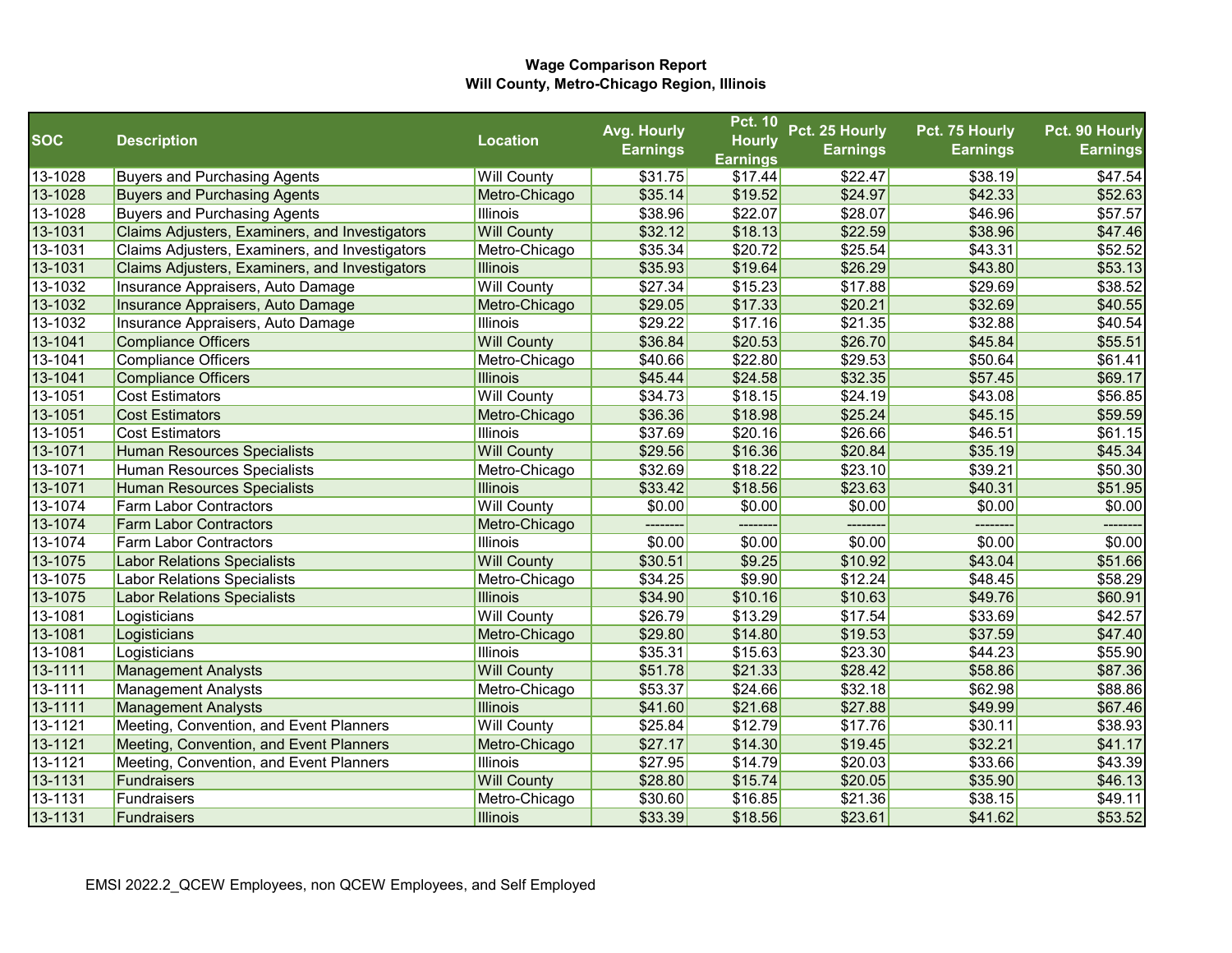|             |                                                                    |                    | Avg. Hourly     | <b>Pct. 10</b>  | Pct. 25 Hourly  | Pct. 75 Hourly  | Pct. 90 Hourly  |
|-------------|--------------------------------------------------------------------|--------------------|-----------------|-----------------|-----------------|-----------------|-----------------|
| <b>SOC</b>  | <b>Description</b>                                                 | <b>Location</b>    | <b>Earnings</b> | <b>Hourly</b>   | <b>Earnings</b> | <b>Earnings</b> | <b>Earnings</b> |
|             |                                                                    |                    |                 | <b>Earnings</b> |                 |                 |                 |
| 13-1141     | Compensation, Benefits, and Job Analysis Specialists Will County   |                    | \$33.62         | \$20.59         | \$25.27         | \$39.08         | \$51.24         |
| 13-1141     | Compensation, Benefits, and Job Analysis Specialists Metro-Chicago |                    | \$37.09         | \$22.80         | \$27.77         | \$43.26         | \$56.42         |
| $13 - 1141$ | Compensation, Benefits, and Job Analysis Specialists Illinois      |                    | \$37.67         | \$23.07         | \$28.40         | \$43.68         | \$57.40         |
| 13-1151     | <b>Training and Development Specialists</b>                        | <b>Will County</b> | \$32.24         | \$18.07         | \$23.32         | \$38.93         | \$47.51         |
| 13-1151     | <b>Training and Development Specialists</b>                        | Metro-Chicago      | \$35.20         | \$19.91         | \$25.62         | \$42.83         | \$52.23         |
| 13-1151     | <b>Training and Development Specialists</b>                        | <b>Illinois</b>    | \$30.71         | \$16.60         | \$21.74         | \$37.71         | \$47.23         |
| 13-1161     | Market Research Analysts and Marketing Specialists                 | <b>Will County</b> | \$30.93         | \$14.87         | \$20.94         | \$37.26         | \$48.85         |
| 13-1161     | Market Research Analysts and Marketing Specialists                 | Metro-Chicago      | \$34.03         | \$16.64         | \$23.23         | \$41.45         | \$53.92         |
| 13-1161     | Market Research Analysts and Marketing Specialists                 | Illinois           | \$32.49         | \$15.89         | \$21.87         | \$40.31         | \$53.79         |
| 13-1198     | Project Management Specialists and Business Operati Will County    |                    | \$39.01         | \$19.48         | \$26.65         | \$48.83         | \$60.09         |
| 13-1198     | Project Management Specialists and Business Operati Metro-Chicago  |                    | \$42.87         | \$21.67         | \$29.47         | \$53.83         | \$66.23         |
| 13-1198     | Project Management Specialists and Business Operati Illinois       |                    | \$37.96         | \$19.28         | \$26.14         | \$47.26         | \$59.39         |
| 13-2011     | <b>Accountants and Auditors</b>                                    | <b>Will County</b> | \$37.89         | \$19.78         | \$25.27         | \$42.39         | \$55.79         |
| 13-2011     | <b>Accountants and Auditors</b>                                    | Metro-Chicago      | \$39.70         | \$22.13         | \$27.89         | \$45.91         | \$60.77         |
| 13-2011     | <b>Accountants and Auditors</b>                                    | Illinois           | \$46.79         | \$26.64         | \$33.69         | \$55.70         | \$72.98         |
| 13-2021     | <b>Property Appraisers and Assessors</b>                           | <b>Will County</b> | \$27.37         | \$11.57         | \$16.65         | \$31.08         | \$43.59         |
| 13-2021     | <b>Property Appraisers and Assessors</b>                           | Metro-Chicago      | \$28.70         | \$12.85         | \$18.21         | \$32.61         | \$47.09         |
| 13-2021     | <b>Property Appraisers and Assessors</b>                           | <b>Illinois</b>    | \$31.18         | \$14.32         | \$21.63         | \$35.82         | \$50.85         |
| 13-2031     | <b>Budget Analysts</b>                                             | <b>Will County</b> | \$36.55         | \$23.58         | \$27.96         | \$43.52         | \$51.95         |
| 13-2031     | <b>Budget Analysts</b>                                             | Metro-Chicago      | \$39.73         | \$26.51         | \$30.47         | \$47.37         | \$56.48         |
| 13-2031     | <b>Budget Analysts</b>                                             | Illinois           | \$40.04         | \$26.80         | \$30.97         | \$47.53         | \$56.19         |
| 13-2041     | <b>Credit Analysts</b>                                             | <b>Will County</b> | \$34.39         | \$19.27         | \$23.26         | \$36.65         | \$60.16         |
| 13-2041     | <b>Credit Analysts</b>                                             | Metro-Chicago      | \$39.11         | \$21.97         | \$25.96         | \$42.11         | \$66.79         |
| 13-2041     | <b>Credit Analysts</b>                                             | Illinois           | \$41.34         | \$21.79         | \$28.01         | \$44.07         | \$72.01         |
| 13-2052     | <b>Personal Financial Advisors</b>                                 | <b>Will County</b> | \$71.46         | \$19.05         | \$28.47         | \$97.08         | \$146.27        |
| 13-2052     | <b>Personal Financial Advisors</b>                                 | Metro-Chicago      | \$73.35         | \$25.84         | \$33.73         | \$102.46        | \$133.63        |
| 13-2052     | <b>Personal Financial Advisors</b>                                 | Illinois           | \$60.59         | \$22.68         | \$29.54         | \$81.05         | \$106.81        |
| 13-2053     | <b>Insurance Underwriters</b>                                      | <b>Will County</b> | \$37.36         | \$19.68         | \$25.43         | \$45.15         | \$62.06         |
| 13-2053     | <b>Insurance Underwriters</b>                                      | Metro-Chicago      | \$41.99         | \$22.13         | \$28.40         | \$50.98         | \$69.41         |
| 13-2053     | <b>Insurance Underwriters</b>                                      | <b>Illinois</b>    | \$38.86         | \$17.64         | \$25.70         | \$47.54         | \$65.12         |
| 13-2061     | <b>Financial Examiners</b>                                         | <b>Will County</b> | \$47.59         | \$24.73         | \$32.85         | \$58.35         | \$77.10         |
| 13-2061     | <b>Financial Examiners</b>                                         | Metro-Chicago      | \$54.32         | \$28.12         | \$37.04         | \$66.96         | \$87.95         |
| 13-2061     | <b>Financial Examiners</b>                                         | Illinois           | \$53.78         | \$24.17         | \$36.46         | \$66.15         | \$87.73         |
| 13-2071     | <b>Credit Counselors</b>                                           | <b>Will County</b> | \$18.70         | \$11.20         | \$15.11         | \$21.46         | \$25.65         |
| 13-2071     | <b>Credit Counselors</b>                                           | Metro-Chicago      | \$20.34         | \$12.29         | \$16.34         | \$23.79         | \$27.86         |
| 13-2071     | <b>Credit Counselors</b>                                           | Illinois           | \$22.78         | \$14.13         | \$18.59         | \$26.19         | \$31.37         |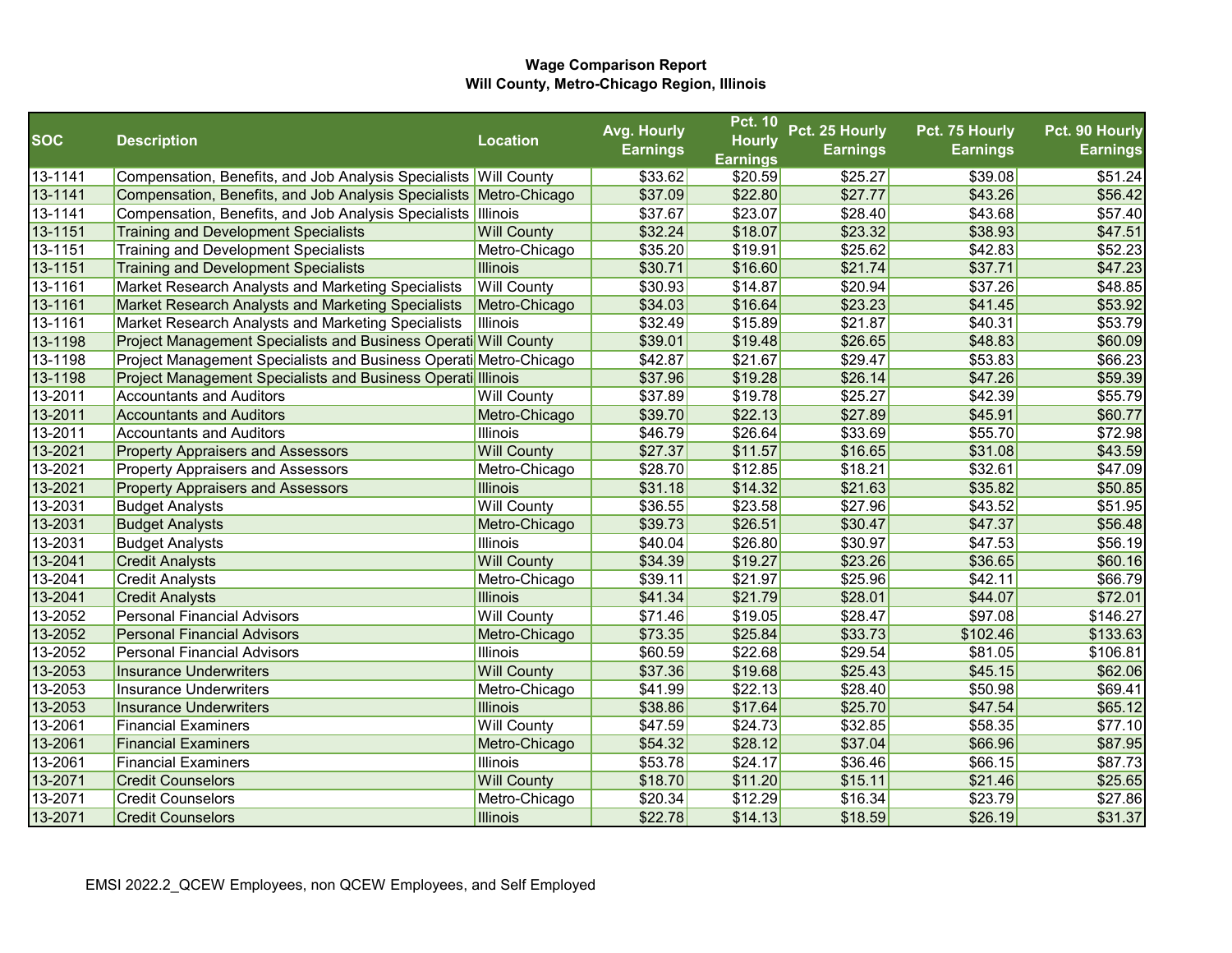|            |                                                                     |                    | Avg. Hourly     | <b>Pct. 10</b>  | Pct. 25 Hourly  | Pct. 75 Hourly  | Pct. 90 Hourly  |
|------------|---------------------------------------------------------------------|--------------------|-----------------|-----------------|-----------------|-----------------|-----------------|
| <b>SOC</b> | <b>Description</b>                                                  | <b>Location</b>    | <b>Earnings</b> | <b>Hourly</b>   | <b>Earnings</b> | <b>Earnings</b> | <b>Earnings</b> |
|            |                                                                     |                    |                 | <b>Earnings</b> |                 |                 |                 |
| 13-2072    | Loan Officers                                                       | <b>Will County</b> | \$31.57         | \$16.43         | \$19.94         | \$38.27         | \$54.93         |
| 13-2072    | Loan Officers                                                       | Metro-Chicago      | \$35.82         | \$18.84         | \$22.74         | \$43.58         | \$62.07         |
| 13-2072    | Loan Officers                                                       | Illinois           | \$46.24         | \$22.37         | \$28.62         | \$56.26         | \$80.09         |
| 13-2081    | Tax Examiners and Collectors, and Revenue Agents                    | <b>Will County</b> | \$38.97         | \$22.34         | \$28.01         | \$50.74         | \$58.93         |
| 13-2081    | Tax Examiners and Collectors, and Revenue Agents                    | Metro-Chicago      | \$42.35         | \$24.16         | \$30.31         | \$54.97         | \$64.39         |
| 13-2081    | Tax Examiners and Collectors, and Revenue Agents                    | <b>Illinois</b>    | \$0.00          | \$0.00          | \$0.00          | \$0.00          | \$0.00          |
| 13-2082    | <b>Tax Preparers</b>                                                | <b>Will County</b> | \$37.14         | \$9.25          | \$11.72         | \$36.66         | \$80.12         |
| 13-2082    | <b>Tax Preparers</b>                                                | Metro-Chicago      | \$30.18         | \$9.96          | \$12.27         | \$32.85         | \$49.08         |
| 13-2082    | <b>Tax Preparers</b>                                                | Illinois           | \$31.68         | \$12.79         | \$17.66         | \$40.41         | \$55.88         |
| 13-2098    | Financial and Investment Analysts, Financial Risk Spe Will County   |                    | \$44.47         | \$23.13         | \$29.40         | \$50.99         | \$71.88         |
| 13-2098    | Financial and Investment Analysts, Financial Risk SpecMetro-Chicago |                    | \$48.82         | \$26.14         | \$32.72         | \$56.63         | \$78.54         |
| 13-2098    | Financial and Investment Analysts, Financial Risk Sped Illinois     |                    | \$50.03         | \$26.29         | \$33.63         | \$58.00         | \$81.39         |
|            | 15-0000 - Computer and Mathematical Occupations                     |                    |                 |                 |                 |                 |                 |
| 15-1211    | <b>Computer Systems Analysts</b>                                    | <b>Will County</b> | \$41.76         | \$23.60         | \$29.63         | \$51.57         | \$62.20         |
| 15-1211    | <b>Computer Systems Analysts</b>                                    | Metro-Chicago      | \$45.95         | \$26.44         | \$32.98         | \$57.12         | \$68.75         |
| 15-1211    | <b>Computer Systems Analysts</b>                                    | <b>Illinois</b>    | \$52.85         | \$30.69         | \$38.74         | \$64.91         | \$79.31         |
| 15-1212    | <b>Information Security Analysts</b>                                | <b>Will County</b> | \$46.46         | \$26.58         | \$35.62         | \$57.14         | \$67.79         |
| 15-1212    | <b>Information Security Analysts</b>                                | Metro-Chicago      | \$52.13         | \$29.82         | \$39.69         | \$64.52         | \$76.27         |
| 15-1212    | <b>Information Security Analysts</b>                                | Illinois           | \$55.66         | \$32.43         | \$43.25         | \$68.10         | \$80.94         |
| 15-1221    | <b>Computer and Information Research Scientists</b>                 | <b>Will County</b> | --------        | -------         | --------        | --------        | -------         |
| 15-1221    | <b>Computer and Information Research Scientists</b>                 | Metro-Chicago      | \$58.52         | \$35.74         | \$47.29         | \$69.38         | \$80.54         |
| 15-1221    | <b>Computer and Information Research Scientists</b>                 | <b>Illinois</b>    | \$61.54         | \$33.25         | \$49.73         | \$72.73         | \$85.34         |
| 15-1231    | <b>Computer Network Support Specialists</b>                         | <b>Will County</b> | \$30.10         | \$18.23         | \$22.13         | \$35.90         | \$44.99         |
| 15-1231    | <b>Computer Network Support Specialists</b>                         | Metro-Chicago      | \$33.30         | \$20.33         | \$24.55         | \$39.95         | \$49.97         |
| 15-1231    | <b>Computer Network Support Specialists</b>                         | Illinois           | \$42.50         | \$25.32         | \$31.03         | \$51.24         | \$64.97         |
| 15-1232    | <b>Computer User Support Specialists</b>                            | <b>Will County</b> | \$24.94         | \$13.54         | \$17.26         | \$29.31         | \$37.87         |
| 15-1232    | <b>Computer User Support Specialists</b>                            | Metro-Chicago      | \$27.02         | \$15.00         | \$18.97         | \$32.07         | \$41.27         |
| 15-1232    | <b>Computer User Support Specialists</b>                            | <b>Illinois</b>    | \$27.21         | \$15.48         | \$19.47         | \$32.57         | \$42.12         |
| 15-1241    | <b>Computer Network Architects</b>                                  | <b>Will County</b> | \$56.33         | \$35.96         | \$45.06         | \$68.70         | \$77.22         |
| 15-1241    | <b>Computer Network Architects</b>                                  | Metro-Chicago      | \$62.92         | \$40.46         | \$50.19         | \$76.57         | \$86.88         |
| 15-1241    | <b>Computer Network Architects</b>                                  | Illinois           | \$54.84         | \$32.92         | \$42.18         | \$67.38         | \$77.89         |
| 15-1244    | Network and Computer Systems Administrators                         | <b>Will County</b> | \$39.72         | \$24.71         | \$30.82         | \$47.03         | \$57.83         |
| 15-1244    | Network and Computer Systems Administrators                         | Metro-Chicago      | \$43.87         | \$27.47         | \$33.99         | \$52.15         | \$63.77         |
| 15-1244    | Network and Computer Systems Administrators                         | <b>Illinois</b>    | \$41.86         | \$25.61         | \$31.89         | \$49.89         | \$62.00         |
| 15-1245    | Database Administrators and Architects                              | <b>Will County</b> | \$42.56         | \$21.96         | \$30.75         | \$53.85         | \$64.52         |
| 15-1245    | Database Administrators and Architects                              | Metro-Chicago      | \$47.25         | \$24.61         | \$34.24         | \$59.88         | \$71.72         |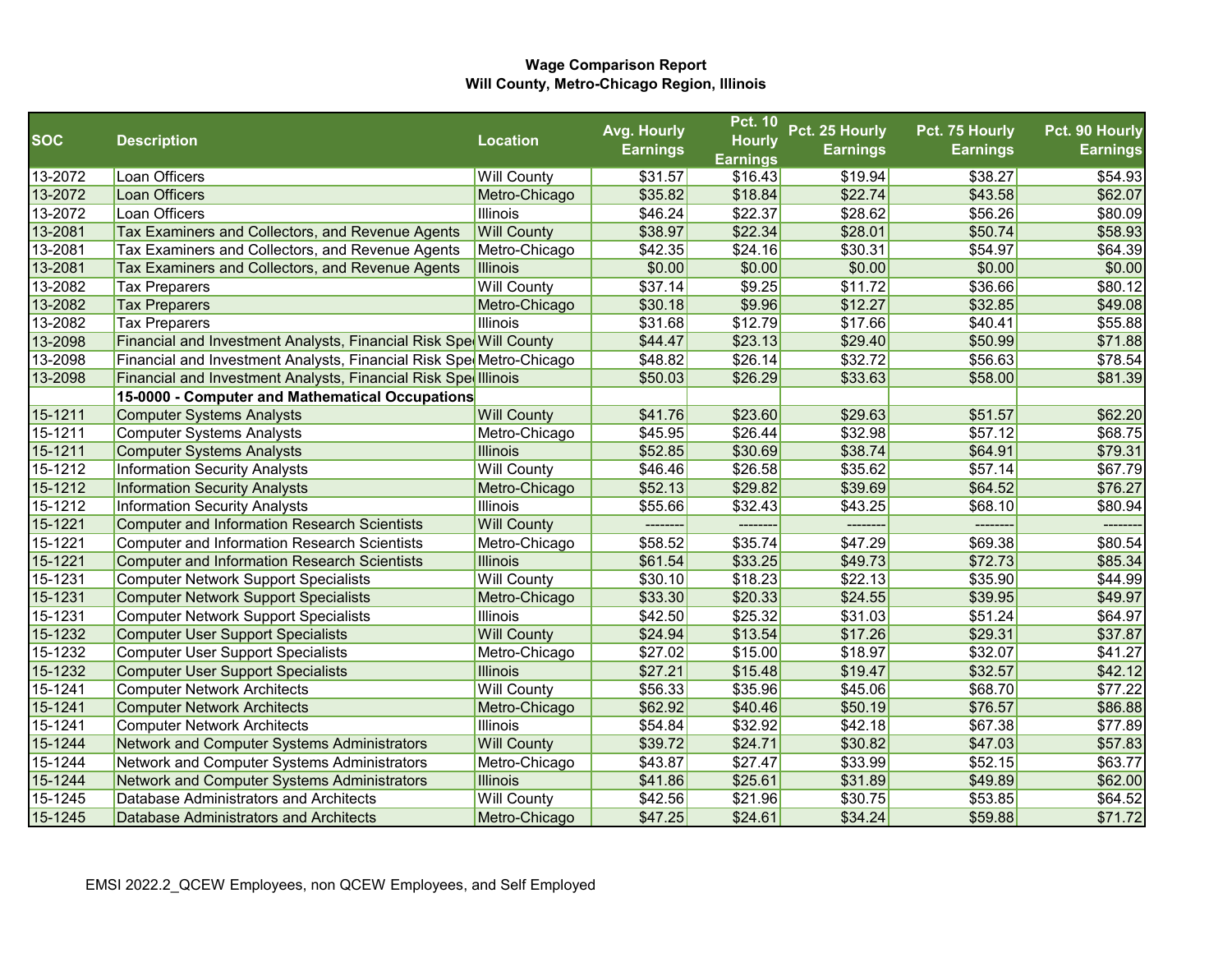| <b>SOC</b> |                                                                   | <b>Location</b>    | Avg. Hourly     | <b>Pct. 10</b><br><b>Hourly</b> | Pct. 25 Hourly  | Pct. 75 Hourly  | Pct. 90 Hourly  |
|------------|-------------------------------------------------------------------|--------------------|-----------------|---------------------------------|-----------------|-----------------|-----------------|
|            | <b>Description</b>                                                |                    | <b>Earnings</b> | <b>Earnings</b>                 | <b>Earnings</b> | <b>Earnings</b> | <b>Earnings</b> |
| 15-1245    | Database Administrators and Architects                            | Illinois           | \$44.69         | \$23.91                         | \$32.30         | \$56.28         | \$68.04         |
| 15-1251    | <b>Computer Programmers</b>                                       | <b>Will County</b> | \$45.67         | \$24.12                         | \$33.17         | \$55.34         | \$64.20         |
| 15-1251    | <b>Computer Programmers</b>                                       | Metro-Chicago      | \$50.54         | \$28.02                         | \$37.97         | \$61.28         | \$71.00         |
| 15-1251    | <b>Computer Programmers</b>                                       | <b>Illinois</b>    | \$36.79         | \$20.48                         | \$27.17         | \$44.63         | \$53.16         |
| 15-1256    | Software Developers and Software Quality Assurance Will County    |                    | \$47.47         | \$28.13                         | \$36.05         | \$57.32         | \$69.27         |
| 15-1256    | Software Developers and Software Quality Assurance Metro-Chicago  |                    | \$52.47         | \$31.70                         | \$40.20         | \$63.83         | \$76.64         |
| 15-1256    | Software Developers and Software Quality Assurance Illinois       |                    | \$61.74         | \$36.56                         | \$46.74         | \$75.37         | \$90.80         |
| 15-1257    | Web Developers and Digital Interface Designers                    | <b>Will County</b> | \$32.97         | \$12.91                         | \$19.35         | \$42.61         | \$56.00         |
| 15-1257    | Web Developers and Digital Interface Designers                    | Metro-Chicago      | \$36.96         | \$16.08                         | \$23.39         | \$47.78         | \$61.09         |
| 15-1257    | Web Developers and Digital Interface Designers                    | <b>Illinois</b>    | \$39.71         | \$19.32                         | \$26.64         | \$50.05         | \$65.38         |
| 15-1299    | <b>Computer Occupations, All Other</b>                            | <b>Will County</b> | \$41.11         | \$20.08                         | \$27.63         | \$52.47         | \$63.75         |
| 15-1299    | <b>Computer Occupations, All Other</b>                            | Metro-Chicago      | \$45.30         | \$22.97                         | \$31.18         | \$57.69         | \$69.70         |
| 15-1299    | Computer Occupations, All Other                                   | Illinois           | \$43.28         | \$21.58                         | \$30.09         | \$54.64         | \$66.75         |
| 15-2011    | <b>Actuaries</b>                                                  | <b>Will County</b> | \$50.98         | \$30.57                         | \$35.61         | \$62.05         | \$78.85         |
| 15-2011    | Actuaries                                                         | Metro-Chicago      | \$57.29         | \$34.19                         | \$39.99         | \$69.77         | \$88.76         |
| 15-2011    | Actuaries                                                         | <b>Illinois</b>    | \$52.52         | \$29.40                         | \$36.72         | \$63.86         | \$81.31         |
| 15-2021    | Mathematicians                                                    | <b>Will County</b> | ---------       |                                 | -------         | --------        |                 |
| 15-2021    | Mathematicians                                                    | Metro-Chicago      | \$64.31         | \$36.98                         | \$41.31         | \$73.07         | \$89.67         |
| 15-2021    | Mathematicians                                                    | Illinois           | \$0.00          | \$0.00                          | \$0.00          | \$0.00          | \$0.00          |
| 15-2031    | <b>Operations Research Analysts</b>                               | <b>Will County</b> | \$42.51         | \$24.12                         | \$30.72         | \$52.20         | \$62.85         |
| 15-2031    | <b>Operations Research Analysts</b>                               | Metro-Chicago      | \$47.16         | \$26.85                         | \$34.03         | \$58.05         | \$70.02         |
| 15-2031    | <b>Operations Research Analysts</b>                               | <b>Illinois</b>    | \$50.33         | \$28.91                         | \$37.01         | \$61.70         | \$73.60         |
| 15-2041    | Statisticians                                                     | <b>Will County</b> | \$43.05         | \$26.57                         | \$32.09         | \$51.22         | \$62.58         |
| 15-2041    | Statisticians                                                     | Metro-Chicago      | \$47.69         | \$29.79                         | \$35.67         | \$56.82         | \$69.20         |
| 15-2041    | Statisticians                                                     | <b>Illinois</b>    | \$48.81         | \$30.59                         | \$36.95         | \$58.26         | \$70.64         |
| 15-2098    | Data Scientists and Mathematical Science Occupation Will County   |                    | \$44.10         | \$23.67                         | \$31.00         | \$55.01         | \$69.33         |
| 15-2098    | Data Scientists and Mathematical Science Occupation Metro-Chicago |                    | \$48.96         | \$26.71                         | \$34.60         | \$61.23         | \$77.05         |
| 15-2098    | Data Scientists and Mathematical Science Occupation Illinois      |                    | \$51.79         | \$26.29                         | \$38.03         | \$64.26         | \$79.35         |
|            | 17-0000 - Architecture and Engineering Occupations                |                    |                 |                                 |                 |                 |                 |
| 17-1011    | Architects, Except Landscape and Naval                            | <b>Will County</b> | \$38.72         | \$21.85                         | \$27.40         | \$44.35         | \$58.24         |
| 17-1011    | Architects, Except Landscape and Naval                            | Metro-Chicago      | \$42.44         | \$24.67                         | \$30.90         | \$49.24         | \$63.83         |
| 17-1011    | Architects, Except Landscape and Naval                            | <b>Illinois</b>    | \$46.93         | \$26.76                         | \$35.54         | \$54.12         | \$69.19         |
| 17-1012    | Landscape Architects                                              | <b>Will County</b> | \$33.98         | \$16.52                         | \$24.98         | \$37.77         | \$48.08         |
| 17-1012    | <b>Landscape Architects</b>                                       | Metro-Chicago      | \$37.18         | \$20.58                         | \$29.93         | \$42.18         | \$52.61         |
| 17-1012    | Landscape Architects                                              | Illinois           |                 |                                 |                 |                 |                 |
| 17-1021    | <b>Cartographers and Photogrammetrists</b>                        | <b>Will County</b> | --------        | -------                         | -------         | --------        | ---------       |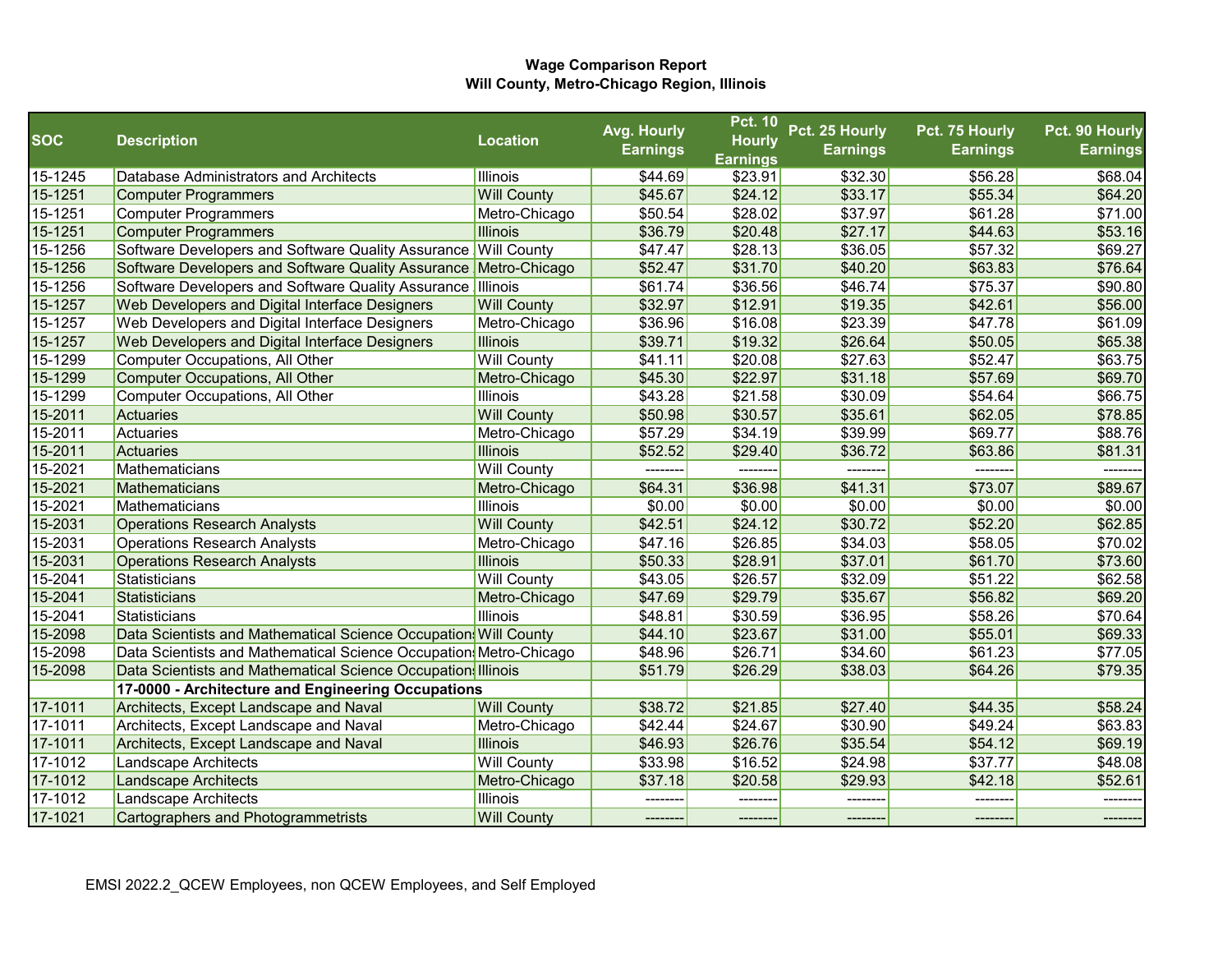|            |                                                                    |                    | Avg. Hourly     | <b>Pct. 10</b>  | Pct. 25 Hourly  | Pct. 75 Hourly  | Pct. 90 Hourly  |
|------------|--------------------------------------------------------------------|--------------------|-----------------|-----------------|-----------------|-----------------|-----------------|
| <b>SOC</b> | <b>Description</b>                                                 | <b>Location</b>    | <b>Earnings</b> | <b>Hourly</b>   | <b>Earnings</b> | <b>Earnings</b> | <b>Earnings</b> |
|            |                                                                    |                    |                 | <b>Earnings</b> |                 |                 |                 |
| 17-1021    | Cartographers and Photogrammetrists                                | Metro-Chicago      | \$36.57         | \$21.12         | \$26.68         | \$46.26         | \$51.84         |
| 17-1021    | <b>Cartographers and Photogrammetrists</b>                         | <b>Illinois</b>    |                 |                 |                 |                 |                 |
| 17-1022    | Surveyors                                                          | <b>Will County</b> | \$32.67         | \$18.82         | \$24.22         | \$39.77         | \$49.19         |
| 17-1022    | <b>Surveyors</b>                                                   | Metro-Chicago      | \$36.26         | \$21.02         | \$26.97         | \$44.24         | \$54.55         |
| 17-1022    | Surveyors                                                          | Illinois           | \$40.29         | \$21.66         | \$30.47         | \$48.98         | \$59.03         |
| 17-2011    | <b>Aerospace Engineers</b>                                         | <b>Will County</b> | --------        | --------        | --------        | --------        | -------         |
| 17-2011    | Aerospace Engineers                                                | Metro-Chicago      | \$56.78         | \$35.35         | \$42.65         | \$68.19         | \$80.89         |
| 17-2011    | <b>Aerospace Engineers</b>                                         | <b>Illinois</b>    | \$58.71         | \$34.29         | \$43.62         | \$71.39         | \$85.29         |
| 17-2021    | <b>Agricultural Engineers</b>                                      | <b>Will County</b> | --------        | --------        | --------        | --------        | -------         |
| 17-2021    | <b>Agricultural Engineers</b>                                      | Metro-Chicago      | \$45.67         | \$36.56         | \$41.47         | \$49.90         | \$52.65         |
| 17-2021    | <b>Agricultural Engineers</b>                                      | Illinois           | \$0.00          | \$0.00          | \$0.00          | \$0.00          | \$0.00          |
| 17-2031    | <b>Bioengineers and Biomedical Engineers</b>                       | <b>Will County</b> | --------        | --------        | -------         | -------         | -------         |
| 17-2031    | <b>Bioengineers and Biomedical Engineers</b>                       | Metro-Chicago      | \$45.36         | \$29.11         | \$34.14         | \$53.32         | \$66.48         |
| 17-2031    | <b>Bioengineers and Biomedical Engineers</b>                       | <b>Illinois</b>    | \$59.10         | \$33.28         | \$43.87         | \$70.66         | \$88.56         |
| 17-2041    | <b>Chemical Engineers</b>                                          | <b>Will County</b> | \$46.41         | \$29.21         | \$36.02         | \$54.72         | \$69.61         |
| 17-2041    | <b>Chemical Engineers</b>                                          | Metro-Chicago      | \$51.06         | \$32.14         | \$39.39         | \$60.35         | \$76.54         |
| 17-2041    | <b>Chemical Engineers</b>                                          | Illinois           | \$55.61         | \$33.42         | \$43.82         | \$65.03         | \$82.67         |
| 17-2051    | <b>Civil Engineers</b>                                             | <b>Will County</b> | \$41.40         | \$24.44         | \$29.47         | \$50.73         | \$64.16         |
| 17-2051    | Civil Engineers                                                    | Metro-Chicago      | \$45.61         | \$27.18         | \$32.80         | \$56.29         | \$70.78         |
| 17-2051    | <b>Civil Engineers</b>                                             | <b>Illinois</b>    | \$47.00         | \$28.99         | \$34.75         | \$57.27         | \$71.24         |
| 17-2061    | Computer Hardware Engineers                                        | <b>Will County</b> | \$49.87         | \$33.54         | \$40.16         | \$55.48         | \$67.67         |
| 17-2061    | <b>Computer Hardware Engineers</b>                                 | Metro-Chicago      | \$56.01         | \$38.06         | \$45.10         | \$62.32         | \$75.18         |
| 17-2061    | <b>Computer Hardware Engineers</b>                                 | Illinois           | \$63.20         | \$42.62         | \$52.51         | \$69.37         | \$83.21         |
| 17-2071    | <b>Electrical Engineers</b>                                        | <b>Will County</b> | \$43.58         | \$26.82         | \$33.04         | \$53.33         | \$62.48         |
| 17-2071    | <b>Electrical Engineers</b>                                        | Metro-Chicago      | \$47.48         | \$29.20         | \$35.95         | \$58.19         | \$68.40         |
| 17-2071    | <b>Electrical Engineers</b>                                        | <b>Illinois</b>    | \$63.70         | \$36.40         | \$48.20         | \$77.64         | \$93.61         |
| 17-2072    | Electronics Engineers, Except Computer                             | <b>Will County</b> | \$47.88         | \$29.97         | \$38.05         | \$57.57         | \$71.76         |
| 17-2072    | Electronics Engineers, Except Computer                             | Metro-Chicago      | \$53.46         | \$33.69         | \$42.35         | \$64.39         | \$80.01         |
| 17-2072    | Electronics Engineers, Except Computer                             | Illinois           | \$56.96         | \$33.34         | \$45.63         | \$68.29         | \$84.86         |
| 17-2081    | <b>Environmental Engineers</b>                                     | <b>Will County</b> | \$43.54         | \$28.69         | \$33.68         | \$54.39         | \$61.01         |
| 17-2081    | <b>Environmental Engineers</b>                                     | Metro-Chicago      | \$48.57         | \$31.89         | \$37.34         | \$59.98         | \$68.93         |
| 17-2081    | <b>Environmental Engineers</b>                                     | <b>Illinois</b>    | \$46.89         | \$29.45         | \$36.73         | \$57.99         | \$65.41         |
| 17-2111    | Health and Safety Engineers, Except Mining Safety En Will County   |                    | \$48.35         | \$24.18         | \$34.42         | \$57.24         | \$73.93         |
| 17-2111    | Health and Safety Engineers, Except Mining Safety En Metro-Chicago |                    | \$51.68         | \$25.93         | \$36.75         | \$61.51         | \$79.30         |
| 17-2111    | Health and Safety Engineers, Except Mining Safety En Illinois      |                    | ---------       | ---------       | --------        | --------        | -------         |
| 17-2112    | <b>Industrial Engineers</b>                                        | <b>Will County</b> | \$41.46         | \$25.03         | \$31.44         | \$48.35         | \$60.23         |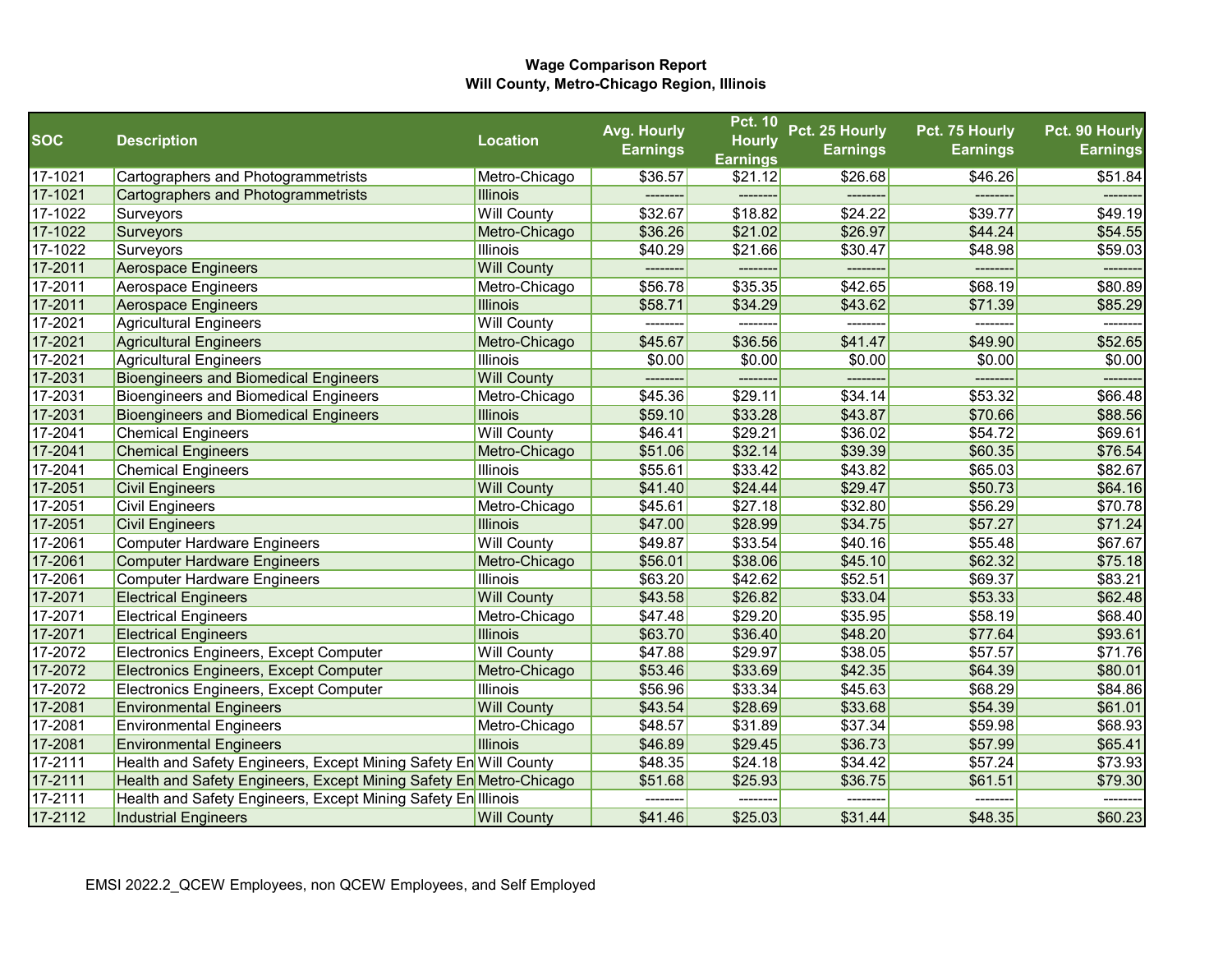|            |                                                                     |                    | Avg. Hourly     | <b>Pct. 10</b>  | Pct. 25 Hourly  | Pct. 75 Hourly  | Pct. 90 Hourly  |
|------------|---------------------------------------------------------------------|--------------------|-----------------|-----------------|-----------------|-----------------|-----------------|
| <b>SOC</b> | <b>Description</b>                                                  | <b>Location</b>    | <b>Earnings</b> | <b>Hourly</b>   | <b>Earnings</b> | <b>Earnings</b> | <b>Earnings</b> |
|            |                                                                     |                    |                 | <b>Earnings</b> |                 |                 |                 |
| 17-2112    | Industrial Engineers                                                | Metro-Chicago      | \$45.31         | \$27.43         | \$34.23         | \$53.09         | \$65.82         |
| 17-2112    | Industrial Engineers                                                | <b>Illinois</b>    | \$55.78         | \$31.84         | \$42.75         | \$65.84         | \$81.23         |
| 17-2121    | Marine Engineers and Naval Architects                               | <b>Will County</b> | --------        | --------        | --------        | --------        | --------        |
| 17-2121    | Marine Engineers and Naval Architects                               | Metro-Chicago      | \$41.28         | \$26.12         | \$29.95         | \$50.26         | \$65.25         |
| 17-2121    | Marine Engineers and Naval Architects                               | <b>Illinois</b>    | --------        | --------        | --------        | --------        | -------         |
| 17-2131    | <b>Materials Engineers</b>                                          | <b>Will County</b> | \$38.32         | \$25.64         | \$31.41         | \$44.07         | \$53.09         |
| 17-2131    | <b>Materials Engineers</b>                                          | Metro-Chicago      | \$42.44         | \$28.40         | \$34.64         | \$49.10         | \$58.74         |
| 17-2131    | <b>Materials Engineers</b>                                          | <b>Illinois</b>    | --------        | --------        | --------        | -------         | -------         |
| 17-2141    | Mechanical Engineers                                                | <b>Will County</b> | \$41.39         | \$25.24         | \$31.34         | \$49.87         | \$60.98         |
| 17-2141    | <b>Mechanical Engineers</b>                                         | Metro-Chicago      | \$45.86         | \$28.02         | \$34.68         | \$55.43         | \$67.73         |
| 17-2141    | <b>Mechanical Engineers</b>                                         | <b>Illinois</b>    | \$57.41         | \$35.19         | \$43.50         | \$69.30         | \$85.00         |
| 17-2151    | Mining and Geological Engineers, Including Mining Saf Will County   |                    | --------        | --------        | -------         | -------         | -------         |
| 17-2151    | Mining and Geological Engineers, Including Mining Saf Metro-Chicago |                    | \$45.32         | \$27.90         | \$32.97         | \$55.91         | \$63.63         |
| 17-2151    | Mining and Geological Engineers, Including Mining Saf Illinois      |                    |                 | --------        | ------          |                 |                 |
| 17-2161    | Nuclear Engineers                                                   | <b>Will County</b> | --------        | ---------       | --------        | --------        | --------        |
| 17-2161    | Nuclear Engineers                                                   | Metro-Chicago      | \$64.15         | \$50.65         | \$55.91         | \$69.63         | \$83.77         |
| 17-2161    | Nuclear Engineers                                                   | <b>Illinois</b>    | --------        | --------        | -------         | $- - - - - - -$ | -------         |
| 17-2171    | <b>Petroleum Engineers</b>                                          | <b>Will County</b> | ---------       | --------        | --------        | --------        | -------         |
| 17-2171    | Petroleum Engineers                                                 | Metro-Chicago      | \$82.16         | \$45.95         | \$60.06         | \$90.90         | \$102.21        |
| 17-2171    | <b>Petroleum Engineers</b>                                          | <b>Illinois</b>    | --------        | --------        | --------        | --------        |                 |
| 17-2199    | Engineers, All Other                                                | <b>Will County</b> | \$48.42         | \$20.61         | \$29.35         | \$58.89         | \$74.53         |
| 17-2199    | Engineers, All Other                                                | Metro-Chicago      | \$51.34         | \$22.69         | \$32.58         | \$64.58         | \$81.22         |
| 17-2199    | Engineers, All Other                                                | <b>Illinois</b>    | \$51.16         | \$24.60         | \$34.28         | \$66.25         | \$79.73         |
| 17-3011    | <b>Architectural and Civil Drafters</b>                             | <b>Will County</b> | \$28.15         | \$17.28         | \$21.42         | \$34.08         | \$41.46         |
| 17-3011    | <b>Architectural and Civil Drafters</b>                             | Metro-Chicago      | \$31.26         | \$19.24         | \$23.78         | \$37.96         | \$46.10         |
| 17-3011    | <b>Architectural and Civil Drafters</b>                             | <b>Illinois</b>    | \$34.29         | \$19.39         | \$26.18         | \$41.57         | \$50.31         |
| 17-3012    | <b>Electrical and Electronics Drafters</b>                          | <b>Will County</b> | \$32.19         | \$18.76         | \$21.77         | \$40.62         | \$49.29         |
| 17-3012    | <b>Electrical and Electronics Drafters</b>                          | Metro-Chicago      | \$35.51         | \$20.61         | \$24.16         | \$45.05         | \$54.85         |
| 17-3012    | <b>Electrical and Electronics Drafters</b>                          | <b>Illinois</b>    | \$38.19         | \$21.07         | \$27.77         | \$46.80         | \$57.06         |
| 17-3013    | <b>Mechanical Drafters</b>                                          | <b>Will County</b> | \$27.81         | \$17.62         | \$20.93         | \$33.14         | \$39.35         |
| 17-3013    | <b>Mechanical Drafters</b>                                          | Metro-Chicago      | \$30.35         | \$19.37         | \$23.04         | \$36.46         | \$43.42         |
| 17-3013    | <b>Mechanical Drafters</b>                                          | <b>Illinois</b>    | \$32.16         | \$18.99         | \$24.63         | \$39.12         | \$45.81         |
| 17-3019    | Drafters, All Other                                                 | <b>Will County</b> | \$24.53         | \$14.90         | \$18.61         | \$28.11         | \$34.84         |
| 17-3019    | Drafters, All Other                                                 | Metro-Chicago      | \$26.42         | \$16.05         | \$19.99         | \$30.48         | \$37.80         |
| 17-3019    | Drafters, All Other                                                 | <b>Illinois</b>    |                 |                 |                 |                 |                 |
| 17-3021    | Aerospace Engineering and Operations Technologists Will County      |                    | ---------       | --------        | --------        | --------        | -------         |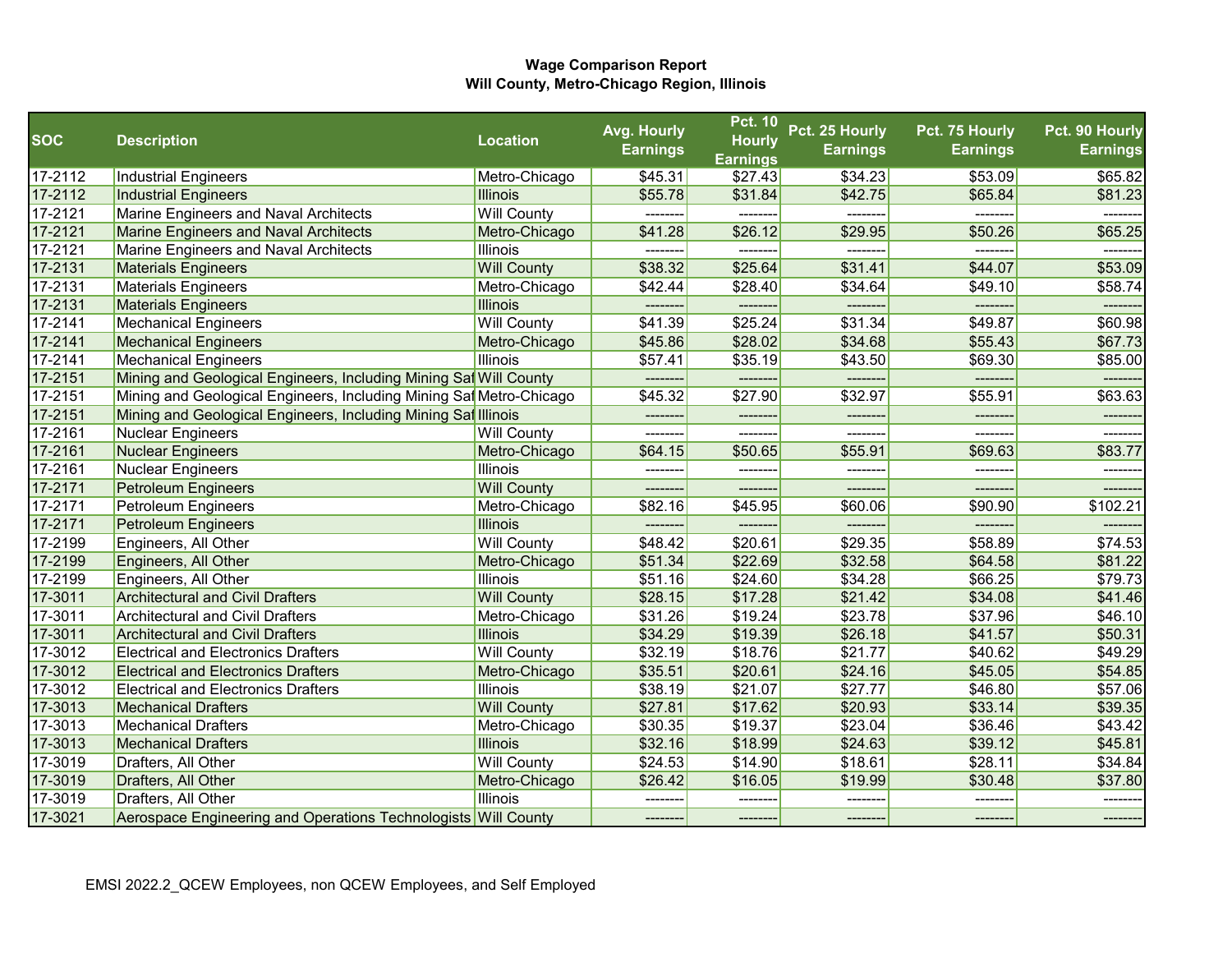|            |                                                                        |                    | Avg. Hourly     | <b>Pct. 10</b>  | Pct. 25 Hourly  | Pct. 75 Hourly  | Pct. 90 Hourly  |
|------------|------------------------------------------------------------------------|--------------------|-----------------|-----------------|-----------------|-----------------|-----------------|
| <b>SOC</b> | <b>Description</b>                                                     | <b>Location</b>    | <b>Earnings</b> | <b>Hourly</b>   | <b>Earnings</b> | <b>Earnings</b> | <b>Earnings</b> |
|            |                                                                        |                    |                 | <b>Earnings</b> |                 |                 |                 |
| 17-3021    | Aerospace Engineering and Operations Technologists Metro-Chicago       |                    | \$22.74         | \$13.42         | \$15.79         | \$28.07         | \$30.40         |
| 17-3021    | Aerospace Engineering and Operations Technologists Illinois            |                    | --------        | --------        | ------          | -------         |                 |
| 17-3022    | Civil Engineering Technologists and Technicians                        | <b>Will County</b> | \$28.55         | \$16.04         | \$21.23         | \$34.86         | \$41.56         |
| 17-3022    | Civil Engineering Technologists and Technicians                        | Metro-Chicago      | \$31.84         | \$17.94         | \$23.70         | \$39.02         | \$46.37         |
| 17-3022    | Civil Engineering Technologists and Technicians                        | <b>Illinois</b>    | \$33.08         | \$18.25         | \$25.67         | \$39.85         | \$46.02         |
| 17-3023    | Electrical and Electronic Engineering Technologists an Will County     |                    | \$29.31         | \$17.91         | \$22.63         | \$34.20         | \$42.96         |
| 17-3023    | Electrical and Electronic Engineering Technologists an Metro-Chicago   |                    | \$32.58         | \$19.92         | \$25.15         | \$38.28         | \$47.73         |
| 17-3023    | Electrical and Electronic Engineering Technologists an Illinois        |                    | \$36.49         | \$23.18         | \$28.92         | \$42.41         | \$52.10         |
| 17-3024    | Electro-Mechanical and Mechatronics Technologists ar Will County       |                    | \$32.57         | \$17.39         | \$21.44         | \$42.79         | \$49.69         |
| 17-3024    | Electro-Mechanical and Mechatronics Technologists ar Metro-Chicago     |                    | \$36.05         | \$19.24         | \$23.78         | \$47.36         | \$55.29         |
| 17-3024    | Electro-Mechanical and Mechatronics Technologists an Illinois          |                    | --------        | --------        | -------         | --------        | -------         |
| 17-3025    | <b>Environmental Engineering Technologists and Technic Will County</b> |                    | \$21.53         | \$10.71         | \$14.53         | \$25.52         | \$37.53         |
| 17-3025    | Environmental Engineering Technologists and Technic Metro-Chicago      |                    | \$24.00         | \$11.87         | \$16.08         | \$28.58         | \$41.57         |
| 17-3025    | <b>Environmental Engineering Technologists and Technic Illinois</b>    |                    | \$25.64         | \$11.38         | \$17.17         | \$32.30         | \$42.42         |
| 17-3026    | Industrial Engineering Technologists and Technicians Will County       |                    | \$28.19         | \$17.45         | \$20.65         | \$33.95         | \$41.70         |
| 17-3026    | Industrial Engineering Technologists and Technicians Metro-Chicago     |                    | \$30.23         | \$18.78         | \$22.29         | \$36.16         | \$44.53         |
| 17-3026    | Industrial Engineering Technologists and Technicians  Illinois         |                    | \$36.01         | \$20.96         | \$27.24         | \$43.29         | \$51.68         |
| 17-3027    | Mechanical Engineering Technologists and Technician Will County        |                    | \$26.90         | \$16.36         | \$20.48         | \$30.92         | \$39.80         |
| 17-3027    | Mechanical Engineering Technologists and Technician Metro-Chicago      |                    | \$29.84         | \$18.16         | \$22.62         | \$34.51         | \$44.15         |
| 17-3027    | Mechanical Engineering Technologists and Technician Illinois           |                    | \$36.59         | \$20.38         | \$27.53         | \$44.01         | \$54.73         |
| 17-3031    | Surveying and Mapping Technicians                                      | <b>Will County</b> | \$21.87         | \$12.41         | \$14.36         | \$27.11         | \$33.69         |
| 17-3031    | Surveying and Mapping Technicians                                      | Metro-Chicago      | \$23.62         | \$13.71         | \$15.98         | \$29.62         | \$36.90         |
| 17-3031    | Surveying and Mapping Technicians                                      | <b>Illinois</b>    | \$26.76         | \$15.98         | \$18.87         | \$34.00         | \$42.01         |
| 17-3098    | Calibration Technologists and Technicians and Engine Will County       |                    | \$30.49         | \$18.61         | \$24.05         | \$36.50         | \$43.41         |
| 17-3098    | Calibration Technologists and Technicians and Engine Metro-Chicago     |                    | \$34.07         | \$20.78         | \$26.73         | \$41.00         | \$48.72         |
| 17-3098    | Calibration Technologists and Technicians and Engine Illinois          |                    | \$40.65         | \$21.73         | \$30.56         | \$49.32         | \$60.10         |
|            | 19-0000 - Life, Physical and Social Science Occupations                |                    |                 |                 |                 |                 |                 |
| 19-1011    | <b>Animal Scientists</b>                                               | <b>Will County</b> | --------        |                 | -------         | -------         | ------          |
| 19-1011    | <b>Animal Scientists</b>                                               | Metro-Chicago      | \$31.69         | \$17.88         | \$22.78         | \$38.89         | \$47.55         |
| 19-1011    | <b>Animal Scientists</b>                                               | <b>Illinois</b>    | \$0.00          | \$0.00          | \$0.00          | \$0.00          | \$0.00          |
| 19-1012    | <b>Food Scientists and Technologists</b>                               | <b>Will County</b> | \$40.85         | \$22.64         | \$29.24         | \$50.50         | \$63.27         |
| 19-1012    | <b>Food Scientists and Technologists</b>                               | Metro-Chicago      | \$45.95         | \$25.44         | \$32.74         | \$56.99         | \$71.25         |
| 19-1012    | <b>Food Scientists and Technologists</b>                               | <b>Illinois</b>    | \$49.85         | \$27.72         | \$35.72         | \$61.34         | \$78.30         |
| 19-1013    | <b>Soil and Plant Scientists</b>                                       | <b>Will County</b> | --------        | --------        | -------         | --------        | --------        |
| 19-1013    | Soil and Plant Scientists                                              | Metro-Chicago      | \$30.38         | \$16.00         | \$20.18         | \$36.70         | \$48.22         |
| 19-1013    | <b>Soil and Plant Scientists</b>                                       | Illinois           | \$30.81         | \$17.62         | \$22.06         | \$37.59         | \$47.74         |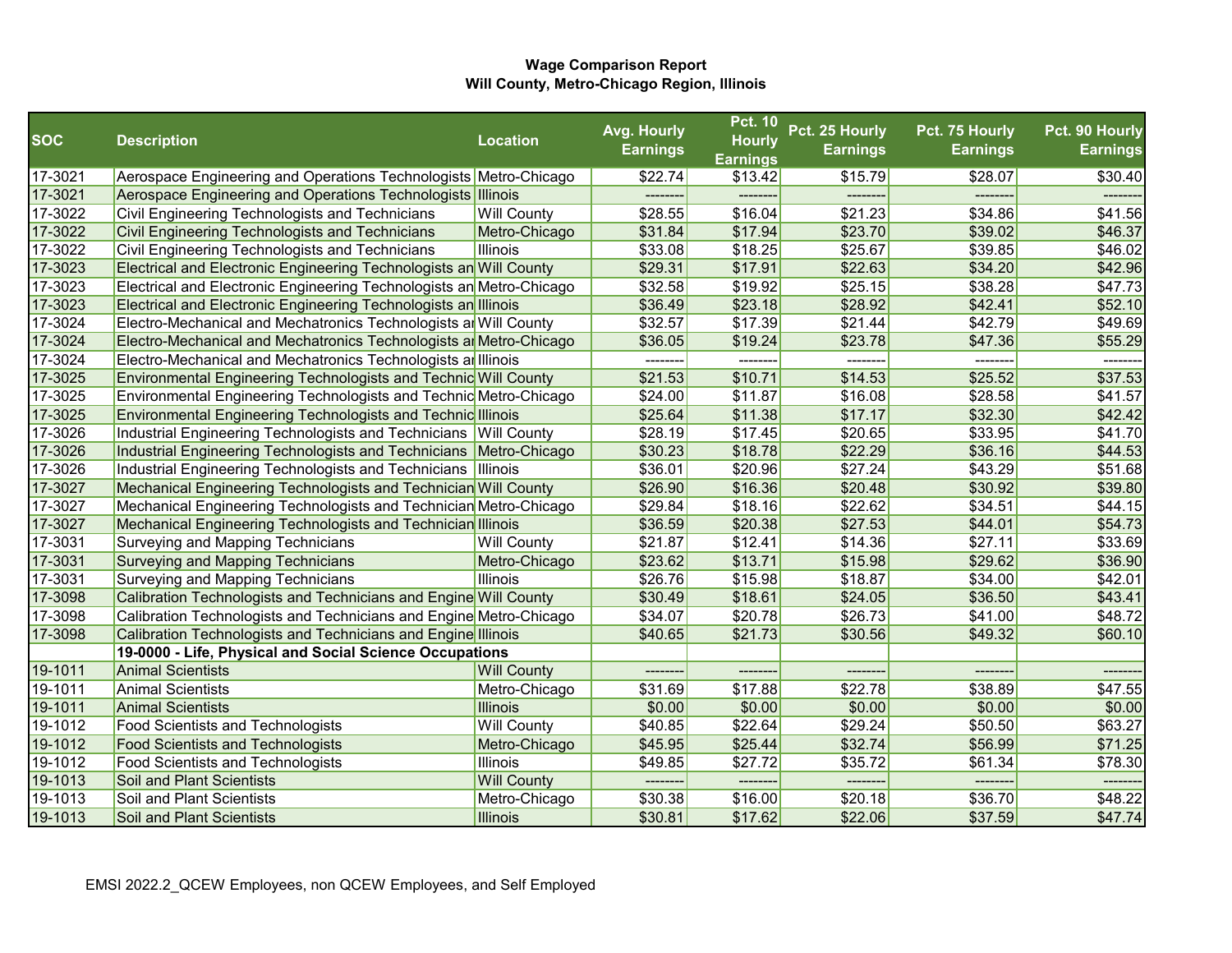|            |                                            |                    | Avg. Hourly     | <b>Pct. 10</b>  | Pct. 25 Hourly  | Pct. 75 Hourly  | Pct. 90 Hourly  |
|------------|--------------------------------------------|--------------------|-----------------|-----------------|-----------------|-----------------|-----------------|
| <b>SOC</b> | <b>Description</b>                         | <b>Location</b>    | <b>Earnings</b> | <b>Hourly</b>   | <b>Earnings</b> | <b>Earnings</b> | <b>Earnings</b> |
|            |                                            |                    |                 | <b>Earnings</b> |                 |                 |                 |
| 19-1021    | <b>Biochemists and Biophysicists</b>       | <b>Will County</b> | \$42.47         | \$23.79         | \$31.00         | \$52.58         | \$61.91         |
| 19-1021    | <b>Biochemists and Biophysicists</b>       | Metro-Chicago      | \$46.59         | \$26.73         | \$34.26         | \$57.57         | \$67.96         |
| 19-1021    | <b>Biochemists and Biophysicists</b>       | Illinois           | \$50.70         | \$27.47         | \$37.89         | \$62.66         | \$73.66         |
| 19-1022    | Microbiologists                            | <b>Will County</b> | \$33.17         | \$20.32         | \$23.82         | \$40.32         | \$54.04         |
| 19-1022    | Microbiologists                            | Metro-Chicago      | \$37.52         | \$22.72         | \$26.55         | \$45.93         | \$61.39         |
| 19-1022    | Microbiologists                            | <b>Illinois</b>    | \$42.39         | \$23.75         | \$29.69         | \$52.72         | \$70.07         |
| 19-1023    | Zoologists and Wildlife Biologists         | <b>Will County</b> | --------        | ---------       | --------        | --------        | -------         |
| 19-1023    | Zoologists and Wildlife Biologists         | Metro-Chicago      | \$34.50         | \$16.13         | \$22.20         | \$39.71         | \$62.30         |
| 19-1023    | Zoologists and Wildlife Biologists         | Illinois           | ---------       | ---------       | --------        | ---------       | --------        |
| 19-1029    | <b>Biological Scientists, All Other</b>    | <b>Will County</b> | ---------       | ---------       | --------        | --------        | --------        |
| 19-1029    | <b>Biological Scientists, All Other</b>    | Metro-Chicago      | \$38.28         | \$23.83         | \$28.72         | \$47.36         | \$51.45         |
| 19-1029    | <b>Biological Scientists, All Other</b>    | <b>Illinois</b>    | \$39.78         | \$25.29         | \$30.57         | \$49.42         | \$52.83         |
| 19-1031    | <b>Conservation Scientists</b>             | <b>Will County</b> | \$25.51         | \$12.30         | \$17.62         | \$31.48         | \$41.74         |
| 19-1031    | <b>Conservation Scientists</b>             | Metro-Chicago      | \$28.43         | \$13.78         | \$19.59         | \$35.23         | \$46.50         |
| 19-1031    | <b>Conservation Scientists</b>             | Illinois           | ---------       | ---------       | --------        | ---------       | ---------       |
| 19-1032    | Foresters                                  | <b>Will County</b> | ---------       | ---------       | --------        | ---------       | -------         |
| 19-1032    | Foresters                                  | Metro-Chicago      | \$35.02         | \$22.08         | \$27.44         | \$44.01         | \$50.65         |
| 19-1032    | Foresters                                  | <b>Illinois</b>    | --------        | --------        | --------        | --------        | --------        |
| 19-1041    | Epidemiologists                            | <b>Will County</b> | --------        |                 | -------         |                 |                 |
| 19-1041    | Epidemiologists                            | Metro-Chicago      | \$42.77         | \$28.00         | \$33.48         | \$49.53         | \$60.44         |
| 19-1041    | Epidemiologists                            | Illinois           | --------        |                 |                 | -------         |                 |
| 19-1042    | Medical Scientists, Except Epidemiologists | <b>Will County</b> | \$42.53         | \$23.49         | \$27.92         | \$53.20         | \$64.97         |
| 19-1042    | Medical Scientists, Except Epidemiologists | Metro-Chicago      | \$46.45         | \$25.89         | \$30.71         | \$58.18         | \$71.24         |
| 19-1042    | Medical Scientists, Except Epidemiologists | <b>Illinois</b>    | \$51.43         | \$28.78         | \$34.07         | \$64.63         | \$78.91         |
| 19-1099    | Life Scientists, All Other                 | <b>Will County</b> | ---------       | ---------       | -------         | -------         | ------          |
| 19-1099    | Life Scientists, All Other                 | Metro-Chicago      | \$45.11         | \$23.20         | \$29.19         | \$55.45         | \$69.81         |
| 19-1099    | Life Scientists, All Other                 | Illinois           |                 |                 | --------        |                 |                 |
| 19-2011    | Astronomers                                | <b>Will County</b> | ---------       | ---------       | ---------       | --------        | -------         |
| 19-2011    | Astronomers                                | Metro-Chicago      | \$63.06         | \$34.20         | \$43.02         | \$82.29         | \$92.96         |
| 19-2011    | Astronomers                                | <b>Illinois</b>    | --------        | --------        | -------         |                 |                 |
| 19-2012    | Physicists                                 | <b>Will County</b> | \$51.90         | \$30.89         | \$42.17         | \$58.94         | \$71.35         |
| 19-2012    | Physicists                                 | Metro-Chicago      | \$56.88         | \$33.89         | \$45.95         | \$65.26         | \$77.77         |
| 19-2012    | Physicists                                 | Illinois           | \$57.41         | \$30.76         | \$46.27         | \$65.16         | \$78.85         |
| 19-2021    | Atmospheric and Space Scientists           | <b>Will County</b> | ---------       | --------        | ---------       | ---------       | --------        |
| 19-2021    | Atmospheric and Space Scientists           | Metro-Chicago      | \$39.10         | \$22.44         | \$26.52         | \$49.70         | \$65.27         |
| 19-2021    | Atmospheric and Space Scientists           | Illinois           | \$39.26         | \$19.32         | \$26.18         | \$50.60         | \$61.17         |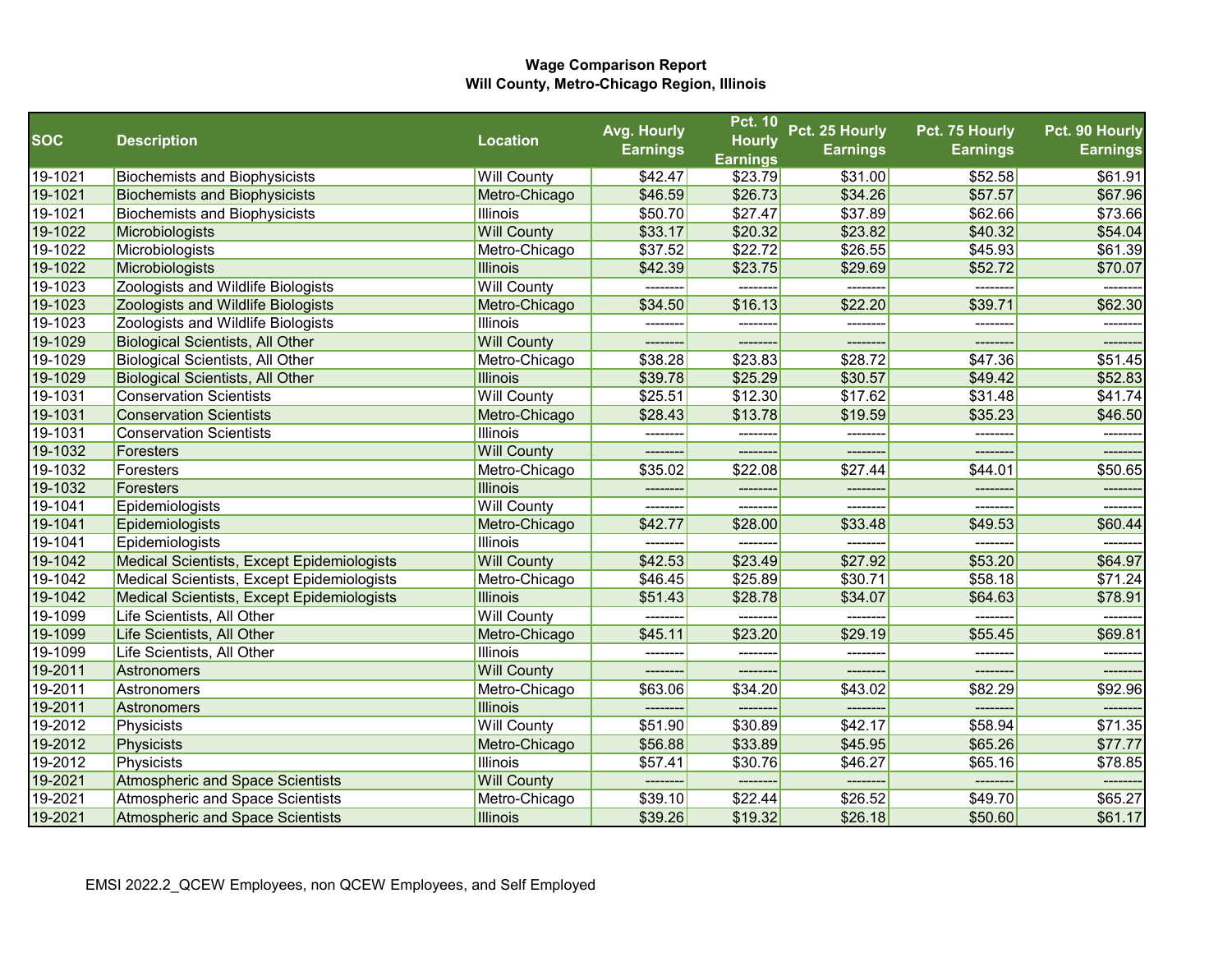|                    |                                                                           |                           | Avg. Hourly     | <b>Pct. 10</b>             | Pct. 25 Hourly  | Pct. 75 Hourly     | Pct. 90 Hourly     |
|--------------------|---------------------------------------------------------------------------|---------------------------|-----------------|----------------------------|-----------------|--------------------|--------------------|
| <b>SOC</b>         | <b>Description</b>                                                        | <b>Location</b>           | <b>Earnings</b> | <b>Hourly</b>              | <b>Earnings</b> | <b>Earnings</b>    | <b>Earnings</b>    |
| 19-2031            | Chemists                                                                  | <b>Will County</b>        | \$35.74         | <b>Earnings</b><br>\$20.86 | \$25.14         | \$44.71            | \$56.98            |
| 19-2031            | <b>Chemists</b>                                                           | Metro-Chicago             | \$39.57         | \$23.26                    | \$27.93         | \$49.20            | \$63.07            |
| 19-2031            | Chemists                                                                  | <b>Illinois</b>           | \$42.89         | \$23.20                    | \$30.21         | \$53.72            | \$68.47            |
| 19-2032            | <b>Materials Scientists</b>                                               | <b>Will County</b>        | --------        |                            |                 |                    |                    |
| 19-2032            | <b>Materials Scientists</b>                                               | Metro-Chicago             | \$51.53         | \$32.55                    | \$41.44         | \$62.14            | \$69.43            |
| 19-2032            | <b>Materials Scientists</b>                                               | <b>Illinois</b>           | ---------       | --------                   | --------        | --------           | -------            |
| 19-2041            | <b>Environmental Scientists and Specialists, Including He</b> Will County |                           | \$38.99         | \$21.73                    | \$27.56         | \$48.55            | \$60.67            |
| 19-2041            | Environmental Scientists and Specialists, Including He Metro-Chicago      |                           | \$43.54         | \$24.34                    | \$30.71         | \$54.51            | \$68.06            |
| 19-2041            | <b>Environmental Scientists and Specialists, Including He</b> lllinois    |                           | \$40.05         | \$21.14                    | \$28.97         | \$49.16            | \$62.68            |
| 19-2042            | Geoscientists, Except Hydrologists and Geographers                        | <b>Will County</b>        | --------        | --------                   | --------        | -------            | -------            |
| 19-2042            | Geoscientists, Except Hydrologists and Geographers                        | Metro-Chicago             | \$48.03         | \$20.70                    | \$27.31         | \$58.26            | \$73.87            |
| 19-2042            | Geoscientists, Except Hydrologists and Geographers                        | Illinois                  | \$43.14         | \$22.03                    | \$27.35         | \$52.63            | \$74.08            |
| 19-2043            | Hydrologists                                                              | <b>Will County</b>        |                 |                            |                 |                    |                    |
| 19-2043            | <b>Hydrologists</b>                                                       | Metro-Chicago             | \$38.31         | \$20.63                    | \$23.62         | \$42.21            | \$60.75            |
| 19-2043            | Hydrologists                                                              | <b>Illinois</b>           | ---------       | --------                   | --------        | ---------          | -------            |
| 19-2099            | Physical Scientists, All Other                                            | <b>Will County</b>        | \$46.78         | \$9.18                     | \$22.34         | \$61.16            | \$86.93            |
| 19-2099            | Physical Scientists, All Other                                            | Metro-Chicago             | \$50.36         | \$9.97                     | \$24.82         | \$68.22            | \$88.81            |
| 19-2099            | Physical Scientists, All Other                                            | <b>Illinois</b>           | \$51.33         | \$23.48                    | \$34.77         | \$65.05            | \$77.10            |
| 19-3011            | Economists                                                                | <b>Will County</b>        | \$52.36         | \$26.54                    | \$34.57         |                    | \$77.64            |
| 19-3011            | Economists                                                                | Metro-Chicago             | \$56.63         | \$29.84                    | \$38.45         | \$58.98<br>\$65.41 | \$85.49            |
| 19-3011            | Economists                                                                | <b>Illinois</b>           | \$55.26         | \$27.27                    | \$38.83         | \$63.73            | \$82.55            |
| 19-3022            |                                                                           | <b>Will County</b>        | \$27.96         | \$15.48                    | \$22.55         | \$33.10            | \$36.43            |
| 19-3022            | <b>Survey Researchers</b><br><b>Survey Researchers</b>                    | Metro-Chicago             | \$31.24         | \$18.05                    | \$25.47         | \$37.07            | \$41.44            |
| 19-3022            | <b>Survey Researchers</b>                                                 | <b>Illinois</b>           | \$33.03         | \$18.03                    | \$27.88         | \$39.14            | \$42.77            |
|                    |                                                                           |                           |                 |                            | \$25.44         |                    |                    |
| 19-3031            | Clinical, Counseling, and School Psychologists                            | <b>Will County</b>        | \$38.05         | \$18.93                    | \$28.03         | \$44.09            | \$57.58            |
| 19-3031<br>19-3031 | Clinical, Counseling, and School Psychologists                            | Metro-Chicago<br>Illinois | \$41.68         | \$21.04<br>\$21.89         | \$28.89         | \$48.68<br>\$48.52 | \$63.26<br>\$62.22 |
| 19-3032            | Clinical, Counseling, and School Psychologists                            |                           | \$41.49         |                            |                 |                    |                    |
|                    | Industrial-Organizational Psychologists                                   | <b>Will County</b>        | --------        | --------                   | --------        | --------           |                    |
| 19-3032            | Industrial-Organizational Psychologists                                   | Metro-Chicago             | \$56.28         | \$20.25                    | \$30.45         | \$68.98            | \$105.59           |
| 19-3032            | Industrial-Organizational Psychologists                                   | <b>Illinois</b>           | \$0.00          | \$0.00                     | \$0.00          | \$0.00             | \$0.00             |
| 19-3039            | Psychologists, All Other                                                  | <b>Will County</b>        | \$52.87         | \$14.87                    | \$26.96         | \$61.16            | \$99.15            |
| 19-3039            | Psychologists, All Other                                                  | Metro-Chicago             | \$54.59         | \$18.12                    | \$30.97         | \$62.20            | \$82.38            |
| 19-3039            | Psychologists, All Other                                                  | Illinois                  | -------         |                            | -------         |                    | ------             |
| 19-3041            | Sociologists                                                              | <b>Will County</b>        | --------        | --------                   | -------         | -------            | --------           |
| 19-3041            | Sociologists                                                              | Metro-Chicago             | \$44.88         | \$21.38                    | \$32.91         | \$52.57            | \$71.55            |
| 19-3041            | Sociologists                                                              | <b>Illinois</b>           | --------        | --------                   | --------        | --------           |                    |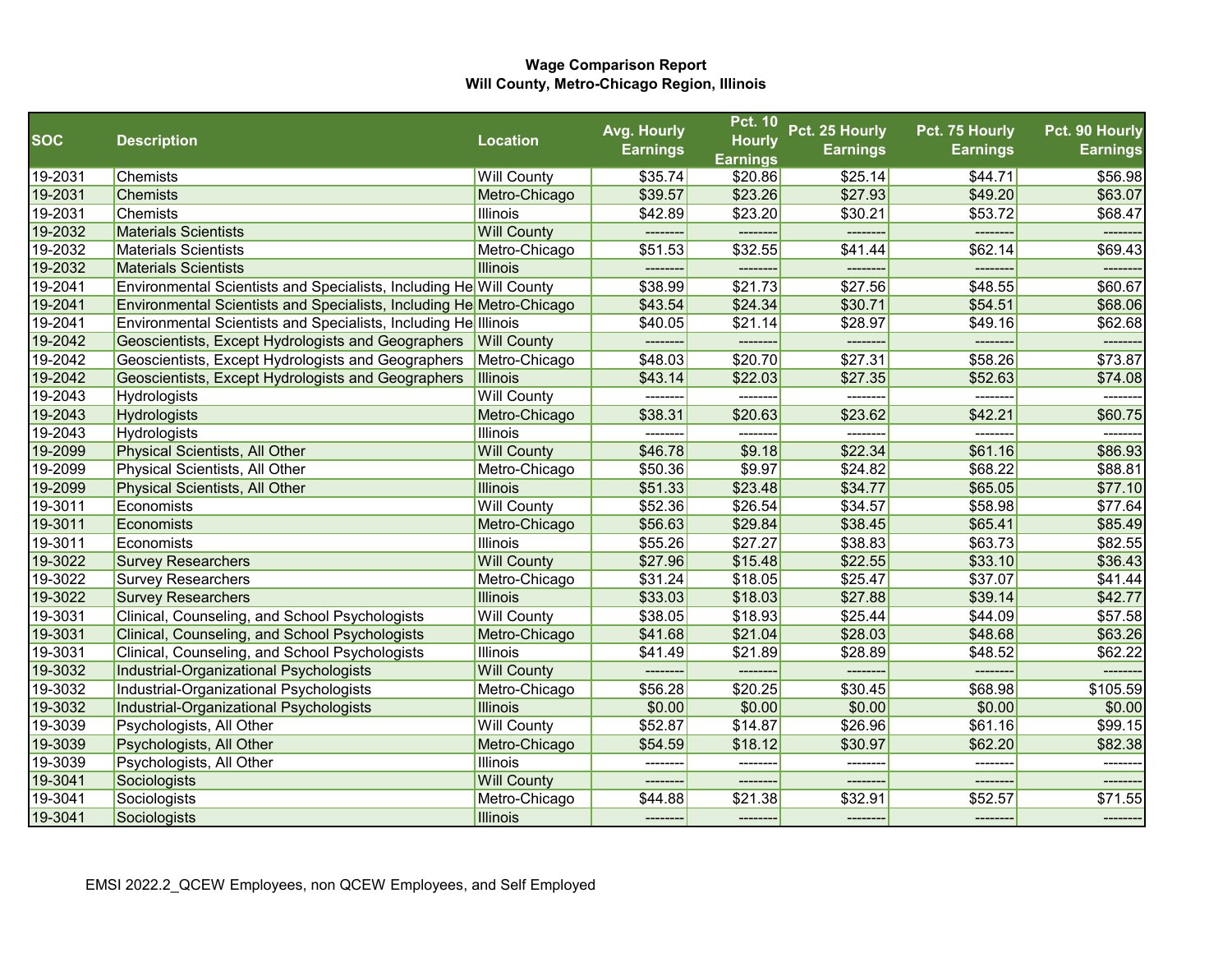| <b>SOC</b> | <b>Description</b>                                                    | <b>Location</b>    | Avg. Hourly     | <b>Pct. 10</b><br><b>Hourly</b> | Pct. 25 Hourly  | Pct. 75 Hourly  | Pct. 90 Hourly  |
|------------|-----------------------------------------------------------------------|--------------------|-----------------|---------------------------------|-----------------|-----------------|-----------------|
|            |                                                                       |                    | <b>Earnings</b> | <b>Earnings</b>                 | <b>Earnings</b> | <b>Earnings</b> | <b>Earnings</b> |
| 19-3051    | <b>Urban and Regional Planners</b>                                    | <b>Will County</b> | \$35.75         | \$20.74]                        | \$26.68         | \$44.92         | \$51.03         |
| 19-3051    | <b>Urban and Regional Planners</b>                                    | Metro-Chicago      | \$37.74         | \$21.85                         | \$28.01         | \$47.24         | \$54.32         |
| 19-3051    | <b>Urban and Regional Planners</b>                                    | <b>Illinois</b>    | --------        | --------                        | --------        | --------        | --------        |
| 19-3091    | Anthropologists and Archeologists                                     | <b>Will County</b> |                 |                                 |                 |                 |                 |
| 19-3091    | Anthropologists and Archeologists                                     | Metro-Chicago      | \$35.21         | \$9.01                          | \$21.46         | \$44.50         | \$60.29         |
| 19-3091    | Anthropologists and Archeologists                                     | <b>Illinois</b>    | -------         | --------                        | --------        | --------        | --------        |
| 19-3092    | Geographers                                                           | <b>Will County</b> |                 |                                 | ------          |                 |                 |
| 19-3092    | Geographers                                                           | Metro-Chicago      | \$41.89         | \$23.39                         | \$32.43         | \$49.16         | \$61.28         |
| 19-3092    | Geographers                                                           | <b>Illinois</b>    | \$0.00          | \$0.00                          | \$0.00          | \$0.00          | \$0.00          |
| 19-3093    | <b>Historians</b>                                                     | <b>Will County</b> |                 |                                 | -------         |                 |                 |
| 19-3093    | Historians                                                            | Metro-Chicago      | \$27.55         | \$13.20                         | \$16.93         | \$35.49         | \$41.87         |
| 19-3093    | Historians                                                            | <b>Illinois</b>    | \$0.00          | \$0.00                          | \$0.00          | \$0.00          | \$0.00          |
| 19-3094    | <b>Political Scientists</b>                                           | <b>Will County</b> |                 |                                 |                 |                 |                 |
| 19-3094    | <b>Political Scientists</b>                                           | Metro-Chicago      | \$41.77         | \$23.88                         | \$32.97         | \$48.87         | \$55.10         |
| 19-3094    | <b>Political Scientists</b>                                           | <b>Illinois</b>    | --------        | --------                        | --------        | --------        | -------         |
| 19-3099    | Social Scientists and Related Workers, All Other                      | <b>Will County</b> | \$37.83         | \$24.51                         | \$30.01         | \$44.38         | \$51.31         |
| 19-3099    | Social Scientists and Related Workers, All Other                      | Metro-Chicago      | \$40.08         | \$27.07                         | \$32.79         | \$47.44         | \$54.17         |
| 19-3099    | Social Scientists and Related Workers, All Other                      | <b>Illinois</b>    | \$41.61         | \$28.33                         | \$34.26         | \$49.03         | \$56.65         |
| 19-4011    | Agricultural and Food Science Technicians                             | <b>Will County</b> | \$22.45         | \$13.92                         | \$16.67         | \$27.37         | \$31.71         |
| 19-4011    | Agricultural and Food Science Technicians                             | Metro-Chicago      | \$25.09         | \$15.70                         | \$18.80         | \$30.69         | \$35.81         |
| 19-4011    | Agricultural and Food Science Technicians                             | <b>Illinois</b>    | \$25.89         | \$15.76                         | \$18.84         | \$31.65         | \$38.51         |
| 19-4021    | <b>Biological Technicians</b>                                         | <b>Will County</b> | \$24.04         | \$15.10                         | \$18.03         | \$28.89         | \$34.44         |
| 19-4021    | <b>Biological Technicians</b>                                         | Metro-Chicago      | \$25.84         | \$16.51                         | \$19.44         | \$31.13         | \$36.97         |
| 19-4021    | <b>Biological Technicians</b>                                         | <b>Illinois</b>    | \$28.00         | \$17.97                         | \$21.16         | \$33.49         | \$39.72         |
| 19-4031    | <b>Chemical Technicians</b>                                           | <b>Will County</b> | \$23.10         | \$13.89                         | \$17.59         | \$28.12         | \$34.78         |
| 19-4031    | <b>Chemical Technicians</b>                                           | Metro-Chicago      | \$25.70         | \$15.45                         | \$19.43         | \$31.31         | \$38.72         |
| 19-4031    | <b>Chemical Technicians</b>                                           | <b>Illinois</b>    | \$28.99         | \$17.26                         | \$21.97         | \$35.03         | \$43.34         |
| 19-4042    | Environmental Science and Protection Technicians, Ind Will County     |                    | \$22.32         | \$12.26                         | \$15.63         | \$26.31         | \$32.49         |
| 19-4042    | Environmental Science and Protection Technicians, In Metro-Chicago    |                    | \$24.52         | \$13.68                         | \$17.34         | \$29.46         | \$36.31         |
| 19-4042    | <b>Environmental Science and Protection Technicians, Ind Illinois</b> |                    | \$29.65         | \$16.27                         | \$22.01         | \$35.32         | \$44.69         |
| 19-4045    | Geological and Hydrologic Technicians                                 | <b>Will County</b> | --------        | --------                        | --------        | --------        | -------         |
| 19-4045    | Geological and Hydrologic Technicians                                 | Metro-Chicago      | \$25.60         | \$16.93                         | \$18.77         | \$30.05         | \$37.76         |
| 19-4045    | Geological and Hydrologic Technicians                                 | <b>Illinois</b>    | \$0.00          | \$0.00                          | \$0.00          | \$0.00          | \$0.00          |
| 19-4051    | <b>Nuclear Technicians</b>                                            | <b>Will County</b> | --------        | --------                        | --------        | -------         | --------        |
| 19-4051    | Nuclear Technicians                                                   | Metro-Chicago      | \$34.26         | \$25.66                         | \$28.24         | \$39.54         | \$47.66         |
| 19-4051    | <b>Nuclear Technicians</b>                                            | <b>Illinois</b>    | --------        | --------                        | --------        | --------        |                 |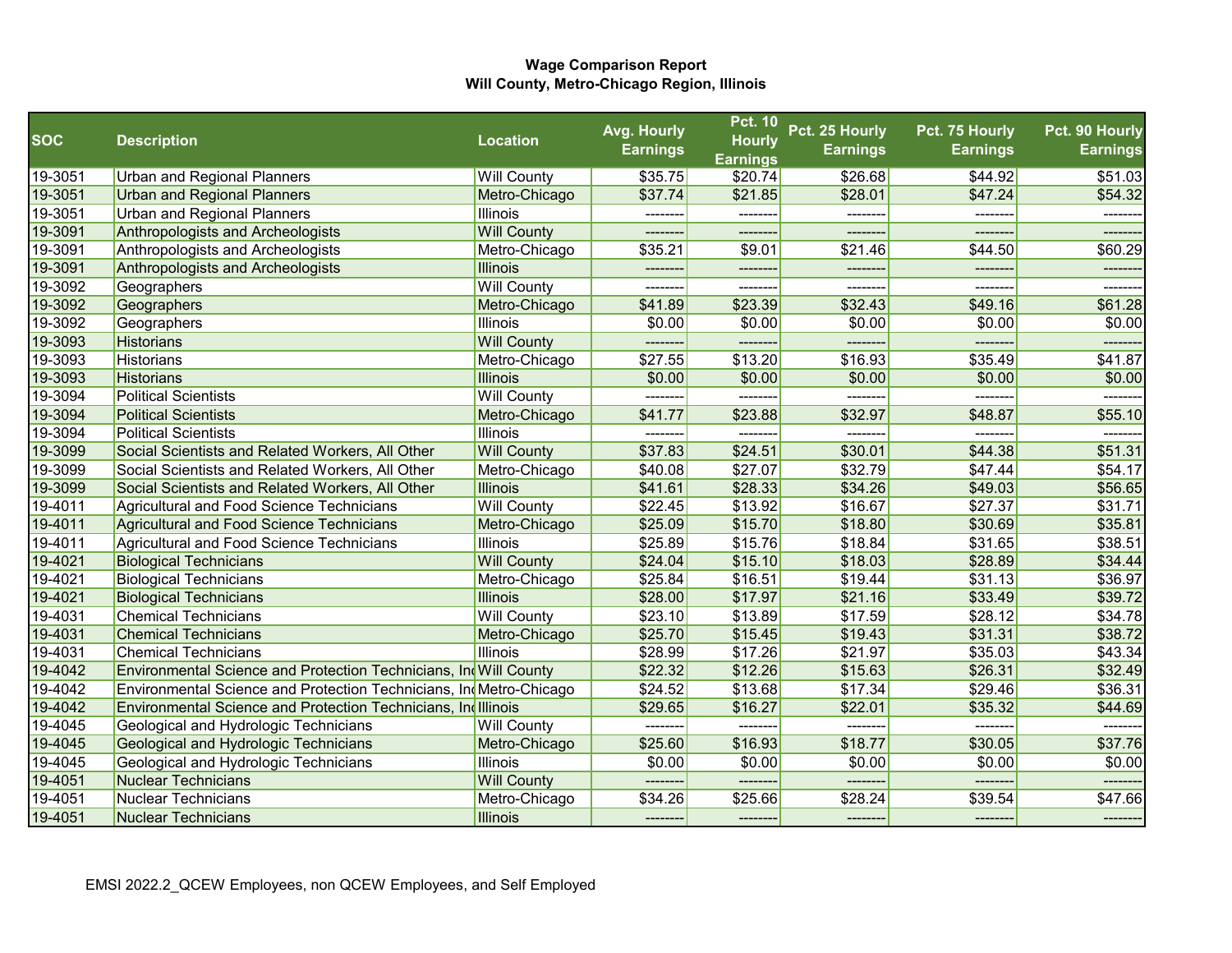|            |                                                                       |                    | Avg. Hourly     | <b>Pct. 10</b>  | Pct. 25 Hourly  | Pct. 75 Hourly  | Pct. 90 Hourly  |
|------------|-----------------------------------------------------------------------|--------------------|-----------------|-----------------|-----------------|-----------------|-----------------|
| <b>SOC</b> | <b>Description</b>                                                    | <b>Location</b>    | <b>Earnings</b> | <b>Hourly</b>   | <b>Earnings</b> | <b>Earnings</b> | <b>Earnings</b> |
|            |                                                                       |                    |                 | <b>Earnings</b> |                 |                 |                 |
| 19-4061    | Social Science Research Assistants                                    | <b>Will County</b> | \$26.84         | \$14.20         | \$18.05         | \$33.55         | \$40.98         |
| 19-4061    | Social Science Research Assistants                                    | Metro-Chicago      | \$28.08         | \$15.16         | \$19.12         | \$35.17         | \$42.93         |
| 19-4061    | Social Science Research Assistants                                    | <b>Illinois</b>    | \$28.01         | \$14.80         | \$18.91         | \$35.25         | \$43.16         |
| 19-4071    | <b>Forest and Conservation Technicians</b>                            | <b>Will County</b> | ---------       |                 | --------        |                 |                 |
| 19-4071    | <b>Forest and Conservation Technicians</b>                            | Metro-Chicago      | \$23.17         | \$15.91         | \$18.11         | \$27.66         | \$30.70         |
| 19-4071    | <b>Forest and Conservation Technicians</b>                            | <b>Illinois</b>    | --------        | -------         | --------        |                 | --------        |
| 19-4092    | Forensic Science Technicians                                          | <b>Will County</b> | \$38.31         | \$22.95         | \$27.99         | \$47.26         | \$50.88         |
| 19-4092    | <b>Forensic Science Technicians</b>                                   | Metro-Chicago      | \$39.87         | \$23.97         | \$29.33         | \$48.98         | \$53.70         |
| 19-4092    | Forensic Science Technicians                                          | <b>Illinois</b>    | \$0.00          | \$0.00          | \$0.00          | \$0.00          | \$0.00          |
| 19-4099    | Life, Physical, and Social Science Technicians, All Oth Will County   |                    | \$24.13         | \$14.65         | \$17.24         | \$28.02         | \$35.57         |
| 19-4099    | Life, Physical, and Social Science Technicians, All Oth Metro-Chicago |                    | \$25.97         | \$16.07         | \$18.80         | \$30.49         | \$38.88         |
| 19-4099    | Life, Physical, and Social Science Technicians, All Oth Illinois      |                    | \$28.34         | \$16.24         | \$20.11         | \$33.77         | \$42.82         |
| 19-5011    | Occupational Health and Safety Specialists                            | <b>Will County</b> | \$36.77         | \$20.19         | \$27.51         | \$45.12         | \$52.74         |
| 19-5011    | Occupational Health and Safety Specialists                            | Metro-Chicago      | \$39.77         | \$21.90         | \$29.74         | \$48.93         | \$57.23         |
| 19-5011    | Occupational Health and Safety Specialists                            | <b>Illinois</b>    | \$35.41         | \$20.09         | \$26.98         | \$43.24         | \$50.92         |
| 19-5012    | Occupational Health and Safety Technicians                            | <b>Will County</b> | \$31.11         | \$16.75         | \$21.51         | \$38.35         | \$48.24         |
| 19-5012    | Occupational Health and Safety Technicians                            | Metro-Chicago      | \$33.96         | \$18.54         | \$23.66         | \$41.89         | \$52.77         |
|            | 21-0000 - Community and Social Service Occupations                    |                    |                 |                 |                 |                 |                 |
| 19-5012    | Occupational Health and Safety Technicians                            | <b>Illinois</b>    | \$28.91         | \$14.97         | \$20.13         | \$35.24         | \$44.61         |
| 21-1012    | Educational, Guidance, and Career Counselors and Ad Will County       |                    | \$27.10         | \$14.59         | \$18.97         | \$33.27         | \$43.96         |
| 21-1012    | Educational, Guidance, and Career Counselors and Ad Metro-Chicago     |                    | \$29.26         | \$15.89         | \$20.47         | \$35.99         | \$47.56         |
| 21-1012    | Educational, Guidance, and Career Counselors and Ad Illinois          |                    | \$29.80         | \$16.06         | \$21.24         | \$36.73         | \$48.30         |
| 21-1013    | Marriage and Family Therapists                                        | <b>Will County</b> | \$35.37         | \$16.86         | \$21.26         | \$52.80         | \$61.38         |
| 21-1013    | Marriage and Family Therapists                                        | Metro-Chicago      | \$34.55         | \$16.81         | \$21.11         | \$52.52         | \$60.67         |
| 21-1013    | Marriage and Family Therapists                                        | <b>Illinois</b>    | \$36.13         | \$16.46         | \$22.40         | \$56.82         | \$64.90         |
| 21-1015    | <b>Rehabilitation Counselors</b>                                      | <b>Will County</b> | \$19.69         | \$11.63         | \$13.92         | \$22.59         | \$34.11         |
| 21-1015    | <b>Rehabilitation Counselors</b>                                      | Metro-Chicago      | \$21.41         | \$12.81         | \$15.22         | \$24.67         | \$36.98         |
| 21-1015    | <b>Rehabilitation Counselors</b>                                      | <b>Illinois</b>    | \$23.58         | \$12.65         | \$16.53         | \$27.43         | \$42.10         |
| 21-1018    | Substance Abuse, Behavioral Disorder, and Mental He Will County       |                    | \$23.54         | \$12.82         | \$15.66         | \$27.23         | \$35.30         |
| 21-1018    | Substance Abuse, Behavioral Disorder, and Mental He Metro-Chicago     |                    | \$23.97         | \$13.85         | \$16.77         | \$28.26         | \$36.96         |
| 21-1018    | Substance Abuse, Behavioral Disorder, and Mental Helllinois           |                    | \$30.97         | \$18.52         | \$22.40         | \$37.29         | \$47.64         |
| 21-1019    | Counselors, All Other                                                 | <b>Will County</b> | \$27.48         | \$13.18         | \$15.63         | \$32.21         | \$50.60         |
| 21-1019    | Counselors, All Other                                                 | Metro-Chicago      | \$26.37         | \$13.59         | \$16.41         | \$30.91         | \$45.60         |
| 21-1019    | Counselors, All Other                                                 | <b>Illinois</b>    | \$30.53         | \$18.44         | \$22.27         | \$37.23         | \$47.79         |
| 21-1021    | Child, Family, and School Social Workers                              | <b>Will County</b> | \$25.93         | \$14.84         | \$18.18         | \$32.65         | \$40.95         |
| 21-1021    | Child, Family, and School Social Workers                              | Metro-Chicago      | \$28.59         | \$16.37         | \$20.04         | \$36.01         | \$45.17         |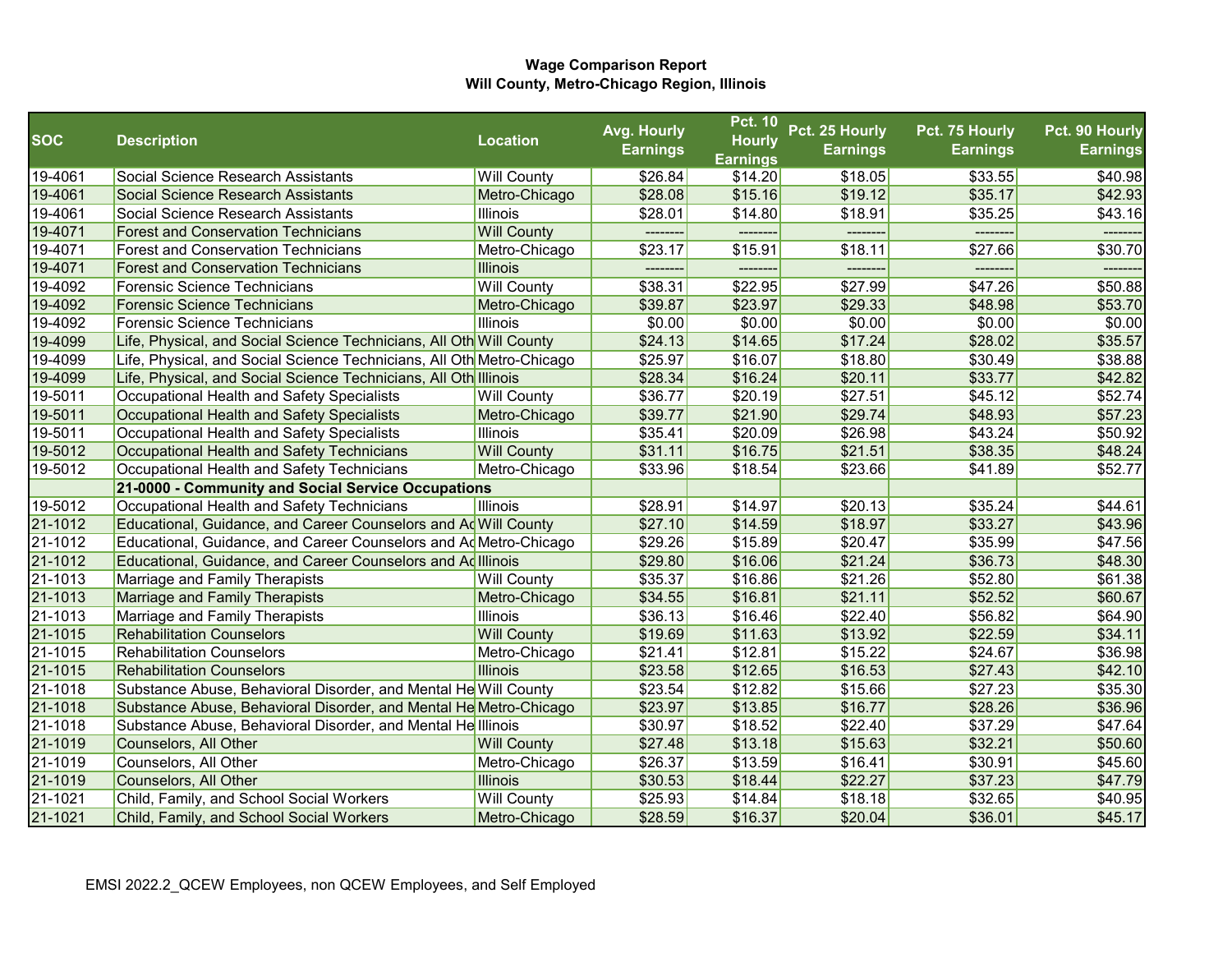|            |                                                                     |                    | Avg. Hourly     | <b>Pct. 10</b>                   | Pct. 25 Hourly  | Pct. 75 Hourly  | Pct. 90 Hourly  |
|------------|---------------------------------------------------------------------|--------------------|-----------------|----------------------------------|-----------------|-----------------|-----------------|
| <b>SOC</b> | <b>Description</b>                                                  | <b>Location</b>    | <b>Earnings</b> | <b>Hourly</b><br><b>Earnings</b> | <b>Earnings</b> | <b>Earnings</b> | <b>Earnings</b> |
| 21-1021    | Child, Family, and School Social Workers                            | Illinois           | \$31.02         | \$17.63                          | \$21.62         | \$39.28         | \$48.51         |
| 21-1022    | <b>Healthcare Social Workers</b>                                    | <b>Will County</b> | \$26.09         | \$15.81                          | \$19.65         | \$31.71         | \$37.44         |
| 21-1022    | <b>Healthcare Social Workers</b>                                    | Metro-Chicago      | \$27.55         | \$16.77                          | \$20.81         | \$33.50         | \$39.59         |
| 21-1022    | <b>Healthcare Social Workers</b>                                    | <b>Illinois</b>    | \$34.72         | \$20.96                          | \$26.19         | \$41.74         | \$49.90         |
| 21-1023    | Mental Health and Substance Abuse Social Workers                    | <b>Will County</b> | \$31.35         | \$13.44                          | \$17.37         | \$30.64         | \$47.72         |
| 21-1023    | Mental Health and Substance Abuse Social Workers                    | Metro-Chicago      | \$32.72         | \$14.56                          | \$18.75         | \$32.77         | \$50.04         |
| 21-1023    | Mental Health and Substance Abuse Social Workers                    | Illinois           | \$31.82         | \$14.44                          | \$18.45         | \$33.35         | \$48.49         |
| 21-1029    | Social Workers, All Other                                           | <b>Will County</b> | \$34.59         | \$13.74                          | \$21.63         | \$42.59         | \$50.31         |
| 21-1029    | Social Workers, All Other                                           | Metro-Chicago      | \$37.22         | \$15.88                          | \$24.91         | \$46.03         | \$53.21         |
| 21-1029    | Social Workers, All Other                                           | <b>Illinois</b>    | \$38.31         | \$19.06                          | \$26.89         | \$48.20         | \$55.08         |
| 21-1091    | <b>Health Education Specialists</b>                                 | <b>Will County</b> | \$27.88         | \$15.61                          | \$18.48         | \$34.91         | \$44.94         |
| 21-1091    | <b>Health Education Specialists</b>                                 | Metro-Chicago      | \$30.83         | \$17.33                          | \$20.52         | \$38.72         | \$49.87         |
| 21-1091    | <b>Health Education Specialists</b>                                 | <b>Illinois</b>    | \$32.16         | \$18.23                          | \$21.57         | \$40.52         | \$52.18         |
| 21-1092    | Probation Officers and Correctional Treatment Speciali Will County  |                    | \$31.31         | \$20.49                          | \$23.45         | \$39.59         | \$44.15         |
| 21-1092    | Probation Officers and Correctional Treatment Special Metro-Chicago |                    | \$32.00         | \$20.85                          | \$23.99         | \$40.09         | \$45.58         |
| 21-1092    | Probation Officers and Correctional Treatment Speciali Illinois     |                    | \$0.00          | \$0.00                           | \$0.00          | \$0.00          | \$0.00          |
| 21-1093    | Social and Human Service Assistants                                 | <b>Will County</b> | \$18.27         | \$11.16                          | \$13.27         | \$22.26         | \$27.54         |
| 21-1093    | Social and Human Service Assistants                                 | Metro-Chicago      | \$20.10         | \$12.33                          | \$14.66         | \$24.57         | \$30.38         |
| 21-1093    | Social and Human Service Assistants                                 | <b>Illinois</b>    | \$22.98         | \$14.56                          | \$17.14         | \$27.62         | \$34.44         |
| 21-1094    | <b>Community Health Workers</b>                                     | <b>Will County</b> | \$24.13         | \$15.84                          | \$18.72         | \$27.68         | \$33.89         |
| 21-1094    | <b>Community Health Workers</b>                                     | Metro-Chicago      | \$26.15         | \$17.41                          | \$20.42         | \$30.08         | \$36.92         |
| 21-1094    | <b>Community Health Workers</b>                                     | <b>Illinois</b>    | \$24.88         | \$15.11                          | \$19.30         | \$28.67         | \$35.33         |
| 21-1099    | Community and Social Service Specialists, All Other                 | <b>Will County</b> | \$21.70         | \$12.48                          | \$15.21         | \$25.80         | \$35.75         |
| 21-1099    | Community and Social Service Specialists, All Other                 | Metro-Chicago      | \$23.00         | \$13.40                          | \$16.25         | \$27.41         | \$38.17         |
| 21-1099    | Community and Social Service Specialists, All Other                 | Illinois           | \$23.28         | \$13.51                          | \$17.04         | \$27.26         | \$38.87         |
| 21-2011    | Clergy                                                              | <b>Will County</b> | \$30.54         | \$14.81                          | \$18.43         | \$33.17         | \$43.58         |
| 21-2011    | Clergy                                                              | Metro-Chicago      | \$27.86         | \$13.56                          | \$16.87         | \$30.26         | \$39.53         |
| 21-2011    | Clergy                                                              | <b>Illinois</b>    | \$33.05         | \$16.40                          | \$21.35         | \$37.62         | \$49.48         |
| 21-2021    | Directors, Religious Activities and Education                       | <b>Will County</b> | \$20.27         | \$10.28                          | \$15.79         | \$24.65         | \$31.32         |
| 21-2021    | Directors, Religious Activities and Education                       | Metro-Chicago      | \$18.35         | \$9.49                           | \$14.10         | \$22.36         | \$28.35         |
| 21-2021    | Directors, Religious Activities and Education                       | <b>Illinois</b>    | \$21.61         | \$10.43                          | \$16.22         | \$26.41         | \$33.62         |
| 21-2099    | Religious Workers, All Other                                        | <b>Will County</b> | \$18.23         | \$12.49                          | \$14.10         | \$18.84         | \$28.12         |
| 21-2099    | Religious Workers, All Other                                        | Metro-Chicago      | \$16.56         | \$11.26                          | \$12.66         | \$17.13         | \$25.28         |
| 21-2099    | Religious Workers, All Other                                        | <b>Illinois</b>    |                 |                                  |                 |                 |                 |
|            | 23-0000 - Legal Occupations                                         |                    |                 |                                  |                 |                 |                 |
| 23-1011    | Lawyers                                                             | <b>Will County</b> | \$76.02         | \$26.69                          | \$37.44         | \$97.91         | \$148.62        |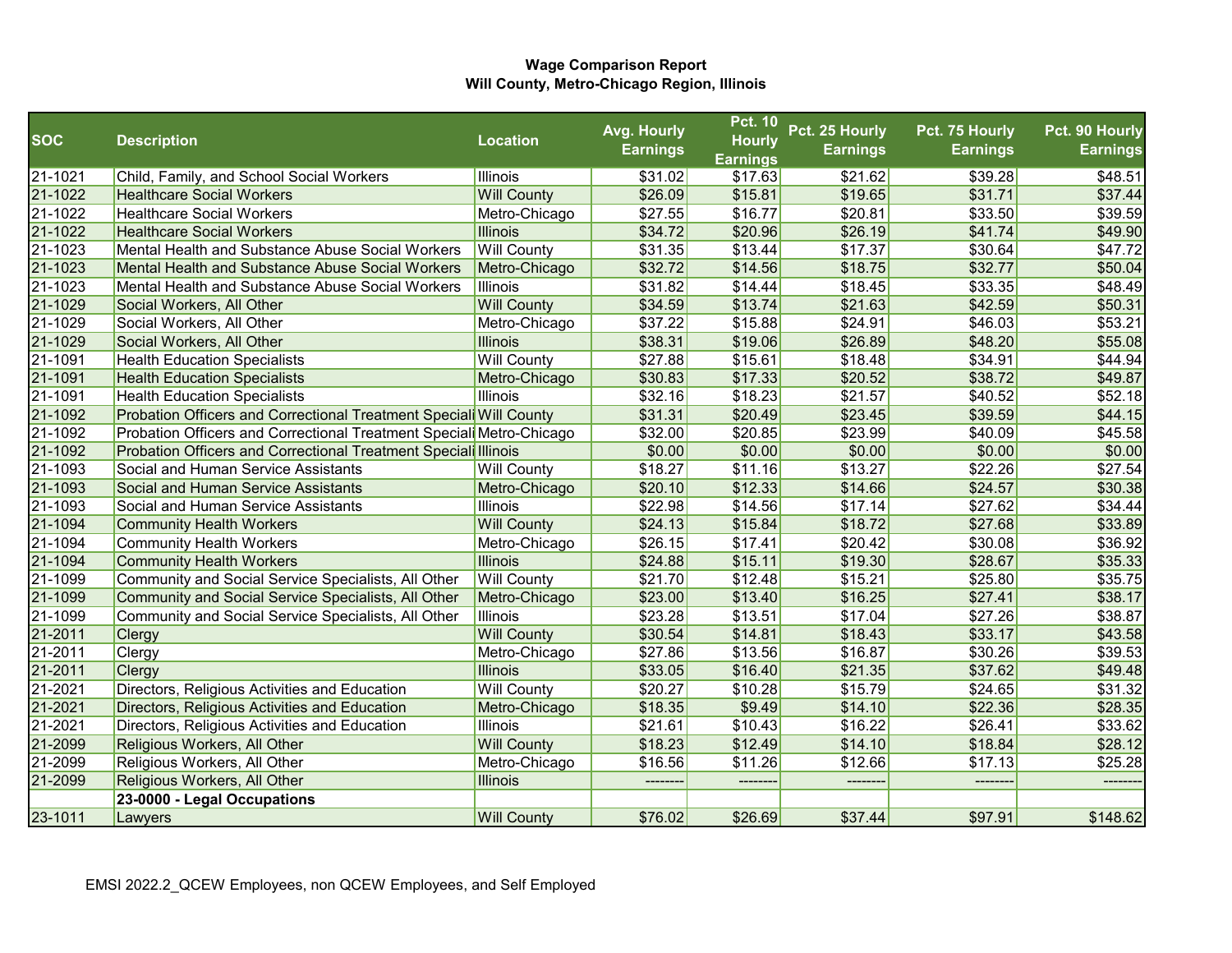|            |                                                                    |                    | Avg. Hourly     | <b>Pct. 10</b>  | Pct. 25 Hourly  | Pct. 75 Hourly  | Pct. 90 Hourly  |
|------------|--------------------------------------------------------------------|--------------------|-----------------|-----------------|-----------------|-----------------|-----------------|
| <b>SOC</b> | <b>Description</b>                                                 | <b>Location</b>    | <b>Earnings</b> | <b>Hourly</b>   | <b>Earnings</b> | <b>Earnings</b> | <b>Earnings</b> |
|            |                                                                    |                    |                 | <b>Earnings</b> |                 |                 |                 |
| 23-1011    | Lawyers                                                            | Metro-Chicago      | \$81.42         | \$30.36         | \$42.90         | \$107.00        | \$159.47        |
| 23-1011    | Lawyers                                                            | <b>Illinois</b>    | \$89.49         | \$37.29         | \$51.22         | \$115.68        | \$167.78        |
| 23-1012    | Judicial Law Clerks                                                | <b>Will County</b> |                 |                 |                 |                 |                 |
| 23-1012    | <b>Judicial Law Clerks</b>                                         | Metro-Chicago      | \$32.06         | \$19.02         | \$22.23         | \$41.64         | \$43.77         |
| 23-1012    | <b>Judicial Law Clerks</b>                                         | <b>Illinois</b>    | \$0.00          | \$0.00          | \$0.00          | \$0.00          | \$0.00          |
| 23-1021    | Administrative Law Judges, Adjudicators, and Hearing Will County   |                    |                 |                 |                 |                 |                 |
| 23-1021    | Administrative Law Judges, Adjudicators, and Hearing Metro-Chicago |                    | \$51.55         | \$28.22         | \$34.26         | \$67.40         | \$87.65         |
| 23-1021    | Administrative Law Judges, Adjudicators, and Hearing Illinois      |                    | \$0.00          | \$0.00          | \$0.00          | \$0.00          | \$0.00          |
| 23-1022    | Arbitrators, Mediators, and Conciliators                           | <b>Will County</b> |                 |                 |                 |                 |                 |
| 23-1022    | Arbitrators, Mediators, and Conciliators                           | Metro-Chicago      | \$45.03         | \$15.23         | \$27.67         | \$60.52         | \$65.52         |
| 23-1022    | Arbitrators, Mediators, and Conciliators                           | <b>Illinois</b>    | \$37.24         | \$19.66         | \$24.43         | \$50.27         | \$64.07         |
| 23-1023    | Judges, Magistrate Judges, and Magistrates                         | <b>Will County</b> | \$91.98         | \$67.76         | \$96.56         | \$105.17        | \$109.36        |
| 23-1023    | Judges, Magistrate Judges, and Magistrates                         | Metro-Chicago      | \$93.85         | \$69.85         | \$92.53         | \$108.78        | \$114.56        |
| 23-1023    | Judges, Magistrate Judges, and Magistrates                         | <b>Illinois</b>    | \$0.00          | \$0.00          | \$0.00          | \$0.00          | \$0.00          |
| 23-2011    | Paralegals and Legal Assistants                                    | <b>Will County</b> | \$26.89         | \$16.24         | \$19.93         | \$30.20         | \$38.09         |
| 23-2011    | Paralegals and Legal Assistants                                    | Metro-Chicago      | \$30.38         | \$18.71         | \$22.83         | \$34.67         | \$43.23         |
| 23-2011    | Paralegals and Legal Assistants                                    | <b>Illinois</b>    | \$26.47         | \$15.98         | \$19.65         | \$30.77         | \$38.61         |
| 23-2093    | Title Examiners, Abstractors, and Searchers                        | <b>Will County</b> | \$24.44         | \$13.43         | \$16.49         | \$27.57         | \$33.88         |
| 23-2093    | Title Examiners, Abstractors, and Searchers                        | Metro-Chicago      | \$25.87         | \$15.38         | \$18.66         | \$30.31         | \$37.31         |
| 23-2093    | Title Examiners, Abstractors, and Searchers                        | <b>Illinois</b>    | \$25.88         | \$16.52         | \$19.76         | \$31.24         | \$37.46         |
| 23-2099    | Legal Support Workers, All Other                                   | <b>Will County</b> | \$27.50         | \$9.25          | \$11.98         | \$31.49         | \$50.76         |
| 23-2099    | Legal Support Workers, All Other                                   | Metro-Chicago      | \$27.13         | \$9.55          | \$12.75         | \$32.37         | \$51.82         |
| 23-2099    | Legal Support Workers, All Other                                   | <b>Illinois</b>    | \$27.24         | \$10.34         | \$13.94         | \$33.89         | \$54.59         |
|            | 25-0000 - Education, Training, and Library Occupations             |                    |                 |                 |                 |                 |                 |
| 25-1099    | Postsecondary Teachers                                             | <b>Will County</b> | \$37.81         | \$16.23         | \$22.05         | \$46.86         | \$62.95         |
| 25-1099    | <b>Postsecondary Teachers</b>                                      | Metro-Chicago      | \$39.27         | \$16.91         | \$22.98         | \$48.71         | \$65.95         |
| 25-1099    | <b>Postsecondary Teachers</b>                                      | <b>Illinois</b>    | \$43.72         | \$16.38         | \$24.24         | \$56.97         | \$80.08         |
| 25-2011    | Preschool Teachers, Except Special Education                       | <b>Will County</b> | \$16.30         | \$10.41         | \$12.16         | \$18.04         | \$24.22         |
| 25-2011    | Preschool Teachers, Except Special Education                       | Metro-Chicago      | \$17.59         | \$11.40         | \$13.13         | \$19.53         | \$26.32         |
| 25-2011    | Preschool Teachers, Except Special Education                       | Illinois           | \$18.75         | \$12.03         | \$14.14         | \$20.84         | \$28.21         |
| 25-2012    | Kindergarten Teachers, Except Special Education                    | <b>Will County</b> | \$30.13         | \$18.37         | \$22.25         | \$36.81         | \$45.49         |
| 25-2012    | Kindergarten Teachers, Except Special Education                    | Metro-Chicago      | \$33.48         | \$20.40         | \$24.62         | \$40.95         | \$50.70         |
| 25-2012    | Kindergarten Teachers, Except Special Education                    | <b>Illinois</b>    | --------        | --------        | --------        | --------        | --------        |
| 25-2021    | Elementary School Teachers, Except Special Educatio Will County    |                    | \$31.23         | \$18.23         | \$23.06         | \$39.19         | \$47.42         |
| 25-2021    | Elementary School Teachers, Except Special Educatio Metro-Chicago  |                    | \$34.78         | \$20.24         | \$25.48         | \$43.65         | \$53.12         |
| 25-2021    | Elementary School Teachers, Except Special Educatio Illinois       |                    | \$39.31         | \$21.44         | \$28.96         | \$48.27         | \$60.44         |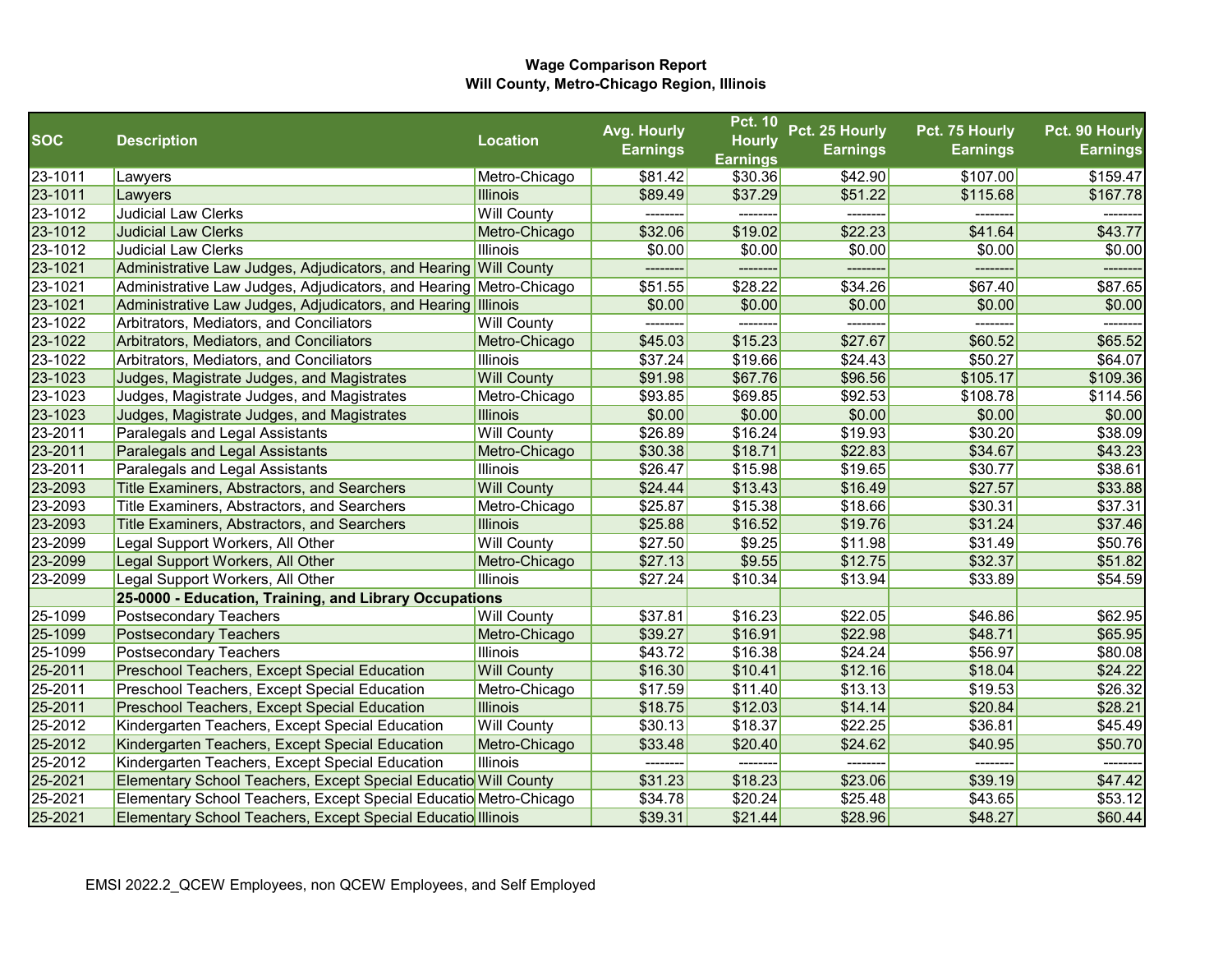|            |                                                                    |                    | Avg. Hourly     | <b>Pct. 10</b>             | Pct. 25 Hourly  | Pct. 75 Hourly  | Pct. 90 Hourly  |
|------------|--------------------------------------------------------------------|--------------------|-----------------|----------------------------|-----------------|-----------------|-----------------|
| <b>SOC</b> | <b>Description</b>                                                 | <b>Location</b>    | <b>Earnings</b> | <b>Hourly</b>              | <b>Earnings</b> | <b>Earnings</b> | <b>Earnings</b> |
| 25-2022    | Middle School Teachers, Except Special and Career/T Will County    |                    | \$30.91         | <b>Earnings</b><br>\$18.89 | \$23.13         | \$37.61         | \$46.73         |
| 25-2022    | Middle School Teachers, Except Special and Career/T Metro-Chicago  |                    | \$34.39         | \$20.94                    | \$25.55         | \$41.96         | \$52.23         |
| 25-2022    | Middle School Teachers, Except Special and Career/T Illinois       |                    | \$34.92         | \$19.72                    | \$26.08         | \$42.48         | \$53.18         |
| 25-2023    | Career/Technical Education Teachers, Middle School Will County     |                    | \$33.72         | \$18.39                    | \$23.68         | \$43.28         | \$49.20         |
| 25-2023    | Career/Technical Education Teachers, Middle School Metro-Chicago   |                    | \$37.79         | \$20.55                    | \$26.42         | \$48.25         | \$55.62         |
| 25-2023    | Career/Technical Education Teachers, Middle School Illinois        |                    | \$0.00          | \$0.00                     | \$0.00          | \$0.00          | \$0.00          |
| 25-2031    | Secondary School Teachers, Except Special and Care Will County     |                    | \$37.16         | \$20.34                    | \$26.16         | \$47.38         | \$58.77         |
| 25-2031    | Secondary School Teachers, Except Special and Care Metro-Chicago   |                    | \$41.15         | \$22.46                    | \$28.72         | \$52.56         | \$65.50         |
| 25-2031    | Secondary School Teachers, Except Special and Care Illinois        |                    | \$40.47         | \$21.71                    | \$29.15         | \$50.37         | \$63.24         |
| 25-2032    | Career/Technical Education Teachers, Secondary Sch Will County     |                    | \$35.90         | \$19.73                    | \$25.28         | \$45.37         | \$57.30         |
| 25-2032    | Career/Technical Education Teachers, Secondary Sch Metro-Chicago   |                    | \$40.23         | \$22.05                    | \$28.21         | \$50.95         | \$64.34         |
| 25-2032    | Career/Technical Education Teachers, Secondary Sch Illinois        |                    | \$0.00          | \$0.00                     | \$0.00          | \$0.00          | \$0.00          |
| 25-2051    | Special Education Teachers, Preschool                              | <b>Will County</b> | \$24.95         | \$13.14                    | \$17.88         | \$30.59         | \$39.65         |
| 25-2051    | Special Education Teachers, Preschool                              | Metro-Chicago      | \$27.64         | \$14.54                    | \$19.70         | \$34.00         | \$44.02         |
| 25-2051    | Special Education Teachers, Preschool                              | Illinois           | \$0.00          | \$0.00                     | \$0.00          | \$0.00          | \$0.00          |
| 25-2052    | Special Education Teachers, Kindergarten and Elemer Will County    |                    | \$30.90         | \$19.02                    | \$23.61         | \$38.26         | \$46.33         |
| 25-2052    | Special Education Teachers, Kindergarten and Elemer Metro-Chicago  |                    | \$34.61         | \$21.26                    | \$26.19         | \$42.79         | \$52.12         |
| 25-2052    | Special Education Teachers, Kindergarten and Elemer Illinois       |                    | \$36.25         | \$22.22                    | \$27.44         | \$44.57         | \$54.87         |
| 25-2057    | Special Education Teachers, Middle School                          | <b>Will County</b> | \$29.68         | \$18.38                    | \$21.74         | \$37.04         | \$44.53         |
| 25-2057    | Special Education Teachers, Middle School                          | Metro-Chicago      | \$33.19         | \$20.46                    | \$24.26         | \$41.38         | \$50.03         |
| 25-2057    | Special Education Teachers, Middle School                          | Illinois           | --------        | --------                   | --------        | --------        | -------         |
| 25-2058    | Special Education Teachers, Secondary School                       | <b>Will County</b> | \$33.57         | \$19.98                    | \$24.42         | \$41.91         | \$51.18         |
| 25-2058    | Special Education Teachers, Secondary School                       | Metro-Chicago      | \$37.65         | \$22.36                    | \$27.26         | \$46.96         | \$57.58         |
| 25-2058    | Special Education Teachers, Secondary School                       | <b>Illinois</b>    |                 | --------                   | -------         |                 |                 |
| 25-2059    | Special Education Teachers, All Other                              | <b>Will County</b> | \$25.54         | \$18.17                    | \$20.30         | \$29.52         | \$35.28         |
| 25-2059    | Special Education Teachers, All Other                              | Metro-Chicago      | \$28.15         | \$20.12                    | \$22.46         | \$32.68         | \$39.07         |
| 25-2059    | Special Education Teachers, All Other                              | Illinois           | --------        | --------                   | -------         | --------        | -------         |
| 25-3011    | Adult Basic Education, Adult Secondary Education, an Will County   |                    | \$28.25         | \$14.65                    | \$18.29         | \$30.53         | \$41.23         |
| 25-3011    | Adult Basic Education, Adult Secondary Education, an Metro-Chicago |                    | \$28.80         | \$15.47                    | \$19.21         | \$31.72         | \$43.01         |
| 25-3011    | Adult Basic Education, Adult Secondary Education, and Illinois     |                    | --------        | --------                   | --------        | --------        | -------         |
| 25-3021    | <b>Self-Enrichment Teachers</b>                                    | <b>Will County</b> | \$28.59         | \$9.25                     | \$12.48         | \$31.91         | \$48.67         |
| 25-3021    | <b>Self-Enrichment Teachers</b>                                    | Metro-Chicago      | \$28.45         | \$9.69                     | \$13.20         | \$32.38         | \$48.63         |
| 25-3021    | <b>Self-Enrichment Teachers</b>                                    | Illinois           | \$24.57         | \$10.74                    | \$14.01         | \$30.59         | \$44.00         |
| 25-3031    | Substitute Teachers, Short-Term                                    | <b>Will County</b> | \$17.68         | \$11.29                    | \$13.11         | \$21.50         | \$28.68         |
| 25-3031    | Substitute Teachers, Short-Term                                    | Metro-Chicago      | \$19.67         | \$12.58                    | \$14.43         | \$23.75         | \$31.95         |
| 25-3031    | Substitute Teachers, Short-Term                                    | Illinois           | \$18.63         | \$12.03                    | \$14.17         | \$21.89         | \$30.73         |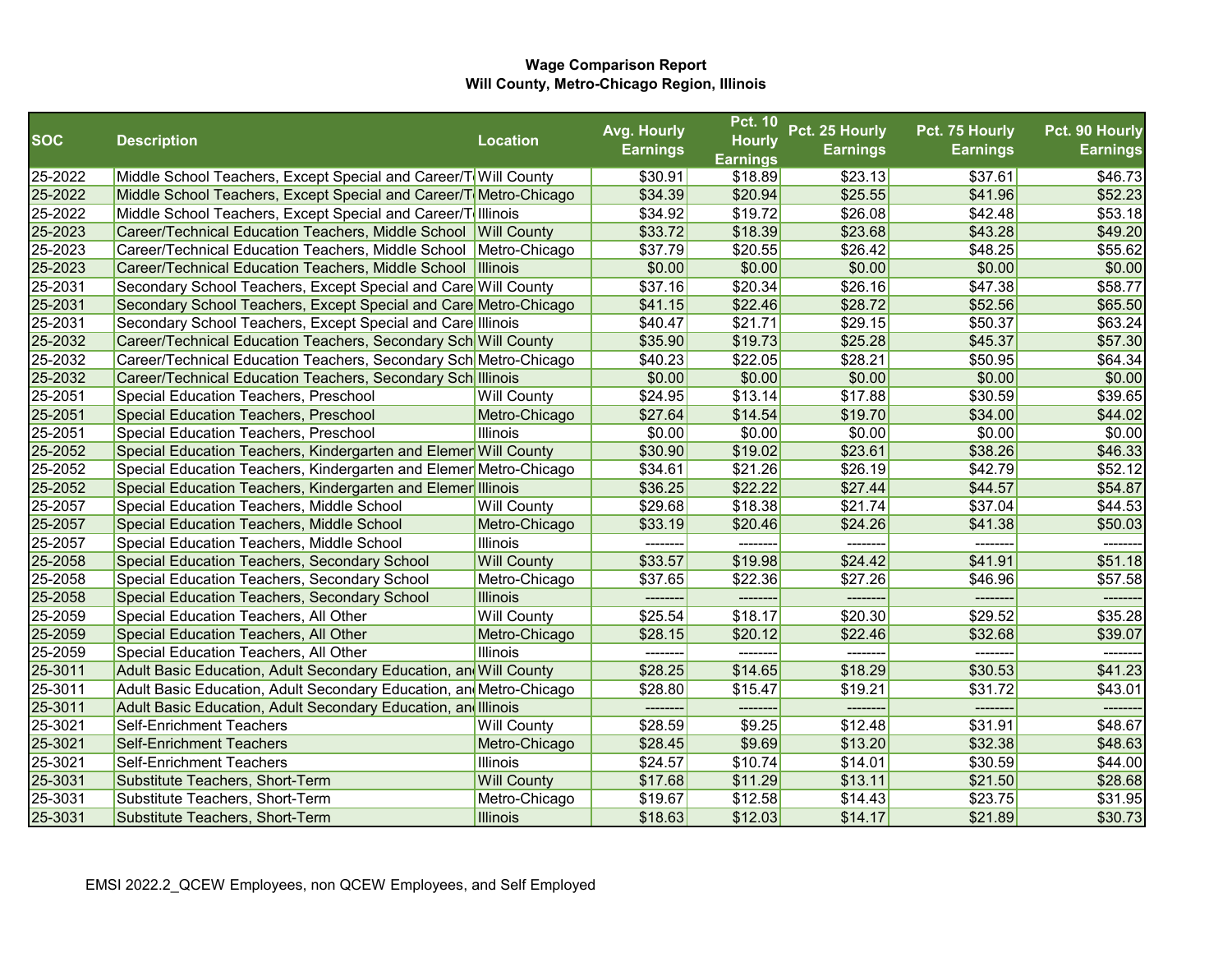|            |                                                                      |                    | Avg. Hourly     | <b>Pct. 10</b>                   | Pct. 25 Hourly  | Pct. 75 Hourly  | Pct. 90 Hourly  |
|------------|----------------------------------------------------------------------|--------------------|-----------------|----------------------------------|-----------------|-----------------|-----------------|
| <b>SOC</b> | <b>Description</b>                                                   | <b>Location</b>    | <b>Earnings</b> | <b>Hourly</b><br><b>Earnings</b> | <b>Earnings</b> | <b>Earnings</b> | <b>Earnings</b> |
| 25-3097    | Tutors and Teachers and Instructors, All Other                       | <b>Will County</b> | \$28.46         | \$9.25                           | \$12.65         | \$30.97         | \$45.95         |
| 25-3097    | Tutors and Teachers and Instructors, All Other                       | Metro-Chicago      | \$27.89         | \$9.55                           | \$13.19         | \$31.24         | \$44.73         |
| 25-3097    | Tutors and Teachers and Instructors, All Other                       | <b>Illinois</b>    | \$24.67         | \$10.53                          | \$14.13         | \$31.07         | \$42.24         |
| 25-4011    | Archivists                                                           | <b>Will County</b> |                 |                                  |                 |                 |                 |
| 25-4011    | Archivists                                                           | Metro-Chicago      | \$30.50         | \$17.97                          | \$23.43         | \$35.84         | \$45.37         |
| 25-4011    | Archivists                                                           | <b>Illinois</b>    | \$0.00          | \$0.00                           | \$0.00          | \$0.00          | \$0.00          |
| 25-4012    | <b>Curators</b>                                                      | <b>Will County</b> |                 |                                  | -------         |                 |                 |
| 25-4012    | <b>Curators</b>                                                      | Metro-Chicago      | \$27.58         | \$15.19                          | \$18.70         | \$34.49         | \$43.88         |
| 25-4012    | <b>Curators</b>                                                      | Illinois           | --------        | --------                         | --------        | --------        | --------        |
| 25-4013    | <b>Museum Technicians and Conservators</b>                           | <b>Will County</b> | ---------       | --------                         | --------        | --------        | --------        |
| 25-4013    | Museum Technicians and Conservators                                  | Metro-Chicago      | \$24.14         | \$12.64                          | \$18.67         | \$28.48         | \$37.88         |
| 25-4013    | Museum Technicians and Conservators                                  | <b>Illinois</b>    | --------        | --------                         | -------         | -------         | -------         |
| 25-4022    | Librarians and Media Collections Specialists                         | <b>Will County</b> | \$27.52         | \$16.09                          | \$20.53         | \$33.32         | \$42.47         |
| 25-4022    | Librarians and Media Collections Specialists                         | Metro-Chicago      | \$30.20         | \$17.66                          | \$22.42         | \$36.65         | \$46.62         |
| 25-4022    | Librarians and Media Collections Specialists                         | <b>Illinois</b>    | \$28.59         | \$15.68                          | \$21.21         | \$34.78         | \$44.64         |
| 25-4031    | <b>Library Technicians</b>                                           | <b>Will County</b> | \$14.81         | \$9.43                           | \$11.42         | \$16.97         | \$21.62         |
| 25-4031    | <b>Library Technicians</b>                                           | Metro-Chicago      | \$15.90         | \$10.11                          | \$12.16         | \$18.32         | \$23.15         |
| 25-4031    | <b>Library Technicians</b>                                           | <b>Illinois</b>    | \$20.66         | \$12.51                          | \$15.22         | \$24.60         | \$31.37         |
| 25-9021    | Farm and Home Management Educators                                   | <b>Will County</b> |                 |                                  |                 |                 |                 |
| 25-9021    | Farm and Home Management Educators                                   | Metro-Chicago      | \$30.84         | \$13.91                          | \$18.20         | \$32.79         | \$49.64         |
| 25-9021    | Farm and Home Management Educators                                   | <b>Illinois</b>    | --------        | --------                         | --------        | -------         | -------         |
| 25-9031    | <b>Instructional Coordinators</b>                                    | <b>Will County</b> | \$32.23         | \$19.01                          | \$24.09         | \$37.65         | \$45.77         |
| 25-9031    | <b>Instructional Coordinators</b>                                    | Metro-Chicago      | \$34.93         | \$20.84                          | \$26.20         | \$41.16         | \$50.12         |
| 25-9031    | <b>Instructional Coordinators</b>                                    | <b>Illinois</b>    | \$42.15         | \$24.88                          | \$31.76         | \$51.42         | \$62.76         |
| 25-9044    | <b>Teaching Assistants, Postsecondary</b>                            | <b>Will County</b> | \$18.02         | \$9.27                           | \$10.10         | \$23.21         | \$33.56         |
| 25-9044    | <b>Teaching Assistants, Postsecondary</b>                            | Metro-Chicago      | \$18.89         | \$9.64                           | \$9.90          | \$24.29         | \$35.34         |
| 25-9044    | <b>Teaching Assistants, Postsecondary</b>                            | <b>Illinois</b>    | \$19.55         | \$9.76                           | \$11.79         | \$24.96         | \$31.67         |
| 25-9045    | <b>Teaching Assistants, Except Postsecondary</b>                     | <b>Will County</b> | \$13.77         | \$9.25                           | \$10.41         | \$16.54         | \$19.55         |
| 25-9045    | Teaching Assistants, Except Postsecondary                            | Metro-Chicago      | \$15.32         | \$9.90                           | \$11.55         | \$18.42         | \$21.84         |
| 25-9045    | <b>Teaching Assistants, Except Postsecondary</b>                     | <b>Illinois</b>    | \$15.91         | \$10.48                          | \$11.91         | \$19.16         | \$22.53         |
| 25-9099    | Educational Instruction and Library Workers, All Other Will County   |                    | \$20.79         | \$10.82                          | \$13.10         | \$23.10         | \$30.20         |
| 25-9099    | Educational Instruction and Library Workers, All Other Metro-Chicago |                    | \$19.61         | \$10.30                          | \$12.47         | \$22.42         | \$29.52         |
| 25-9099    | Educational Instruction and Library Workers, All Other Illinois      |                    | \$22.19         | \$13.50                          | \$15.76         | \$26.27         | \$33.42         |
|            | 27-0000 - Arts, Design, Entertainment, Sports and Media Occupations  |                    |                 |                                  |                 |                 |                 |
| 27-1011    | <b>Art Directors</b>                                                 | <b>Will County</b> | \$38.43         | \$4.94                           | \$17.96         | \$50.66         | \$70.56         |
| 27-1011    | <b>Art Directors</b>                                                 | Metro-Chicago      | \$45.22         | \$7.42                           | \$25.91         | \$58.52         | \$79.78         |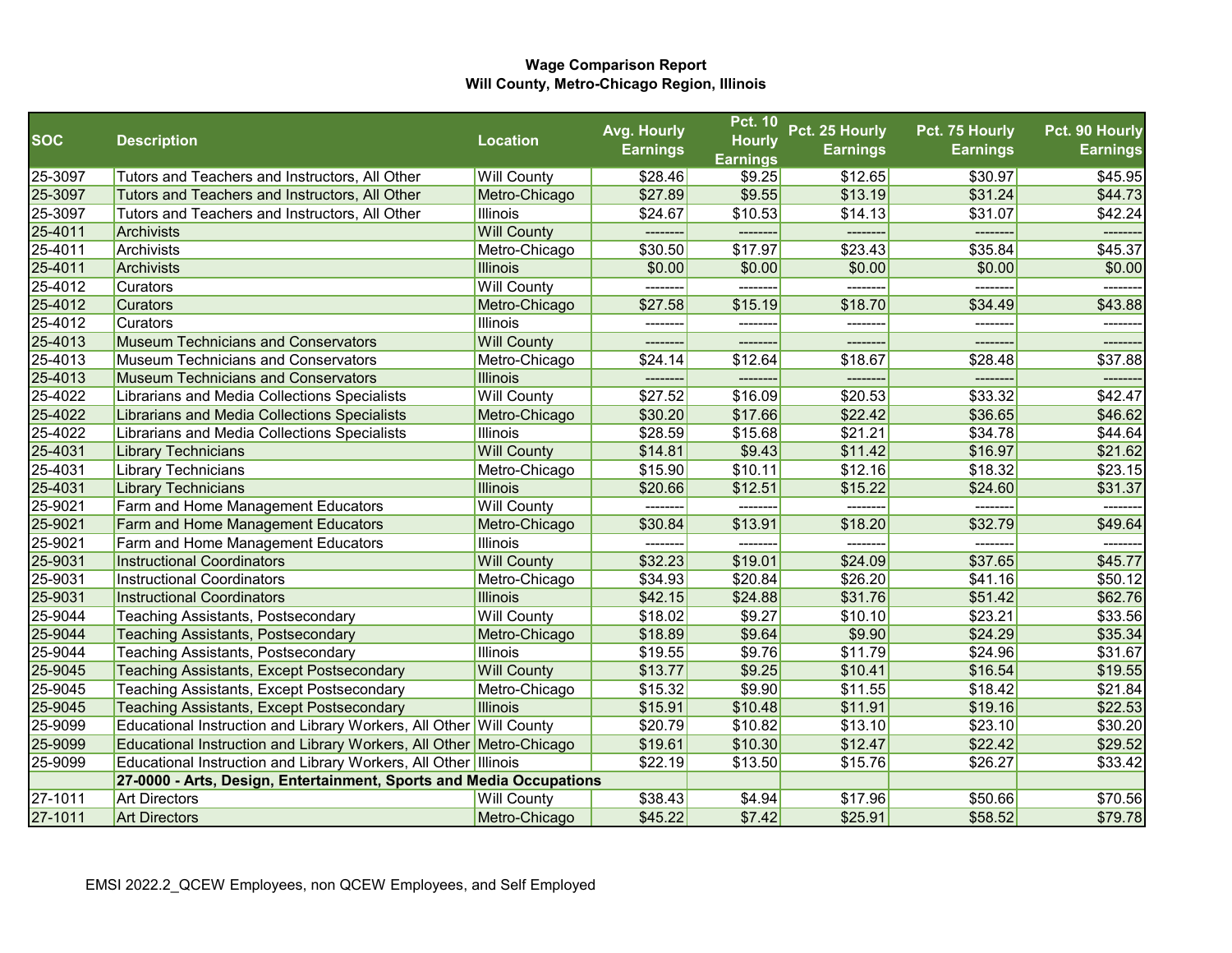|             |                                                                          |                    | Avg. Hourly     | <b>Pct. 10</b>  | Pct. 25 Hourly  | Pct. 75 Hourly  | Pct. 90 Hourly  |
|-------------|--------------------------------------------------------------------------|--------------------|-----------------|-----------------|-----------------|-----------------|-----------------|
| <b>SOC</b>  | <b>Description</b>                                                       | <b>Location</b>    | <b>Earnings</b> | <b>Hourly</b>   | <b>Earnings</b> | <b>Earnings</b> | <b>Earnings</b> |
|             |                                                                          |                    |                 | <b>Earnings</b> |                 |                 |                 |
| 27-1011     | <b>Art Directors</b>                                                     | <b>Illinois</b>    | \$56.70         | \$27.98         | \$38.85         | \$66.32         | \$90.98         |
| 27-1012     | <b>Craft Artists</b>                                                     | <b>Will County</b> | \$10.00         | \$0.68          | \$2.24          | \$12.48         | \$21.42         |
| 27-1012     | <b>Craft Artists</b>                                                     | Metro-Chicago      | \$10.30         | \$0.68          | \$2.28          | \$13.32         | \$22.66         |
| 27-1012     | <b>Craft Artists</b>                                                     | <b>Illinois</b>    | --------        | --------        | -------         | --------        | --------        |
| 27-1013     | Fine Artists, Including Painters, Sculptors, and Illustratd Will County  |                    | \$16.10         | \$1.04          | \$3.46          | \$18.19         | \$36.19         |
| 27-1013     | Fine Artists, Including Painters, Sculptors, and Illustrat Metro-Chicago |                    | \$17.13         | \$1.12          | \$3.75          | \$19.82         | \$37.89         |
| $27 - 1013$ | Fine Artists, Including Painters, Sculptors, and Illustrate Illinois     |                    | \$39.08         | \$14.15         | \$20.76         | \$47.19         | \$69.53         |
| 27-1014     | <b>Special Effects Artists and Animators</b>                             | <b>Will County</b> | \$23.04         | \$1.96          | \$6.33          | \$30.23         | \$45.15         |
| 27-1014     | <b>Special Effects Artists and Animators</b>                             | Metro-Chicago      | \$26.88         | \$2.91          | \$9.83          | \$36.09         | \$48.77         |
| 27-1014     | <b>Special Effects Artists and Animators</b>                             | <b>Illinois</b>    | \$38.51         | \$24.29         | \$29.80         | \$45.46         | \$57.77         |
| 27-1019     | Artists and Related Workers, All Other                                   | <b>Will County</b> | \$19.70         | \$1.31          | \$4.32          | \$22.87         | \$45.24         |
| 27-1019     | <b>Artists and Related Workers, All Other</b>                            | Metro-Chicago      | \$21.05         | \$1.39          | \$4.72          | \$24.94         | \$48.22         |
| 27-1019     | Artists and Related Workers, All Other                                   | <b>Illinois</b>    | \$41.85         | \$17.48         | \$25.20         | \$53.50         | \$66.22         |
| 27-1021     | <b>Commercial and Industrial Designers</b>                               | <b>Will County</b> | \$32.24         | \$17.25         | \$22.41         | \$39.85         | \$51.45         |
| 27-1021     | <b>Commercial and Industrial Designers</b>                               | Metro-Chicago      | \$35.60         | \$19.01         | \$24.70         | \$44.22         | \$56.95         |
| 27-1021     | <b>Commercial and Industrial Designers</b>                               | <b>Illinois</b>    | \$40.47         | \$20.81         | \$28.83         | \$49.29         | \$63.29         |
| 27-1022     | <b>Fashion Designers</b>                                                 | <b>Will County</b> | \$25.22         | \$5.34          | \$12.99         | \$30.66         | \$42.81         |
| 27-1022     | <b>Fashion Designers</b>                                                 | Metro-Chicago      | \$26.34         | \$4.10          | \$11.98         | \$33.37         | \$47.84         |
| 27-1022     | <b>Fashion Designers</b>                                                 | <b>Illinois</b>    |                 |                 |                 |                 |                 |
| 27-1023     | <b>Floral Designers</b>                                                  | <b>Will County</b> | \$13.82         | \$9.25          | \$9.41          | \$16.00         | \$19.09         |
| 27-1023     | <b>Floral Designers</b>                                                  | Metro-Chicago      | \$15.25         | \$9.26          | \$10.29         | \$17.89         | \$22.08         |
| 27-1023     | <b>Floral Designers</b>                                                  | <b>Illinois</b>    | \$15.27         | \$9.89          | \$11.56         | \$18.54         | \$21.58         |
| 27-1024     | <b>Graphic Designers</b>                                                 | <b>Will County</b> | \$26.65         | \$14.44         | \$18.04         | \$32.57         | \$40.93         |
| 27-1024     | <b>Graphic Designers</b>                                                 | Metro-Chicago      | \$29.08         | \$15.54         | \$20.05         | \$35.81         | \$45.47         |
| 27-1024     | <b>Graphic Designers</b>                                                 | <b>Illinois</b>    | \$35.07         | \$19.74         | \$24.94         | \$42.90         | \$54.52         |
| 27-1025     | <b>Interior Designers</b>                                                | <b>Will County</b> | \$26.67         | \$9.25          | \$13.17         | \$30.82         | \$42.19         |
| 27-1025     | Interior Designers                                                       | Metro-Chicago      | \$28.48         | \$9.26          | \$14.02         | \$33.71         | \$45.86         |
| 27-1025     | <b>Interior Designers</b>                                                | <b>Illinois</b>    | \$28.98         | \$11.89         | \$19.16         | \$36.49         | \$46.37         |
| 27-1026     | Merchandise Displayers and Window Trimmers                               | <b>Will County</b> | \$14.06         | \$9.25          | \$11.04         | \$16.35         | \$20.55         |
| 27-1026     | Merchandise Displayers and Window Trimmers                               | Metro-Chicago      | \$15.69         | \$10.00         | \$12.06         | \$18.27         | \$22.99         |
| 27-1026     | Merchandise Displayers and Window Trimmers                               | <b>Illinois</b>    | \$20.76         | \$12.59         | \$16.19         | \$23.84         | \$30.82         |
| 27-1027     | <b>Set and Exhibit Designers</b>                                         | <b>Will County</b> | \$25.39         | \$3.85          | \$10.27         | \$30.00         | \$52.75         |
| 27-1027     | Set and Exhibit Designers                                                | Metro-Chicago      | \$25.74         | \$4.68          | \$11.90         | \$31.07         | \$46.17         |
| 27-1027     | <b>Set and Exhibit Designers</b>                                         | <b>Illinois</b>    | --------        | --------        | -------         | --------        | --------        |
| 27-1029     | Designers, All Other                                                     | <b>Will County</b> | \$29.89         | \$3.86          | \$10.31         | \$35.90         | \$66.48         |
| 27-1029     | Designers, All Other                                                     | Metro-Chicago      | \$30.26         | \$4.06          | \$10.48         | \$37.08         | \$66.59         |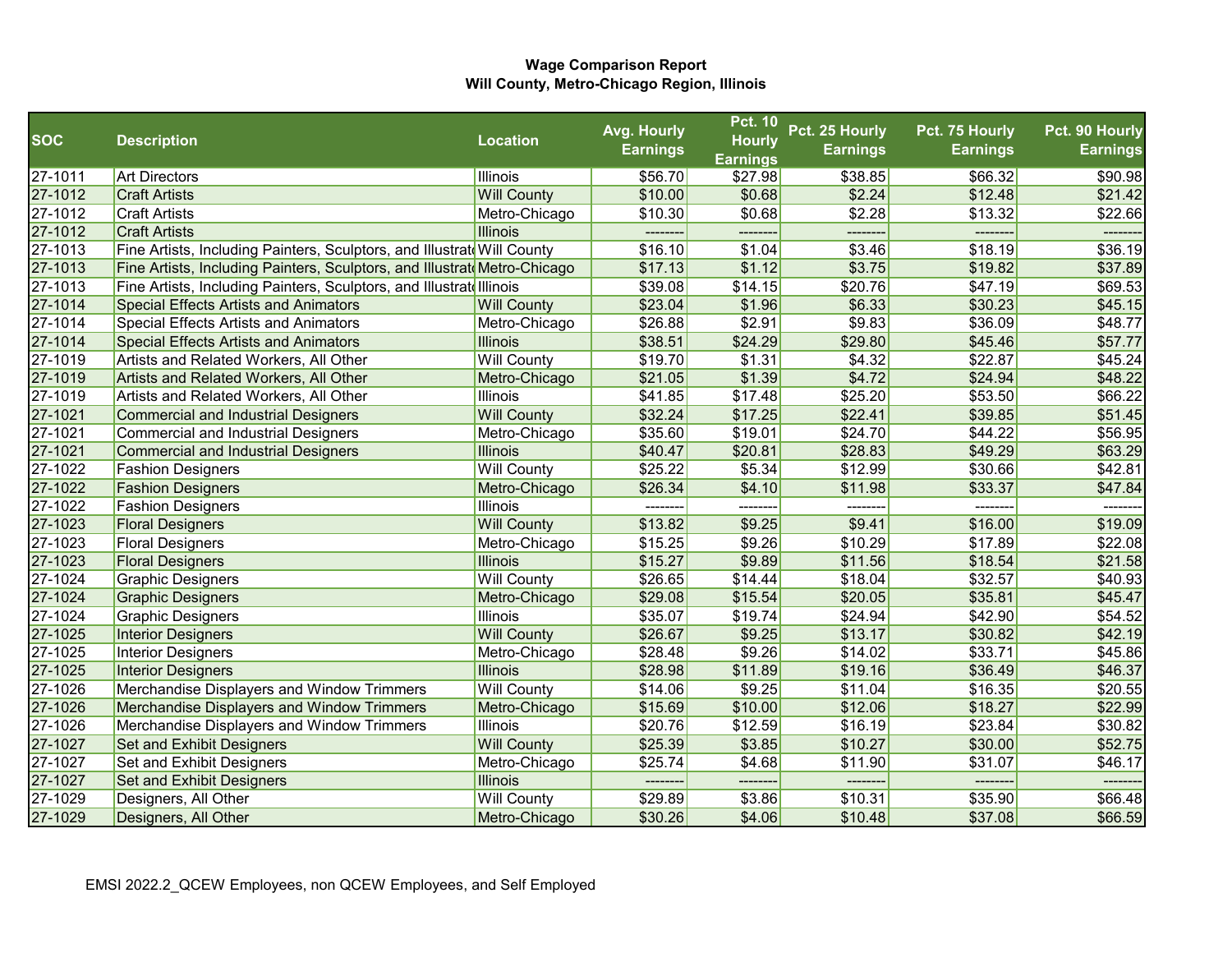|            |                                                                     |                    | Avg. Hourly     | <b>Pct. 10</b>  | Pct. 25 Hourly  | Pct. 75 Hourly  | Pct. 90 Hourly  |
|------------|---------------------------------------------------------------------|--------------------|-----------------|-----------------|-----------------|-----------------|-----------------|
| <b>SOC</b> | <b>Description</b>                                                  | <b>Location</b>    | <b>Earnings</b> | <b>Hourly</b>   | <b>Earnings</b> | <b>Earnings</b> | <b>Earnings</b> |
|            |                                                                     |                    |                 | <b>Earnings</b> |                 |                 |                 |
| 27-1029    | Designers, All Other                                                | Illinois           |                 |                 |                 |                 |                 |
| 27-2011    | Actors                                                              | <b>Will County</b> | \$31.05         | \$9.34          | \$10.55         | \$30.71         | \$59.03         |
| 27-2011    | Actors                                                              | Metro-Chicago      | \$28.49         | \$10.28         | \$11.80         | \$30.10         | \$56.83         |
| 27-2011    | Actors                                                              | <b>Illinois</b>    | \$29.39         | \$10.30         | \$13.76         | \$31.40         | \$60.21         |
| 27-2012    | <b>Producers and Directors</b>                                      | <b>Will County</b> | \$32.32         | \$9.88          | \$15.16         | \$39.25         | \$64.38         |
| 27-2012    | <b>Producers and Directors</b>                                      | Metro-Chicago      | \$35.55         | \$12.16         | \$17.85         | \$43.80         | \$69.42         |
| 27-2012    | <b>Producers and Directors</b>                                      | Illinois           | \$38.16         | \$15.24         | \$21.58         | \$46.12         | \$68.88         |
| 27-2021    | Athletes and Sports Competitors                                     | <b>Will County</b> | \$36.84         | \$8.32          | \$11.68         | \$40.14         | \$74.63         |
| 27-2021    | Athletes and Sports Competitors                                     | Metro-Chicago      | \$34.02         | \$9.34          | \$11.19         | \$37.61         | \$66.56         |
| 27-2021    | <b>Athletes and Sports Competitors</b>                              | <b>Illinois</b>    | ---------       | --------        | --------        | --------        | -------         |
| 27-2022    | <b>Coaches and Scouts</b>                                           | <b>Will County</b> | \$21.84         | \$9.25          | \$9.70          | \$25.15         | \$39.97         |
| 27-2022    | <b>Coaches and Scouts</b>                                           | Metro-Chicago      | \$22.97         | \$9.55          | \$10.90         | \$26.73         | \$42.77         |
| 27-2022    | <b>Coaches and Scouts</b>                                           | <b>Illinois</b>    | \$28.31         | \$12.02         | \$14.15         | \$33.14         | \$50.87         |
| 27-2023    | Umpires, Referees, and Other Sports Officials                       | <b>Will County</b> | \$20.17         | \$9.25          | \$9.32          | \$23.03         | \$36.75         |
| 27-2023    | Umpires, Referees, and Other Sports Officials                       | Metro-Chicago      | \$20.70         | \$9.32          | \$9.82          | \$23.88         | \$38.50         |
| 27-2023    | Umpires, Referees, and Other Sports Officials                       | <b>Illinois</b>    | --------        | --------        | --------        | --------        | -------         |
| 27-2031    | Dancers                                                             | <b>Will County</b> | --------        | --------        | --------        | -------         | -------         |
| 27-2031    | <b>Dancers</b>                                                      | Metro-Chicago      | \$23.76         | \$9.31          | \$15.30         | \$25.14         | \$43.64         |
| 27-2031    | Dancers                                                             | Illinois           |                 |                 |                 |                 |                 |
| 27-2032    | Choreographers                                                      | <b>Will County</b> | -------         | -------         | -------         | -------         | -------         |
| 27-2032    | Choreographers                                                      | Metro-Chicago      | \$35.88         | \$6.76          | \$14.34         | \$44.14         | \$65.58         |
| 27-2032    | Choreographers                                                      | <b>Illinois</b>    | --------        | --------        | -------         | -------         | -------         |
| 27-2041    | Music Directors and Composers                                       | <b>Will County</b> | \$28.84         | \$9.46          | \$11.59         | \$36.80         | \$44.23         |
| 27-2041    | <b>Music Directors and Composers</b>                                | Metro-Chicago      | \$27.33         | \$9.25          | \$10.54         | \$33.98         | \$41.33         |
| 27-2041    | <b>Music Directors and Composers</b>                                | Illinois           | -------         |                 | ------          | -----           |                 |
| 27-2042    | <b>Musicians and Singers</b>                                        | <b>Will County</b> | \$46.30         | \$9.02          | \$13.47         | \$71.80         | \$103.72        |
| 27-2042    | <b>Musicians and Singers</b>                                        | Metro-Chicago      | \$45.03         | \$9.09          | \$13.11         | \$69.00         | \$100.53        |
| 27-2042    | <b>Musicians and Singers</b>                                        | Illinois           | \$54.71         | \$11.61         | \$16.98         | \$84.96         | \$109.89        |
| 27-2099    | Miscellaneous Entertainers and Performers, Sports and Will County   |                    | \$34.74         | \$5.22          | \$9.78          | \$34.91         | \$89.67         |
| 27-2099    | Miscellaneous Entertainers and Performers, Sports and Metro-Chicago |                    | \$34.14         | \$4.82          | \$10.11         | \$33.74         | \$92.75         |
| 27-2099    | Miscellaneous Entertainers and Performers, Sports and Illinois      |                    | --------        | --------        | -------         | --------        |                 |
| 27-3011    | <b>Broadcast Announcers and Radio Disc Jockeys</b>                  | <b>Will County</b> | \$26.28         | \$9.25          | \$9.87          | \$29.77         | \$54.86         |
| 27-3011    | Broadcast Announcers and Radio Disc Jockeys                         | Metro-Chicago      | \$29.31         | \$9.64          | \$11.29         | \$33.37         | \$61.71         |
| 27-3011    | <b>Broadcast Announcers and Radio Disc Jockeys</b>                  | <b>Illinois</b>    | \$24.50         | \$10.10         | \$10.61         | \$26.02         | \$44.56         |
| 27-3023    | News Analysts, Reporters, and Journalists                           | <b>Will County</b> | \$26.22         | \$5.54          | \$10.75         | \$32.61         | \$52.88         |
| 27-3023    | News Analysts, Reporters, and Journalists                           | Metro-Chicago      | \$30.86         | \$10.44         | \$14.22         | \$38.88         | \$58.94         |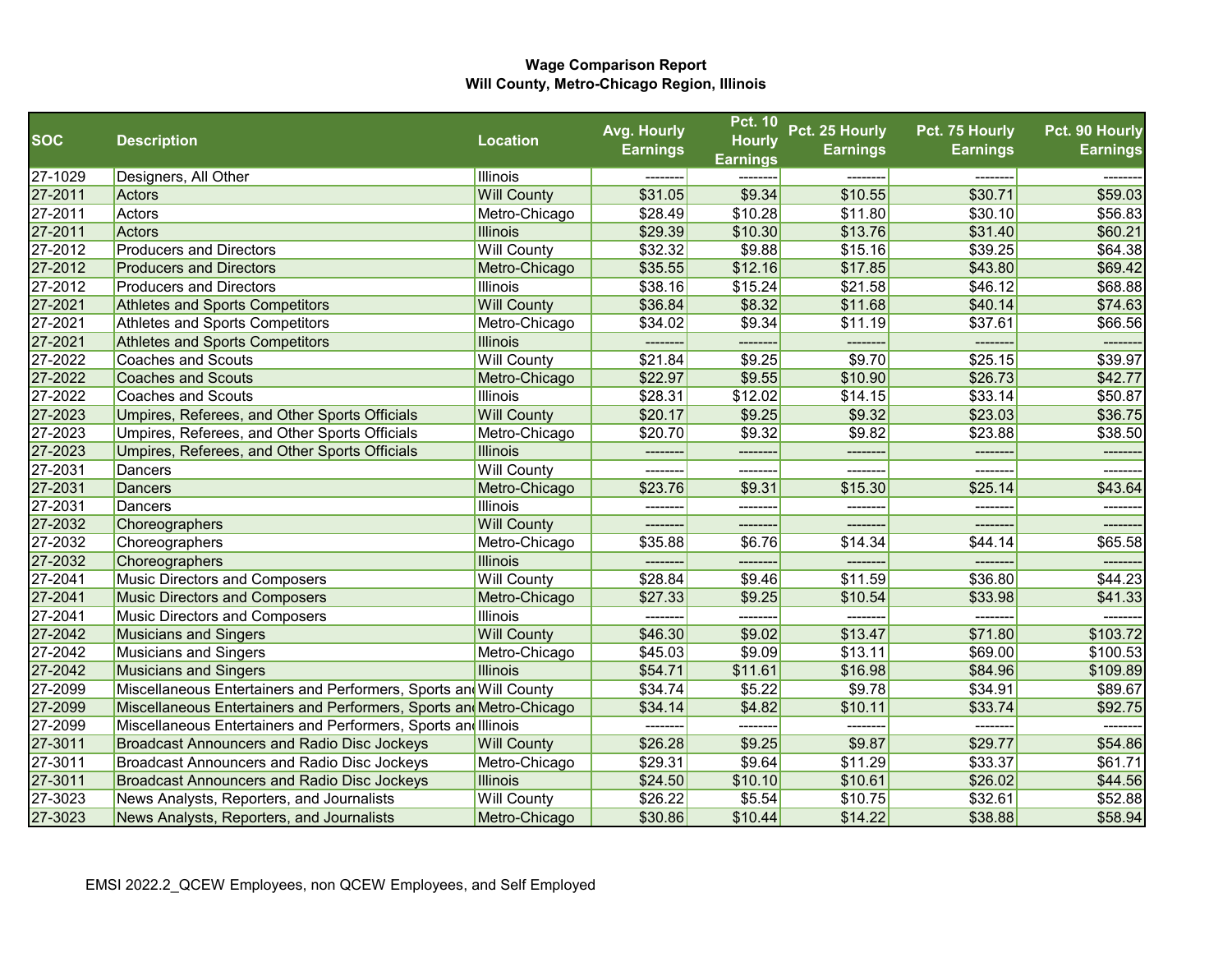|            |                                                    |                    | Avg. Hourly     | <b>Pct. 10</b>  | Pct. 25 Hourly  | Pct. 75 Hourly  | Pct. 90 Hourly  |
|------------|----------------------------------------------------|--------------------|-----------------|-----------------|-----------------|-----------------|-----------------|
| <b>SOC</b> | <b>Description</b>                                 | <b>Location</b>    | <b>Earnings</b> | <b>Hourly</b>   | <b>Earnings</b> | <b>Earnings</b> | <b>Earnings</b> |
|            |                                                    |                    |                 | <b>Earnings</b> |                 |                 |                 |
| 27-3023    | News Analysts, Reporters, and Journalists          | <b>Illinois</b>    | \$35.97         | \$13.49         | \$17.50         | \$43.88         | \$69.06         |
| 27-3031    | <b>Public Relations Specialists</b>                | <b>Will County</b> | \$30.18         | \$16.01         | \$20.18         | \$34.32         | \$50.10         |
| 27-3031    | <b>Public Relations Specialists</b>                | Metro-Chicago      | \$32.28         | \$17.47         | \$21.86         | \$37.11         | \$53.90         |
| 27-3031    | <b>Public Relations Specialists</b>                | <b>Illinois</b>    | \$32.57         | \$17.11         | \$21.92         | \$38.36         | \$54.10         |
| 27-3041    | Editors                                            | <b>Will County</b> | \$28.33         | \$12.96         | \$17.56         | \$34.07         | \$45.09         |
| 27-3041    | Editors                                            | Metro-Chicago      | \$30.65         | \$14.91         | \$20.34         | \$37.31         | \$49.07         |
| 27-3041    | Editors                                            | Illinois           | \$29.82         | \$14.58         | \$19.70         | \$36.10         | \$48.81         |
| 27-3042    | <b>Technical Writers</b>                           | <b>Will County</b> | \$34.66         | \$19.03         | \$25.08         | \$40.25         | \$48.03         |
| 27-3042    | <b>Technical Writers</b>                           | Metro-Chicago      | \$37.17         | \$21.52         | \$27.94         | \$44.03         | \$52.05         |
| 27-3042    | <b>Technical Writers</b>                           | <b>Illinois</b>    | \$31.86         | \$17.17         | \$24.10         | \$38.68         | \$46.66         |
| 27-3043    | <b>Writers and Authors</b>                         | <b>Will County</b> | \$31.52         | \$3.12          | \$10.57         | \$36.80         | \$58.47         |
| 27-3043    | <b>Writers and Authors</b>                         | Metro-Chicago      | \$33.10         | \$3.60          | \$12.61         | \$39.53         | \$59.26         |
| 27-3043    | <b>Writers and Authors</b>                         | Illinois           | \$31.52         | \$14.59         | \$20.40         | \$37.71         | \$50.39         |
| 27-3091    | Interpreters and Translators                       | <b>Will County</b> | \$26.93         | \$9.29          | \$14.46         | \$29.23         | \$44.58         |
| 27-3091    | Interpreters and Translators                       | Metro-Chicago      | \$26.58         | \$12.09         | \$16.17         | \$29.88         | \$40.06         |
| 27-3091    | <b>Interpreters and Translators</b>                | <b>Illinois</b>    | \$23.03         | \$13.01         | \$16.28         | \$28.40         | \$36.25         |
| 27-3092    | Court Reporters and Simultaneous Captioners        | <b>Will County</b> | \$38.61         | \$8.08          | \$20.03         | \$43.59         | \$67.57         |
| 27-3092    | <b>Court Reporters and Simultaneous Captioners</b> | Metro-Chicago      | \$39.26         | \$9.25          | \$21.92         | \$45.43         | \$65.35         |
| 27-3092    | <b>Court Reporters and Simultaneous Captioners</b> | Illinois           |                 |                 |                 |                 |                 |
| 27-3099    | Media and Communication Workers, All Other         | <b>Will County</b> | \$21.33         | \$9.25          | \$9.89          | \$26.83         | \$39.30         |
| 27-3099    | Media and Communication Workers, All Other         | Metro-Chicago      | \$21.30         | \$9.26          | \$10.27         | \$27.21         | \$39.35         |
| 27-3099    | Media and Communication Workers, All Other         | <b>Illinois</b>    | --------        | ---------       | -------         | --------        | -------         |
| 27-4011    | <b>Audio and Video Technicians</b>                 | <b>Will County</b> | \$21.11         | \$10.82         | \$14.00         | \$25.76         | \$34.07         |
| 27-4011    | <b>Audio and Video Technicians</b>                 | Metro-Chicago      | \$22.18         | \$11.58         | \$14.90         | \$27.21         | \$36.43         |
| 27-4011    | <b>Audio and Video Technicians</b>                 | Illinois           | \$25.48         | \$14.13         | \$17.98         | \$31.59         | \$41.43         |
| 27-4012    | <b>Broadcast Technicians</b>                       | <b>Will County</b> | \$19.08         | \$9.25          | \$11.34         | \$23.25         | \$33.83         |
| 27-4012    | <b>Broadcast Technicians</b>                       | Metro-Chicago      | \$20.52         | \$9.57          | \$12.52         | \$25.23         | \$36.72         |
| 27-4012    | <b>Broadcast Technicians</b>                       | <b>Illinois</b>    | \$22.31         | \$10.59         | \$14.36         | \$27.13         | \$39.58         |
| 27-4014    | Sound Engineering Technicians                      | <b>Will County</b> | \$30.43         | \$9.46          | \$14.39         | \$36.14         | \$59.69         |
| 27-4014    | <b>Sound Engineering Technicians</b>               | Metro-Chicago      | \$30.34         | \$10.97         | \$15.26         | \$36.26         | \$59.29         |
| 27-4014    | Sound Engineering Technicians                      | Illinois           | --------        | --------        | --------        | --------        | -------         |
| 27-4021    | Photographers                                      | <b>Will County</b> | \$29.59         | \$3.83          | \$9.40          | \$32.10         | \$65.04         |
| 27-4021    | Photographers                                      | Metro-Chicago      | \$29.92         | \$4.39          | \$10.31         | \$32.99         | \$61.26         |
| 27-4021    | Photographers                                      | <b>Illinois</b>    | \$23.41         | \$9.56          | \$13.35         | \$27.70         | \$40.54         |
| 27-4031    | Camera Operators, Television, Video, and Film      | <b>Will County</b> | \$24.67         | \$5.27          | \$10.14         | \$29.52         | \$44.07         |
| 27-4031    | Camera Operators, Television, Video, and Film      | Metro-Chicago      | \$25.47         | \$7.10          | \$11.34         | \$31.44         | \$44.36         |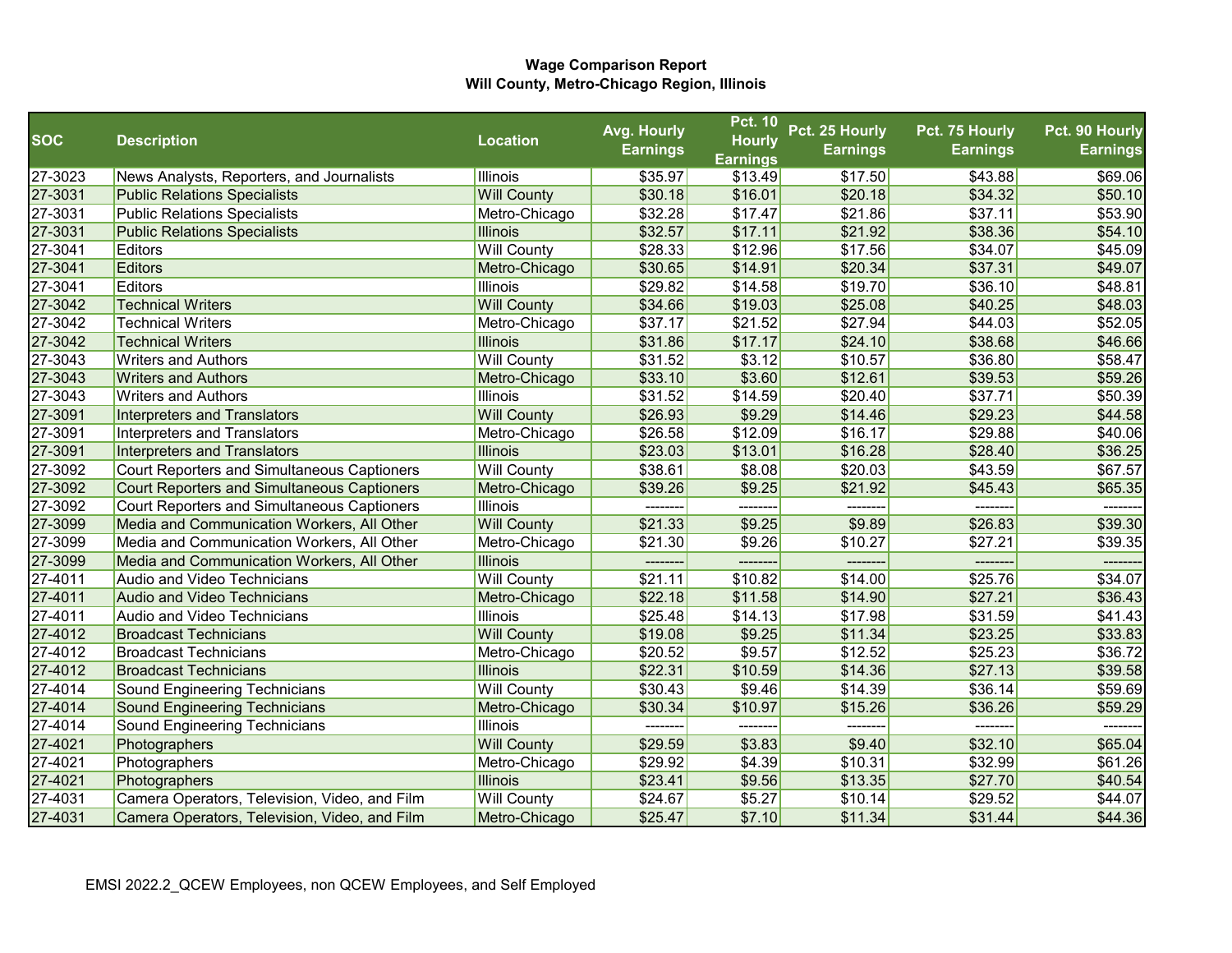|            |                                                                  |                    | Avg. Hourly     | <b>Pct. 10</b>             | Pct. 25 Hourly  | Pct. 75 Hourly  | Pct. 90 Hourly  |
|------------|------------------------------------------------------------------|--------------------|-----------------|----------------------------|-----------------|-----------------|-----------------|
| <b>SOC</b> | <b>Description</b>                                               | <b>Location</b>    | <b>Earnings</b> | <b>Hourly</b>              | <b>Earnings</b> | <b>Earnings</b> | <b>Earnings</b> |
| 27-4031    | Camera Operators, Television, Video, and Film                    | <b>Illinois</b>    | \$30.05         | <b>Earnings</b><br>\$11.48 | \$18.00         | \$37.13         | \$52.52         |
| 27-4032    | <b>Film and Video Editors</b>                                    | <b>Will County</b> | \$31.50         | \$6.92                     | \$14.80         | \$37.74         | \$54.11         |
| 27-4032    | <b>Film and Video Editors</b>                                    | Metro-Chicago      | \$33.83         | \$9.66                     | \$17.75         | \$41.09         | \$56.20         |
| 27-4032    | <b>Film and Video Editors</b>                                    | <b>Illinois</b>    | \$31.89         | \$14.02                    | \$21.45         | \$37.69         | \$47.77         |
| 27-4098    | Lighting Technicians and Media and Communication EWill County    |                    | \$37.07         | \$17.38                    | \$21.27         | \$48.16         | \$69.16         |
| 27-4098    | Lighting Technicians and Media and Communication E Metro-Chicago |                    | \$38.34         | \$18.76                    | \$22.64         | \$50.41         | \$71.07         |
| 27-4098    | Lighting Technicians and Media and Communication Elllinois       |                    |                 |                            |                 |                 |                 |
|            | 29-0000 - Healthcare Practitioners and Technical Occupations     |                    |                 |                            |                 |                 |                 |
| 29-1011    | Chiropractors                                                    | <b>Will County</b> | \$44.16         | \$14.74                    | \$18.59         | \$51.42         | \$86.92         |
| 29-1011    | Chiropractors                                                    | Metro-Chicago      | \$47.15         | \$15.44                    | \$19.81         | \$54.89         | \$95.47         |
| 29-1011    | Chiropractors                                                    | <b>Illinois</b>    | --------        | --------                   | -------         | --------        | -------         |
| 29-1021    | Dentists, General                                                | <b>Will County</b> | \$89.57         | \$35.02                    | \$57.39         | \$104.36        | \$161.07        |
| 29-1021    | Dentists, General                                                | Metro-Chicago      | \$95.25         | \$36.76                    | \$61.41         | \$110.01        | \$170.19        |
| 29-1021    | Dentists, General                                                | <b>Illinois</b>    | \$101.44        | \$39.69                    | \$71.90         | \$114.42        | \$169.09        |
| 29-1022    | Oral and Maxillofacial Surgeons                                  | <b>Will County</b> | --------        | --------                   | --------        | --------        | -------         |
| 29-1022    | Oral and Maxillofacial Surgeons                                  | Metro-Chicago      | \$128.99        | \$28.85                    | \$63.17         | \$175.65        | \$258.23        |
| 29-1022    | Oral and Maxillofacial Surgeons                                  | <b>Illinois</b>    | \$0.00          | \$0.00                     | \$0.00          | \$0.00          | \$0.00          |
| 29-1023    | <b>Orthodontists</b>                                             | <b>Will County</b> | \$91.92         | \$39.85                    | \$53.99         | \$90.91         | \$119.59        |
| 29-1023    | Orthodontists                                                    | Metro-Chicago      | \$97.05         | \$42.44                    | \$57.81         | \$99.41         | \$119.81        |
| 29-1023    | <b>Orthodontists</b>                                             | <b>Illinois</b>    |                 |                            | -------         |                 | -------         |
| 29-1024    | Prosthodontists                                                  | <b>Will County</b> | --------        | --------                   | --------        | --------        | -------         |
| 29-1024    | Prosthodontists                                                  | Metro-Chicago      | \$105.09        | \$34.96                    | \$54.74         | \$121.32        | \$198.83        |
| 29-1024    | Prosthodontists                                                  | <b>Illinois</b>    | \$0.00          | \$0.00                     | \$0.00          | \$0.00          | \$0.00          |
| 29-1029    | Dentists, All Other Specialists                                  | <b>Will County</b> | --------        | --------                   | -------         |                 |                 |
| 29-1029    | Dentists, All Other Specialists                                  | Metro-Chicago      | \$92.03         | \$33.52                    | \$56.74         | \$107.38        | \$161.21        |
| 29-1029    | Dentists, All Other Specialists                                  | <b>Illinois</b>    | \$0.00          | \$0.00                     | \$0.00          | \$0.00          | \$0.00          |
| 29-1031    | <b>Dietitians and Nutritionists</b>                              | <b>Will County</b> | \$30.18         | \$19.11                    | \$24.48         | \$35.03         | \$39.01         |
| 29-1031    | Dietitians and Nutritionists                                     | Metro-Chicago      | \$32.28         | \$20.95                    | \$26.55         | \$37.85         | \$42.38         |
| 29-1031    | <b>Dietitians and Nutritionists</b>                              | <b>Illinois</b>    | \$33.76         | \$21.26                    | \$28.76         | \$39.93         | \$44.14         |
| 29-1041    | Optometrists                                                     | <b>Will County</b> | \$72.30         | \$39.92                    | \$52.96         | \$78.93         | \$110.49        |
| 29-1041    | Optometrists                                                     | Metro-Chicago      | \$72.70         | \$39.44                    | \$52.61         | \$79.84         | \$111.74        |
| 29-1041    | Optometrists                                                     | <b>Illinois</b>    | --------        |                            | --------        | --------        |                 |
| 29-1051    | Pharmacists                                                      | <b>Will County</b> | \$54.80         | \$40.12                    | \$48.89         | \$64.93         | \$71.11         |
| 29-1051    | Pharmacists                                                      | Metro-Chicago      | \$59.53         | \$43.62                    | \$52.70         | \$70.59         | \$77.82         |
| 29-1051    | Pharmacists                                                      | Illinois           | \$75.18         | \$53.31                    | \$67.46         | \$88.73         | \$98.04         |
| 29-1071    | <b>Physician Assistants</b>                                      | <b>Will County</b> | \$56.72         | \$42.50                    | \$47.79         | \$65.32         | \$73.84         |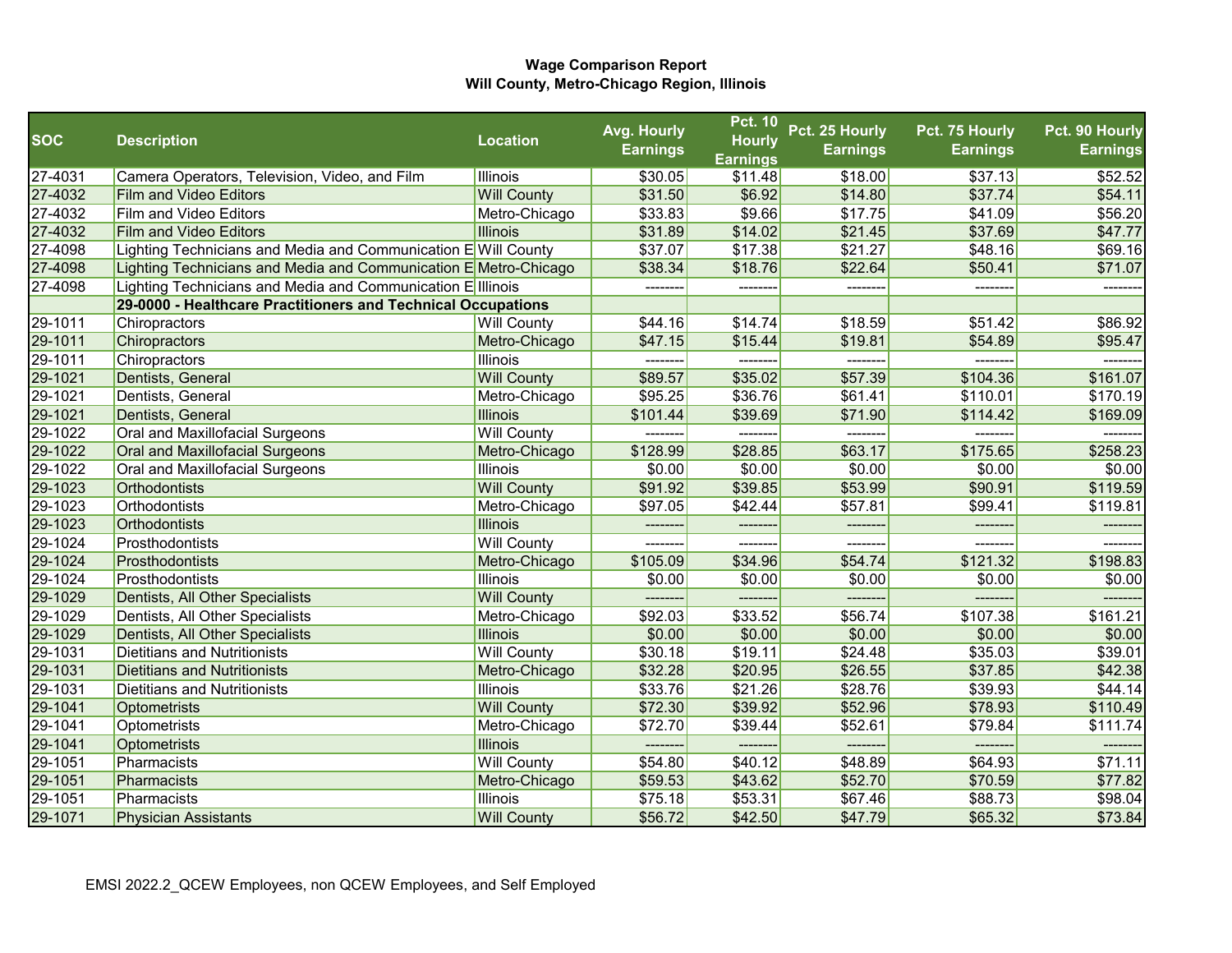|            |                                |                    | Avg. Hourly     | <b>Pct. 10</b>    | Pct. 25 Hourly  | Pct. 75 Hourly  | Pct. 90 Hourly  |
|------------|--------------------------------|--------------------|-----------------|-------------------|-----------------|-----------------|-----------------|
| <b>SOC</b> | <b>Description</b>             | <b>Location</b>    | <b>Earnings</b> | <b>Hourly</b>     | <b>Earnings</b> | <b>Earnings</b> | <b>Earnings</b> |
|            |                                |                    |                 | <b>Earnings</b>   |                 |                 |                 |
| 29-1071    | <b>Physician Assistants</b>    | Metro-Chicago      | \$54.30         | \$40.60           | \$45.66         | \$62.51         | \$70.89         |
| 29-1071    | <b>Physician Assistants</b>    | <b>Illinois</b>    | \$58.86         | \$42.03           | \$49.76         | \$67.70         | \$76.46         |
| 29-1081    | Podiatrists                    | <b>Will County</b> | \$61.19         | \$25.67           | \$32.68         | \$74.50         | \$100.85        |
| 29-1081    | Podiatrists                    | Metro-Chicago      | \$62.66         | \$26.28           | \$33.51         | \$76.31         | \$106.53        |
| 29-1081    | Podiatrists                    | <b>Illinois</b>    | \$69.38         | \$26.39           | \$38.72         | \$88.17         | \$115.65        |
| 29-1122    | <b>Occupational Therapists</b> | <b>Will County</b> | \$45.95         | \$28.56           | \$36.11         | \$55.31         | \$65.23         |
| 29-1122    | <b>Occupational Therapists</b> | Metro-Chicago      | \$42.32         | \$26.20           | \$33.13         | \$50.94         | \$60.12         |
| 29-1122    | <b>Occupational Therapists</b> | <b>Illinois</b>    | \$44.60         | \$27.58           | \$35.14         | \$54.08         | \$63.60         |
| 29-1123    | <b>Physical Therapists</b>     | <b>Will County</b> | \$53.29         | \$36.27           | \$42.82         | \$62.08         | \$74.85         |
| 29-1123    | <b>Physical Therapists</b>     | Metro-Chicago      | \$48.06         | \$32.49           | \$38.39         | \$56.09         | \$67.40         |
| 29-1123    | <b>Physical Therapists</b>     | <b>Illinois</b>    | \$51.84         | \$35.78           | \$42.12         | \$60.31         | \$71.84         |
| 29-1124    | Radiation Therapists           | <b>Will County</b> | --------        | --------          | --------        | --------        | -------         |
| 29-1124    | Radiation Therapists           | Metro-Chicago      | \$42.84         | \$31.49           | \$35.36         | \$49.50         | \$58.04         |
| 29-1124    | <b>Radiation Therapists</b>    | <b>Illinois</b>    | --------        | --------          | -------         | $---$           | ------          |
| 29-1125    | <b>Recreational Therapists</b> | <b>Will County</b> | \$23.71         | \$13.44           | \$16.87         | \$28.58         | \$36.01         |
| 29-1125    | <b>Recreational Therapists</b> | Metro-Chicago      | \$24.02         | \$13.61           | \$17.07         | \$28.97         | \$36.49         |
| 29-1125    | <b>Recreational Therapists</b> | <b>Illinois</b>    | ---------       | $- - - - - - - -$ | --------        | ---------       | -------         |
| 29-1126    | <b>Respiratory Therapists</b>  | <b>Will County</b> | \$28.48         | \$21.67           | \$25.01         | \$31.89         | \$36.67         |
| 29-1126    | <b>Respiratory Therapists</b>  | Metro-Chicago      | \$30.88         | \$23.47           | \$26.91         | \$34.69         | \$39.84         |
| 29-1126    | <b>Respiratory Therapists</b>  | <b>Illinois</b>    | \$32.67         | \$24.42           | \$28.62         | \$36.30         | \$42.36         |
| 29-1127    | Speech-Language Pathologists   | <b>Will County</b> | \$41.37         | \$26.22           | \$31.18         | \$51.26         | \$59.40         |
| 29-1127    | Speech-Language Pathologists   | Metro-Chicago      | \$39.64         | \$24.95           | \$29.75         | \$49.03         | \$57.04         |
| 29-1127    | Speech-Language Pathologists   | <b>Illinois</b>    | \$42.96         | \$25.11           | \$32.51         | \$53.48         | \$61.87         |
| 29-1128    | <b>Exercise Physiologists</b>  | <b>Will County</b> | \$30.45         | \$12.45           | \$18.77         | \$34.09         | \$49.21         |
| 29-1128    | <b>Exercise Physiologists</b>  | Metro-Chicago      | \$29.03         | \$14.68           | \$19.09         | \$32.43         | \$44.39         |
| 29-1128    | <b>Exercise Physiologists</b>  | <b>Illinois</b>    | --------        |                   | ------          |                 | ------          |
| 29-1129    | Therapists, All Other          | <b>Will County</b> | \$36.92         | \$10.47           | \$17.13         | \$43.31         | \$80.20         |
| 29-1129    | Therapists, All Other          | Metro-Chicago      | \$34.88         | \$10.51           | \$16.89         | \$39.90         | \$71.18         |
| 29-1129    | Therapists, All Other          | <b>Illinois</b>    | --------        | --------          | --------        | --------        | -------         |
| 29-1131    | Veterinarians                  | <b>Will County</b> | \$47.42         | \$31.65           | \$38.23         | \$53.75         | \$68.51         |
| 29-1131    | Veterinarians                  | Metro-Chicago      | \$49.46         | \$32.02           | \$39.13         | \$56.76         | \$72.18         |
| 29-1131    | Veterinarians                  | <b>Illinois</b>    | \$55.91         | \$36.33           | \$44.16         | \$61.67         | \$79.47         |
| 29-1141    | <b>Registered Nurses</b>       | <b>Will County</b> | \$34.67         | \$24.31           | \$28.09         | \$40.27         | \$47.61         |
| 29-1141    | <b>Registered Nurses</b>       | Metro-Chicago      | \$37.54         | \$26.36           | \$30.40         | \$43.70         | \$51.61         |
| 29-1141    | <b>Registered Nurses</b>       | <b>Illinois</b>    | \$46.96         | \$32.19           | \$37.02         | \$54.68         | \$66.68         |
| 29-1151    | <b>Nurse Anesthetists</b>      | <b>Will County</b> | \$88.60         | \$49.18           | \$76.05         | \$102.66        | \$150.18        |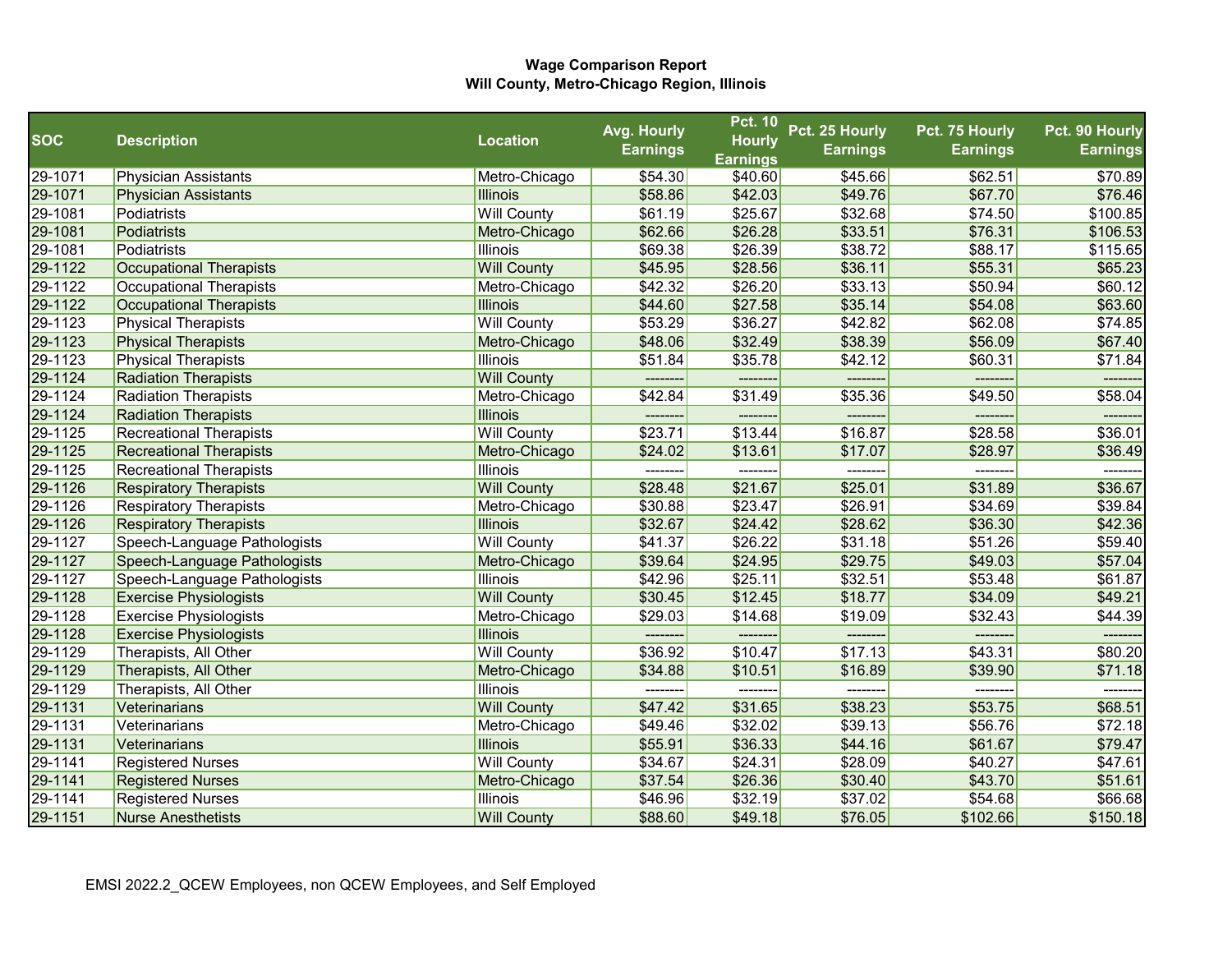|            |                                                                     |                    | Avg. Hourly     | <b>Pct. 10</b>  | Pct. 25 Hourly  | Pct. 75 Hourly  | Pct. 90 Hourly  |
|------------|---------------------------------------------------------------------|--------------------|-----------------|-----------------|-----------------|-----------------|-----------------|
| <b>SOC</b> | <b>Description</b>                                                  | <b>Location</b>    | <b>Earnings</b> | <b>Hourly</b>   | <b>Earnings</b> | <b>Earnings</b> | <b>Earnings</b> |
|            |                                                                     |                    |                 | <b>Earnings</b> |                 |                 |                 |
| 29-1151    | <b>Nurse Anesthetists</b>                                           | Metro-Chicago      | \$85.66         | \$48.34         | \$73.56         | \$99.55         | \$144.30        |
| 29-1151    | <b>Nurse Anesthetists</b>                                           | <b>Illinois</b>    |                 |                 |                 |                 |                 |
| 29-1161    | <b>Nurse Midwives</b>                                               | <b>Will County</b> |                 |                 |                 |                 |                 |
| 29-1161    | <b>Nurse Midwives</b>                                               | Metro-Chicago      | \$50.65         | \$33.89         | \$43.29         | \$59.99         | \$65.72         |
| 29-1161    | Nurse Midwives                                                      | Illinois           | \$0.00          | \$0.00          | \$0.00          | \$0.00          | \$0.00          |
| 29-1171    | <b>Nurse Practitioners</b>                                          | <b>Will County</b> | \$56.06         | \$42.09         | \$47.53         | \$64.11         | \$73.09         |
| 29-1171    | <b>Nurse Practitioners</b>                                          | Metro-Chicago      | \$54.40         | \$40.94         | \$46.13         | \$62.29         | \$70.87         |
| 29-1171    | <b>Nurse Practitioners</b>                                          | <b>Illinois</b>    | \$59.85         | \$45.47         | \$51.08         | \$68.14         | \$77.28         |
| 29-1181    | Audiologists                                                        | <b>Will County</b> | \$44.30         | \$32.26         | \$37.92         | \$51.16         | \$58.62         |
| 29-1181    | Audiologists                                                        | Metro-Chicago      | \$40.52         | \$29.19         | \$34.22         | \$46.76         | \$53.91         |
| 29-1181    | Audiologists                                                        | Illinois           | --------        | --------        | -------         | -------         |                 |
| 29-1211    | Anesthesiologists                                                   | <b>Will County</b> | \$126.50        | \$30.20         | \$89.69         | \$146.99        | \$218.05        |
| 29-1211    | Anesthesiologists                                                   | Metro-Chicago      | \$116.21        | \$27.95         | \$81.18         | \$133.24        | \$199.70        |
| 29-1211    | Anesthesiologists                                                   | <b>Illinois</b>    |                 | -------         |                 |                 | ------          |
| 29-1215    | <b>Family Medicine Physicians</b>                                   | <b>Will County</b> | \$108.94        | \$33.07         | \$77.05         | \$123.11        | \$184.03        |
| 29-1215    | <b>Family Medicine Physicians</b>                                   | Metro-Chicago      | \$101.41        | \$31.22         | \$72.08         | \$115.82        | \$169.81        |
| 29-1215    | <b>Family Medicine Physicians</b>                                   | Illinois           | \$113.52        | \$35.48         | \$82.26         | \$126.26        | \$189.23        |
| 29-1216    | <b>General Internal Medicine Physicians</b>                         | <b>Will County</b> | \$102.81        | \$29.11         | \$54.32         | \$116.01        | \$173.83        |
| 29-1216    | General Internal Medicine Physicians                                | Metro-Chicago      | \$97.07         | \$27.67         | \$51.55         | \$111.10        | \$162.93        |
| 29-1216    | <b>General Internal Medicine Physicians</b>                         | <b>Illinois</b>    | \$111.01        | \$30.23         | \$72.51         | \$123.46        | \$185.05        |
| 29-1218    | Obstetricians and Gynecologists                                     | <b>Will County</b> | \$129.48        | \$32.02         | \$96.30         | \$147.74        | \$220.75        |
| 29-1218    | <b>Obstetricians and Gynecologists</b>                              | Metro-Chicago      | \$121.55        | \$30.41         | \$89.83         | \$138.03        | \$204.64        |
| 29-1218    | Obstetricians and Gynecologists                                     | Illinois           |                 |                 | -------         | -------         |                 |
| 29-1221    | Pediatricians, General                                              | <b>Will County</b> | \$109.66        | \$40.07         | \$65.59         | \$126.06        | \$186.96        |
| 29-1221    | Pediatricians, General                                              | Metro-Chicago      | \$103.97        | \$38.39         | \$62.85         | \$120.43        | \$175.52        |
| 29-1221    | Pediatricians, General                                              | <b>Illinois</b>    |                 |                 |                 |                 |                 |
| 29-1223    | Psychiatrists                                                       | <b>Will County</b> | \$115.88        | \$27.24         | \$68.28         | \$131.19        | \$197.18        |
| 29-1223    | Psychiatrists                                                       | Metro-Chicago      | \$113.46        | \$26.85         | \$68.06         | \$128.67        | \$190.84        |
| 29-1223    | Psychiatrists                                                       | Illinois           |                 |                 | --------        | --------        |                 |
| 29-1228    | Physicians, All Other; and Ophthalmologists, Except P(Will County   |                    | \$112.22        | \$29.88         | \$64.97         | \$127.41        | \$190.58        |
| 29-1228    | Physicians, All Other; and Ophthalmologists, Except P(Metro-Chicago |                    | \$107.89        | \$29.12         | \$63.38         | \$123.16        | \$181.68        |
| 29-1228    | Physicians, All Other; and Ophthalmologists, Except Pollinois       |                    | \$121.83        | \$34.02         | \$74.54         | \$135.50        | \$203.09        |
| 29-1248    | Surgeons, Except Ophthalmologists                                   | <b>Will County</b> | \$131.74        | \$42.70         | \$97.65         | \$151.07        | \$223.15        |
| 29-1248    | Surgeons, Except Ophthalmologists                                   | Metro-Chicago      | \$124.80        | \$41.10         | \$92.59         | \$141.03        | \$209.34        |
| 29-1248    | Surgeons, Except Ophthalmologists                                   | Illinois           | ---------       | --------        | --------        | --------        | --------        |
| 29-1292    | <b>Dental Hygienists</b>                                            | <b>Will County</b> | \$34.19         | \$25.33         | \$29.96         | \$38.56         | \$44.26         |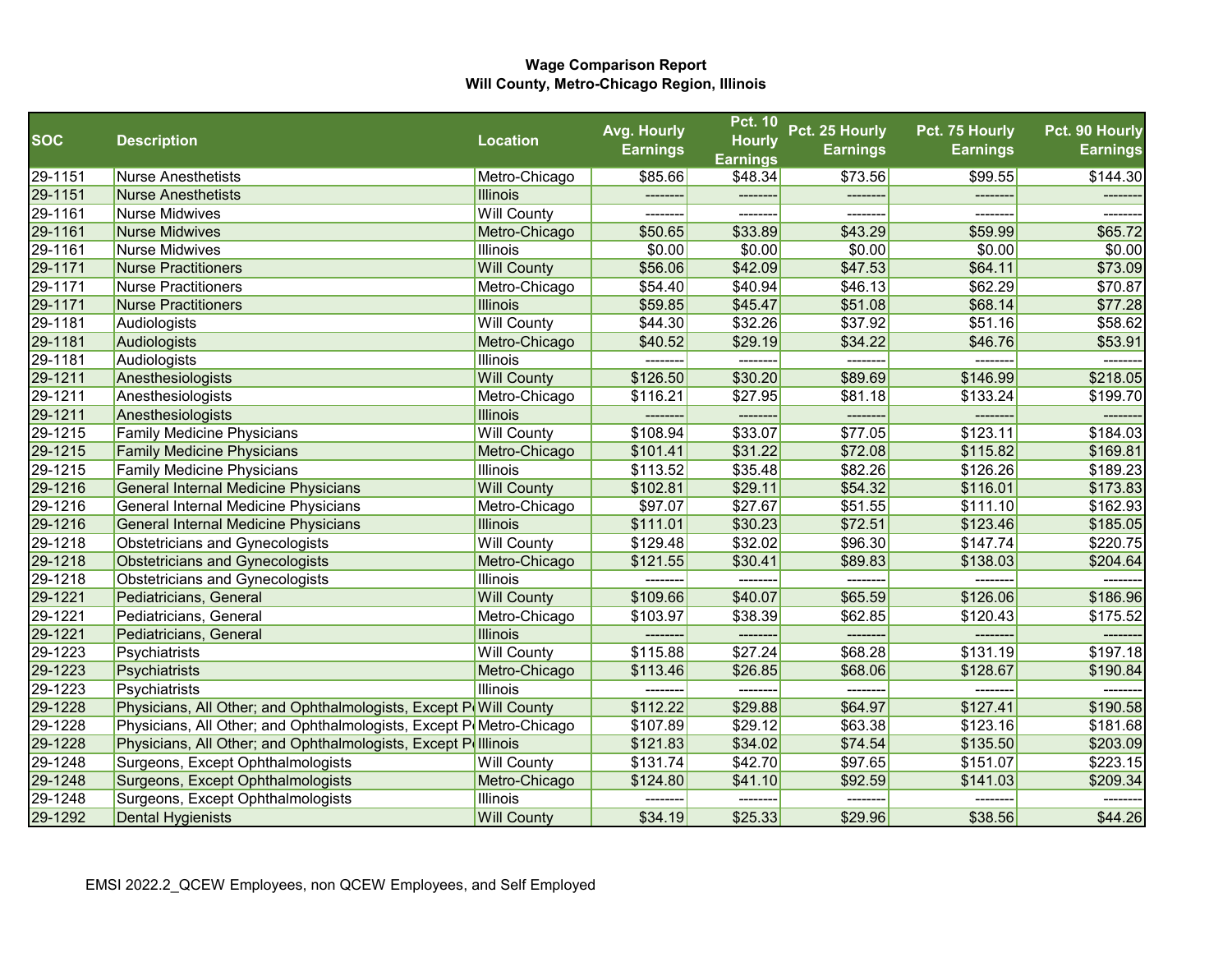|            |                                                                    |                    | Avg. Hourly     | <b>Pct. 10</b>  | Pct. 25 Hourly  | Pct. 75 Hourly  | Pct. 90 Hourly  |
|------------|--------------------------------------------------------------------|--------------------|-----------------|-----------------|-----------------|-----------------|-----------------|
| <b>SOC</b> | <b>Description</b>                                                 | <b>Location</b>    | <b>Earnings</b> | <b>Hourly</b>   | <b>Earnings</b> | <b>Earnings</b> | <b>Earnings</b> |
|            |                                                                    |                    |                 | <b>Earnings</b> |                 |                 |                 |
| 29-1292    | <b>Dental Hygienists</b>                                           | Metro-Chicago      | \$37.28         | \$27.73         | \$32.57         | \$42.26         | \$48.42         |
| 29-1292    | Dental Hygienists                                                  | <b>Illinois</b>    | \$39.65         | \$29.25         | \$34.92         | \$45.06         | \$51.84         |
| 29-1298    | Acupuncturists and Healthcare Diagnosing or Treating Will County   |                    | \$30.89         | \$7.71          | \$14.76         | \$37.44         | \$57.26         |
| 29-1298    | Acupuncturists and Healthcare Diagnosing or Treating Metro-Chicago |                    | \$32.03         | \$10.25         | \$16.44         | \$39.60         | \$58.49         |
| 29-1298    | Acupuncturists and Healthcare Diagnosing or Treating Illinois      |                    | --------        | --------        | --------        | --------        | --------        |
| 29-2018    | <b>Clinical Laboratory Technologists and Technicians</b>           | <b>Will County</b> | \$25.03         | \$13.58         | \$17.04         | \$31.37         | \$38.16         |
| 29-2018    | <b>Clinical Laboratory Technologists and Technicians</b>           | Metro-Chicago      | \$26.25         | \$14.26         | \$17.90         | \$32.97         | \$40.10         |
| 29-2018    | <b>Clinical Laboratory Technologists and Technicians</b>           | <b>Illinois</b>    | \$26.27         | \$14.61         | \$18.36         | \$32.71         | \$39.71         |
| 29-2031    | Cardiovascular Technologists and Technicians                       | <b>Will County</b> | \$26.47         | \$13.51         | \$16.29         | \$34.28         | \$43.13         |
| 29-2031    | <b>Cardiovascular Technologists and Technicians</b>                | Metro-Chicago      | \$28.18         | \$14.60         | \$17.62         | \$36.89         | \$46.54         |
| 29-2031    | Cardiovascular Technologists and Technicians                       | <b>Illinois</b>    | \$29.61         | \$14.44         | \$18.87         | \$39.40         | \$49.48         |
| 29-2032    | <b>Diagnostic Medical Sonographers</b>                             | <b>Will County</b> | \$38.36         | \$25.27         | \$31.94         | \$44.79         | \$49.96         |
| 29-2032    | Diagnostic Medical Sonographers                                    | Metro-Chicago      | \$38.86         | \$26.24         | \$32.84         | \$45.90         | \$51.26         |
| 29-2032    | Diagnostic Medical Sonographers                                    | <b>Illinois</b>    | \$35.47         | \$23.17         | \$29.70         | \$41.97         | \$47.63         |
| 29-2033    | Nuclear Medicine Technologists                                     | <b>Will County</b> | \$39.97         | \$29.24         | \$33.17         | \$45.88         | \$52.26         |
| 29-2033    | Nuclear Medicine Technologists                                     | Metro-Chicago      | \$42.25         | \$31.09         | \$35.22         | \$48.81         | \$55.62         |
| 29-2033    | Nuclear Medicine Technologists                                     | <b>Illinois</b>    | ---------       | --------        | --------        | --------        | ------          |
| 29-2034    | Radiologic Technologists and Technicians                           | <b>Will County</b> | \$31.48         | \$20.88         | \$25.81         | \$37.26         | \$42.39         |
| 29-2034    | Radiologic Technologists and Technicians                           | Metro-Chicago      | \$32.58         | \$21.78         | \$26.74         | \$38.66         | \$44.06         |
| 29-2034    | Radiologic Technologists and Technicians                           | <b>Illinois</b>    | \$33.99         | \$22.84         | \$28.11         | \$40.59         | \$46.07         |
| 29-2035    | Magnetic Resonance Imaging Technologists                           | <b>Will County</b> | \$36.30         | \$23.29         | \$29.42         | \$42.43         | \$48.60         |
| 29-2035    | Magnetic Resonance Imaging Technologists                           | Metro-Chicago      | \$37.54         | \$24.42         | \$30.67         | \$44.39         | \$50.88         |
| 29-2035    | Magnetic Resonance Imaging Technologists                           | <b>Illinois</b>    | \$39.44         | \$23.44         | \$32.49         | \$47.26         | \$54.11         |
| 29-2041    | <b>Emergency Medical Technicians and Paramedics</b>                | <b>Will County</b> | \$24.32         | \$11.42         | \$13.58         | \$30.47         | \$52.00         |
| 29-2041    | <b>Emergency Medical Technicians and Paramedics</b>                | Metro-Chicago      | \$26.99         | \$12.67         | \$15.08         | \$33.49         | \$57.42         |
| 29-2041    | <b>Emergency Medical Technicians and Paramedics</b>                | <b>Illinois</b>    | \$21.56         | \$11.72         | \$14.04         | \$24.55         | \$40.32         |
| 29-2051    | Dietetic Technicians                                               | <b>Will County</b> | \$12.56         | \$9.25          | \$9.96          | \$13.59         | \$17.40         |
| 29-2051    | <b>Dietetic Technicians</b>                                        | Metro-Chicago      | \$13.94         | \$9.57          | \$10.94         | \$15.17         | \$19.29         |
| 29-2051    | <b>Dietetic Technicians</b>                                        | <b>Illinois</b>    | \$19.79         | \$12.43         | \$15.17         | \$22.26         | \$28.51         |
| 29-2052    | <b>Pharmacy Technicians</b>                                        | <b>Will County</b> | \$15.49         | \$11.26         | \$12.55         | \$17.57         | \$21.54         |
| 29-2052    | <b>Pharmacy Technicians</b>                                        | Metro-Chicago      | \$16.71         | \$12.01         | \$13.49         | \$19.06         | \$23.21         |
| 29-2052    | <b>Pharmacy Technicians</b>                                        | <b>Illinois</b>    | \$18.53         | \$13.43         | \$15.07         | \$21.02         | \$25.67         |
| 29-2053    | <b>Psychiatric Technicians</b>                                     | <b>Will County</b> | \$19.60         | \$14.45         | \$16.72         | \$22.81         | \$25.28         |
| 29-2053    | <b>Psychiatric Technicians</b>                                     | Metro-Chicago      | \$19.77         | \$14.60         | \$16.85         | \$22.99         | \$25.52         |
| 29-2053    | <b>Psychiatric Technicians</b>                                     | <b>Illinois</b>    | \$20.66         | \$13.77         | \$16.66         | \$23.98         | \$29.21         |
| 29-2055    | <b>Surgical Technologists</b>                                      | <b>Will County</b> | \$24.47         | \$16.53         | \$19.85         | \$28.51         | \$33.30         |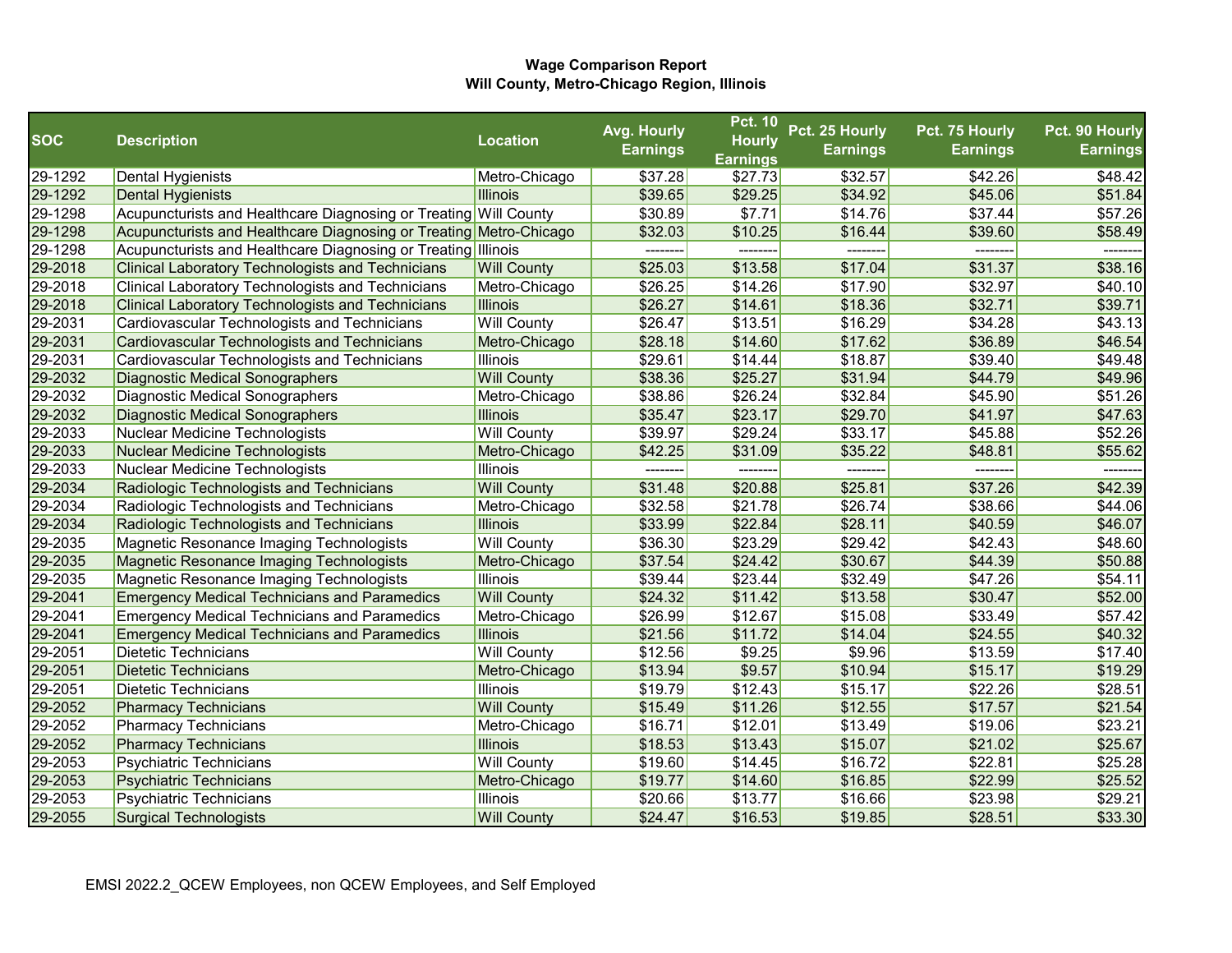|            |                                                                      |                    | Avg. Hourly     | <b>Pct. 10</b>  | Pct. 25 Hourly  | Pct. 75 Hourly  | Pct. 90 Hourly  |
|------------|----------------------------------------------------------------------|--------------------|-----------------|-----------------|-----------------|-----------------|-----------------|
| <b>SOC</b> | <b>Description</b>                                                   | <b>Location</b>    | <b>Earnings</b> | <b>Hourly</b>   | <b>Earnings</b> | <b>Earnings</b> | <b>Earnings</b> |
|            |                                                                      |                    |                 | <b>Earnings</b> |                 |                 |                 |
| 29-2055    | <b>Surgical Technologists</b>                                        | Metro-Chicago      | \$26.44         | \$17.85         | \$21.37         | \$30.87         | \$36.07         |
| 29-2055    | Surgical Technologists                                               | Illinois           | \$27.12         | \$18.41         | \$22.02         | \$31.71         | \$36.67         |
| 29-2056    | Veterinary Technologists and Technicians                             | <b>Will County</b> | \$20.01         | \$12.80         | \$15.52         | \$21.31         | \$28.10         |
| 29-2056    | Veterinary Technologists and Technicians                             | Metro-Chicago      | \$20.77         | \$13.28         | \$15.87         | \$22.28         | \$29.00         |
| 29-2056    | Veterinary Technologists and Technicians                             | Illinois           | \$22.12         | \$14.30         | \$17.15         | \$24.08         | \$31.08         |
| 29-2057    | <b>Ophthalmic Medical Technicians</b>                                | <b>Will County</b> | \$20.84         | \$13.34         | \$15.70         | \$24.91         | \$30.05         |
| 29-2057    | <b>Ophthalmic Medical Technicians</b>                                | Metro-Chicago      | \$20.40         | \$13.03         | \$15.34         | \$24.40         | \$29.45         |
| 29-2057    | <b>Ophthalmic Medical Technicians</b>                                | <b>Illinois</b>    | \$19.15         | \$12.22         | \$14.53         | \$22.64         | \$27.56         |
| 29-2061    | <b>Licensed Practical and Licensed Vocational Nurses</b>             | <b>Will County</b> | \$27.82         | \$20.65         | \$23.75         | \$30.72         | \$34.81         |
| 29-2061    | <b>Licensed Practical and Licensed Vocational Nurses</b>             | Metro-Chicago      | \$28.85         | \$21.39         | \$24.52         | \$32.02         | \$36.24         |
| 29-2061    | Licensed Practical and Licensed Vocational Nurses                    | <b>Illinois</b>    | \$29.09         | \$21.24         | \$24.27         | \$32.78         | \$36.37         |
| 29-2081    | Opticians, Dispensing                                                | <b>Will County</b> | \$18.55         | \$10.66         | \$15.15         | \$21.15         | \$26.13         |
| 29-2081    | Opticians, Dispensing                                                | Metro-Chicago      | \$18.05         | \$10.36         | \$14.59         | \$20.58         | \$25.41         |
| 29-2081    | Opticians, Dispensing                                                | <b>Illinois</b>    | \$18.97         | \$11.00         | \$15.50         | \$21.76         | \$26.66         |
| 29-2091    | <b>Orthotists and Prosthetists</b>                                   | <b>Will County</b> | \$37.66         | \$25.79         | \$30.25         | \$41.23         | \$47.93         |
| 29-2091    | <b>Orthotists and Prosthetists</b>                                   | Metro-Chicago      | \$35.84         | \$24.23         | \$28.17         | \$39.03         | \$45.45         |
| 29-2091    | <b>Orthotists and Prosthetists</b>                                   | <b>Illinois</b>    | --------        | --------        | --------        | --------        | -------         |
| 29-2092    | <b>Hearing Aid Specialists</b>                                       | <b>Will County</b> | \$32.31         | \$15.58         | \$21.40         | \$40.09         | \$54.46         |
| 29-2092    | <b>Hearing Aid Specialists</b>                                       | Metro-Chicago      | \$29.51         | \$14.00         | \$19.22         | \$36.51         | \$49.68         |
| 29-2092    | <b>Hearing Aid Specialists</b>                                       | <b>Illinois</b>    | --------        | --------        | -------         | --------        | -------         |
| 29-2098    | Medical Dosimetrists, Medical Records Specialists, and Will County   |                    | \$25.95         | \$14.81         | \$17.67         | \$29.74         | \$38.31         |
| 29-2098    | Medical Dosimetrists, Medical Records Specialists, and Metro-Chicago |                    | \$27.36         | \$15.80         | \$18.83         | \$31.58         | \$40.64         |
| 29-2098    | Medical Dosimetrists, Medical Records Specialists, and Illinois      |                    | \$22.72         | \$13.32         | \$16.12         | \$26.82         | \$34.23         |
| 29-9091    | <b>Athletic Trainers</b>                                             | <b>Will County</b> | \$22.48         | \$9.34          | \$11.83         | \$28.63         | \$36.69         |
| 29-9091    | <b>Athletic Trainers</b>                                             | Metro-Chicago      | \$21.99         | \$9.40          | \$11.40         | \$28.04         | \$36.02         |
| 29-9091    | <b>Athletic Trainers</b>                                             | <b>Illinois</b>    |                 | --------        |                 |                 | --------        |
| 29-9092    | <b>Genetic Counselors</b>                                            | <b>Will County</b> | --------        | --------        | -------         | --------        | -------         |
| 29-9092    | <b>Genetic Counselors</b>                                            | Metro-Chicago      | \$41.35         | \$33.17         | \$35.27         | \$44.13         | \$52.47         |
| 29-9092    | <b>Genetic Counselors</b>                                            | Illinois           | \$0.00          | \$0.00          | \$0.00          | \$0.00          | \$0.00          |
| 29-9098    | Health Information Technologists, Medical Registrars,                | <b>Will County</b> | \$25.38         | \$12.15         | \$15.12         | \$30.54         | \$43.67         |
| 29-9098    | Health Information Technologists, Medical Registrars,                | Metro-Chicago      | \$27.04         | \$13.33         | \$16.50         | \$32.95         | \$46.92         |
| 29-9098    | Health Information Technologists, Medical Registrars,                | <b>Illinois</b>    | \$27.82         | \$14.47         | \$17.61         | \$34.46         | \$48.28         |
|            | 31-0000 - Healthcare Support Occupations                             |                    |                 |                 |                 |                 |                 |
| 31-1128    | Home Health and Personal Care Aides                                  | <b>Will County</b> | \$13.79         | \$10.41         | \$11.93         | \$14.94         | \$16.25         |
| 31-1128    | Home Health and Personal Care Aides                                  | Metro-Chicago      | \$13.84         | \$10.51         | \$12.04         | \$15.06         | \$16.41         |
| 31-1128    | Home Health and Personal Care Aides                                  | <b>Illinois</b>    | \$16.07         | \$11.73         | \$13.54         | \$17.69         | \$20.17         |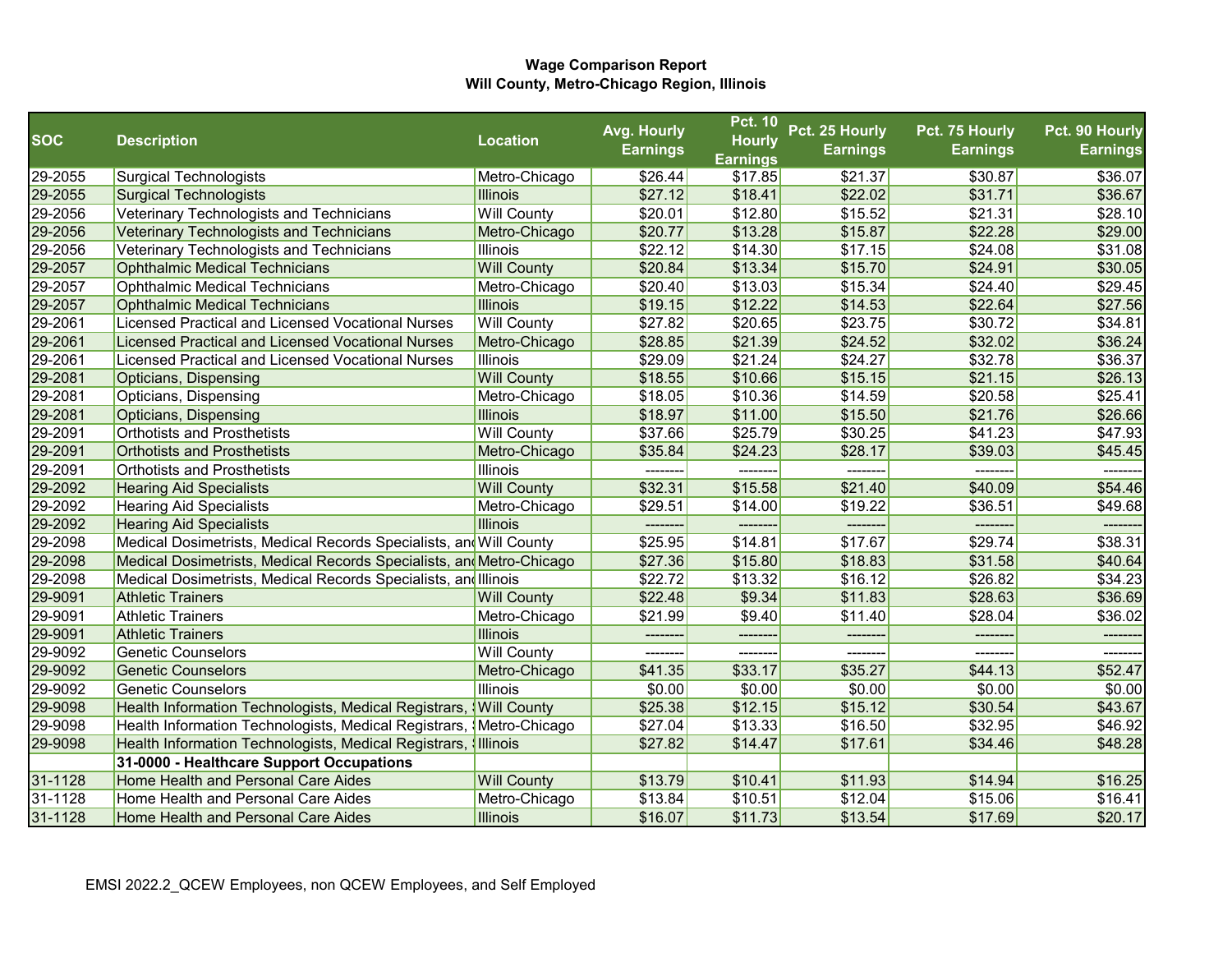|            |                                      |                    | Avg. Hourly     | <b>Pct. 10</b>  | Pct. 25 Hourly  | Pct. 75 Hourly  | Pct. 90 Hourly  |
|------------|--------------------------------------|--------------------|-----------------|-----------------|-----------------|-----------------|-----------------|
| <b>SOC</b> | <b>Description</b>                   | <b>Location</b>    | <b>Earnings</b> | <b>Hourly</b>   | <b>Earnings</b> | <b>Earnings</b> | <b>Earnings</b> |
|            |                                      |                    |                 | <b>Earnings</b> |                 |                 |                 |
| 31-1131    | <b>Nursing Assistants</b>            | <b>Will County</b> | \$14.59         | \$11.29         | \$12.53         | \$16.44         | \$18.85         |
| 31-1131    | <b>Nursing Assistants</b>            | Metro-Chicago      | \$15.79         | \$12.19         | \$13.51         | \$17.83         | \$20.47         |
| 31-1131    | <b>Nursing Assistants</b>            | <b>Illinois</b>    | \$19.15         | \$14.02         | \$16.16         | \$21.82         | \$25.16         |
| 31-1132    | <b>Orderlies</b>                     | <b>Will County</b> | \$14.03         | \$10.63         | \$11.79         | \$15.89         | \$19.17         |
| 31-1132    | Orderlies                            | Metro-Chicago      | \$15.59         | \$11.82         | \$13.07         | \$17.72         | \$21.32         |
| 31-1132    | <b>Orderlies</b>                     | <b>Illinois</b>    |                 |                 | -------         |                 |                 |
| 31-1133    | <b>Psychiatric Aides</b>             | <b>Will County</b> | \$16.95         | \$11.57         | \$13.10         | \$20.40         | \$22.88         |
| 31-1133    | <b>Psychiatric Aides</b>             | Metro-Chicago      | \$18.47         | \$12.62         | \$14.32         | \$22.25         | \$25.08         |
| 31-1133    | <b>Psychiatric Aides</b>             | <b>Illinois</b>    | ---------       | --------        | --------        | --------        | --------        |
| 31-2011    | Occupational Therapy Assistants      | <b>Will County</b> | \$36.56         | \$22.74         | \$29.84         | \$43.29         | \$48.45         |
| 31-2011    | Occupational Therapy Assistants      | Metro-Chicago      | \$32.72         | \$20.36         | \$26.50         | \$38.75         | \$43.63         |
| 31-2011    | Occupational Therapy Assistants      | <b>Illinois</b>    | \$24.39         | \$14.56         | \$20.16         | \$28.96         | \$32.55         |
| 31-2012    | Occupational Therapy Aides           | <b>Will County</b> | \$12.93         | \$10.25         | \$10.31         | \$13.15         | \$19.81         |
| 31-2012    | Occupational Therapy Aides           | Metro-Chicago      | \$11.65         | \$9.25          | \$9.28          | \$11.82         | \$17.74         |
| 31-2012    | Occupational Therapy Aides           | <b>Illinois</b>    | \$14.17         | \$10.32         | \$10.61         | \$14.86         | \$21.66         |
| 31-2021    | <b>Physical Therapist Assistants</b> | <b>Will County</b> | \$35.00         | \$23.18         | \$30.08         | \$41.81         | \$47.59         |
| 31-2021    | <b>Physical Therapist Assistants</b> | Metro-Chicago      | \$31.42         | \$20.81         | \$26.71         | \$37.51         | \$42.84         |
| 31-2021    | <b>Physical Therapist Assistants</b> | <b>Illinois</b>    | \$25.10         | \$15.37         | \$20.88         | \$29.91         | \$34.63         |
| 31-2022    | <b>Physical Therapist Aides</b>      | <b>Will County</b> | \$14.05         | \$10.27         | \$10.34         | \$14.96         | \$19.01         |
| 31-2022    | <b>Physical Therapist Aides</b>      | Metro-Chicago      | \$12.63         | \$9.25          | \$9.32          | \$13.32         | \$17.06         |
| 31-2022    | <b>Physical Therapist Aides</b>      | <b>Illinois</b>    | \$15.91         | \$10.16         | \$11.09         | \$16.84         | \$21.89         |
| 31-9011    | <b>Massage Therapists</b>            | <b>Will County</b> | \$24.57         | \$9.25          | \$14.63         | \$29.44         | \$36.36         |
| 31-9011    | Massage Therapists                   | Metro-Chicago      | \$26.12         | \$9.53          | \$15.10         | \$31.62         | \$40.46         |
| 31-9011    | <b>Massage Therapists</b>            | <b>Illinois</b>    | \$27.08         | \$10.91         | \$21.00         | \$33.79         | \$41.11         |
| 31-9091    | <b>Dental Assistants</b>             | <b>Will County</b> | \$18.36         | \$13.22         | \$15.36         | \$21.47         | \$23.82         |
| 31-9091    | <b>Dental Assistants</b>             | Metro-Chicago      | \$20.03         | \$14.45         | \$16.74         | \$23.44         | \$26.12         |
| 31-9091    | <b>Dental Assistants</b>             | <b>Illinois</b>    | \$25.42         | \$17.63         | \$21.10         | \$30.02         | \$34.23         |
| 31-9092    | <b>Medical Assistants</b>            | <b>Will County</b> | \$19.17         | \$14.10         | \$16.32         | \$21.45         | \$25.37         |
| 31-9092    | <b>Medical Assistants</b>            | Metro-Chicago      | \$18.34         | \$13.47         | \$15.49         | \$20.66         | \$24.25         |
| 31-9092    | <b>Medical Assistants</b>            | <b>Illinois</b>    | \$19.45         | \$14.30         | \$16.20         | \$21.76         | \$26.25         |
| 31-9093    | <b>Medical Equipment Preparers</b>   | <b>Will County</b> | \$19.49         | \$13.05         | \$15.50         | \$22.38         | \$25.17         |
| 31-9093    | <b>Medical Equipment Preparers</b>   | Metro-Chicago      | \$21.11         | \$14.29         | \$16.88         | \$24.38         | \$27.52         |
| 31-9093    | <b>Medical Equipment Preparers</b>   | <b>Illinois</b>    | \$22.36         | \$15.17         | \$17.91         | \$25.93         | \$29.20         |
| 31-9094    | <b>Medical Transcriptionists</b>     | <b>Will County</b> | \$11.79         | \$9.25          | \$9.27          | \$14.03         | \$18.94         |
| 31-9094    | <b>Medical Transcriptionists</b>     | Metro-Chicago      | \$12.29         | \$9.36          | \$9.43          | \$14.80         | \$19.91         |
| 31-9094    | <b>Medical Transcriptionists</b>     | <b>Illinois</b>    | \$15.52         | \$9.74          | \$11.14         | \$19.44         | \$24.07         |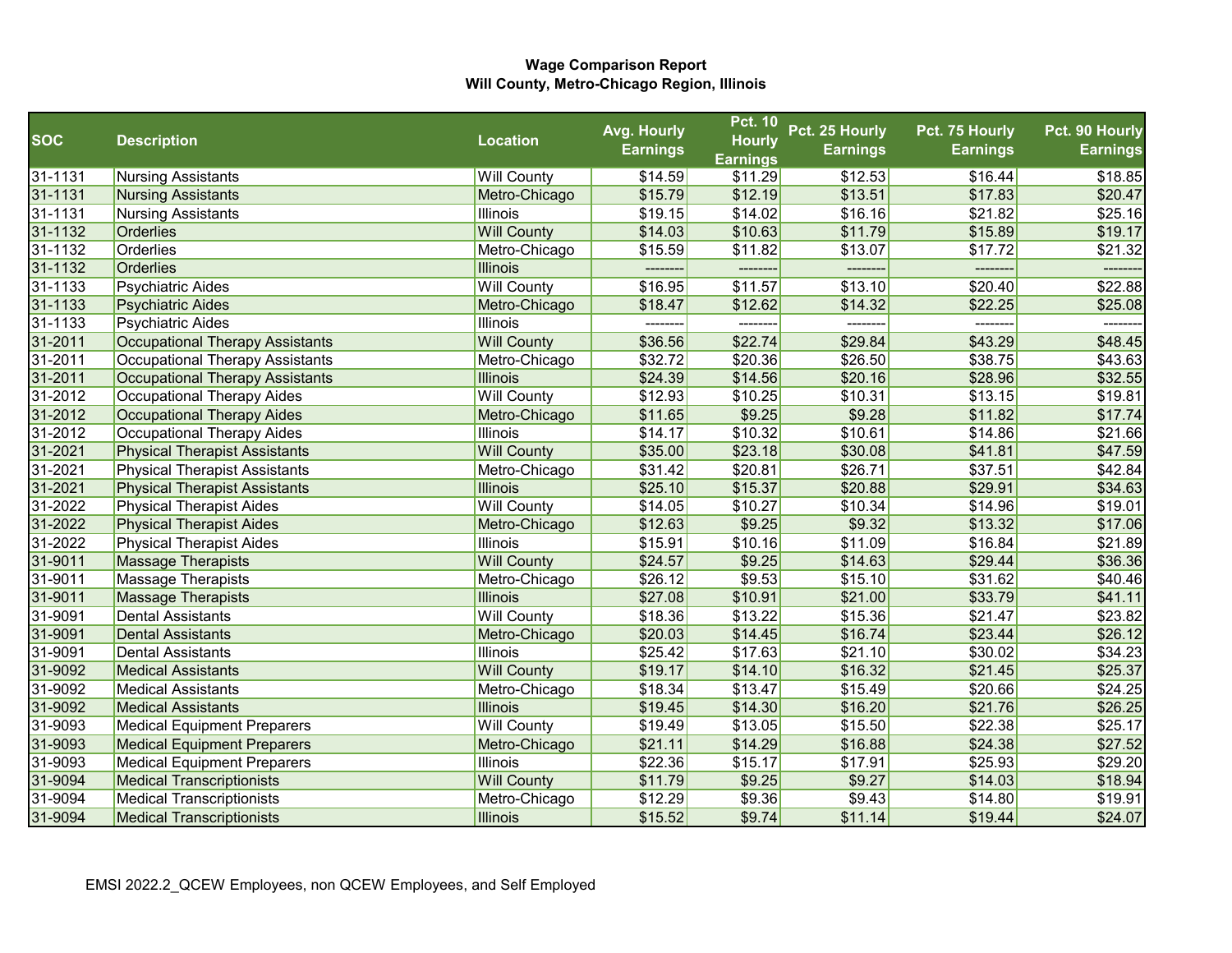|             |                                                                              |                    | Avg. Hourly     | <b>Pct. 10</b>                   | Pct. 25 Hourly  | Pct. 75 Hourly  | Pct. 90 Hourly  |
|-------------|------------------------------------------------------------------------------|--------------------|-----------------|----------------------------------|-----------------|-----------------|-----------------|
| <b>SOC</b>  | <b>Description</b>                                                           | <b>Location</b>    | <b>Earnings</b> | <b>Hourly</b><br><b>Earnings</b> | <b>Earnings</b> | <b>Earnings</b> | <b>Earnings</b> |
| 31-9095     | <b>Pharmacy Aides</b>                                                        | <b>Will County</b> | \$13.23         | \$9.52                           | \$10.77         | \$13.85         | \$17.41         |
| 31-9095     | <b>Pharmacy Aides</b>                                                        | Metro-Chicago      | \$14.12         | \$9.97                           | \$11.37         | \$14.88         | \$18.47         |
| 31-9095     | <b>Pharmacy Aides</b>                                                        | <b>Illinois</b>    |                 | --------                         | --------        |                 | -------         |
| 31-9096     | Veterinary Assistants and Laboratory Animal Caretake Will County             |                    | \$15.40         | \$10.54                          | \$12.40         | \$18.03         | \$19.85         |
| 31-9096     | Veterinary Assistants and Laboratory Animal Caretake Metro-Chicago           |                    | \$16.01         | \$10.90                          | \$12.82         | \$18.66         | \$20.88         |
| 31-9096     | Veterinary Assistants and Laboratory Animal Caretake Illinois                |                    | \$18.56         | \$12.75                          | \$15.00         | \$21.75         | \$24.51         |
| 31-9097     | Phlebotomists                                                                | <b>Will County</b> | \$17.58         | \$12.42                          | \$14.44         | \$20.19         | \$23.99         |
| 31-9097     | Phlebotomists                                                                | Metro-Chicago      | \$17.80         | \$12.54                          | \$14.56         | \$20.57         | \$24.27         |
| 31-9097     | Phlebotomists                                                                | Illinois           | \$22.40         | \$15.06                          | \$18.32         | \$25.53         | \$30.63         |
| 31-9099     | Healthcare Support Workers, All Other                                        | <b>Will County</b> | \$25.79         | \$12.45                          | \$18.08         | \$29.51         | \$40.37         |
| 31-9099     | Healthcare Support Workers, All Other                                        | Metro-Chicago      | \$26.50         | \$13.01                          | \$18.77         | \$30.62         | \$41.47         |
| 31-9099     | Healthcare Support Workers, All Other                                        | <b>Illinois</b>    | \$26.49         | \$14.41                          | \$20.17         | \$30.04         | \$40.96         |
|             | 33-0000 - Protective Service Occupations                                     |                    |                 |                                  |                 |                 |                 |
| 33-1011     | <b>First-Line Supervisors of Correctional Officers</b>                       | <b>Will County</b> | \$35.74         | \$21.47                          | \$31.64         | \$42.20         | \$48.40         |
| 33-1011     | <b>First-Line Supervisors of Correctional Officers</b>                       | Metro-Chicago      | \$36.73         | \$22.26                          | \$32.03         | \$43.49         | \$49.94         |
| 33-1011     | <b>First-Line Supervisors of Correctional Officers</b>                       | <b>Illinois</b>    | ---------       | ---------                        | --------        | ---------       | -------         |
| 33-1012     | <b>First-Line Supervisors of Police and Detectives</b>                       | <b>Will County</b> | \$56.42         | \$39.27                          | \$50.76         | \$65.39         | \$69.87         |
| 33-1012     | <b>First-Line Supervisors of Police and Detectives</b>                       | Metro-Chicago      | \$57.96         | \$40.39                          | \$51.45         | \$67.53         | \$73.11         |
| $33 - 1012$ | <b>First-Line Supervisors of Police and Detectives</b>                       | <b>Illinois</b>    |                 |                                  |                 | -------         |                 |
| 33-1021     | <b>First-Line Supervisors of Firefighting and Prevention W</b> Will County   |                    | \$46.77         | \$27.44                          | \$36.08         | \$58.49         | \$66.78         |
| 33-1021     | <b>First-Line Supervisors of Firefighting and Prevention W</b> Metro-Chicago |                    | \$47.85         | \$27.99                          | \$36.59         | \$59.81         | \$68.85         |
| 33-1021     | <b>First-Line Supervisors of Firefighting and Prevention Willinois</b>       |                    | \$31.99         | \$16.04                          | \$23.74         | \$40.06         | \$48.27         |
| 33-1099     | Miscellaneous First-Line Supervisors, Protective Servid Will County          |                    | \$25.95         | \$15.16                          | \$18.78         | \$30.78         | \$38.34         |
| 33-1099     | Miscellaneous First-Line Supervisors, Protective Servid Metro-Chicago        |                    | \$25.53         | \$14.98                          | \$18.53         | \$30.29         | \$37.60         |
| 33-1099     | Miscellaneous First-Line Supervisors, Protective Servid Illinois             |                    | \$21.23         | \$11.57                          | \$15.23         | \$25.27         | \$31.78         |
| 33-2011     | Firefighters                                                                 | <b>Will County</b> | \$30.20         | \$12.62                          | \$18.20         | \$42.40         | \$49.67         |
| 33-2011     | Firefighters                                                                 | Metro-Chicago      | \$31.08         | \$12.88                          | \$18.65         | \$43.36         | \$51.37         |
| 33-2011     | Firefighters                                                                 | <b>Illinois</b>    | \$32.13         | \$11.58                          | \$18.81         | \$45.88         | \$54.89         |
| 33-2021     | Fire Inspectors and Investigators                                            | <b>Will County</b> | \$30.76         | \$13.11                          | \$21.76         | \$39.43         | \$49.08         |
| 33-2021     | Fire Inspectors and Investigators                                            | Metro-Chicago      | \$31.31         | \$13.31                          | \$22.01         | \$40.21         | \$50.00         |
| 33-2021     | Fire Inspectors and Investigators                                            | Illinois           |                 |                                  | --------        |                 | -------         |
| 33-2022     | Forest Fire Inspectors and Prevention Specialists                            | <b>Will County</b> | -------         |                                  | --------        | -------         | -------         |
| 33-2022     | Forest Fire Inspectors and Prevention Specialists                            | Metro-Chicago      | \$26.07         | \$14.87                          | \$16.82         | \$33.39         | \$43.87         |
| 33-2022     | <b>Forest Fire Inspectors and Prevention Specialists</b>                     | <b>Illinois</b>    | \$0.00          | \$0.00                           | \$0.00          | \$0.00          | \$0.00          |
| 33-3011     | Bailiffs                                                                     | <b>Will County</b> | \$24.34         | \$12.27                          | \$15.81         | \$27.43         | \$44.18         |
| 33-3011     | Bailiffs                                                                     | Metro-Chicago      | \$24.87         | \$13.45                          | \$16.10         | \$28.10         | \$44.75         |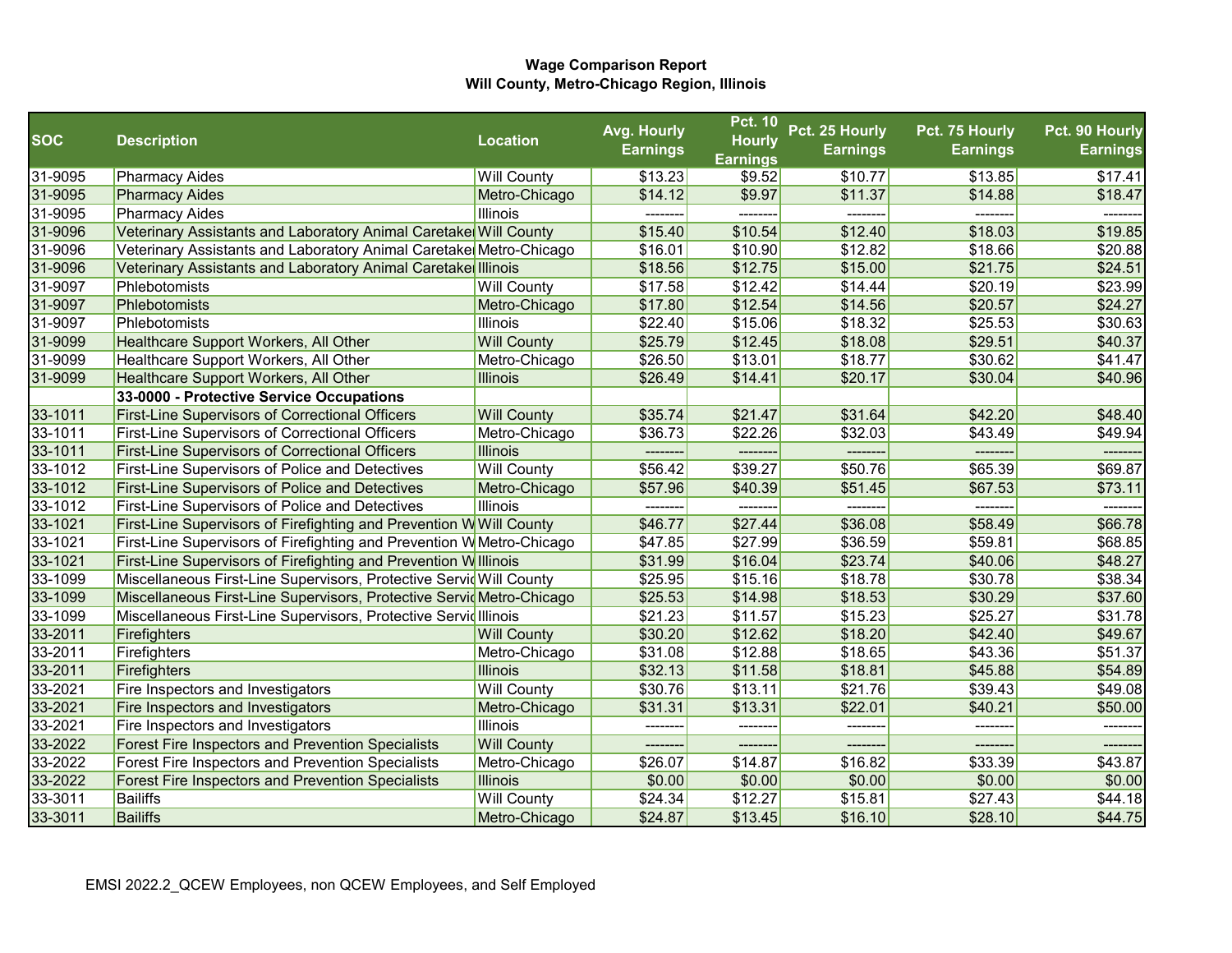|            |                                                                       |                    | Avg. Hourly     | <b>Pct. 10</b>  | Pct. 25 Hourly  | Pct. 75 Hourly  | Pct. 90 Hourly  |
|------------|-----------------------------------------------------------------------|--------------------|-----------------|-----------------|-----------------|-----------------|-----------------|
| <b>SOC</b> | <b>Description</b>                                                    | <b>Location</b>    | <b>Earnings</b> | <b>Hourly</b>   | <b>Earnings</b> | <b>Earnings</b> | <b>Earnings</b> |
|            |                                                                       |                    |                 | <b>Earnings</b> |                 |                 |                 |
| 33-3011    | Bailiffs                                                              | <b>Illinois</b>    | \$0.00          | \$0.00          | \$0.00          | \$0.00          | \$0.00          |
| 33-3012    | Correctional Officers and Jailers                                     | <b>Will County</b> | \$30.95         | \$23.66         | \$26.68         | \$35.14         | \$40.20         |
| 33-3012    | Correctional Officers and Jailers                                     | Metro-Chicago      | \$31.86         | \$24.30         | \$27.30         | \$36.36         | \$41.51         |
| 33-3012    | <b>Correctional Officers and Jailers</b>                              | <b>Illinois</b>    | \$31.45         | \$21.35         | \$25.23         | \$36.44         | \$45.12         |
| 33-3021    | Detectives and Criminal Investigators                                 | <b>Will County</b> | \$42.91         | \$22.52         | \$30.95         | \$53.75         | \$69.15         |
| 33-3021    | Detectives and Criminal Investigators                                 | Metro-Chicago      | \$45.57         | \$23.91         | \$32.67         | \$57.20         | \$73.44         |
| 33-3021    | Detectives and Criminal Investigators                                 | <b>Illinois</b>    |                 |                 | -------         |                 |                 |
| 33-3031    | <b>Fish and Game Wardens</b>                                          | <b>Will County</b> |                 |                 | --------        |                 | --------        |
| 33-3031    | <b>Fish and Game Wardens</b>                                          | Metro-Chicago      | \$33.90         | \$21.32         | \$25.49         | \$42.06         | \$49.60         |
| 33-3031    | <b>Fish and Game Wardens</b>                                          | <b>Illinois</b>    | \$0.00          | \$0.00          | \$0.00          | \$0.00          | \$0.00          |
| 33-3041    | <b>Parking Enforcement Workers</b>                                    | <b>Will County</b> | \$23.36         | \$14.54         | \$17.94         | \$28.67         | \$34.10         |
| 33-3041    | <b>Parking Enforcement Workers</b>                                    | Metro-Chicago      | \$24.11         | \$14.97         | \$18.41         | \$29.63         | \$35.33         |
| 33-3041    | <b>Parking Enforcement Workers</b>                                    | <b>Illinois</b>    | \$0.00          | \$0.00          | \$0.00          | \$0.00          | \$0.00          |
| 33-3051    | Police and Sheriffs Patrol Officers                                   | <b>Will County</b> | \$38.66         | \$23.26         | \$32.72         | \$47.03         | \$51.53         |
| 33-3051    | Police and Sheriffs Patrol Officers                                   | Metro-Chicago      | \$39.48         | \$23.73         | \$32.94         | \$47.95         | \$53.38         |
| 33-3051    | <b>Police and Sheriffs Patrol Officers</b>                            | <b>Illinois</b>    | \$34.22         | \$19.37         | \$28.30         | \$42.15         | \$46.53         |
| 33-3052    | <b>Transit and Railroad Police</b>                                    | <b>Will County</b> | --------        | --------        | --------        | --------        |                 |
| 33-3052    | <b>Transit and Railroad Police</b>                                    | Metro-Chicago      | \$37.42         | \$22.43         | \$29.20         | \$45.96         | \$52.03         |
| 33-3052    | <b>Transit and Railroad Police</b>                                    | <b>Illinois</b>    | --------        |                 | --------        | -------         |                 |
| 33-9011    | <b>Animal Control Workers</b>                                         | <b>Will County</b> | \$16.46         | \$9.49          | \$10.75         | \$19.05         | \$27.63         |
| 33-9011    | <b>Animal Control Workers</b>                                         | Metro-Chicago      | \$17.74         | \$9.85          | \$11.55         | \$20.64         | \$29.35         |
| 33-9011    | <b>Animal Control Workers</b>                                         | <b>Illinois</b>    | --------        | ---------       | -------         | -------         | --------        |
| 33-9021    | <b>Private Detectives and Investigators</b>                           | <b>Will County</b> | \$32.00         | \$14.44         | \$19.47         | \$40.15         | \$49.72         |
| 33-9021    | <b>Private Detectives and Investigators</b>                           | Metro-Chicago      | \$32.88         | \$14.97         | \$20.75         | \$41.44         | \$50.60         |
| 33-9021    | <b>Private Detectives and Investigators</b>                           | <b>Illinois</b>    | \$33.46         | \$14.69         | \$22.61         | \$42.05         | \$50.57         |
| 33-9031    | Gambling Surveillance Officers and Gambling Investiga Will County     |                    |                 |                 | ------          |                 |                 |
| 33-9031    | Gambling Surveillance Officers and Gambling Investig Metro-Chicago    |                    | \$32.70         | \$12.54         | \$17.50         | \$47.70         | \$56.09         |
| 33-9031    | Gambling Surveillance Officers and Gambling Investiga Illinois        |                    | \$0.00          | \$0.00          | \$0.00          | \$0.00          | \$0.00          |
| 33-9032    | <b>Security Guards</b>                                                | <b>Will County</b> | \$18.88         | \$12.84         | \$14.83         | \$21.17         | \$28.24         |
| 33-9032    | <b>Security Guards</b>                                                | Metro-Chicago      | \$17.28         | \$11.78         | \$13.51         | \$19.37         | \$25.68         |
| 33-9032    | <b>Security Guards</b>                                                | <b>Illinois</b>    | \$15.04         | \$9.97          | \$11.68         | \$17.05         | \$22.52         |
| 33-9091    | <b>Crossing Guards and Flaggers</b>                                   | <b>Will County</b> | \$16.59         | \$10.31         | \$12.38         | \$19.11         | \$24.54         |
| 33-9091    | <b>Crossing Guards and Flaggers</b>                                   | Metro-Chicago      | \$18.47         | \$11.45         | \$13.69         | \$21.28         | \$27.32         |
| 33-9091    | <b>Crossing Guards and Flaggers</b>                                   | <b>Illinois</b>    | \$19.67         | \$11.30         | \$14.63         | \$22.66         | \$29.09         |
| 33-9092    | Lifeguards, Ski Patrol, and Other Recreational Protecti Will County   |                    | \$11.46         | \$9.25          | \$9.33          | \$12.02         | \$18.29         |
| 33-9092    | Lifeguards, Ski Patrol, and Other Recreational Protecti Metro-Chicago |                    | \$12.73         | \$9.47          | \$10.14         | \$13.43         | \$19.89         |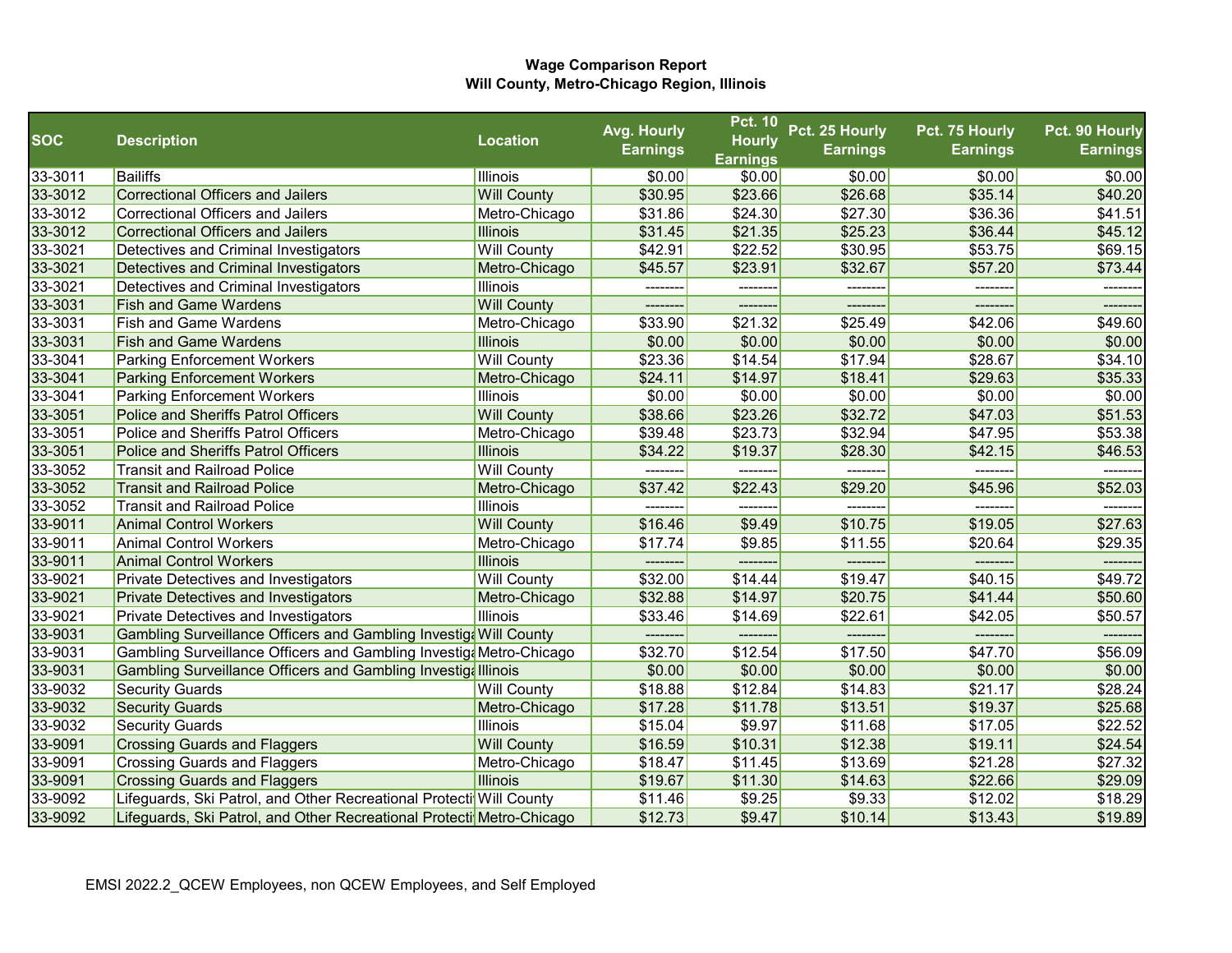|            |                                                                      |                    | Avg. Hourly     | <b>Pct. 10</b>  | Pct. 25 Hourly  | Pct. 75 Hourly  | Pct. 90 Hourly  |
|------------|----------------------------------------------------------------------|--------------------|-----------------|-----------------|-----------------|-----------------|-----------------|
| <b>SOC</b> | <b>Description</b>                                                   | <b>Location</b>    | <b>Earnings</b> | <b>Hourly</b>   | <b>Earnings</b> | <b>Earnings</b> | <b>Earnings</b> |
|            |                                                                      |                    |                 | <b>Earnings</b> |                 |                 |                 |
| 33-9092    | Lifeguards, Ski Patrol, and Other Recreational Protecti Illinois     |                    | \$13.68         | \$10.44         | \$10.77         | \$14.06         | \$21.81         |
| 33-9093    | <b>Transportation Security Screeners</b>                             | <b>Will County</b> | \$19.69         | \$17.19         | \$18.97         | \$20.66         | \$21.81         |
| 33-9093    | <b>Transportation Security Screeners</b>                             | Metro-Chicago      | \$21.88         | \$18.98         | \$20.78         | \$23.19         | \$24.47         |
| 33-9093    | <b>Transportation Security Screeners</b>                             | <b>Illinois</b>    | \$23.46         | \$20.38         | \$21.66         | \$24.60         | \$26.22         |
| 33-9098    | School Bus Monitors and Protective Service Workers, Will County      |                    | \$13.34         | \$9.25          | \$9.76          | \$15.48         | \$20.50         |
| 33-9098    | School Bus Monitors and Protective Service Workers, Metro-Chicago    |                    | \$14.65         | \$9.42          | \$9.90          | \$17.02         | \$22.50         |
| 33-9098    | School Bus Monitors and Protective Service Workers, Illinois         |                    | \$16.64         | \$10.29         | \$11.44         | \$19.40         | \$25.31         |
|            | 35-0000 - Food Preparation and Servicing Related Occupations         |                    |                 |                 |                 |                 |                 |
| 35-1011    | <b>Chefs and Head Cooks</b>                                          | <b>Will County</b> | \$25.84         | \$13.67         | \$17.55         | \$32.12         | \$42.35         |
| 35-1011    | <b>Chefs and Head Cooks</b>                                          | Metro-Chicago      | \$28.54         | \$14.29         | \$19.16         | \$36.03         | \$46.99         |
| 35-1011    | <b>Chefs and Head Cooks</b>                                          | Illinois           | \$22.58         | \$12.09         | \$15.28         | \$27.47         | \$35.58         |
| 35-1012    | First-Line Supervisors of Food Preparation and Serving Will County   |                    | \$15.42         | \$9.62          | \$11.33         | \$17.86         | \$24.57         |
| 35-1012    | First-Line Supervisors of Food Preparation and Serving Metro-Chicago |                    | \$17.24         | \$10.66         | \$12.57         | \$20.03         | \$27.39         |
| 35-1012    | First-Line Supervisors of Food Preparation and Serving Illinois      |                    | \$22.76         | \$14.15         | \$16.71         | \$27.03         | \$35.89         |
| 35-2011    | Cooks, Fast Food                                                     | <b>Will County</b> | \$9.93          | \$9.25          | \$9.27          | \$10.70         | \$12.74         |
| 35-2011    | Cooks, Fast Food                                                     | Metro-Chicago      | \$11.03         | \$9.26          | \$9.72          | \$11.75         | \$14.33         |
| 35-2011    | Cooks, Fast Food                                                     | Illinois           | \$14.46         | \$11.36         | \$12.06         | \$16.23         | \$18.92         |
| 35-2012    | Cooks, Institution and Cafeteria                                     | <b>Will County</b> | \$13.46         | \$9.29          | \$10.97         | \$15.45         | \$18.12         |
| 35-2012    | Cooks, Institution and Cafeteria                                     | Metro-Chicago      | \$14.80         | \$10.26         | \$11.99         | \$17.04         | \$19.95         |
| 35-2012    | Cooks, Institution and Cafeteria                                     | <b>Illinois</b>    | \$15.74         | \$10.77         | \$12.44         | \$18.18         | \$21.63         |
| 35-2013    | Cooks, Private Household                                             | <b>Will County</b> | ---------       | --------        | --------        | --------        | -------         |
| 35-2013    | Cooks, Private Household                                             | Metro-Chicago      | \$24.61         | \$14.61         | \$15.61         | \$25.13         | \$51.90         |
| 35-2013    | Cooks, Private Household                                             | <b>Illinois</b>    | \$0.00          | \$0.00          | \$0.00          | \$0.00          | \$0.00          |
| 35-2014    | Cooks, Restaurant                                                    | <b>Will County</b> | \$13.47         | \$9.29          | \$11.25         | \$15.54         | \$17.67         |
| 35-2014    | Cooks, Restaurant                                                    | Metro-Chicago      | \$15.15         | \$10.13         | \$12.40         | \$17.62         | \$20.14         |
| 35-2014    | Cooks, Restaurant                                                    | <b>Illinois</b>    | \$15.92         | \$10.83         | \$13.09         | \$18.30         | \$21.05         |
| 35-2015    | Cooks, Short Order                                                   | <b>Will County</b> | \$12.43         | \$9.25          | \$10.18         | \$14.26         | \$16.67         |
| 35-2015    | Cooks, Short Order                                                   | Metro-Chicago      | \$13.90         | \$9.54          | \$11.13         | \$16.16         | \$18.75         |
| 35-2015    | Cooks, Short Order                                                   | Illinois           | \$14.56         | \$10.35         | \$11.48         | \$16.78         | \$19.70         |
| 35-2019    | Cooks, All Other                                                     | <b>Will County</b> | \$14.33         | \$10.87         | \$11.83         | \$16.06         | \$18.72         |
| 35-2019    | Cooks, All Other                                                     | Metro-Chicago      | \$15.73         | \$12.09         | \$13.10         | \$17.65         | \$20.58         |
| 35-2019    | Cooks, All Other                                                     | <b>Illinois</b>    | --------        |                 | -------         | --------        |                 |
| 35-2021    | <b>Food Preparation Workers</b>                                      | <b>Will County</b> | \$12.50         | \$9.25          | \$10.34         | \$14.14         | \$16.51         |
| 35-2021    | <b>Food Preparation Workers</b>                                      | Metro-Chicago      | \$13.93         | \$9.95          | \$11.46         | \$15.90         | \$18.41         |
| 35-2021    | <b>Food Preparation Workers</b>                                      | Illinois           | \$16.03         | \$11.37         | \$12.93         | \$18.35         | \$21.62         |
| 35-3011    | <b>Bartenders</b>                                                    | <b>Will County</b> | \$10.57         | \$9.25          | \$9.26          | \$10.21         | \$15.37         |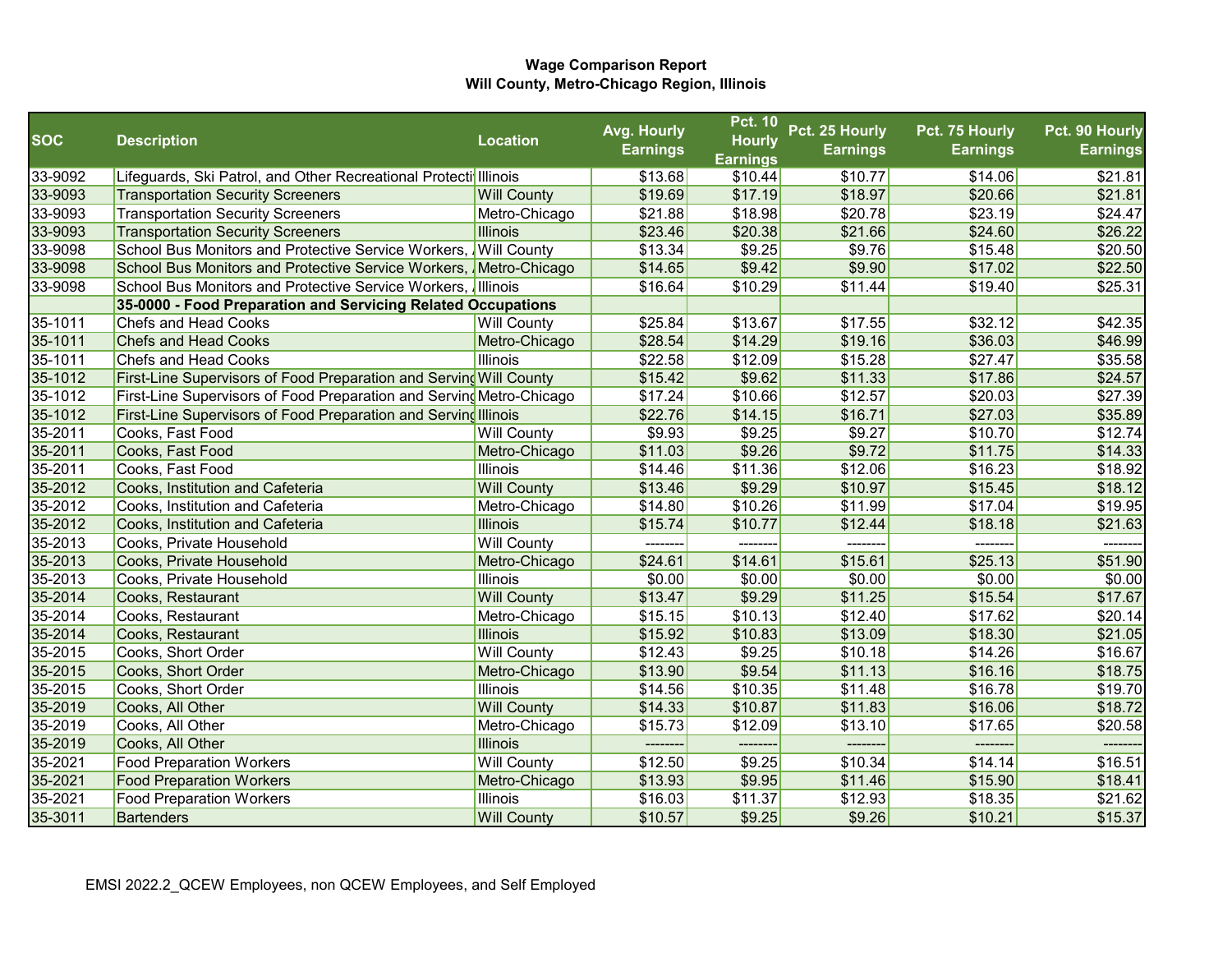|            |                                                                             |                    | Avg. Hourly     | <b>Pct. 10</b>  | Pct. 25 Hourly  | Pct. 75 Hourly | Pct. 90 Hourly  |
|------------|-----------------------------------------------------------------------------|--------------------|-----------------|-----------------|-----------------|----------------|-----------------|
| <b>SOC</b> | <b>Description</b>                                                          | <b>Location</b>    | <b>Earnings</b> | <b>Hourly</b>   | <b>Earnings</b> | Earnings       | <b>Earnings</b> |
|            |                                                                             |                    |                 | <b>Earnings</b> |                 |                |                 |
| 35-3011    | Bartenders                                                                  | Metro-Chicago      | \$11.97         | \$9.27          | \$9.77          | \$11.49        | \$17.22         |
| 35-3011    | Bartenders                                                                  | <b>Illinois</b>    | \$12.69         | \$10.33         | \$10.42         | \$12.43        | \$17.93         |
| 35-3023    | <b>Fast Food and Counter Workers</b>                                        | <b>Will County</b> | \$10.95         | \$9.25          | \$9.43          | \$11.97        | \$13.80         |
| 35-3023    | <b>Fast Food and Counter Workers</b>                                        | Metro-Chicago      | \$12.22         | \$9.52          | \$10.26         | \$13.45        | \$15.46         |
| 35-3023    | <b>Fast Food and Counter Workers</b>                                        | Illinois           | \$13.63         | \$10.45         | \$11.15         | \$15.12        | \$17.45         |
| 35-3031    | <b>Waiters and Waitresses</b>                                               | <b>Will County</b> | \$10.24         | \$9.25          | \$9.28          | \$11.56        | \$13.58         |
| 35-3031    | <b>Waiters and Waitresses</b>                                               | Metro-Chicago      | \$11.57         | \$9.26          | \$9.83          | \$10.87        | \$14.85         |
| 35-3031    | <b>Waiters and Waitresses</b>                                               | <b>Illinois</b>    | \$16.50         | \$12.12         | \$12.71         | \$16.68        | \$23.63         |
| 35-3041    | Food Servers, Nonrestaurant                                                 | <b>Will County</b> | \$11.66         | \$9.25          | \$9.70          | \$13.09        | \$14.22         |
| 35-3041    | Food Servers, Nonrestaurant                                                 | Metro-Chicago      | \$13.01         | \$9.72          | \$10.79         | \$14.61        | \$16.00         |
| 35-3041    | Food Servers, Nonrestaurant                                                 | Illinois           | \$14.10         | \$10.56         | \$11.73         | \$15.84        | \$17.22         |
| 35-9011    | Dining Room and Cafeteria Attendants and Bartender   Will County            |                    | \$10.71         | \$9.25          | \$9.28          | \$11.83        | \$15.17         |
| 35-9011    | Dining Room and Cafeteria Attendants and Bartender IMetro-Chicago           |                    | \$12.04         | \$9.28          | \$9.91          | \$13.11        | \$17.00         |
| 35-9011    | Dining Room and Cafeteria Attendants and Bartender   Illinois               |                    | \$13.13         | \$10.33         | \$10.52         | \$14.51        | \$18.60         |
| 35-9021    | Dishwashers                                                                 | <b>Will County</b> | \$11.32         | \$9.25          | \$9.66          | \$13.00        | \$14.07         |
| 35-9021    | Dishwashers                                                                 | Metro-Chicago      | \$12.73         | \$9.62          | \$10.44         | \$14.62        | \$16.17         |
| 35-9021    | <b>Dishwashers</b>                                                          | <b>Illinois</b>    | \$14.04         | \$10.14         | \$11.46         | \$16.03        | \$17.66         |
| 35-9031    | Hosts and Hostesses, Restaurant, Lounge, and Coffee Will County             |                    | \$10.91         | \$9.25          | \$9.40          | \$12.35        | \$13.84         |
| 35-9031    | Hosts and Hostesses, Restaurant, Lounge, and Coffee Metro-Chicago           |                    | \$12.34         | \$9.44          | \$10.27         | \$13.96        | \$15.87         |
| 35-9031    | Hosts and Hostesses, Restaurant, Lounge, and Coffee Illinois                |                    | \$13.43         | \$10.15         | \$10.81         | \$15.23        | \$17.30         |
| 35-9099    | Food Preparation and Serving Related Workers, All Ot Will County            |                    | \$12.86         | \$9.29          | \$10.10         | \$14.65        | \$17.86         |
| 35-9099    | Food Preparation and Serving Related Workers, All Ot Metro-Chicago          |                    | \$14.24         | \$9.95          | \$11.23         | \$16.39        | \$19.79         |
| 35-9099    | Food Preparation and Serving Related Workers, All Ot Illinois               |                    |                 |                 | -------         |                |                 |
|            | 37-0000 - Building and Grounds Cleaning and Maintenance Occupations         |                    |                 |                 |                 |                |                 |
| 37-1011    | <b>First-Line Supervisors of Housekeeping and Janitorial Will County</b>    |                    | \$21.56         | \$10.49         | \$14.09         | \$25.98        | \$33.38         |
| 37-1011    | <b>First-Line Supervisors of Housekeeping and Janitorial \Metro-Chicago</b> |                    | \$23.30         | \$11.62         | \$15.67         | \$28.49        | \$36.76         |
| 37-1011    | <b>First-Line Supervisors of Housekeeping and Janitorial Illinois</b>       |                    | \$22.96         | \$13.56         | \$16.89         | \$27.78        | \$34.57         |
| 37-1012    | <b>First-Line Supervisors of Landscaping, Lawn Service, a Will County</b>   |                    | \$23.86         | \$15.61         | \$18.13         | \$28.75        | \$34.21         |
| 37-1012    | First-Line Supervisors of Landscaping, Lawn Service, aMetro-Chicago         |                    | \$24.30         | \$15.38         | \$18.36         | \$29.43        | \$35.15         |
| 37-1012    | <b>First-Line Supervisors of Landscaping, Lawn Service, allinois</b>        |                    | \$26.18         | \$17.29         | \$20.12         | \$31.33        | \$36.99         |
| 37-2011    | Janitors and Cleaners, Except Maids and Housekeepir Will County             |                    | \$14.77         | \$9.42          | \$11.14         | \$16.94        | \$21.14         |
| 37-2011    | Janitors and Cleaners, Except Maids and Housekeepir Metro-Chicago           |                    | \$16.09         | \$10.21         | \$12.16         | \$18.60        | \$23.14         |
| 37-2011    | Janitors and Cleaners, Except Maids and Housekeepir Illinois                |                    | \$17.38         | \$11.33         | \$13.35         | \$20.21        | \$25.51         |
| 37-2012    | Maids and Housekeeping Cleaners                                             | <b>Will County</b> | \$13.54         | \$9.25          | \$9.72          | \$14.61        | \$19.74         |
| 37-2012    | Maids and Housekeeping Cleaners                                             | Metro-Chicago      | \$14.76         | \$9.26          | \$10.84         | \$16.10        | \$21.97         |
| 37-2012    | Maids and Housekeeping Cleaners                                             | <b>Illinois</b>    | \$15.67         | \$6.60          | \$10.26         | \$16.94        | \$23.90         |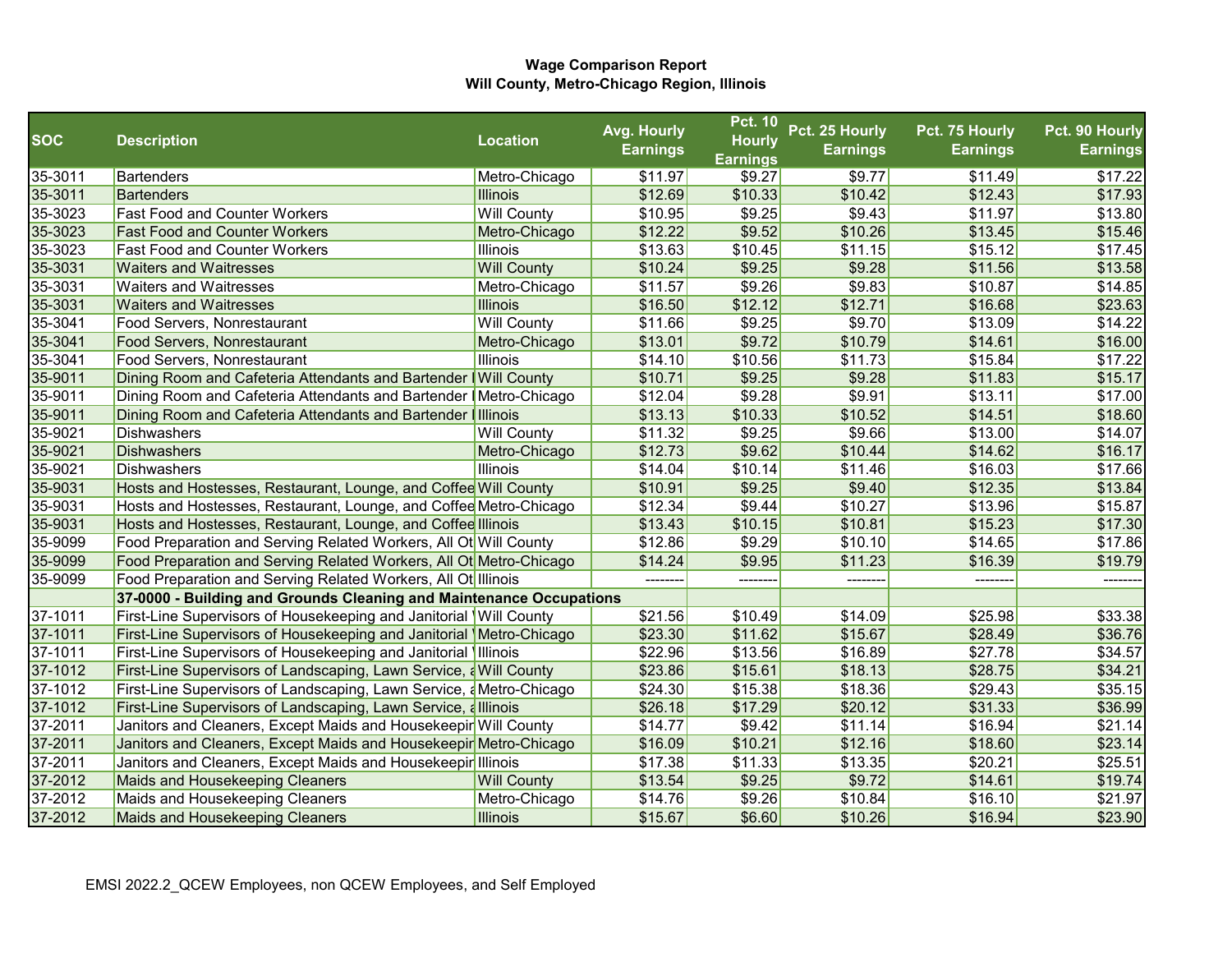|            |                                                                           |                    | Avg. Hourly     | Pct. 10         | Pct. 25 Hourly  | Pct. 75 Hourly  | Pct. 90 Hourly  |
|------------|---------------------------------------------------------------------------|--------------------|-----------------|-----------------|-----------------|-----------------|-----------------|
| <b>SOC</b> | <b>Description</b>                                                        | <b>Location</b>    | <b>Earnings</b> | <b>Hourly</b>   | <b>Earnings</b> | <b>Earnings</b> | <b>Earnings</b> |
| 37-2019    | Building Cleaning Workers, All Other                                      | <b>Will County</b> |                 | <b>Earnings</b> |                 |                 |                 |
| 37-2019    | <b>Building Cleaning Workers, All Other</b>                               | Metro-Chicago      | \$20.79         | \$10.08         | \$14.48         | \$22.19         | \$29.15         |
| 37-2019    | Building Cleaning Workers, All Other                                      | Illinois           |                 |                 | -------         |                 |                 |
| 37-2021    | <b>Pest Control Workers</b>                                               | <b>Will County</b> | \$22.04         | \$13.92         | \$16.72         | \$25.70         | \$34.59         |
| 37-2021    | <b>Pest Control Workers</b>                                               | Metro-Chicago      | \$19.97         | \$12.44         | \$14.99         | \$23.27         | \$31.25         |
| 37-2021    | <b>Pest Control Workers</b>                                               | <b>Illinois</b>    | \$17.64         | \$10.80         | \$13.55         | \$20.39         | \$27.46         |
| 37-3011    | Landscaping and Groundskeeping Workers                                    | <b>Will County</b> | \$16.62         | \$10.22         | \$12.73         | \$18.97         | \$23.80         |
| 37-3011    | Landscaping and Groundskeeping Workers                                    | Metro-Chicago      | \$17.02         | \$10.16         | \$12.87         | \$19.58         | \$24.45         |
| 37-3011    | Landscaping and Groundskeeping Workers                                    | Illinois           | \$18.41         | \$11.41         | \$14.51         | \$21.06         | \$26.35         |
| 37-3012    | Pesticide Handlers, Sprayers, and Applicators, Vegeta Will County         |                    | \$26.63         | \$16.18         | \$18.79         | \$35.11         | \$38.45         |
| 37-3012    | Pesticide Handlers, Sprayers, and Applicators, Vegeta Metro-Chicago       |                    | \$27.20         | \$16.05         | \$19.14         | \$35.70         | \$40.24         |
| 37-3012    | Pesticide Handlers, Sprayers, and Applicators, Vegeta Illinois            |                    | \$18.14         | \$11.77         | \$13.79         | \$20.09         | \$28.27         |
| 37-3013    | <b>Tree Trimmers and Pruners</b>                                          | <b>Will County</b> | \$21.40         | \$4.31          | \$9.08          | \$29.77         | \$42.00         |
| 37-3013    | <b>Tree Trimmers and Pruners</b>                                          | Metro-Chicago      | \$21.69         | \$4.47          | \$8.96          | \$30.46         | \$43.26         |
| 37-3013    | <b>Tree Trimmers and Pruners</b>                                          | Illinois           | ---------       | ---------       | --------        | ---------       | --------        |
| 37-3019    | Grounds Maintenance Workers, All Other                                    | <b>Will County</b> | --------        | ---------       | --------        | --------        | --------        |
| 37-3019    | Grounds Maintenance Workers, All Other                                    | Metro-Chicago      | \$22.78         | \$10.50         | \$13.39         | \$31.47         | \$33.33         |
| 37-3019    | Grounds Maintenance Workers, All Other                                    | <b>Illinois</b>    | --------        | --------        | -------         | -------         | -------         |
|            | 39-0000 - Personal Care and Service Occupations                           |                    |                 |                 |                 |                 |                 |
| 39-1013    | <b>First-Line Supervisors of Gambling Services Workers</b>                | <b>Will County</b> | \$22.91         | \$11.77         | \$17.16         | \$27.92         | \$34.11         |
| 39-1013    | First-Line Supervisors of Gambling Services Workers                       | Metro-Chicago      | \$24.41         | \$12.50         | \$18.15         | \$29.85         | \$36.38         |
| 39-1013    | <b>First-Line Supervisors of Gambling Services Workers  Illinois</b>      |                    | --------        | --------        | --------        | -------         | --------        |
| 39-1098    | <b>First-Line Supervisors of Personal Service and Enterta Will County</b> |                    | \$18.52         | \$9.45          | \$12.00         | \$22.56         | \$30.01         |
| 39-1098    | First-Line Supervisors of Personal Service and Enterta Metro-Chicago      |                    | \$20.24         | \$10.30         | \$13.25         | \$24.74         | \$32.84         |
| 39-1098    | <b>First-Line Supervisors of Personal Service and Enterta Illinois</b>    |                    | \$22.56         | \$11.95         | \$15.17         | \$27.64         | \$36.08         |
| 39-2011    | <b>Animal Trainers</b>                                                    | <b>Will County</b> | \$18.33         | \$2.78          | \$8.34          | \$20.60         | \$34.25         |
| 39-2011    | <b>Animal Trainers</b>                                                    | Metro-Chicago      | \$17.91         | \$3.81          | \$9.47          | \$19.73         | \$30.03         |
| 39-2011    | <b>Animal Trainers</b>                                                    | <b>Illinois</b>    | \$15.47         | \$9.25          | \$10.37         | \$17.54         | \$24.38         |
| 39-2021    | <b>Animal Caretakers</b>                                                  | <b>Will County</b> | \$13.88         | \$9.25          | \$9.45          | \$14.21         | \$19.07         |
| 39-2021    | <b>Animal Caretakers</b>                                                  | Metro-Chicago      | \$14.74         | \$9.39          | \$10.39         | \$15.50         | \$20.61         |
| 39-2021    | <b>Animal Caretakers</b>                                                  | Illinois           | \$14.04         | \$10.38         | \$10.82         | \$15.49         | \$19.60         |
| 39-3011    | <b>Gambling Dealers</b>                                                   | <b>Will County</b> | \$10.89         | \$9.33          | \$9.79          | \$10.30         | \$10.50         |
| 39-3011    | <b>Gambling Dealers</b>                                                   | Metro-Chicago      | \$11.92         | \$9.46          | \$10.04         | \$10.95         | \$12.26         |
| 39-3011    | <b>Gambling Dealers</b>                                                   | Illinois           | \$11.87         | \$10.30         | \$10.52         | \$12.67         | \$13.77         |
| 39-3012    | Gambling and Sports Book Writers and Runners                              | <b>Will County</b> | ---------       | ---------       | --------        | --------        | --------        |
| 39-3012    | Gambling and Sports Book Writers and Runners                              | Metro-Chicago      | \$19.72         | \$9.68          | \$11.20         | \$27.16         | \$39.27         |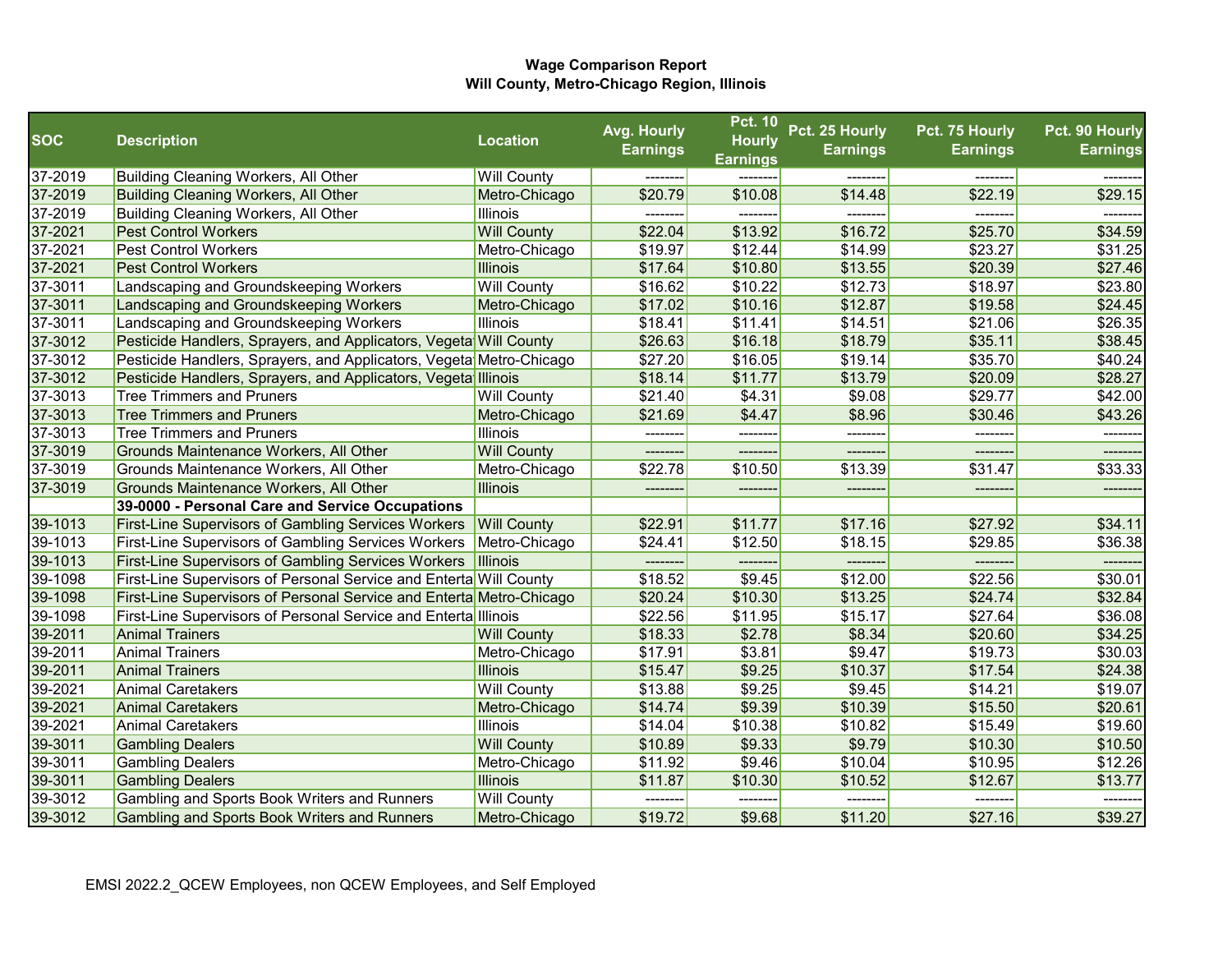|            |                                                                    |                    | Avg. Hourly     | <b>Pct. 10</b>  | Pct. 25 Hourly  | Pct. 75 Hourly  | Pct. 90 Hourly  |
|------------|--------------------------------------------------------------------|--------------------|-----------------|-----------------|-----------------|-----------------|-----------------|
| <b>SOC</b> | <b>Description</b>                                                 | <b>Location</b>    | <b>Earnings</b> | <b>Hourly</b>   | <b>Earnings</b> | <b>Earnings</b> | <b>Earnings</b> |
|            |                                                                    |                    |                 | <b>Earnings</b> |                 |                 |                 |
| 39-3012    | Gambling and Sports Book Writers and Runners                       | Illinois           | \$0.00          | \$0.00          | \$0.00          | \$0.00          | \$0.00          |
| 39-3019    | Gambling Service Workers, All Other                                | <b>Will County</b> | --------        | --------        | -------         | --------        | -------         |
| 39-3019    | Gambling Service Workers, All Other                                | Metro-Chicago      | \$22.32         | \$9.02          | \$10.04         | \$27.40         | \$36.21         |
| 39-3019    | Gambling Service Workers, All Other                                | <b>Illinois</b>    | \$0.00          | \$0.00          | \$0.00          | \$0.00          | \$0.00          |
| 39-3021    | Motion Picture Projectionists                                      | <b>Will County</b> | --------        | --------        | --------        | --------        | -------         |
| 39-3021    | <b>Motion Picture Projectionists</b>                               | Metro-Chicago      | \$19.36         | \$10.49         | \$12.82         | \$20.77         | \$32.22         |
| 39-3021    | <b>Motion Picture Projectionists</b>                               | Illinois           | \$0.00          | \$0.00          | \$0.00          | \$0.00          | \$0.00          |
| 39-3031    | Ushers, Lobby Attendants, and Ticket Takers                        | <b>Will County</b> | \$12.30         | \$9.30          | \$9.63          | \$13.75         | \$16.60         |
| 39-3031    | Ushers, Lobby Attendants, and Ticket Takers                        | Metro-Chicago      | \$13.51         | \$9.68          | \$10.63         | \$15.21         | \$18.18         |
| 39-3031    | Ushers, Lobby Attendants, and Ticket Takers                        | <b>Illinois</b>    | \$14.42         | \$10.43         | \$11.03         | \$16.22         | \$19.58         |
| 39-3091    | <b>Amusement and Recreation Attendants</b>                         | <b>Will County</b> | \$11.64         | \$9.25          | \$9.33          | \$11.79         | \$15.09         |
| 39-3091    | <b>Amusement and Recreation Attendants</b>                         | Metro-Chicago      | \$12.69         | \$9.39          | \$10.32         | \$13.09         | \$16.54         |
| 39-3091    | <b>Amusement and Recreation Attendants</b>                         | Illinois           | \$13.11         | \$10.38         | \$10.58         | \$13.50         | \$17.13         |
| 39-3092    | <b>Costume Attendants</b>                                          | <b>Will County</b> | -------         |                 |                 |                 | ------          |
| 39-3092    | <b>Costume Attendants</b>                                          | Metro-Chicago      | \$26.52         | \$11.47         | \$19.89         | \$34.00         | \$39.61         |
| 39-3092    | <b>Costume Attendants</b>                                          | <b>Illinois</b>    | --------        | --------        | --------        | ---------       | -------         |
| 39-3093    | Locker Room, Coatroom, and Dressing Room Attendar Will County      |                    | \$11.56         | \$9.25          | \$9.30          | \$13.02         | \$16.36         |
| 39-3093    | Locker Room, Coatroom, and Dressing Room Attendar Metro-Chicago    |                    | \$12.88         | \$9.37          | \$9.92          | \$14.55         | \$18.29         |
| 39-3093    | Locker Room, Coatroom, and Dressing Room Attendar Illinois         |                    |                 | --------        | -------         | -------         |                 |
| 39-3099    | Entertainment Attendants and Related Workers, All Otl Will County  |                    | \$11.15         | \$9.25          | \$9.49          | \$11.50         | \$13.41         |
| 39-3099    | Entertainment Attendants and Related Workers, All Ot Metro-Chicago |                    | \$12.35         | \$9.59          | \$10.15         | \$12.77         | \$15.21         |
| 39-3099    | Entertainment Attendants and Related Workers, All Oth Illinois     |                    | ---------       | --------        | --------        | --------        | --------        |
| 39-4011    | Embalmers                                                          | <b>Will County</b> | -------         | -------         | --------        | ------          | ------          |
| 39-4011    | <b>Embalmers</b>                                                   | Metro-Chicago      | \$24.54         | \$11.34         | \$14.27         | \$33.39         | \$40.89         |
| 39-4011    | <b>Embalmers</b>                                                   | Illinois           | \$0.00          | \$0.00          | \$0.00          | \$0.00          | \$0.00          |
| 39-4021    | <b>Funeral Attendants</b>                                          | <b>Will County</b> | \$13.42         | \$9.25          | \$10.26         | \$15.76         | \$17.57         |
| 39-4021    | <b>Funeral Attendants</b>                                          | Metro-Chicago      | \$14.71         | \$9.76          | \$11.23         | \$17.25         | \$19.41         |
| 39-4021    | <b>Funeral Attendants</b>                                          | <b>Illinois</b>    |                 |                 |                 |                 |                 |
| 39-4031    | Morticians, Undertakers, and Funeral Arrangers                     | <b>Will County</b> | \$29.21         | \$10.98         | \$16.17         | \$36.98         | \$43.80         |
| 39-4031    | Morticians, Undertakers, and Funeral Arrangers                     | Metro-Chicago      | \$31.86         | \$14.29         | \$20.91         | \$40.85         | \$47.61         |
| 39-4031    | Morticians, Undertakers, and Funeral Arrangers                     | Illinois           |                 |                 | -------         |                 |                 |
| 39-5011    | <b>Barbers</b>                                                     | <b>Will County</b> | \$15.55         | \$3.08          | \$6.63          | \$17.19         | \$27.30         |
| 39-5011    | <b>Barbers</b>                                                     | Metro-Chicago      | \$15.68         | \$3.43          | \$6.64          | \$17.22         | \$27.65         |
| 39-5011    | <b>Barbers</b>                                                     | <b>Illinois</b>    | --------        | --------        | -------         | --------        | --------        |
| 39-5012    | Hairdressers, Hairstylists, and Cosmetologists                     | <b>Will County</b> | \$15.81         | \$7.38          | \$9.27          | \$18.46         | \$28.19         |
| 39-5012    | Hairdressers, Hairstylists, and Cosmetologists                     | Metro-Chicago      | \$16.85         | \$6.90          | \$10.09         | \$19.84         | \$30.66         |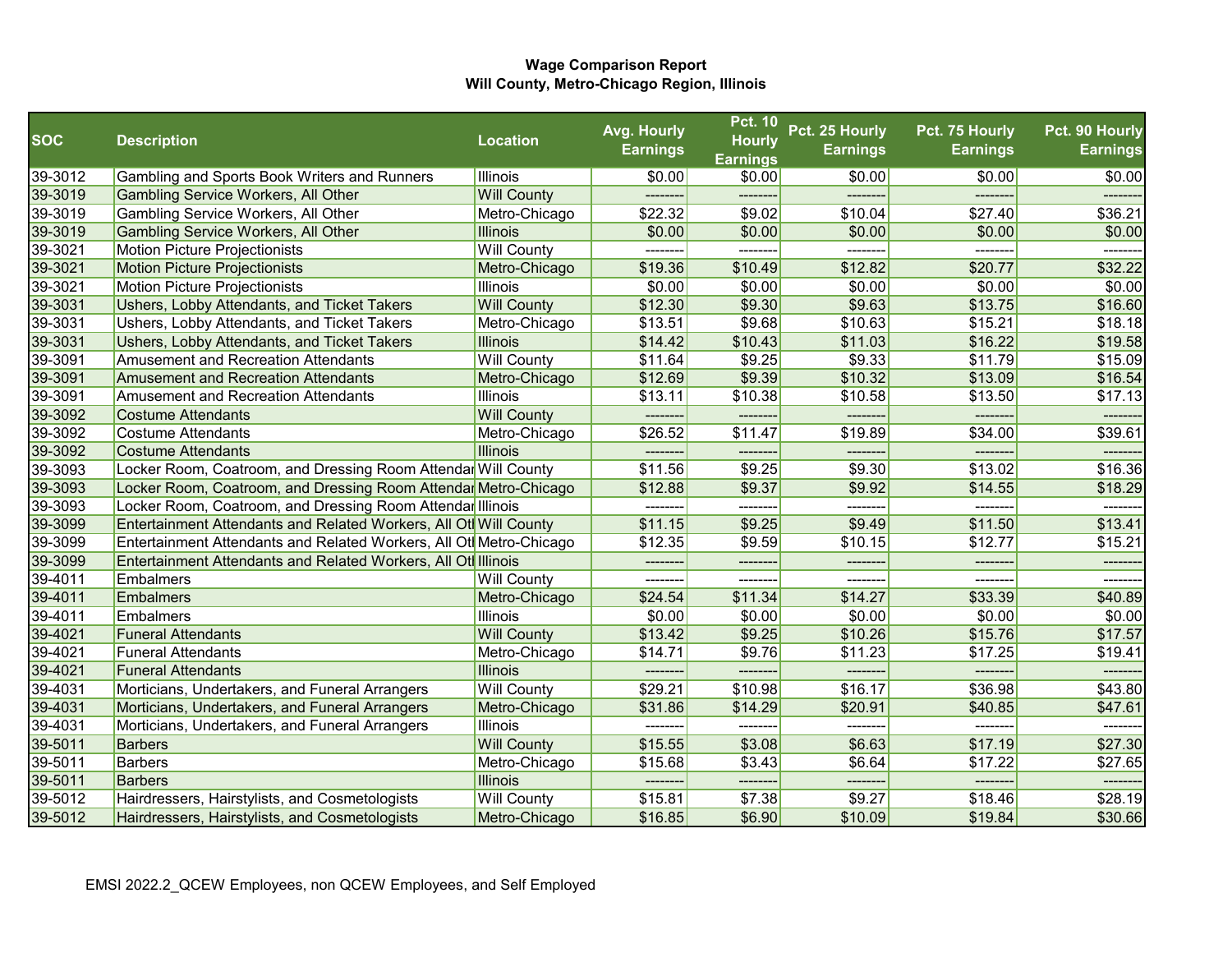|            |                                                                  |                    | Avg. Hourly     | <b>Pct. 10</b>  | Pct. 25 Hourly     | Pct. 75 Hourly  | Pct. 90 Hourly  |
|------------|------------------------------------------------------------------|--------------------|-----------------|-----------------|--------------------|-----------------|-----------------|
| <b>SOC</b> | <b>Description</b>                                               | <b>Location</b>    | <b>Earnings</b> | <b>Hourly</b>   | <b>Earnings</b>    | <b>Earnings</b> | <b>Earnings</b> |
|            |                                                                  |                    |                 | <b>Earnings</b> |                    |                 |                 |
| 39-5012    | Hairdressers, Hairstylists, and Cosmetologists                   | Illinois           | \$17.62         | \$10.53         | \$11.01            | \$20.80         | \$31.27         |
| 39-5091    | Makeup Artists, Theatrical and Performance                       | <b>Will County</b> | ---------       | --------        | -------            | -------         | --------        |
| 39-5091    | Makeup Artists, Theatrical and Performance                       | Metro-Chicago      | \$37.01         | \$12.27         | \$13.95            | \$42.10         | \$89.08         |
| 39-5091    | Makeup Artists, Theatrical and Performance                       | <b>Illinois</b>    | ---------       | --------        | --------           | --------        | -------         |
| 39-5092    | <b>Manicurists and Pedicurists</b>                               | <b>Will County</b> | \$13.54         | \$6.67          | \$9.25             | \$13.98         | \$19.58         |
| 39-5092    | <b>Manicurists and Pedicurists</b>                               | Metro-Chicago      | \$14.39         | \$6.42          | \$10.01            | \$14.59         | \$21.57         |
| 39-5092    | <b>Manicurists and Pedicurists</b>                               | Illinois           | \$12.90         | \$11.86         | \$12.39            | \$13.76         | \$17.71         |
| 39-5093    | Shampooers                                                       | <b>Will County</b> | \$10.95         | \$9.25          | \$9.26             | \$11.72         | \$13.82         |
| 39-5093    | Shampooers                                                       | Metro-Chicago      | \$11.85         | \$9.25          | \$9.55             | \$13.11         | \$15.77         |
| 39-5093    | Shampooers                                                       | <b>Illinois</b>    | --------        | --------        | -------            | --------        | -------         |
| 39-5094    | <b>Skincare Specialists</b>                                      | <b>Will County</b> | \$19.41         | \$9.30          | \$10.60            | \$25.41         | \$30.05         |
| 39-5094    | <b>Skincare Specialists</b>                                      | Metro-Chicago      | \$20.29         | \$9.52          | \$11.25            | \$26.52         | \$31.79         |
| 39-5094    | <b>Skincare Specialists</b>                                      | Illinois           | \$21.17         | \$10.65         | \$12.90            | \$28.74         | \$33.27         |
| 39-6011    | <b>Baggage Porters and Bellhops</b>                              | <b>Will County</b> | \$11.76         | \$9.25          | \$9.52             | \$13.43         | \$15.45         |
| 39-6011    | Baggage Porters and Bellhops                                     | Metro-Chicago      | \$13.15         | \$9.64          | \$10.62            | \$15.05         | \$17.32         |
| 39-6011    | <b>Baggage Porters and Bellhops</b>                              | <b>Illinois</b>    | \$14.43         | \$10.08         | \$11.64            | \$16.51         | \$19.13         |
| 39-6012    | Concierges                                                       | <b>Will County</b> | \$15.12         | \$10.76         | \$12.20            | \$17.31         | \$21.21         |
| 39-6012    | Concierges                                                       | Metro-Chicago      | \$16.86         | \$12.33         | \$13.57            | \$19.34         | \$23.68         |
| 39-6012    | Concierges                                                       | Illinois           | \$18.56         | \$13.13         | \$15.03            | \$21.24         | \$26.08         |
| 39-7018    | <b>Tour and Travel Guides</b>                                    | <b>Will County</b> | \$18.61         | \$7.69          | \$10.77            | \$18.80         | \$28.13         |
| 39-7018    | <b>Tour and Travel Guides</b>                                    | Metro-Chicago      | \$17.74         | \$10.15         | \$12.25            | \$17.21         | \$25.82         |
| 39-7018    | <b>Tour and Travel Guides</b>                                    | <b>Illinois</b>    | --------        |                 |                    | -------         |                 |
| 39-9011    | <b>Childcare Workers</b>                                         | <b>Will County</b> | \$12.77         | \$5.54          | \$9.26             | \$14.42         | \$18.52         |
| 39-9011    | <b>Childcare Workers</b>                                         | Metro-Chicago      | \$13.63         | \$5.83          | \$9.52             | \$15.59         | \$20.75         |
| 39-9011    | <b>Childcare Workers</b>                                         | Illinois           | \$14.63         | \$4.07          | \$9.72             | \$17.31         | \$23.76         |
| 39-9031    | <b>Exercise Trainers and Group Fitness Instructors</b>           | <b>Will County</b> | \$22.03         | \$9.25          | \$11.18            | \$27.52         | \$39.62         |
| 39-9031    | <b>Exercise Trainers and Group Fitness Instructors</b>           | Metro-Chicago      | \$23.95         | \$9.88          | \$12.69            | \$30.42         | \$43.16         |
| 39-9031    | <b>Exercise Trainers and Group Fitness Instructors</b>           | <b>Illinois</b>    | \$24.00         | \$10.83         | \$13.97            | \$30.53         | \$41.50         |
| 39-9032    | <b>Recreation Workers</b>                                        | <b>Will County</b> | \$13.21         | \$9.25          | \$9.52             | \$14.42         | \$20.51         |
| 39-9032    | <b>Recreation Workers</b>                                        | Metro-Chicago      | \$14.38         | \$9.46          | \$10.20            | \$15.85         | \$22.36         |
| 39-9032    | <b>Recreation Workers</b>                                        | Illinois           | \$15.87         | \$10.54         | \$11.33            | \$17.42         | \$24.97         |
| 39-9041    | <b>Residential Advisors</b>                                      | <b>Will County</b> | \$15.73         | \$9.51          | \$11.91            | \$18.01         | \$22.45         |
| 39-9041    | <b>Residential Advisors</b>                                      | Metro-Chicago      | \$16.81         | \$10.29         | \$12.71            | \$19.25         | \$24.16         |
| 39-9041    | <b>Residential Advisors</b>                                      | <b>Illinois</b>    | \$18.97         | \$11.21         | \$14.38            | \$21.93         | \$27.44         |
| 39-9098    | Crematory Operators and Personal Care and Service VWill County   |                    | \$17.28         | \$7.29          | $\overline{$9.40}$ | \$16.22         | \$29.69         |
| 39-9098    | Crematory Operators and Personal Care and Service VMetro-Chicago |                    | \$16.87         | \$9.25          | \$10.24            | \$16.40         | \$23.60         |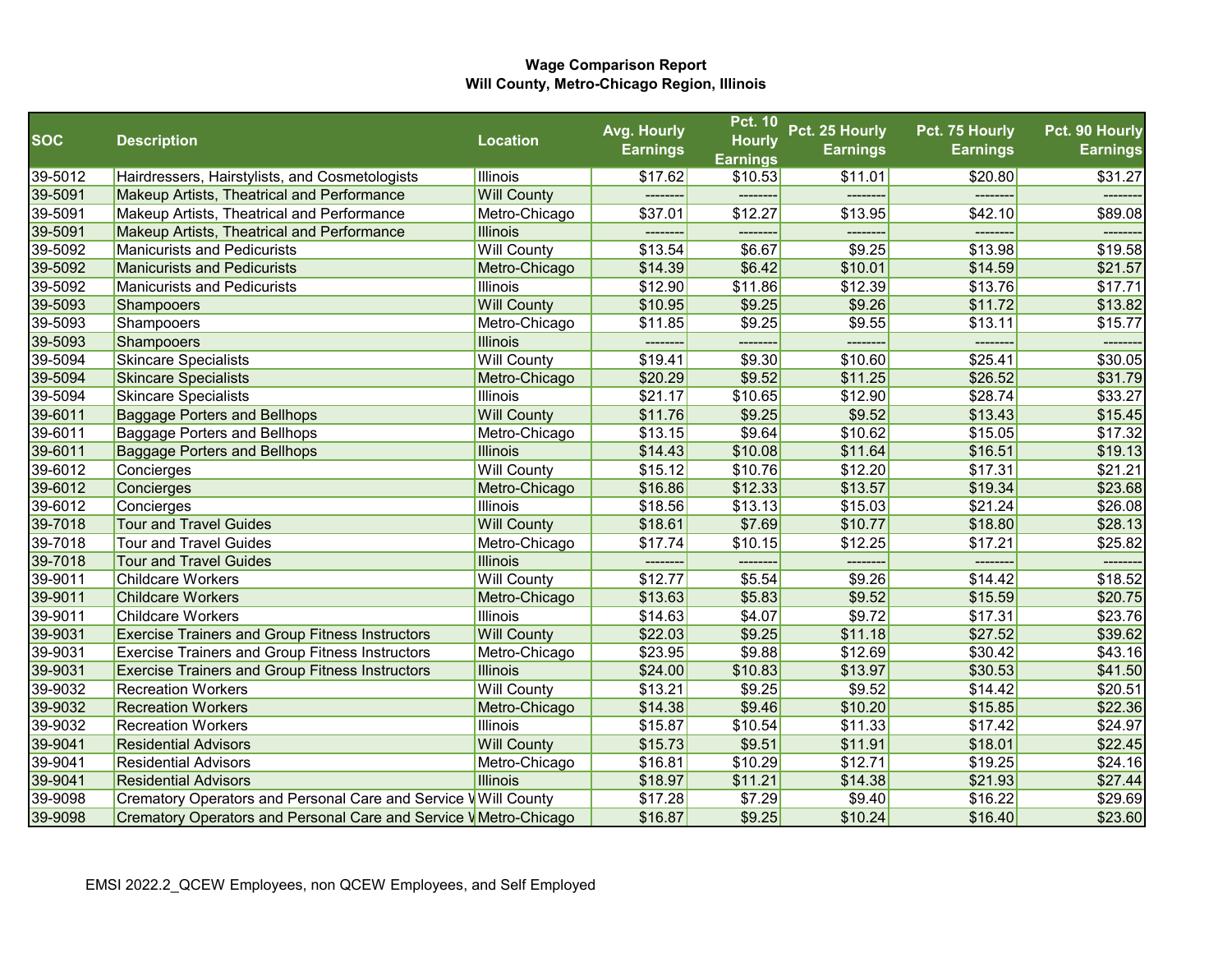|            |                                                                     |                    | Avg. Hourly     | <b>Pct. 10</b>  | Pct. 25 Hourly  | Pct. 75 Hourly  | Pct. 90 Hourly  |
|------------|---------------------------------------------------------------------|--------------------|-----------------|-----------------|-----------------|-----------------|-----------------|
| <b>SOC</b> | <b>Description</b>                                                  | Location           | <b>Earnings</b> | <b>Hourly</b>   | <b>Earnings</b> | <b>Earnings</b> | <b>Earnings</b> |
|            |                                                                     |                    |                 | <b>Earnings</b> |                 |                 |                 |
| 39-9098    | Crematory Operators and Personal Care and Service Villinois         |                    | \$19.49         | \$11.03         | \$13.37         | \$21.16         | \$26.48         |
|            | 41-0000 - Sales and Related Occupations                             |                    |                 |                 |                 |                 |                 |
| 41-1011    | <b>First-Line Supervisors of Retail Sales Workers</b>               | <b>Will County</b> | \$20.54         | \$11.21         | \$13.59         | \$23.78         | \$30.59         |
| 41-1011    | <b>First-Line Supervisors of Retail Sales Workers</b>               | Metro-Chicago      | \$22.35         | \$12.19         | \$14.87         | \$25.98         | \$33.52         |
| 41-1011    | <b>First-Line Supervisors of Retail Sales Workers</b>               | Illinois           | \$24.57         | \$14.49         | \$17.13         | \$28.31         | \$35.92         |
| 41-1012    | <b>First-Line Supervisors of Non-Retail Sales Workers</b>           | <b>Will County</b> | \$36.48         | \$11.47         | \$20.45         | \$45.28         | \$67.34         |
| 41-1012    | First-Line Supervisors of Non-Retail Sales Workers                  | Metro-Chicago      | \$40.62         | \$16.01         | \$23.95         | \$50.67         | \$73.48         |
| 41-1012    | <b>First-Line Supervisors of Non-Retail Sales Workers</b>           | <b>Illinois</b>    | \$47.01         | \$23.81         | \$30.78         | \$57.02         | \$78.42         |
| 41-2011    | Cashiers                                                            | <b>Will County</b> | \$11.74         | \$9.25          | \$9.81          | \$13.08         | \$14.54         |
| 41-2011    | Cashiers                                                            | Metro-Chicago      | \$13.05         | \$10.03         | \$10.90         | \$14.56         | \$16.28         |
| 41-2011    | Cashiers                                                            | Illinois           | \$11.10         | \$10.48         | \$10.52         | \$12.29         | \$13.85         |
| 41-2012    | <b>Gambling Change Persons and Booth Cashiers</b>                   | <b>Will County</b> | \$13.72         | \$9.25          | \$9.77          | \$18.07         | \$21.89         |
| 41-2012    | Gambling Change Persons and Booth Cashiers                          | Metro-Chicago      | \$14.49         | \$9.32          | \$10.24         | \$18.77         | \$23.21         |
| 41-2012    | <b>Gambling Change Persons and Booth Cashiers</b>                   | <b>Illinois</b>    | -------         |                 |                 |                 | ------          |
| 41-2021    | <b>Counter and Rental Clerks</b>                                    | <b>Will County</b> | \$14.11         | \$9.25          | \$10.05         | \$15.69         | \$24.71         |
| 41-2021    | <b>Counter and Rental Clerks</b>                                    | Metro-Chicago      | \$15.67         | \$10.04         | \$11.15         | \$17.45         | \$27.37         |
| 41-2021    | <b>Counter and Rental Clerks</b>                                    | <b>Illinois</b>    | \$16.40         | \$10.26         | \$11.80         | \$17.89         | \$28.68         |
| 41-2022    | Parts Salespersons                                                  | <b>Will County</b> | \$19.45         | \$10.14         | \$12.87         | \$24.07         | \$31.82         |
| 41-2022    | Parts Salespersons                                                  | Metro-Chicago      | \$21.01         | \$10.88         | \$13.89         | \$26.07         | \$34.25         |
| 41-2022    | <b>Parts Salespersons</b>                                           | <b>Illinois</b>    | \$21.66         | \$10.49         | \$14.17         | \$27.04         | \$35.03         |
| 41-2031    | <b>Retail Salespersons</b>                                          | <b>Will County</b> | \$13.92         | \$9.25          | \$10.02         | \$14.40         | \$20.07         |
| 41-2031    | Retail Salespersons                                                 | Metro-Chicago      | \$15.19         | \$9.79          | \$10.96         | \$15.84         | \$21.87         |
| 41-2031    | <b>Retail Salespersons</b>                                          | <b>Illinois</b>    | \$12.07         | \$9.66          | \$9.77          | \$12.75         | \$17.47         |
| 41-3011    | <b>Advertising Sales Agents</b>                                     | <b>Will County</b> | \$32.35         | \$14.20         | \$19.35         | \$41.66         | \$56.00         |
| 41-3011    | <b>Advertising Sales Agents</b>                                     | Metro-Chicago      | \$36.46         | \$16.12         | \$21.97         | \$47.20         | \$63.36         |
| 41-3011    | <b>Advertising Sales Agents</b>                                     | <b>Illinois</b>    | \$36.17         | \$14.42         | \$22.12         | \$46.95         | \$62.98         |
| 41-3021    | Insurance Sales Agents                                              | <b>Will County</b> | \$39.16         | \$11.83         | \$16.43         | \$43.52         | \$72.06         |
| 41-3021    | Insurance Sales Agents                                              | Metro-Chicago      | \$37.01         | \$13.62         | \$17.98         | \$41.56         | \$68.77         |
| 41-3021    | Insurance Sales Agents                                              | <b>Illinois</b>    | \$36.43         | \$13.37         | \$19.24         | \$42.61         | \$67.66         |
| 41-3031    | Securities, Commodities, and Financial Services Sales Will County   |                    | \$42.39         | \$15.50         | \$20.16         | \$50.08         | \$88.51         |
| 41-3031    | Securities, Commodities, and Financial Services Sales Metro-Chicago |                    | \$48.05         | \$18.02         | \$23.39         | \$57.18         | \$100.10        |
| 41-3031    | Securities, Commodities, and Financial Services Sales Illinois      |                    | \$48.49         | \$16.92         | \$24.07         | \$57.20         | \$101.11        |
| 41-3041    | <b>Travel Agents</b>                                                | <b>Will County</b> | \$26.48         | \$5.49          | \$11.72         | \$29.19         | \$49.17         |
| 41-3041    | <b>Travel Agents</b>                                                | Metro-Chicago      | \$24.39         | \$11.98         | \$17.11         | \$28.59         | \$38.11         |
| 41-3041    | <b>Travel Agents</b>                                                | <b>Illinois</b>    | \$24.91         | \$12.37         | \$19.33         | \$29.80         | \$38.88         |
| 41-3091    | Sales Representatives of Services, Except Advertising Will County   |                    | \$29.38         | \$12.62         | \$17.10         | \$35.56         | \$52.27         |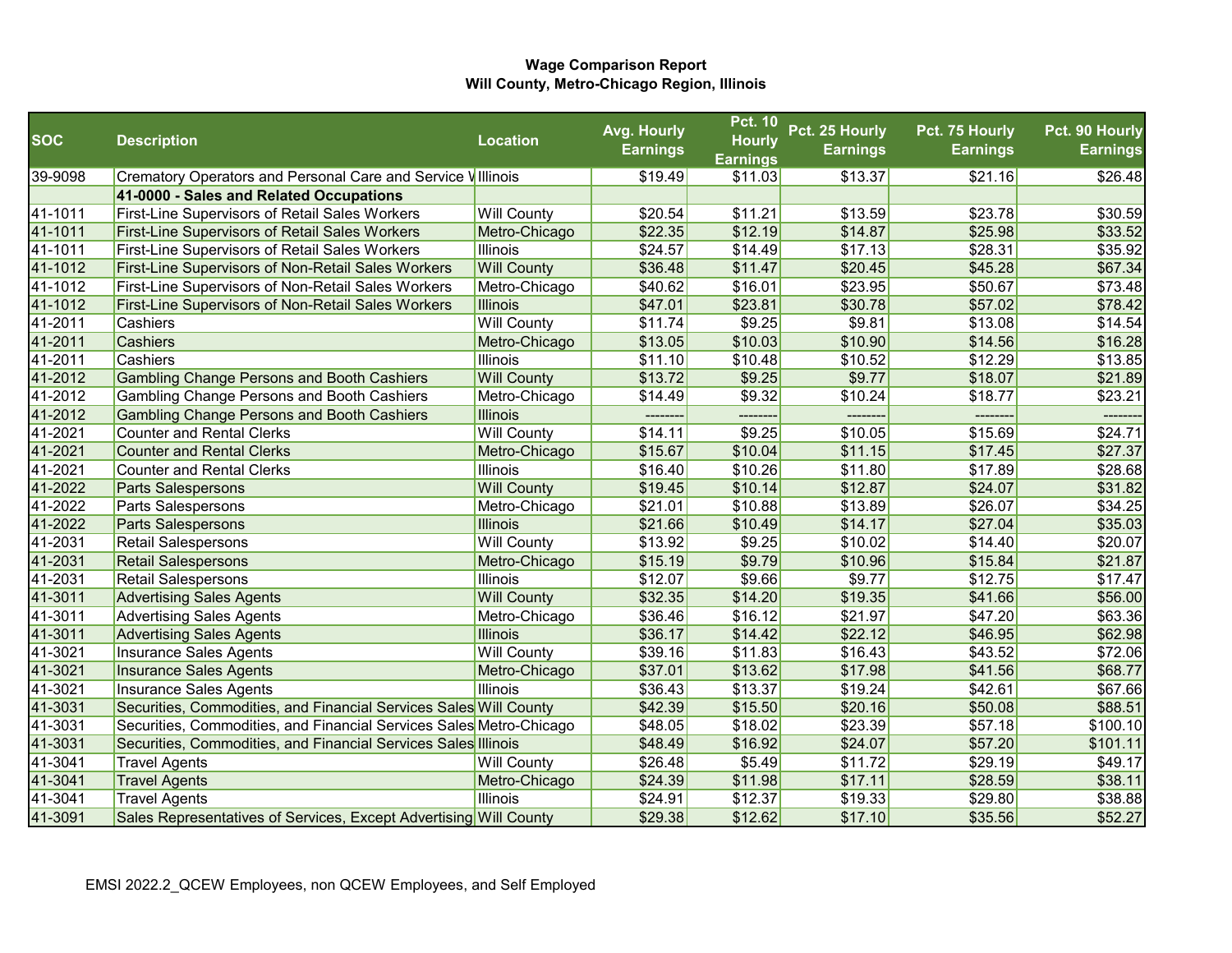|            |                                                                       |                    | Avg. Hourly     | <b>Pct. 10</b>     | Pct. 25 Hourly  | Pct. 75 Hourly  | Pct. 90 Hourly  |
|------------|-----------------------------------------------------------------------|--------------------|-----------------|--------------------|-----------------|-----------------|-----------------|
| <b>SOC</b> | <b>Description</b>                                                    | <b>Location</b>    | <b>Earnings</b> | <b>Hourly</b>      | <b>Earnings</b> | <b>Earnings</b> | <b>Earnings</b> |
|            |                                                                       |                    |                 | <b>Earnings</b>    |                 |                 |                 |
| 41-3091    | Sales Representatives of Services, Except Advertising Metro-Chicago   |                    | \$32.28         | \$13.93            | \$18.81         | \$39.22         | \$57.33         |
| 41-3091    | Sales Representatives of Services, Except Advertising Illinois        |                    | \$38.66         | \$16.40            | \$22.27         | \$46.99         | \$69.69         |
| 41-4011    | Sales Representatives, Wholesale and Manufacturing, Will County       |                    | \$39.74         | \$17.64            | \$22.75         | \$51.25         | \$66.79         |
| 41-4011    | Sales Representatives, Wholesale and Manufacturing, Metro-Chicago     |                    | \$44.44         | \$19.76            | \$25.54         | \$57.43         | \$74.76         |
| 41-4011    | Sales Representatives, Wholesale and Manufacturing, Illinois          |                    | \$46.80         | \$20.70            | \$27.65         | \$60.33         | \$79.82         |
| 41-4012    | Sales Representatives, Wholesale and Manufacturing, Will County       |                    | \$30.76         | \$13.91            | \$18.78         | \$37.18         | \$51.75         |
| 41-4012    | Sales Representatives, Wholesale and Manufacturing, Metro-Chicago     |                    | \$34.15         | \$15.45            | \$20.79         | \$41.40         | \$57.43         |
| 41-4012    | Sales Representatives, Wholesale and Manufacturing, Illinois          |                    | \$28.27         | \$12.56            | \$17.09         | \$34.26         | \$48.50         |
| 41-9011    | Demonstrators and Product Promoters                                   | <b>Will County</b> | \$15.75         | \$9.89             | \$11.37         | \$15.27         | \$20.47         |
| 41-9011    | <b>Demonstrators and Product Promoters</b>                            | Metro-Chicago      | \$17.16         | \$11.07            | \$12.18         | \$16.72         | \$23.30         |
| 41-9011    | Demonstrators and Product Promoters                                   | <b>Illinois</b>    | \$17.93         | \$11.17            | \$13.42         | \$18.72         | \$25.29         |
| 41-9012    | Models                                                                | <b>Will County</b> |                 |                    |                 |                 |                 |
| 41-9012    | Models                                                                | Metro-Chicago      | \$41.53         | \$7.73             | \$12.75         | \$44.33         | \$95.73         |
| 41-9012    | Models                                                                | <b>Illinois</b>    | \$0.00          | \$0.00             | \$0.00          | \$0.00          | \$0.00          |
| 41-9021    | <b>Real Estate Brokers</b>                                            | <b>Will County</b> | \$42.04         | $\overline{$9.25}$ | \$11.49         | \$45.43         | \$97.08         |
| 41-9021    | <b>Real Estate Brokers</b>                                            | Metro-Chicago      | \$36.71         | \$9.56             | \$11.96         | \$39.23         | \$77.03         |
| 41-9021    | <b>Real Estate Brokers</b>                                            | <b>Illinois</b>    | \$22.89         | \$10.31            | \$10.60         | \$26.61         | \$44.02         |
| 41-9022    | <b>Real Estate Sales Agents</b>                                       | <b>Will County</b> | \$35.25         | \$7.55             | \$11.35         | \$39.72         | \$77.67         |
| 41-9022    | <b>Real Estate Sales Agents</b>                                       | Metro-Chicago      | \$32.84         | \$8.64             | \$12.19         | \$36.65         | \$64.61         |
| 41-9022    | <b>Real Estate Sales Agents</b>                                       | <b>Illinois</b>    | \$23.96         | \$10.14            | \$10.83         | \$27.27         | \$47.67         |
| 41-9031    | <b>Sales Engineers</b>                                                | <b>Will County</b> | \$50.37         | \$29.41            | \$32.28         | \$65.65         | \$81.29         |
| 41-9031    | <b>Sales Engineers</b>                                                | Metro-Chicago      | \$56.15         | \$32.75            | \$36.31         | \$73.07         | \$90.51         |
| 41-9031    | <b>Sales Engineers</b>                                                | <b>Illinois</b>    | \$61.00         | \$29.59            | \$39.18         | \$78.80         | \$97.60         |
| 41-9041    | <b>Telemarketers</b>                                                  | <b>Will County</b> | \$13.24         | \$9.25             | \$9.51          | \$15.52         | \$17.55         |
| 41-9041    | <b>Telemarketers</b>                                                  | Metro-Chicago      | \$14.52         | \$9.83             | \$10.77         | \$17.22         | \$19.68         |
| 41-9041    | Telemarketers                                                         | Illinois           | \$17.10         | \$10.14            | \$12.82         | \$20.47         | \$22.81         |
| 41-9091    | Door-to-Door Sales Workers, News and Street Vendor Will County        |                    | \$16.23         | \$1.42             | \$4.50          | \$16.50         | \$39.55         |
| 41-9091    | Door-to-Door Sales Workers, News and Street Vendor Metro-Chicago      |                    | \$15.89         | \$1.58             | \$5.07          | \$15.74         | \$35.50         |
| 41-9091    | Door-to-Door Sales Workers, News and Street Vendor Illinois           |                    | \$12.52         | \$10.45            | \$10.72         | \$12.95         | \$14.47         |
| 41-9099    | Sales and Related Workers, All Other                                  | <b>Will County</b> | \$17.16         | \$9.69             | \$10.28         | \$16.16         | \$29.20         |
| 41-9099    | Sales and Related Workers, All Other                                  | Metro-Chicago      | \$17.74         | \$9.93             | \$11.22         | \$16.56         | \$31.31         |
| 41-9099    | Sales and Related Workers, All Other                                  | <b>Illinois</b>    | \$15.35         | \$9.45             | \$10.37         | \$16.15         | \$26.00         |
|            | 43-0000 - Office and Administrative Support Occupations               |                    |                 |                    |                 |                 |                 |
| 43-1011    | First-Line Supervisors of Office and Administrative Sup Will County   |                    | \$30.08         | \$16.40            | \$20.97         | \$36.21         | \$46.06         |
| 43-1011    | First-Line Supervisors of Office and Administrative Sup Metro-Chicago |                    | \$33.20         | \$18.15            | \$23.14         | \$40.07         | \$50.88         |
| 43-1011    | First-Line Supervisors of Office and Administrative Sup Illinois      |                    | \$34.51         | \$19.32            | \$24.59         | \$41.59         | \$52.67         |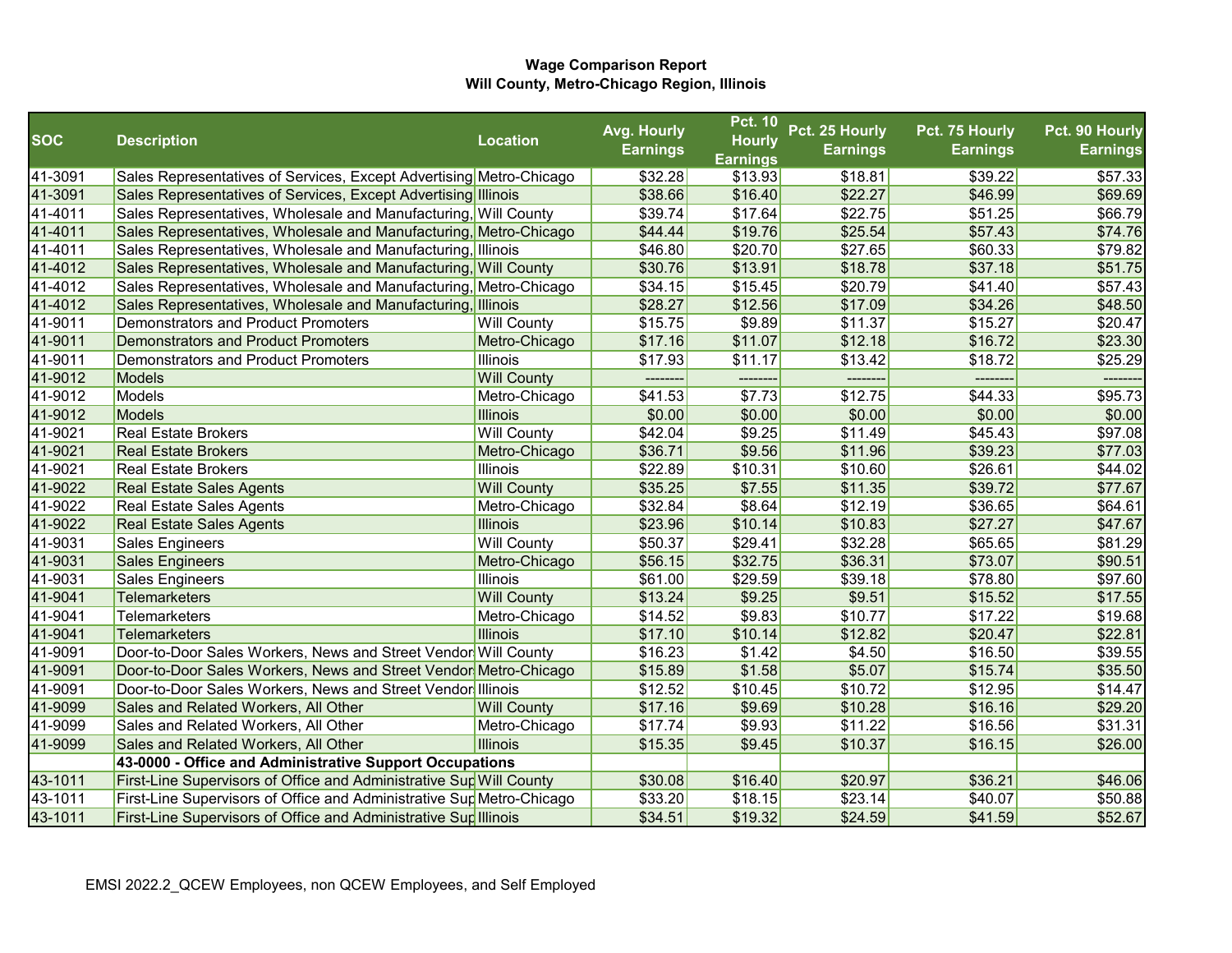|            |                                                           |                    | Avg. Hourly     | <b>Pct. 10</b>  | Pct. 25 Hourly  | Pct. 75 Hourly  | Pct. 90 Hourly  |
|------------|-----------------------------------------------------------|--------------------|-----------------|-----------------|-----------------|-----------------|-----------------|
| <b>SOC</b> | <b>Description</b>                                        | <b>Location</b>    | <b>Earnings</b> | <b>Hourly</b>   | <b>Earnings</b> | <b>Earnings</b> | <b>Earnings</b> |
|            |                                                           |                    |                 | <b>Earnings</b> |                 |                 |                 |
| 43-2011    | <b>Switchboard Operators, Including Answering Service</b> | <b>Will County</b> | \$15.57         | \$10.63         | \$12.43         | \$18.49         | \$21.50         |
| 43-2011    | <b>Switchboard Operators, Including Answering Service</b> | Metro-Chicago      | \$17.26         | \$12.31         | \$13.78         | \$20.50         | \$23.92         |
| 43-2011    | Switchboard Operators, Including Answering Service        | Illinois           | \$18.31         | \$12.40         | \$14.53         | \$21.81         | \$25.99         |
| 43-2021    | <b>Telephone Operators</b>                                | <b>Will County</b> |                 |                 | --------        | --------        | -------         |
| 43-2021    | Telephone Operators                                       | Metro-Chicago      | \$17.83         | \$11.20         | \$13.12         | \$21.54         | \$25.37         |
| 43-2021    | <b>Telephone Operators</b>                                | <b>Illinois</b>    | \$0.00          | \$0.00          | \$0.00          | \$0.00          | \$0.00          |
| 43-2099    | Communications Equipment Operators, All Other             | <b>Will County</b> | -------         |                 | -------         |                 |                 |
| 43-2099    | Communications Equipment Operators, All Other             | Metro-Chicago      | \$24.35         | \$14.90         | \$18.16         | \$29.96         | \$36.77         |
| 43-2099    | Communications Equipment Operators, All Other             | <b>Illinois</b>    | --------        | --------        | -------         | -------         | -------         |
| 43-3011    | <b>Bill and Account Collectors</b>                        | <b>Will County</b> | \$18.63         | \$12.37         | \$14.41         | \$21.38         | \$26.50         |
| 43-3011    | <b>Bill and Account Collectors</b>                        | Metro-Chicago      | \$20.74         | \$13.86         | \$16.04         | \$23.98         | \$29.56         |
| 43-3011    | <b>Bill and Account Collectors</b>                        | <b>Illinois</b>    | \$19.82         | \$12.45         | \$15.50         | \$23.02         | \$28.55         |
| 43-3021    | <b>Billing and Posting Clerks</b>                         | <b>Will County</b> | \$20.99         | \$13.28         | \$15.96         | \$23.97         | \$29.93         |
| 43-3021    | <b>Billing and Posting Clerks</b>                         | Metro-Chicago      | \$22.46         | \$14.32         | \$17.14         | \$25.80         | \$32.13         |
| 43-3021    | <b>Billing and Posting Clerks</b>                         | <b>Illinois</b>    | \$20.62         | \$13.63         | \$16.30         | \$24.02         | \$29.42         |
| 43-3031    | Bookkeeping, Accounting, and Auditing Clerks              | <b>Will County</b> | \$21.26         | \$11.81         | \$15.54         | \$24.65         | \$29.85         |
| 43-3031    | Bookkeeping, Accounting, and Auditing Clerks              | Metro-Chicago      | \$22.97         | \$13.04         | \$17.03         | \$27.01         | \$32.58         |
| 43-3031    | Bookkeeping, Accounting, and Auditing Clerks              | <b>Illinois</b>    | \$24.11         | \$13.86         | \$18.40         | \$28.74         | \$34.82         |
| 43-3041    | <b>Gambling Cage Workers</b>                              | <b>Will County</b> | \$12.98         | \$9.25          | \$10.80         | \$14.55         | \$17.33         |
| 43-3041    | <b>Gambling Cage Workers</b>                              | Metro-Chicago      | \$13.70         | \$9.62          | \$11.33         | \$15.45         | \$18.28         |
| 43-3041    | <b>Gambling Cage Workers</b>                              | <b>Illinois</b>    | \$15.80         | \$10.39         | \$12.90         | \$18.27         | \$21.09         |
| 43-3051    | Payroll and Timekeeping Clerks                            | <b>Will County</b> | \$25.22         | \$16.15         | \$19.73         | \$29.64         | \$36.11         |
| 43-3051    | Payroll and Timekeeping Clerks                            | Metro-Chicago      | \$27.61         | \$17.81         | \$21.59         | \$32.60         | \$39.62         |
| 43-3051    | Payroll and Timekeeping Clerks                            | <b>Illinois</b>    | \$28.82         | \$18.54         | \$22.62         | \$34.39         | \$41.00         |
| 43-3061    | <b>Procurement Clerks</b>                                 | <b>Will County</b> | \$21.09         | \$13.80         | \$16.72         | \$24.55         | \$28.25         |
| 43-3061    | <b>Procurement Clerks</b>                                 | Metro-Chicago      | \$23.28         | \$15.27         | \$18.40         | \$27.13         | \$31.27         |
| 43-3061    | <b>Procurement Clerks</b>                                 | <b>Illinois</b>    | \$20.14         | \$13.30         | \$16.05         | \$23.39         | \$27.37         |
| 43-3071    | Tellers                                                   | <b>Will County</b> | \$15.08         | \$10.97         | \$12.85         | \$17.07         | \$19.25         |
| 43-3071    | Tellers                                                   | Metro-Chicago      | \$17.48         | \$12.66         | \$14.58         | \$20.08         | \$22.75         |
| 43-3071    | <b>Tellers</b>                                            | <b>Illinois</b>    | \$14.03         | \$9.94          | \$11.85         | \$16.09         | \$17.65         |
| 43-3099    | Financial Clerks, All Other                               | <b>Will County</b> | \$24.98         | \$15.17         | \$18.01         | \$25.11         | \$32.31         |
| 43-3099    | Financial Clerks, All Other                               | Metro-Chicago      | \$25.62         | \$17.06         | \$19.70         | \$27.62         | \$34.15         |
| 43-3099    | Financial Clerks, All Other                               | Illinois           | \$25.81         | \$18.03         | \$21.13         | \$28.21         | \$35.06         |
| 43-4011    | <b>Brokerage Clerks</b>                                   | <b>Will County</b> | \$27.08         | \$18.09         | \$21.15         | \$31.26         | \$36.67         |
| 43-4011    | <b>Brokerage Clerks</b>                                   | Metro-Chicago      | \$30.88         | \$20.66         | \$24.07         | \$35.78         | \$42.05         |
| 43-4011    | <b>Brokerage Clerks</b>                                   | <b>Illinois</b>    | \$29.76         | \$18.76         | \$23.16         | \$34.45         | \$40.52         |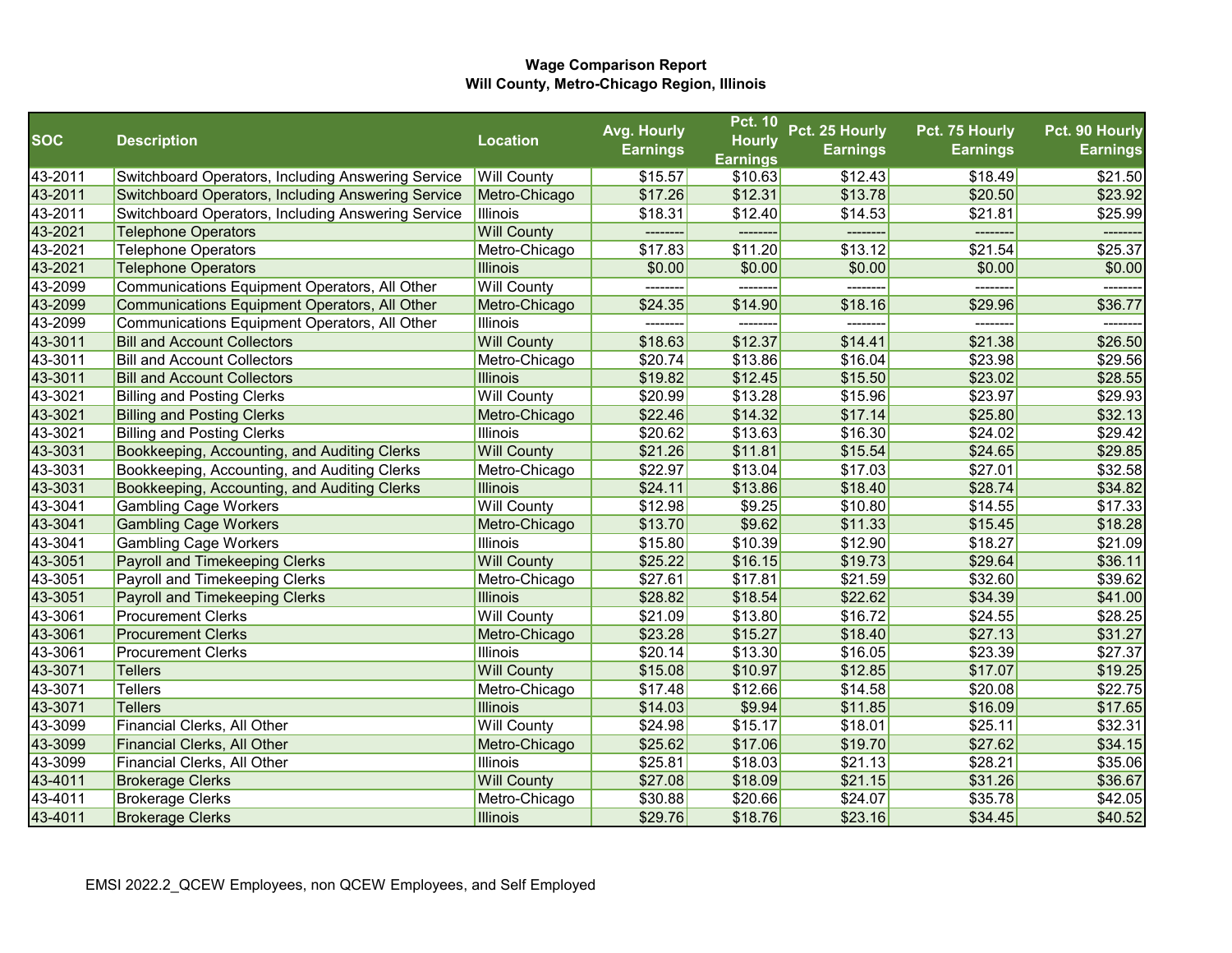|            |                                               |                    | Avg. Hourly     | <b>Pct. 10</b>  | Pct. 25 Hourly  | Pct. 75 Hourly  | Pct. 90 Hourly  |
|------------|-----------------------------------------------|--------------------|-----------------|-----------------|-----------------|-----------------|-----------------|
| <b>SOC</b> | <b>Description</b>                            | <b>Location</b>    | <b>Earnings</b> | <b>Hourly</b>   | <b>Earnings</b> | <b>Earnings</b> | <b>Earnings</b> |
|            |                                               |                    |                 | <b>Earnings</b> |                 |                 |                 |
| 43-4021    | Correspondence Clerks                         | <b>Will County</b> | \$17.03         | \$11.48         | \$13.93         | \$20.07         | \$22.80         |
| 43-4021    | <b>Correspondence Clerks</b>                  | Metro-Chicago      | \$19.05         | \$12.94         | \$15.55         | \$22.46         | \$25.61         |
| 43-4021    | <b>Correspondence Clerks</b>                  | Illinois           |                 |                 | -------         |                 |                 |
| 43-4031    | Court, Municipal, and License Clerks          | <b>Will County</b> | \$23.15         | \$12.60         | \$16.37         | \$27.90         | \$34.14         |
| 43-4031    | Court, Municipal, and License Clerks          | Metro-Chicago      | \$23.69         | \$12.80         | \$16.52         | \$28.50         | \$35.08         |
| 43-4031    | Court, Municipal, and License Clerks          | <b>Illinois</b>    |                 |                 | --------        |                 |                 |
| 43-4041    | Credit Authorizers, Checkers, and Clerks      | <b>Will County</b> | \$20.29         | \$13.25         | \$15.54         | \$24.27         | \$29.02         |
| 43-4041    | Credit Authorizers, Checkers, and Clerks      | Metro-Chicago      | \$22.70         | \$14.85         | \$17.34         | \$27.23         | \$32.69         |
| 43-4041    | Credit Authorizers, Checkers, and Clerks      | <b>Illinois</b>    | \$24.50         | \$16.32         | \$19.07         | \$29.20         | \$34.97         |
| 43-4051    | <b>Customer Service Representatives</b>       | <b>Will County</b> | \$18.23         | \$11.21         | \$13.45         | \$21.65         | \$27.48         |
| 43-4051    | <b>Customer Service Representatives</b>       | Metro-Chicago      | \$20.24         | \$12.47         | \$14.92         | \$24.11         | \$30.54         |
| 43-4051    | <b>Customer Service Representatives</b>       | <b>Illinois</b>    | \$20.24         | \$12.60         | \$15.07         | \$23.98         | \$30.49         |
| 43-4061    | Eligibility Interviewers, Government Programs | <b>Will County</b> | \$24.18         | \$16.75         | \$19.76         | \$28.93         | \$31.79         |
| 43-4061    | Eligibility Interviewers, Government Programs | Metro-Chicago      | \$25.62         | \$17.73         | \$20.81         | \$30.49         | \$33.98         |
| 43-4061    | Eligibility Interviewers, Government Programs | Illinois           | \$26.98         | \$19.18         | \$22.19         | \$32.25         | \$35.08         |
| 43-4071    | <b>File Clerks</b>                            | <b>Will County</b> | \$17.91         | \$11.39         | \$13.58         | \$21.37         | \$26.48         |
| 43-4071    | <b>File Clerks</b>                            | Metro-Chicago      | \$19.59         | \$12.65         | \$14.96         | \$23.50         | \$29.05         |
| 43-4071    | <b>File Clerks</b>                            | <b>Illinois</b>    | \$21.11         | \$13.79         | \$16.38         | \$25.32         | \$31.28         |
| 43-4081    | Hotel, Motel, and Resort Desk Clerks          | <b>Will County</b> | \$11.68         | \$9.25          | \$9.44          | \$13.25         | \$15.36         |
| 43-4081    | Hotel, Motel, and Resort Desk Clerks          | Metro-Chicago      | \$13.25         | \$9.69          | \$10.71         | \$15.09         | \$17.53         |
| 43-4081    | Hotel, Motel, and Resort Desk Clerks          | Illinois           | \$13.91         | \$10.07         | \$11.16         | \$15.82         | \$18.18         |
| 43-4111    | Interviewers, Except Eligibility and Loan     | <b>Will County</b> | \$16.90         | \$10.15         | \$12.48         | \$19.73         | \$23.56         |
| 43-4111    | Interviewers, Except Eligibility and Loan     | Metro-Chicago      | \$18.37         | \$11.27         | \$13.78         | \$21.63         | \$25.76         |
| 43-4111    | Interviewers, Except Eligibility and Loan     | <b>Illinois</b>    | \$19.59         | \$12.20         | \$14.85         | \$23.22         | \$27.54         |
| 43-4121    | Library Assistants, Clerical                  | <b>Will County</b> | \$12.83         | \$9.35          | \$9.85          | \$14.57         | \$18.06         |
| 43-4121    | <b>Library Assistants, Clerical</b>           | Metro-Chicago      | \$13.55         | \$9.53          | \$10.39         | \$15.36         | \$19.12         |
| 43-4121    | Library Assistants, Clerical                  | Illinois           | \$13.17         | \$9.30          | \$10.12         | \$15.03         | \$18.53         |
| 43-4131    | Loan Interviewers and Clerks                  | <b>Will County</b> | \$18.91         | \$12.01         | \$14.57         | \$22.56         | \$27.20         |
| 43-4131    | Loan Interviewers and Clerks                  | Metro-Chicago      | \$21.69         | \$13.78         | \$16.54         | \$26.12         | \$31.50         |
| 43-4131    | Loan Interviewers and Clerks                  | <b>Illinois</b>    | \$25.71         | \$16.61         | \$20.10         | \$30.72         | \$37.08         |
| 43-4141    | <b>New Accounts Clerks</b>                    | <b>Will County</b> | \$16.37         | \$12.00         | \$13.62         | \$18.61         | \$22.32         |
| 43-4141    | <b>New Accounts Clerks</b>                    | Metro-Chicago      | \$19.04         | \$13.80         | \$15.55         | \$21.94         | \$26.13         |
| 43-4141    | <b>New Accounts Clerks</b>                    | Illinois           | \$20.31         | \$14.08         | \$16.62         | \$23.32         | \$27.94         |
| 43-4151    | <b>Order Clerks</b>                           | <b>Will County</b> | \$16.71         | \$9.45          | \$11.61         | \$19.16         | \$26.62         |
| 43-4151    | <b>Order Clerks</b>                           | Metro-Chicago      | \$18.33         | \$10.09         | \$12.84         | \$21.19         | \$28.96         |
| 43-4151    | <b>Order Clerks</b>                           | <b>Illinois</b>    | \$20.22         | \$10.78         | \$14.38         | \$23.30         | \$32.18         |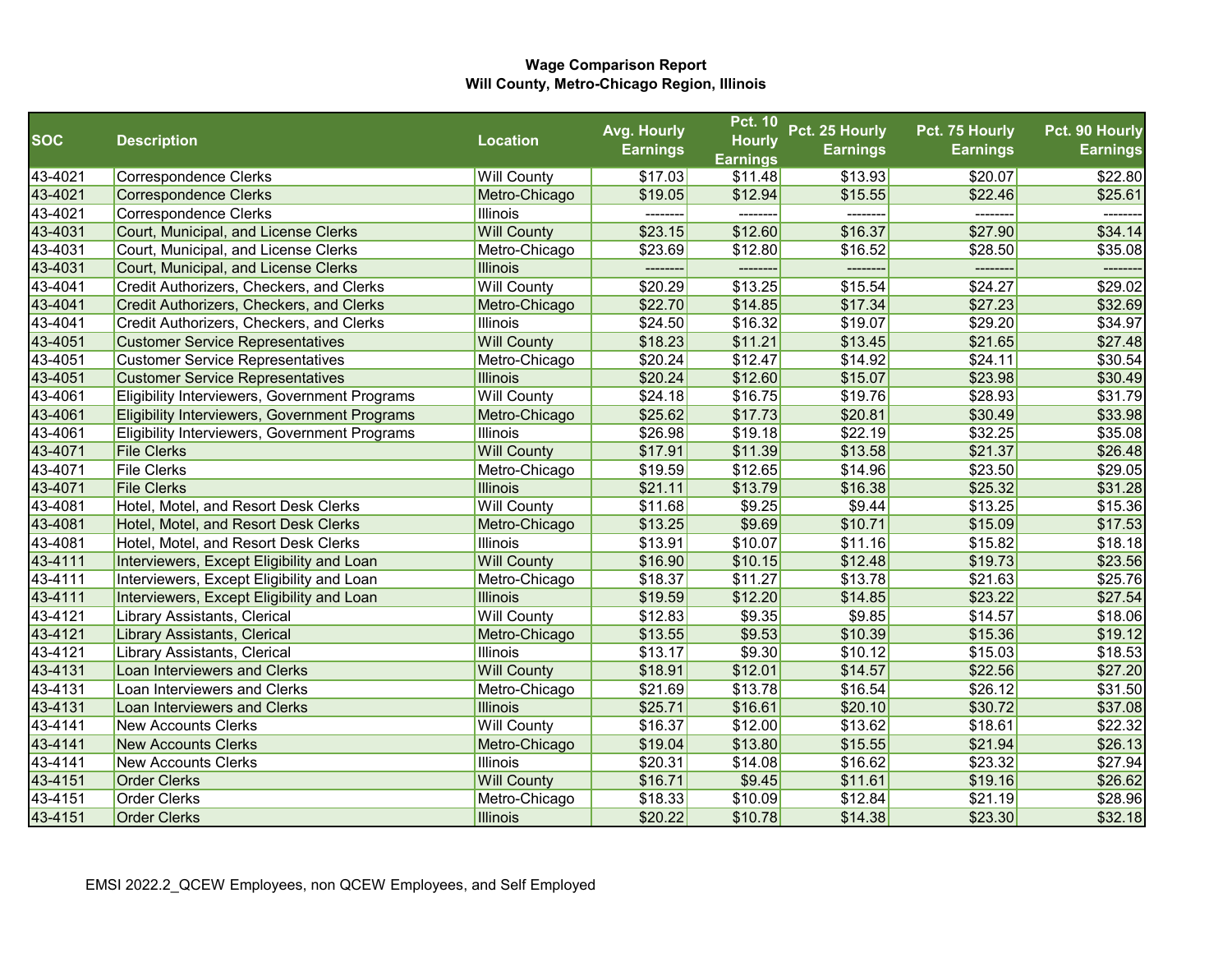|            |                                                                      |                    | Avg. Hourly     | <b>Pct. 10</b>  | Pct. 25 Hourly  | Pct. 75 Hourly  | Pct. 90 Hourly  |
|------------|----------------------------------------------------------------------|--------------------|-----------------|-----------------|-----------------|-----------------|-----------------|
| <b>SOC</b> | <b>Description</b>                                                   | <b>Location</b>    | <b>Earnings</b> | <b>Hourly</b>   | <b>Earnings</b> | <b>Earnings</b> | <b>Earnings</b> |
|            |                                                                      |                    |                 | <b>Earnings</b> |                 |                 |                 |
| 43-4161    | Human Resources Assistants, Except Payroll and Time Will County      |                    | \$19.73         | \$12.81         | \$15.69         | \$22.94         | \$27.69         |
| 43-4161    | Human Resources Assistants, Except Payroll and Time Metro-Chicago    |                    | \$21.76         | \$14.13         | \$17.29         | \$25.41         | \$30.48         |
| 43-4161    | Human Resources Assistants, Except Payroll and Timelllinois          |                    | \$23.78         | \$15.56         | \$18.98         | \$27.54         | \$33.31         |
| 43-4171    | <b>Receptionists and Information Clerks</b>                          | <b>Will County</b> | \$14.82         | \$9.75          | \$11.96         | \$17.33         | \$20.12         |
| 43-4171    | Receptionists and Information Clerks                                 | Metro-Chicago      | \$15.58         | \$10.24         | \$12.53         | \$18.24         | \$21.20         |
| 43-4171    | <b>Receptionists and Information Clerks</b>                          | Illinois           | \$17.02         | \$11.26         | \$13.77         | \$19.98         | \$23.16         |
| 43-4181    | Reservation and Transportation Ticket Agents and Tra Will County     |                    | \$21.96         | \$11.73         | \$13.49         | \$30.72         | \$36.01         |
| 43-4181    | Reservation and Transportation Ticket Agents and Tra Metro-Chicago   |                    | \$22.81         | \$12.52         | \$14.31         | \$32.43         | \$37.38         |
| 43-4181    | Reservation and Transportation Ticket Agents and Tray Illinois       |                    | \$20.86         | \$10.58         | \$13.16         | \$28.60         | \$33.18         |
| 43-4199    | Information and Record Clerks, All Other                             | <b>Will County</b> | \$22.14         | \$15.17         | \$17.07         | \$25.90         | \$30.34         |
| 43-4199    | Information and Record Clerks, All Other                             | Metro-Chicago      | \$23.29         | \$16.38         | \$18.19         | \$27.29         | \$31.83         |
| 43-4199    | Information and Record Clerks, All Other                             | <b>Illinois</b>    | \$23.69         | \$16.39         | \$18.71         | \$27.57         | \$32.28         |
| 43-5011    | <b>Cargo and Freight Agents</b>                                      | <b>Will County</b> | \$20.50         | \$13.39         | \$15.81         | \$24.60         | \$29.58         |
| 43-5011    | Cargo and Freight Agents                                             | Metro-Chicago      | \$22.77         | \$14.86         | \$17.53         | \$27.33         | \$32.88         |
| 43-5011    | Cargo and Freight Agents                                             | <b>Illinois</b>    | \$25.12         | \$15.45         | \$19.39         | \$30.14         | \$36.27         |
| 43-5021    | <b>Couriers and Messengers</b>                                       | <b>Will County</b> | \$20.45         | \$6.03          | \$10.32         | \$22.03         | \$36.64         |
| 43-5021    | <b>Couriers and Messengers</b>                                       | Metro-Chicago      | \$20.51         | \$5.94          | \$11.09         | \$22.05         | \$36.63         |
| 43-5021    | <b>Couriers and Messengers</b>                                       | <b>Illinois</b>    | \$16.67         | \$11.47         | \$13.18         | \$18.57         | \$22.11         |
| 43-5031    | <b>Public Safety Telecommunicators</b>                               | <b>Will County</b> | \$28.82         | \$17.11         | \$21.55         | \$35.59         | \$41.49         |
| 43-5031    | <b>Public Safety Telecommunicators</b>                               | Metro-Chicago      | \$29.84         | \$17.78         | \$22.28         | \$36.80         | \$43.13         |
| 43-5031    | Public Safety Telecommunicators                                      | <b>Illinois</b>    |                 |                 |                 |                 |                 |
| 43-5032    | Dispatchers, Except Police, Fire, and Ambulance                      | <b>Will County</b> | \$23.05         | \$13.56         | \$16.69         | \$28.21         | \$33.50         |
| 43-5032    | Dispatchers, Except Police, Fire, and Ambulance                      | Metro-Chicago      | \$24.19         | \$14.20         | \$17.50         | \$29.60         | \$35.23         |
| 43-5032    | Dispatchers, Except Police, Fire, and Ambulance                      | Illinois           | \$18.01         | \$10.61         | \$13.02         | \$21.79         | \$26.78         |
| 43-5041    | Meter Readers, Utilities                                             | <b>Will County</b> | \$30.38         | \$18.84         | \$25.08         | \$34.52         | \$42.15         |
| 43-5041    | <b>Meter Readers, Utilities</b>                                      | Metro-Chicago      | \$30.02         | \$17.94         | \$24.00         | \$34.94         | \$42.28         |
| 43-5041    | Meter Readers, Utilities                                             | <b>Illinois</b>    | \$28.62         | \$13.61         | \$22.08         | \$33.77         | \$41.00         |
| 43-5051    | <b>Postal Service Clerks</b>                                         | <b>Will County</b> | \$23.32         | \$16.42         | \$18.27         | \$28.45         | \$29.01         |
| 43-5051    | Postal Service Clerks                                                | Metro-Chicago      | \$25.91         | \$18.93         | \$20.42         | \$31.65         | \$32.69         |
| 43-5051    | <b>Postal Service Clerks</b>                                         | Illinois           |                 |                 |                 |                 |                 |
| 43-5052    | <b>Postal Service Mail Carriers</b>                                  | <b>Will County</b> | \$23.60         | \$16.73         | \$17.77         | \$28.62         | \$28.83         |
| 43-5052    | <b>Postal Service Mail Carriers</b>                                  | Metro-Chicago      | \$26.20         | \$18.57         | \$19.84         | \$31.92         | \$32.56         |
| 43-5052    | <b>Postal Service Mail Carriers</b>                                  | <b>Illinois</b>    | \$27.89         | \$19.96         | \$21.02         | \$34.56         | \$35.35         |
| 43-5053    | Postal Service Mail Sorters, Processors, and Processir Will County   |                    | \$21.69         | \$14.39         | \$16.31         | \$27.40         | \$27.52         |
| 43-5053    | Postal Service Mail Sorters, Processors, and Processir Metro-Chicago |                    | \$24.13         | \$16.70         | \$18.20         | \$30.45         | \$31.12         |
| 43-5053    | Postal Service Mail Sorters, Processors, and Processir Illinois      |                    | \$26.59         | \$17.55         | \$20.17         | \$33.51         | \$33.66         |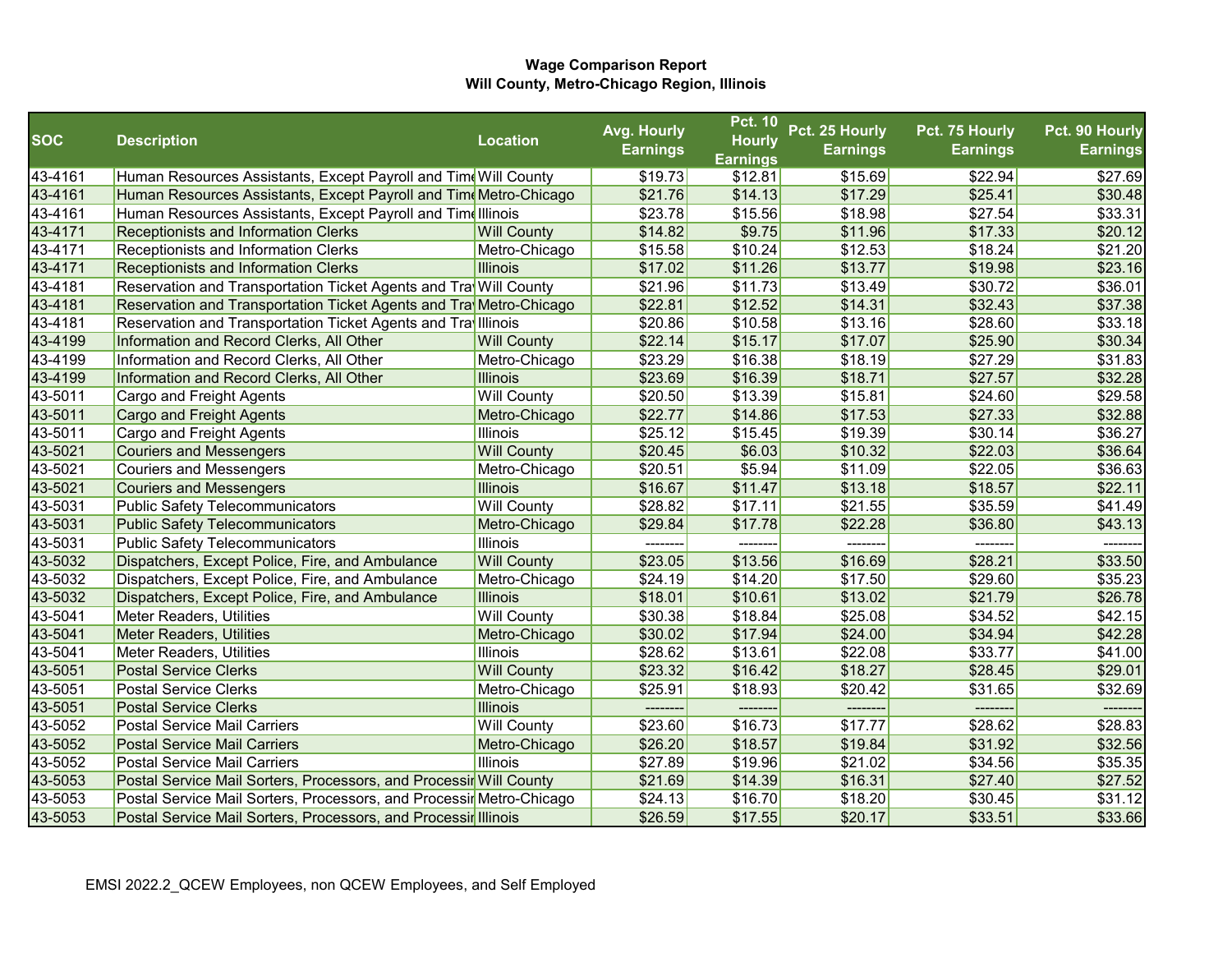|            |                                                                       |                    | Avg. Hourly     | <b>Pct. 10</b>  | Pct. 25 Hourly  | Pct. 75 Hourly  | Pct. 90 Hourly  |
|------------|-----------------------------------------------------------------------|--------------------|-----------------|-----------------|-----------------|-----------------|-----------------|
| <b>SOC</b> | <b>Description</b>                                                    | <b>Location</b>    | <b>Earnings</b> | <b>Hourly</b>   | <b>Earnings</b> | <b>Earnings</b> | <b>Earnings</b> |
|            |                                                                       |                    |                 | <b>Earnings</b> |                 |                 |                 |
| 43-5061    | Production, Planning, and Expediting Clerks                           | <b>Will County</b> | \$23.99         | \$14.38         | \$17.66         | \$28.72         | \$35.63         |
| 43-5061    | Production, Planning, and Expediting Clerks                           | Metro-Chicago      | \$26.23         | \$15.75         | \$19.31         | \$31.45         | \$38.95         |
| 43-5061    | Production, Planning, and Expediting Clerks                           | <b>Illinois</b>    | \$21.83         | \$13.19         | \$16.08         | \$26.41         | \$32.52         |
| 43-5071    | Shipping, Receiving, and Inventory Clerks                             | <b>Will County</b> | \$17.59         | \$11.92         | \$13.57         | \$20.70         | \$25.57         |
| 43-5071    | Shipping, Receiving, and Inventory Clerks                             | Metro-Chicago      | \$19.18         | \$12.95         | \$14.76         | \$22.61         | \$27.90         |
| 43-5071    | Shipping, Receiving, and Inventory Clerks                             | <b>Illinois</b>    | \$18.00         | \$12.21         | \$13.94         | \$21.06         | \$25.90         |
| 43-5111    | Weighers, Measurers, Checkers, and Samplers, RecorN Will County       |                    | \$17.61         | \$12.28         | \$14.39         | \$20.91         | \$23.67         |
| 43-5111    | Weighers, Measurers, Checkers, and Samplers, Recor Metro-Chicago      |                    | \$18.75         | \$13.09         | \$15.23         | \$22.25         | \$25.39         |
| 43-5111    | Weighers, Measurers, Checkers, and Samplers, Recorl Illinois          |                    | \$20.88         | \$13.54         | \$17.09         | \$24.89         | \$28.07         |
| 43-6011    | Executive Secretaries and Executive Administrative As Will County     |                    | \$27.79         | \$17.39         | \$21.84         | \$33.42         | \$38.52         |
| 43-6011    | Executive Secretaries and Executive Administrative As Metro-Chicago   |                    | \$30.52         | \$19.14         | \$23.90         | \$36.75         | \$42.53         |
| 43-6011    | <b>Executive Secretaries and Executive Administrative As Illinois</b> |                    | \$37.52         | \$22.96         | \$29.03         | \$45.24         | \$53.45         |
| 43-6012    | Legal Secretaries and Administrative Assistants                       | <b>Will County</b> | \$23.21         | \$12.46         | \$15.17         | \$29.07         | \$38.00         |
| 43-6012    | Legal Secretaries and Administrative Assistants                       | Metro-Chicago      | \$26.68         | \$14.31         | \$17.47         | \$33.50         | \$43.69         |
| 43-6012    | Legal Secretaries and Administrative Assistants                       | <b>Illinois</b>    | \$27.34         | \$13.74         | \$18.02         | \$34.13         | \$44.63         |
| 43-6013    | Medical Secretaries and Administrative Assistants                     | <b>Will County</b> | \$19.14         | \$13.82         | \$16.16         | \$21.75         | \$25.25         |
| 43-6013    | <b>Medical Secretaries and Administrative Assistants</b>              | Metro-Chicago      | \$18.99         | \$13.71         | \$15.96         | \$21.62         | \$25.10         |
| 43-6013    | Medical Secretaries and Administrative Assistants                     | <b>Illinois</b>    | \$21.43         | \$15.10         | \$17.57         | \$24.70         | \$29.28         |
| 43-6014    | Secretaries and Administrative Assistants, Except Leg& Will County    |                    | \$19.44         | \$10.99         | \$14.21         | \$23.53         | \$28.77         |
| 43-6014    | Secretaries and Administrative Assistants, Except Leg Metro-Chicago   |                    | \$20.79         | \$11.85         | \$15.25         | \$25.22         | \$31.17         |
| 43-6014    | Secretaries and Administrative Assistants, Except Legalllinois        |                    | \$21.97         | \$12.52         | \$16.27         | \$26.71         | \$33.17         |
| 43-9021    | Data Entry Keyers                                                     | <b>Will County</b> | \$19.15         | \$11.44         | \$13.72         | \$22.42         | \$28.65         |
| 43-9021    | Data Entry Keyers                                                     | Metro-Chicago      | \$21.25         | \$12.83         | \$15.31         | \$24.99         | \$31.83         |
| 43-9021    | Data Entry Keyers                                                     | <b>Illinois</b>    | \$20.54         | \$13.32         | \$15.70         | \$23.75         | \$29.74         |
| 43-9022    | <b>Word Processors and Typists</b>                                    | <b>Will County</b> | \$20.82         | \$13.87         | \$16.11         | \$23.71         | \$29.06         |
| 43-9022    | <b>Word Processors and Typists</b>                                    | Metro-Chicago      | \$22.42         | \$15.05         | \$17.62         | \$25.75         | \$31.43         |
| 43-9022    | Word Processors and Typists                                           | <b>Illinois</b>    | \$23.74         | \$16.50         | \$19.23         | \$26.96         | \$32.96         |
| 43-9031    | <b>Desktop Publishers</b>                                             | <b>Will County</b> | \$18.99         | \$9.25          | \$10.30         | \$22.98         | \$30.00         |
| 43-9031    | <b>Desktop Publishers</b>                                             | Metro-Chicago      | \$20.04         | \$9.80          | \$10.40         | \$25.11         | \$33.31         |
| 43-9031    | <b>Desktop Publishers</b>                                             | Illinois           |                 |                 |                 |                 |                 |
| 43-9041    | Insurance Claims and Policy Processing Clerks                         | <b>Will County</b> | \$20.84         | \$12.36         | \$14.79         | \$24.06         | \$32.18         |
| 43-9041    | Insurance Claims and Policy Processing Clerks                         | Metro-Chicago      | \$23.07         | \$13.79         | \$16.43         | \$26.86         | \$35.59         |
| 43-9041    | Insurance Claims and Policy Processing Clerks                         | <b>Illinois</b>    | \$21.28         | \$12.55         | \$15.92         | \$24.57         | \$31.38         |
| 43-9051    | Mail Clerks and Mail Machine Operators, Except Posta Will County      |                    | \$13.90         | \$9.27          | \$10.00         | \$16.73         | \$21.45         |
| 43-9051    | Mail Clerks and Mail Machine Operators, Except Posta Metro-Chicago    |                    | \$15.39         | \$9.66          | \$10.33         | \$18.59         | \$23.77         |
| 43-9051    | Mail Clerks and Mail Machine Operators, Except Posta Illinois         |                    | \$14.45         | \$9.25          | \$10.50         | \$17.17         | \$21.48         |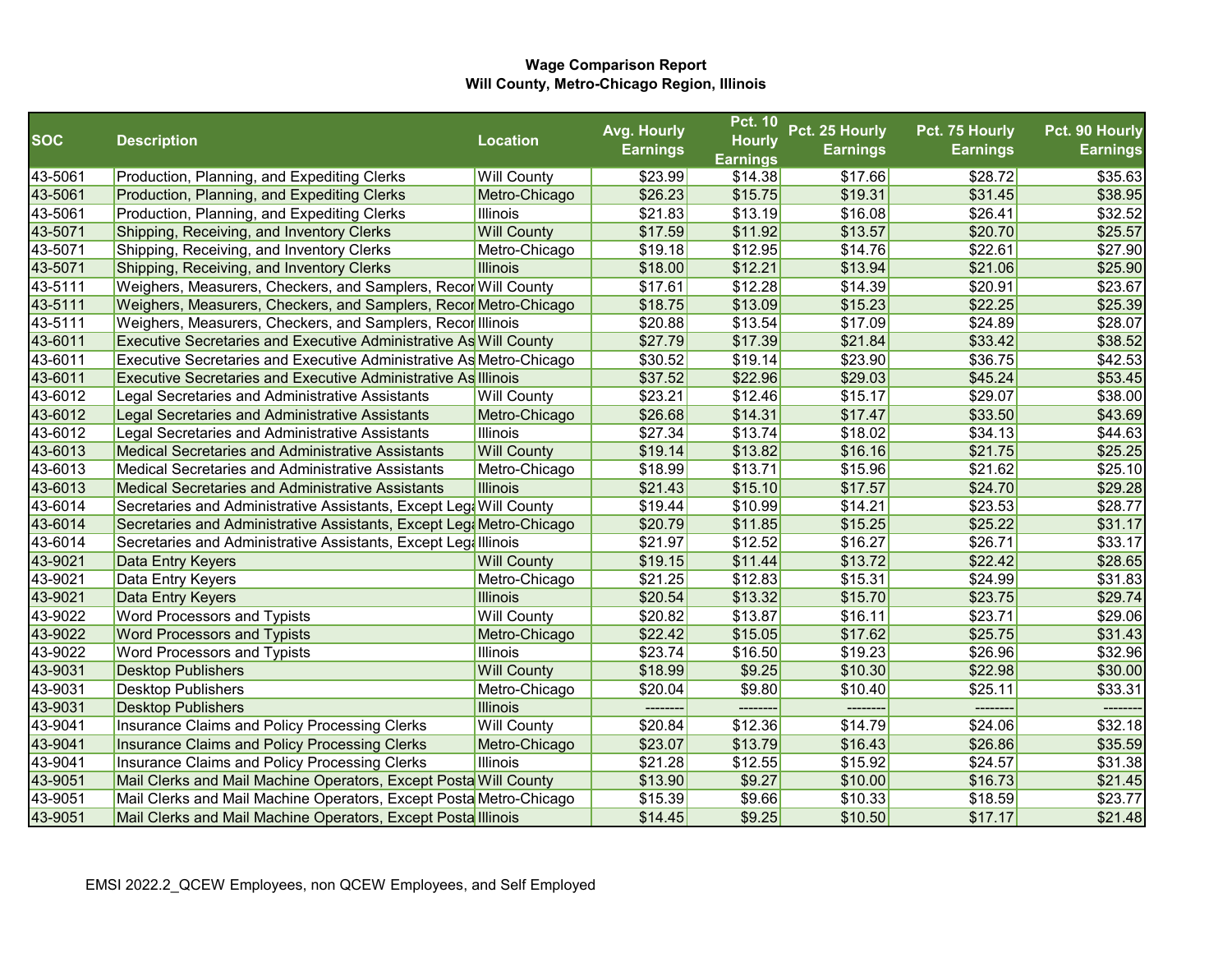|            |                                                                            |                    | Avg. Hourly     | <b>Pct. 10</b>  | Pct. 25 Hourly  | Pct. 75 Hourly  | Pct. 90 Hourly  |
|------------|----------------------------------------------------------------------------|--------------------|-----------------|-----------------|-----------------|-----------------|-----------------|
| <b>SOC</b> | <b>Description</b>                                                         | <b>Location</b>    | <b>Earnings</b> | <b>Hourly</b>   | <b>Earnings</b> | <b>Earnings</b> | <b>Earnings</b> |
|            |                                                                            |                    |                 | <b>Earnings</b> |                 |                 |                 |
| 43-9061    | Office Clerks, General                                                     | <b>Will County</b> | \$17.67         | \$9.26          | \$12.10         | \$21.76         | \$28.20         |
| 43-9061    | <b>Office Clerks, General</b>                                              | Metro-Chicago      | \$19.36         | \$9.96          | \$13.17         | \$23.85         | \$30.88         |
| 43-9061    | Office Clerks, General                                                     | <b>Illinois</b>    | \$15.26         | \$9.25          | \$10.81         | \$18.58         | \$23.71         |
| 43-9071    | Office Machine Operators, Except Computer                                  | <b>Will County</b> | \$17.89         | \$12.25         | \$14.45         | \$20.63         | \$25.66         |
| 43-9071    | Office Machine Operators, Except Computer                                  | Metro-Chicago      | \$19.83         | \$13.88         | \$15.89         | \$22.95         | \$28.48         |
| 43-9071    | Office Machine Operators, Except Computer                                  | <b>Illinois</b>    | \$17.38         | \$11.90         | \$13.82         | \$19.99         | \$24.72         |
| 43-9081    | <b>Proofreaders and Copy Markers</b>                                       | <b>Will County</b> |                 |                 |                 |                 |                 |
| 43-9081    | <b>Proofreaders and Copy Markers</b>                                       | Metro-Chicago      | \$23.95         | \$11.29         | \$15.69         | \$28.10         | \$33.22         |
| 43-9081    | <b>Proofreaders and Copy Markers</b>                                       | <b>Illinois</b>    | \$17.61         | \$9.73          | \$12.38         | \$21.61         | \$25.45         |
| 43-9111    | <b>Statistical Assistants</b>                                              | <b>Will County</b> | \$23.37         | \$14.13         | \$18.60         | \$27.87         | \$33.02         |
| 43-9111    | <b>Statistical Assistants</b>                                              | Metro-Chicago      | \$25.96         | \$15.73         | \$20.48         | \$31.19         | \$36.79         |
| 43-9111    | <b>Statistical Assistants</b>                                              | <b>Illinois</b>    | \$24.98         | \$13.82         | \$19.06         | \$30.02         | \$36.03         |
| 43-9199    | Office and Administrative Support Workers, All Other                       | <b>Will County</b> | \$22.44         | \$9.25          | \$13.34         | \$25.53         | \$33.22         |
| 43-9199    | Office and Administrative Support Workers, All Other                       | Metro-Chicago      | \$22.89         | \$9.87          | \$13.93         | \$26.31         | \$34.32         |
| 43-9199    | Office and Administrative Support Workers, All Other                       | <b>Illinois</b>    | \$23.67         | \$12.69         | \$16.41         | \$28.97         | \$36.56         |
|            | 45-0000 - Farming, Fishing, and Forestry Occupations                       |                    |                 |                 |                 |                 |                 |
| 45-1011    | <b>First-Line Supervisors of Farming, Fishing, and Forestr</b> Will County |                    | \$25.43         | \$10.08         | \$14.53         | \$32.05         | \$42.51         |
| 45-1011    | First-Line Supervisors of Farming, Fishing, and Forestr Metro-Chicago      |                    | \$25.75         | \$10.15         | \$14.51         | \$32.55         | \$43.22         |
| 45-1011    | <b>First-Line Supervisors of Farming, Fishing, and Forestr</b> Illinois    |                    | \$24.04         | \$10.05         | \$14.61         | \$29.88         | \$39.94         |
| 45-2011    | Agricultural Inspectors                                                    | <b>Will County</b> |                 |                 |                 |                 |                 |
| 45-2011    | Agricultural Inspectors                                                    | Metro-Chicago      | \$33.34         | \$22.17         | \$26.41         | \$38.57         | \$44.53         |
| 45-2011    | Agricultural Inspectors                                                    | <b>Illinois</b>    |                 |                 | -------         |                 |                 |
| 45-2021    | <b>Animal Breeders</b>                                                     | <b>Will County</b> | ---------       | ---------       | --------        | -------         | -------         |
| 45-2021    | <b>Animal Breeders</b>                                                     | Metro-Chicago      | \$22.49         | \$9.60          | \$12.24         | \$25.99         | \$35.06         |
| 45-2021    | <b>Animal Breeders</b>                                                     | <b>Illinois</b>    | \$0.00          | \$0.00          | \$0.00          | \$0.00          | \$0.00          |
| 45-2041    | <b>Graders and Sorters, Agricultural Products</b>                          | <b>Will County</b> | \$12.68         | \$9.25          | \$9.74          | \$14.44         | \$17.73         |
| 45-2041    | Graders and Sorters, Agricultural Products                                 | Metro-Chicago      | \$14.23         | \$9.25          | \$10.48         | \$16.34         | \$20.06         |
| 45-2041    | <b>Graders and Sorters, Agricultural Products</b>                          | <b>Illinois</b>    | \$11.78         | \$9.25          | \$9.35          | \$12.97         | \$15.56         |
| 45-2091    | Agricultural Equipment Operators                                           | <b>Will County</b> | \$16.15         | \$9.25          | \$10.61         | \$19.02         | \$23.53         |
| 45-2091    | Agricultural Equipment Operators                                           | Metro-Chicago      | \$16.78         | \$9.25          | \$10.63         | \$19.91         | \$24.50         |
| 45-2091    | Agricultural Equipment Operators                                           | <b>Illinois</b>    | \$16.88         | \$9.25          | \$10.95         | \$20.37         | \$25.59         |
| 45-2092    | Farmworkers and Laborers, Crop, Nursery, and Green Will County             |                    | \$14.42         | \$9.25          | \$9.36          | \$16.67         | \$22.33         |
| 45-2092    | Farmworkers and Laborers, Crop, Nursery, and Green Metro-Chicago           |                    | \$14.59         | \$9.25          | \$9.62          | \$16.88         | \$22.61         |
| 45-2092    | Farmworkers and Laborers, Crop, Nursery, and Green Illinois                |                    | \$15.95         | \$9.25          | \$10.27         | \$18.42         | \$24.83         |
| 45-2093    | <b>Farmworkers, Farm, Ranch, and Aquacultural Animals Will County</b>      |                    | \$17.82         | \$9.25          | \$9.77          | \$19.24         | \$28.27         |
| 45-2093    | Farmworkers, Farm, Ranch, and Aquacultural Animals Metro-Chicago           |                    | \$17.76         | \$9.25          | \$9.67          | \$19.39         | \$28.46         |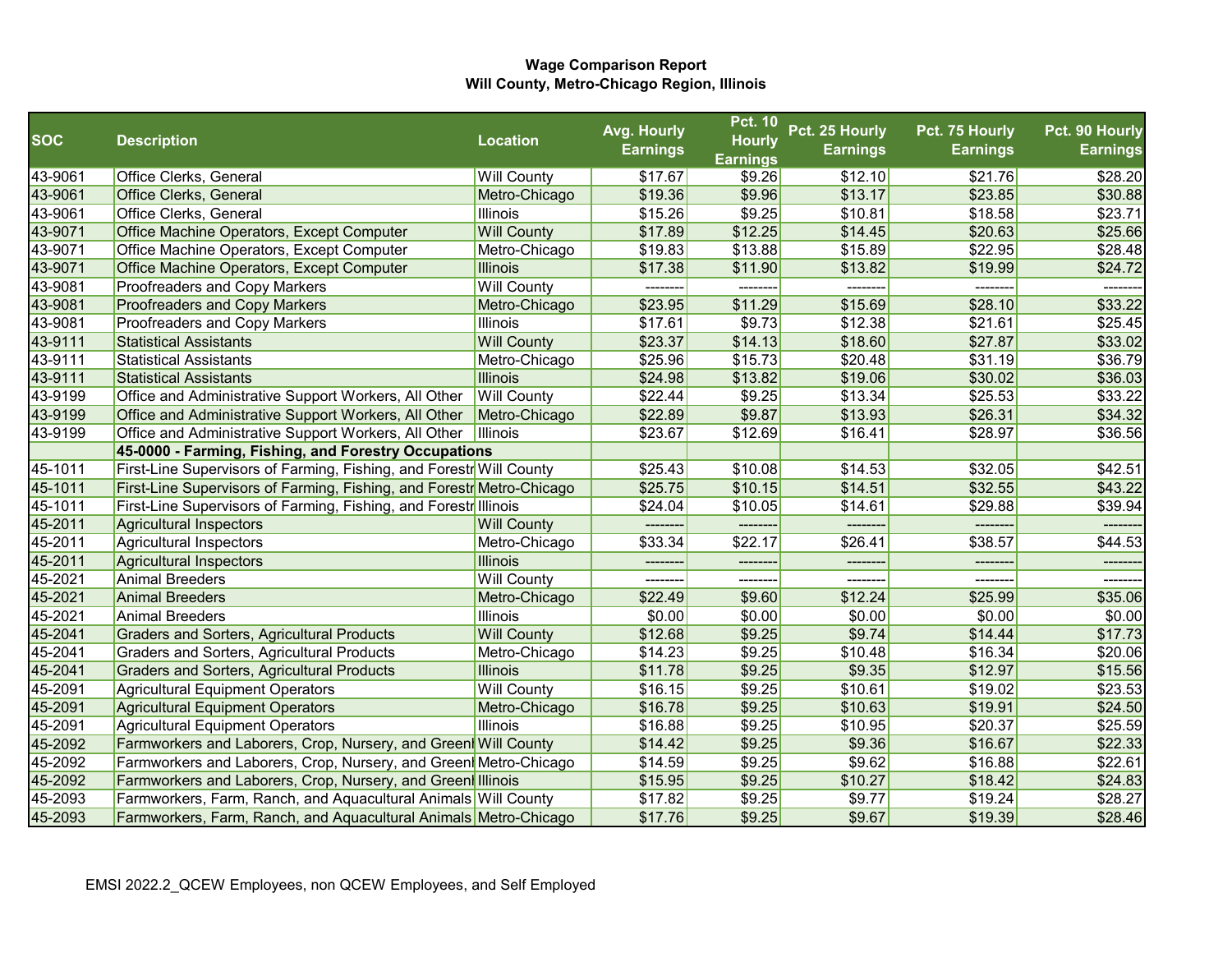|            |                                                                             |                    | Avg. Hourly     | <b>Pct. 10</b>                   | Pct. 25 Hourly  | Pct. 75 Hourly  | Pct. 90 Hourly  |
|------------|-----------------------------------------------------------------------------|--------------------|-----------------|----------------------------------|-----------------|-----------------|-----------------|
| <b>SOC</b> | <b>Description</b>                                                          | <b>Location</b>    | <b>Earnings</b> | <b>Hourly</b><br><b>Earnings</b> | <b>Earnings</b> | <b>Earnings</b> | <b>Earnings</b> |
| 45-2093    | <b>Farmworkers, Farm, Ranch, and Aquacultural Animals Illinois</b>          |                    | \$14.50         | \$9.25                           | \$9.46          | \$15.64         | \$21.38         |
| 45-2099    | Agricultural Workers, All Other                                             | <b>Will County</b> | \$18.33         | \$9.25                           | \$10.59         | \$20.65         | \$25.27         |
| 45-2099    | Agricultural Workers, All Other                                             | Metro-Chicago      | \$18.79         | \$9.25                           | \$10.38         | \$21.32         | \$27.10         |
| 45-2099    | Agricultural Workers, All Other                                             | <b>Illinois</b>    |                 | --------                         |                 |                 |                 |
| 45-3031    | <b>Fishing and Hunting Workers</b>                                          | <b>Will County</b> | -------         | --------                         | -------         | -------         | -------         |
| 45-3031    | <b>Fishing and Hunting Workers</b>                                          | Metro-Chicago      | \$29.20         | \$6.69                           | \$9.72          | \$28.47         | \$63.67         |
| 45-3031    | <b>Fishing and Hunting Workers</b>                                          | <b>Illinois</b>    | \$24.62         | \$9.25                           | \$10.30         | \$24.35         | \$51.17         |
| 45-4011    | <b>Forest and Conservation Workers</b>                                      | <b>Will County</b> |                 | --------                         | -------         |                 |                 |
| 45-4011    | <b>Forest and Conservation Workers</b>                                      | Metro-Chicago      | \$21.74         | \$9.25                           | \$11.54         | \$22.97         | \$34.73         |
| 45-4011    | <b>Forest and Conservation Workers</b>                                      | <b>Illinois</b>    |                 |                                  |                 |                 |                 |
| 45-4021    | Fallers                                                                     | <b>Will County</b> | --------        | --------                         | --------        | -------         | -------         |
| 45-4021    | Fallers                                                                     | Metro-Chicago      | \$24.94         | \$12.13                          | \$15.95         | \$31.68         | \$41.64         |
| 45-4021    | Fallers                                                                     | <b>Illinois</b>    | \$0.00          | \$0.00                           | \$0.00          | \$0.00          | \$0.00          |
| 45-4022    | <b>Logging Equipment Operators</b>                                          | <b>Will County</b> | --------        |                                  | ------          | ----            |                 |
| 45-4022    | Logging Equipment Operators                                                 | Metro-Chicago      | \$22.27         | \$8.48                           | \$13.49         | \$26.35         | \$33.59         |
| 45-4022    | <b>Logging Equipment Operators</b>                                          | <b>Illinois</b>    | \$0.00          | \$0.00                           | \$0.00          | \$0.00          | \$0.00          |
| 45-4023    | Log Graders and Scalers                                                     | <b>Will County</b> | ---------       | --------                         | -------         | --------        |                 |
| 45-4023    | Log Graders and Scalers                                                     | Metro-Chicago      | \$19.92         | \$12.79                          | \$14.99         | \$23.89         | \$28.61         |
| 45-4023    | Log Graders and Scalers                                                     | <b>Illinois</b>    | \$0.00          | \$0.00                           | \$0.00          | \$0.00          | \$0.00          |
| 45-4029    | Logging Workers, All Other                                                  | <b>Will County</b> |                 |                                  | -------         |                 |                 |
| 45-4029    | Logging Workers, All Other                                                  | Metro-Chicago      |                 |                                  |                 |                 |                 |
| 45-4029    | Logging Workers, All Other                                                  | Illinois           | \$0.00          | \$0.00                           | \$0.00          | \$0.00          | \$0.00          |
|            | 47-0000 - Construction and Extraction Occupations                           |                    |                 |                                  |                 |                 |                 |
| 47-1011    | First-Line Supervisors of Construction Trades and Extro Will County         |                    | \$40.95         | \$22.20                          | \$28.41         | \$53.22         | \$63.42         |
| 47-1011    | <b>First-Line Supervisors of Construction Trades and Extr</b> Metro-Chicago |                    | \$41.77         | \$20.16                          | \$28.38         | \$54.95         | \$65.78         |
| 47-1011    | <b>First-Line Supervisors of Construction Trades and Extre</b> Illinois     |                    | \$36.65         | \$21.28                          | \$27.02         | \$45.02         | \$54.98         |
| 47-2011    | Boilermakers                                                                | <b>Will County</b> |                 |                                  | -------         |                 |                 |
| 47-2011    | Boilermakers                                                                | Metro-Chicago      | \$27.99         | \$16.20                          | \$18.94         | \$35.44         | \$42.60         |
| 47-2011    | Boilermakers                                                                | <b>Illinois</b>    | \$25.94         | \$14.76                          | \$19.33         | \$31.59         | \$39.01         |
| 47-2021    | <b>Brickmasons and Blockmasons</b>                                          | <b>Will County</b> | \$33.47         | \$15.19                          | \$25.68         | \$42.16         | \$44.97         |
| 47-2021    | <b>Brickmasons and Blockmasons</b>                                          | Metro-Chicago      | \$34.85         | \$15.01                          | \$25.47         | \$44.48         | \$48.02         |
| 47-2021    | <b>Brickmasons and Blockmasons</b>                                          | <b>Illinois</b>    | \$35.10         | \$20.48                          | \$28.28         | \$42.05         | \$49.15         |
| 47-2022    | Stonemasons                                                                 | <b>Will County</b> | \$27.52         | \$8.00                           | \$16.76         | \$36.87         | \$50.12         |
| 47-2022    | Stonemasons                                                                 | Metro-Chicago      | \$25.45         | \$6.64                           | \$12.63         | \$31.55         | \$48.71         |
| 47-2022    | Stonemasons                                                                 | Illinois           |                 |                                  |                 |                 |                 |
| 47-2031    | Carpenters                                                                  | <b>Will County</b> | \$29.84         | \$11.96                          | \$16.30         | \$42.89         | \$47.95         |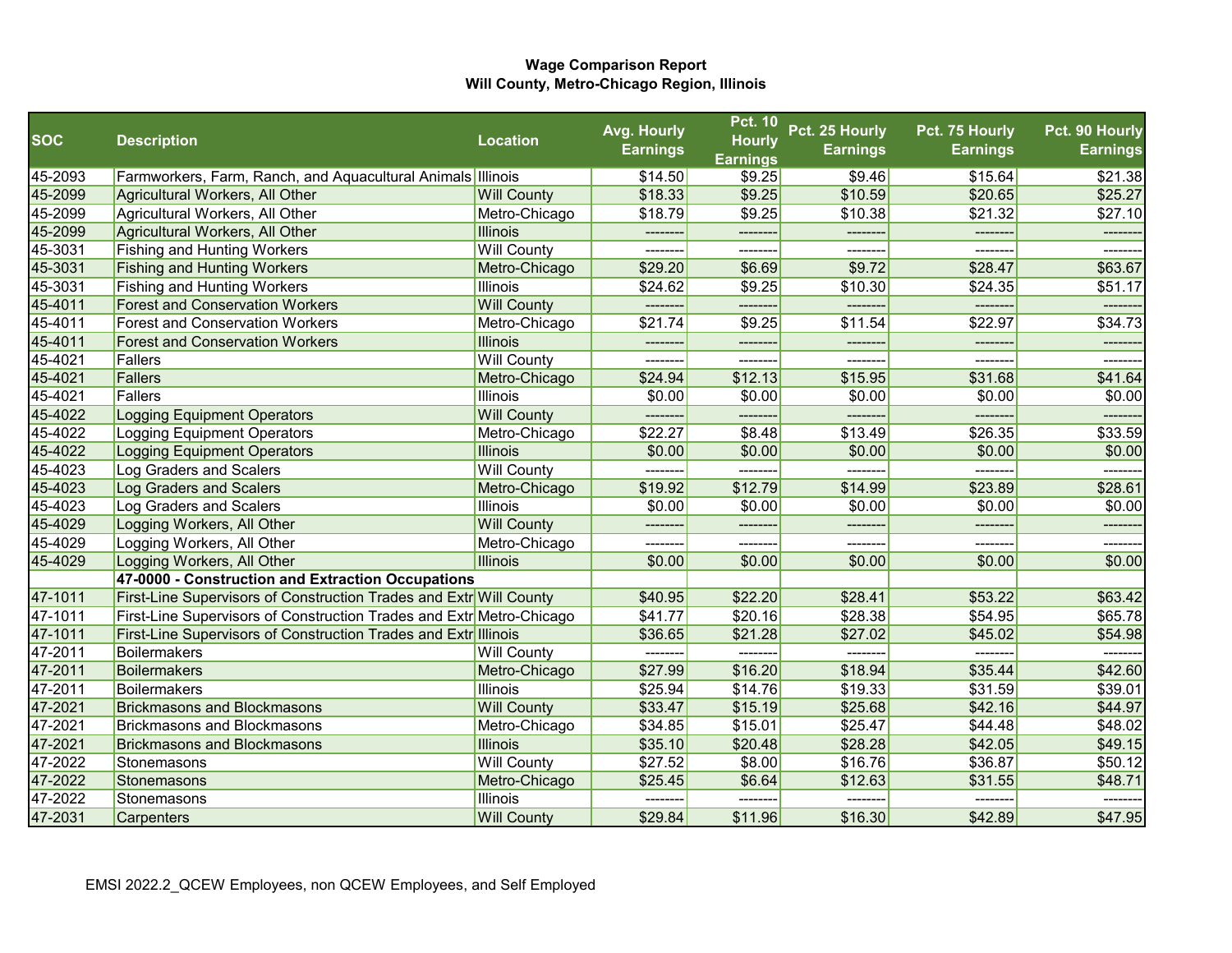|            |                                                                   |                    | Avg. Hourly     | <b>Pct. 10</b>  | Pct. 25 Hourly  | Pct. 75 Hourly  | Pct. 90 Hourly  |
|------------|-------------------------------------------------------------------|--------------------|-----------------|-----------------|-----------------|-----------------|-----------------|
| <b>SOC</b> | <b>Description</b>                                                | <b>Location</b>    | <b>Earnings</b> | <b>Hourly</b>   | <b>Earnings</b> | <b>Earnings</b> | <b>Earnings</b> |
|            |                                                                   |                    |                 | <b>Earnings</b> |                 |                 |                 |
| 47-2031    | Carpenters                                                        | Metro-Chicago      | \$30.29         | \$11.20         | \$16.13         | \$43.85         | \$49.97         |
| 47-2031    | Carpenters                                                        | <b>Illinois</b>    | \$31.06         | \$15.62         | \$20.36         | \$39.88         | \$48.69         |
| 47-2041    | <b>Carpet Installers</b>                                          | <b>Will County</b> | \$21.26         | \$12.52         | \$14.41         | \$23.45         | \$37.89         |
| 47-2041    | <b>Carpet Installers</b>                                          | Metro-Chicago      | \$22.43         | \$13.11         | \$15.30         | \$24.80         | \$39.97         |
| 47-2041    | <b>Carpet Installers</b>                                          | Illinois           | \$17.75         | \$10.11         | \$12.54         | \$20.63         | \$30.19         |
| 47-2042    | Floor Layers, Except Carpet, Wood, and Hard Tiles                 | <b>Will County</b> | \$20.52         | \$9.16          | \$10.83         | \$22.85         | \$28.75         |
| 47-2042    | Floor Layers, Except Carpet, Wood, and Hard Tiles                 | Metro-Chicago      | \$21.07         | \$9.14          | \$10.28         | \$23.82         | \$30.58         |
| 47-2042    | Floor Layers, Except Carpet, Wood, and Hard Tiles                 | <b>Illinois</b>    | \$21.67         | \$10.15         | \$13.41         | \$25.37         | \$40.30         |
| 47-2043    | <b>Floor Sanders and Finishers</b>                                | <b>Will County</b> | --------        | --------        | -------         | --------        | --------        |
| 47-2043    | <b>Floor Sanders and Finishers</b>                                | Metro-Chicago      | \$22.27         | \$8.01          | \$11.87         | \$31.23         | \$41.05         |
| 47-2043    | <b>Floor Sanders and Finishers</b>                                | Illinois           | \$0.00          | \$0.00          | \$0.00          | \$0.00          | \$0.00          |
| 47-2044    | <b>Tile and Stone Setters</b>                                     | <b>Will County</b> | \$24.21         | \$7.45          | \$13.58         | \$29.64         | \$45.34         |
| 47-2044    | <b>Tile and Stone Setters</b>                                     | Metro-Chicago      | \$24.17         | \$7.56          | \$13.04         | \$27.61         | \$45.78         |
| 47-2044    | <b>Tile and Stone Setters</b>                                     | <b>Illinois</b>    | \$26.28         | \$14.47         | \$17.33         | \$34.91         | \$43.72         |
| 47-2051    | <b>Cement Masons and Concrete Finishers</b>                       | <b>Will County</b> | \$31.01         | \$15.65         | \$21.51         | \$41.46         | \$45.95         |
| 47-2051    | <b>Cement Masons and Concrete Finishers</b>                       | Metro-Chicago      | \$31.53         | \$15.73         | \$21.67         | \$42.14         | \$47.13         |
| 47-2051    | <b>Cement Masons and Concrete Finishers</b>                       | Illinois           | \$29.68         | \$15.66         | \$21.39         | \$37.46         | \$45.01         |
| 47-2053    | <b>Terrazzo Workers and Finishers</b>                             | <b>Will County</b> | \$35.66         | \$18.53         | \$28.31         | \$44.25         | \$46.96         |
| 47-2053    | <b>Terrazzo Workers and Finishers</b>                             | Metro-Chicago      | \$35.05         | \$18.21         | \$27.79         | \$43.50         | \$46.37         |
| 47-2053    | <b>Terrazzo Workers and Finishers</b>                             | <b>Illinois</b>    |                 |                 |                 | -------         |                 |
| 47-2061    | <b>Construction Laborers</b>                                      | <b>Will County</b> | \$27.33         | \$11.56         | \$15.02         | \$41.19         | \$46.89         |
| 47-2061    | <b>Construction Laborers</b>                                      | Metro-Chicago      | \$27.59         | \$10.19         | \$14.78         | \$41.75         | \$48.77         |
| 47-2061    | <b>Construction Laborers</b>                                      | Illinois           | \$21.81         | \$11.45         | \$14.15         | \$28.79         | \$35.79         |
| 47-2071    | Paving, Surfacing, and Tamping Equipment Operators Will County    |                    | \$26.19         | \$14.23         | \$17.10         | \$32.83         | \$39.52         |
| 47-2071    | Paving, Surfacing, and Tamping Equipment Operators Metro-Chicago  |                    | \$26.39         | \$14.25         | \$17.23         | \$33.25         | \$39.93         |
| 47-2071    | Paving, Surfacing, and Tamping Equipment Operators Illinois       |                    | \$30.64         | \$15.08         | \$21.02         | \$37.90         | \$45.38         |
| 47-2072    | <b>Pile Driver Operators</b>                                      | <b>Will County</b> | --------        | --------        | -------         | --------        | -------         |
| 47-2072    | <b>Pile Driver Operators</b>                                      | Metro-Chicago      | \$51.33         | \$45.54         | \$48.73         | \$56.47         | \$59.28         |
| 47-2072    | <b>Pile Driver Operators</b>                                      | Illinois           | --------        |                 | -------         | --------        | -------         |
| 47-2073    | Operating Engineers and Other Construction Equipmer Will County   |                    | \$37.86         | \$23.03         | \$30.29         | \$46.82         | \$54.34         |
| 47-2073    | Operating Engineers and Other Construction Equipmer Metro-Chicago |                    | \$38.59         | \$23.22         | \$30.58         | \$47.81         | \$55.67         |
| 47-2073    | Operating Engineers and Other Construction Equipmer Illinois      |                    | \$33.23         | \$19.58         | \$24.95         | \$40.44         | \$50.17         |
| 47-2081    | Drywall and Ceiling Tile Installers                               | <b>Will County</b> | \$20.45         | \$9.78          | \$11.85         | \$23.53         | \$39.18         |
| 47-2081    | <b>Drywall and Ceiling Tile Installers</b>                        | Metro-Chicago      | \$21.35         | \$8.89          | \$11.92         | \$25.19         | \$39.12         |
| 47-2081    | Drywall and Ceiling Tile Installers                               | Illinois           | \$22.79         | \$11.31         | \$14.74         | \$25.87         | \$45.64         |
| 47-2082    | <b>Tapers</b>                                                     | <b>Will County</b> | \$33.52         | \$20.39         | \$27.76         | \$40.74         | \$43.18         |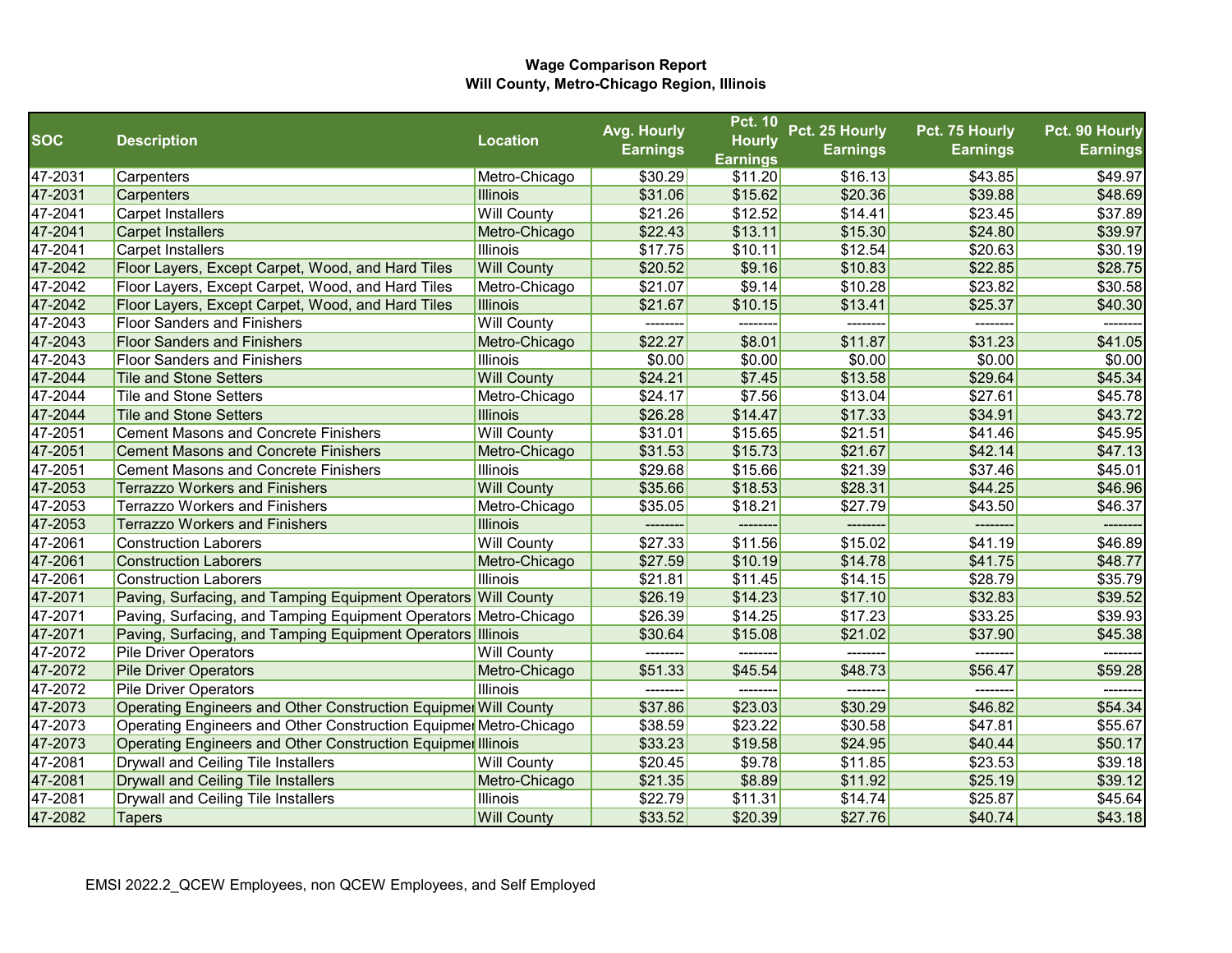|            |                                              |                    | Avg. Hourly     | <b>Pct. 10</b>  | Pct. 25 Hourly  | Pct. 75 Hourly  | Pct. 90 Hourly  |
|------------|----------------------------------------------|--------------------|-----------------|-----------------|-----------------|-----------------|-----------------|
| <b>SOC</b> | <b>Description</b>                           | <b>Location</b>    | <b>Earnings</b> | <b>Hourly</b>   | <b>Earnings</b> | <b>Earnings</b> | <b>Earnings</b> |
|            |                                              |                    |                 | <b>Earnings</b> |                 |                 |                 |
| 47-2082    | <b>Tapers</b>                                | Metro-Chicago      | \$36.04         | \$19.95         | \$28.59         | \$44.95         | \$48.65         |
| 47-2082    | <b>Tapers</b>                                | <b>Illinois</b>    | \$37.25         | \$21.55         | \$32.15         | \$44.09         | \$46.60         |
| 47-2111    | Electricians                                 | <b>Will County</b> | \$34.70         | \$18.73         | \$25.78         | \$43.33         | \$50.24         |
| 47-2111    | Electricians                                 | Metro-Chicago      | \$38.39         | \$20.65         | \$28.50         | \$48.26         | \$55.86         |
| 47-2111    | Electricians                                 | Illinois           | \$36.99         | \$20.82         | \$27.23         | \$45.58         | \$55.72         |
| 47-2121    | <b>Glaziers</b>                              | <b>Will County</b> | \$31.67         | \$14.50         | \$18.88         | \$44.24         | \$49.02         |
| 47-2121    | Glaziers                                     | Metro-Chicago      | \$31.13         | \$13.42         | \$17.99         | \$43.47         | \$49.71         |
| 47-2121    | <b>Glaziers</b>                              | <b>Illinois</b>    | \$30.63         | \$14.53         | \$20.48         | \$39.22         | \$47.98         |
| 47-2131    | Insulation Workers, Floor, Ceiling, and Wall | <b>Will County</b> | \$32.25         | \$14.27         | \$18.74         | \$46.15         | \$51.78         |
| 47-2131    | Insulation Workers, Floor, Ceiling, and Wall | Metro-Chicago      | \$34.93         | \$15.39         | \$20.28         | \$49.64         | \$56.91         |
| 47-2131    | Insulation Workers, Floor, Ceiling, and Wall | <b>Illinois</b>    | \$32.76         | \$12.56         | \$19.20         | \$47.64         | \$53.52         |
| 47-2132    | Insulation Workers, Mechanical               | <b>Will County</b> | \$27.51         | \$13.58         | \$17.64         | \$36.83         | \$42.97         |
| 47-2132    | Insulation Workers, Mechanical               | Metro-Chicago      | \$29.33         | \$14.40         | \$18.74         | \$39.13         | \$46.10         |
| 47-2132    | Insulation Workers, Mechanical               | <b>Illinois</b>    | \$32.95         | \$13.31         | \$19.08         | \$48.58         | \$53.92         |
| 47-2141    | Painters, Construction and Maintenance       | <b>Will County</b> | \$28.00         | \$11.11         | \$14.79         | \$39.90         | \$48.77         |
| 47-2141    | Painters, Construction and Maintenance       | Metro-Chicago      | \$25.00         | \$9.31          | \$12.46         | \$34.95         | \$44.83         |
| 47-2141    | Painters, Construction and Maintenance       | Illinois           | \$27.89         | \$14.27         | \$18.98         | \$35.85         | \$44.31         |
| 47-2142    | Paperhangers                                 | <b>Will County</b> | ---------       | -------         | -------         | --------        | --------        |
| 47-2142    | Paperhangers                                 | Metro-Chicago      | \$24.85         | \$9.09          | \$13.93         | \$28.01         | \$46.55         |
| 47-2142    | Paperhangers                                 | <b>Illinois</b>    |                 |                 |                 |                 |                 |
| 47-2151    | Pipelayers                                   | <b>Will County</b> | \$23.62         | \$14.56         | \$16.64         | \$29.32         | \$37.49         |
| 47-2151    | Pipelayers                                   | Metro-Chicago      | \$23.90         | \$12.81         | \$16.72         | \$29.46         | \$38.43         |
| 47-2151    | Pipelayers                                   | <b>Illinois</b>    | \$26.12         | \$15.51         | \$18.92         | \$32.37         | \$43.08         |
| 47-2152    | Plumbers, Pipefitters, and Steamfitters      | <b>Will County</b> | \$37.36         | \$19.63         | \$27.85         | \$47.22         | \$53.82         |
| 47-2152    | Plumbers, Pipefitters, and Steamfitters      | Metro-Chicago      | \$40.49         | \$20.99         | \$29.96         | \$51.57         | \$58.80         |
| 47-2152    | Plumbers, Pipefitters, and Steamfitters      | <b>Illinois</b>    | \$44.22         | \$23.80         | \$33.56         | \$54.94         | \$62.58         |
| 47-2161    | <b>Plasterers and Stucco Masons</b>          | <b>Will County</b> | \$26.84         | \$10.60         | \$17.38         | \$32.92         | \$38.13         |
| 47-2161    | <b>Plasterers and Stucco Masons</b>          | Metro-Chicago      | \$27.70         | \$9.29          | \$16.27         | \$35.59         | \$41.36         |
| 47-2161    | <b>Plasterers and Stucco Masons</b>          | <b>Illinois</b>    | \$31.31         | \$18.28         | \$26.18         | \$36.41         | \$43.54         |
| 47-2171    | Reinforcing Iron and Rebar Workers           | <b>Will County</b> | \$48.13         | \$36.49         | \$42.57         | \$59.04         | \$63.99         |
| 47-2171    | Reinforcing Iron and Rebar Workers           | Metro-Chicago      | \$45.03         | \$15.17         | \$38.76         | \$57.64         | \$64.02         |
| 47-2171    | Reinforcing Iron and Rebar Workers           | <b>Illinois</b>    | \$50.41         | \$33.92         | \$44.54         | \$59.66         | \$64.39         |
| 47-2181    | Roofers                                      | <b>Will County</b> | \$26.99         | \$12.77         | \$16.09         | \$39.97         | \$46.18         |
| 47-2181    | <b>Roofers</b>                               | Metro-Chicago      | \$25.99         | \$11.40         | \$15.02         | \$37.83         | \$45.76         |
| 47-2181    | Roofers                                      | <b>Illinois</b>    | \$28.25         | \$13.74         | \$18.92         | \$37.40         | \$44.95         |
| 47-2211    | <b>Sheet Metal Workers</b>                   | <b>Will County</b> | \$26.02         | \$13.17         | \$16.08         | \$36.68         | \$41.95         |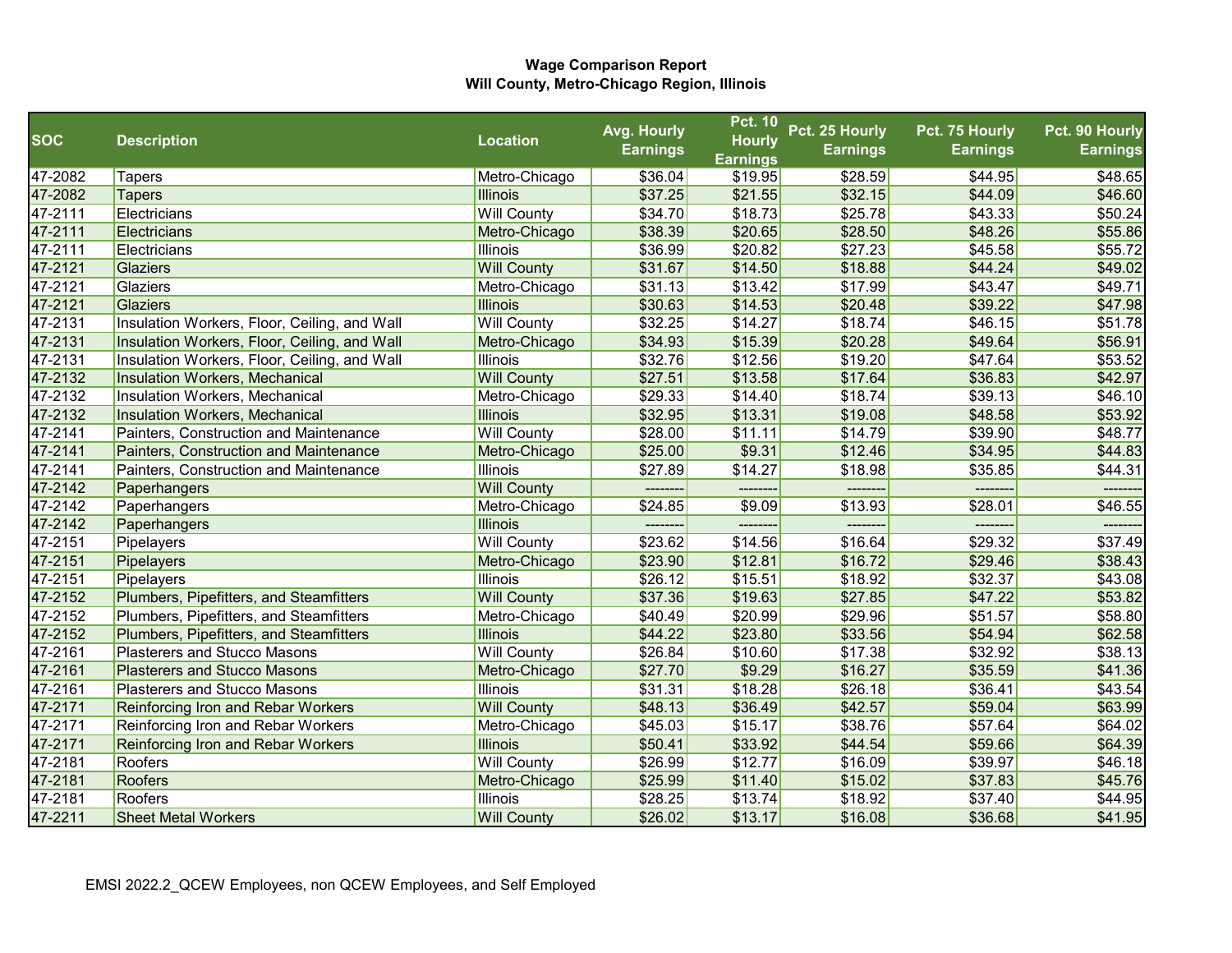|            |                                                                      |                    | Avg. Hourly     | <b>Pct. 10</b>  | Pct. 25 Hourly  | Pct. 75 Hourly  | Pct. 90 Hourly  |
|------------|----------------------------------------------------------------------|--------------------|-----------------|-----------------|-----------------|-----------------|-----------------|
| <b>SOC</b> | <b>Description</b>                                                   | <b>Location</b>    | <b>Earnings</b> | <b>Hourly</b>   | <b>Earnings</b> | <b>Earnings</b> | <b>Earnings</b> |
|            |                                                                      |                    |                 | <b>Earnings</b> |                 |                 |                 |
| 47-2211    | <b>Sheet Metal Workers</b>                                           | Metro-Chicago      | \$27.50         | \$13.80         | \$16.95         | \$38.64         | \$44.64         |
| 47-2211    | <b>Sheet Metal Workers</b>                                           | <b>Illinois</b>    | \$28.13         | \$15.01         | \$18.44         | \$36.56         | \$44.74         |
| 47-2221    | <b>Structural Iron and Steel Workers</b>                             | <b>Will County</b> | \$38.14         | \$18.57         | \$33.16         | \$46.20         | \$50.77         |
| 47-2221    | <b>Structural Iron and Steel Workers</b>                             | Metro-Chicago      | \$38.67         | \$18.57         | \$33.08         | \$47.31         | \$52.30         |
| 47-2221    | <b>Structural Iron and Steel Workers</b>                             | <b>Illinois</b>    | \$35.25         | \$19.58         | \$27.77         | \$43.50         | \$51.31         |
| 47-2231    | Solar Photovoltaic Installers                                        | <b>Will County</b> | \$14.18         | \$10.97         | \$11.62         | \$17.19         | \$19.86         |
| 47-2231    | Solar Photovoltaic Installers                                        | Metro-Chicago      | \$15.64         | \$11.97         | \$13.06         | \$19.12         | \$22.26         |
| 47-2231    | Solar Photovoltaic Installers                                        | <b>Illinois</b>    | \$16.17         | \$12.56         | \$13.75         | \$20.05         | \$22.98         |
| 47-3011    | Helpers--Brickmasons, Blockmasons, Stonemasons, a Will County        |                    | \$22.29         | \$12.60         | \$15.90         | \$25.39         | \$39.13         |
| 47-3011    | Helpers--Brickmasons, Blockmasons, Stonemasons, a Metro-Chicago      |                    | \$23.18         | \$13.07         | \$16.46         | \$26.46         | \$40.56         |
| 47-3011    | Helpers--Brickmasons, Blockmasons, Stonemasons, a Illinois           |                    | --------        | --------        | -------         | --------        | -------         |
| 47-3012    | <b>Helpers--Carpenters</b>                                           | <b>Will County</b> | \$18.13         | \$10.67         | \$13.07         | \$22.04         | \$25.50         |
| 47-3012    | Helpers--Carpenters                                                  | Metro-Chicago      | \$18.43         | \$10.69         | \$13.20         | \$22.45         | \$26.16         |
| 47-3012    | <b>Helpers--Carpenters</b>                                           | <b>Illinois</b>    | \$21.25         | \$11.69         | \$15.73         | \$25.49         | \$32.02         |
| 47-3013    | Helpers--Electricians                                                | <b>Will County</b> | \$19.00         | \$11.99         | \$14.49         | \$20.41         | \$27.19         |
| 47-3013    | Helpers--Electricians                                                | Metro-Chicago      | \$21.15         | \$13.33         | \$16.05         | \$23.03         | \$30.02         |
| 47-3013    | Helpers--Electricians                                                | Illinois           | \$18.72         | \$11.04         | \$14.37         | \$20.26         | \$27.24         |
| 47-3014    | Helpers--Painters, Paperhangers, Plasterers, and Stuc Will County    |                    |                 |                 |                 |                 |                 |
| 47-3014    | Helpers--Painters, Paperhangers, Plasterers, and Stuc Metro-Chicago  |                    | \$16.58         | \$12.93         | \$13.87         | \$17.73         | \$22.91         |
| 47-3014    | Helpers--Painters, Paperhangers, Plasterers, and Stuc Illinois       |                    | \$20.15         | \$14.61         | \$16.71         | \$22.33         | \$28.20         |
| 47-3015    | Helpers--Pipelayers, Plumbers, Pipefitters, and Steamf Will County   |                    | \$18.46         | \$13.33         | \$14.48         | \$19.99         | \$27.17         |
| 47-3015    | Helpers--Pipelayers, Plumbers, Pipefitters, and Steamf Metro-Chicago |                    | \$20.21         | \$14.54         | \$15.85         | \$22.00         | \$29.59         |
| 47-3015    | Helpers--Pipelayers, Plumbers, Pipefitters, and Steamf Illinois      |                    | \$17.88         | \$12.54         | \$14.10         | \$19.34         | \$26.25         |
| 47-3016    | Helpers--Roofers                                                     | <b>Will County</b> | \$17.82         | \$12.94         | \$14.41         | \$21.57         | \$24.05         |
| 47-3016    | Helpers--Roofers                                                     | Metro-Chicago      | \$17.39         | \$12.49         | \$14.07         | \$20.91         | \$23.81         |
| 47-3016    | Helpers--Roofers                                                     | <b>Illinois</b>    |                 |                 |                 |                 |                 |
| 47-3019    | Helpers, Construction Trades, All Other                              | <b>Will County</b> | \$19.76         | \$11.61         | \$13.20         | \$21.33         | \$30.78         |
| 47-3019    | Helpers, Construction Trades, All Other                              | Metro-Chicago      | \$20.48         | \$12.00         | \$13.68         | \$22.19         | \$31.79         |
| 47-3019    | Helpers, Construction Trades, All Other                              | <b>Illinois</b>    | --------        | --------        | --------        | --------        | -------         |
| 47-4011    | Construction and Building Inspectors                                 | <b>Will County</b> | \$33.55         | \$16.13         | \$21.78         | \$41.83         | \$50.97         |
| 47-4011    | <b>Construction and Building Inspectors</b>                          | Metro-Chicago      | \$36.47         | \$17.41         | \$24.04         | \$45.93         | \$56.00         |
| 47-4011    | Construction and Building Inspectors                                 | <b>Illinois</b>    | \$39.95         | \$19.75         | \$29.01         | \$49.57         | \$60.36         |
| 47-4021    | <b>Elevator and Escalator Installers and Repairers</b>               | <b>Will County</b> | \$44.19         | \$23.93         | \$32.36         | \$56.47         | \$62.17         |
| 47-4021    | <b>Elevator and Escalator Installers and Repairers</b>               | Metro-Chicago      | \$46.87         | \$25.35         | \$34.27         | \$59.72         | \$66.47         |
| 47-4021    | <b>Elevator and Escalator Installers and Repairers</b>               | <b>Illinois</b>    | \$49.51         | \$23.97         | \$35.65         | \$62.86         | \$71.67         |
| 47-4031    | <b>Fence Erectors</b>                                                | <b>Will County</b> | \$27.97         | \$15.97         | \$19.33         | \$34.09         | \$48.03         |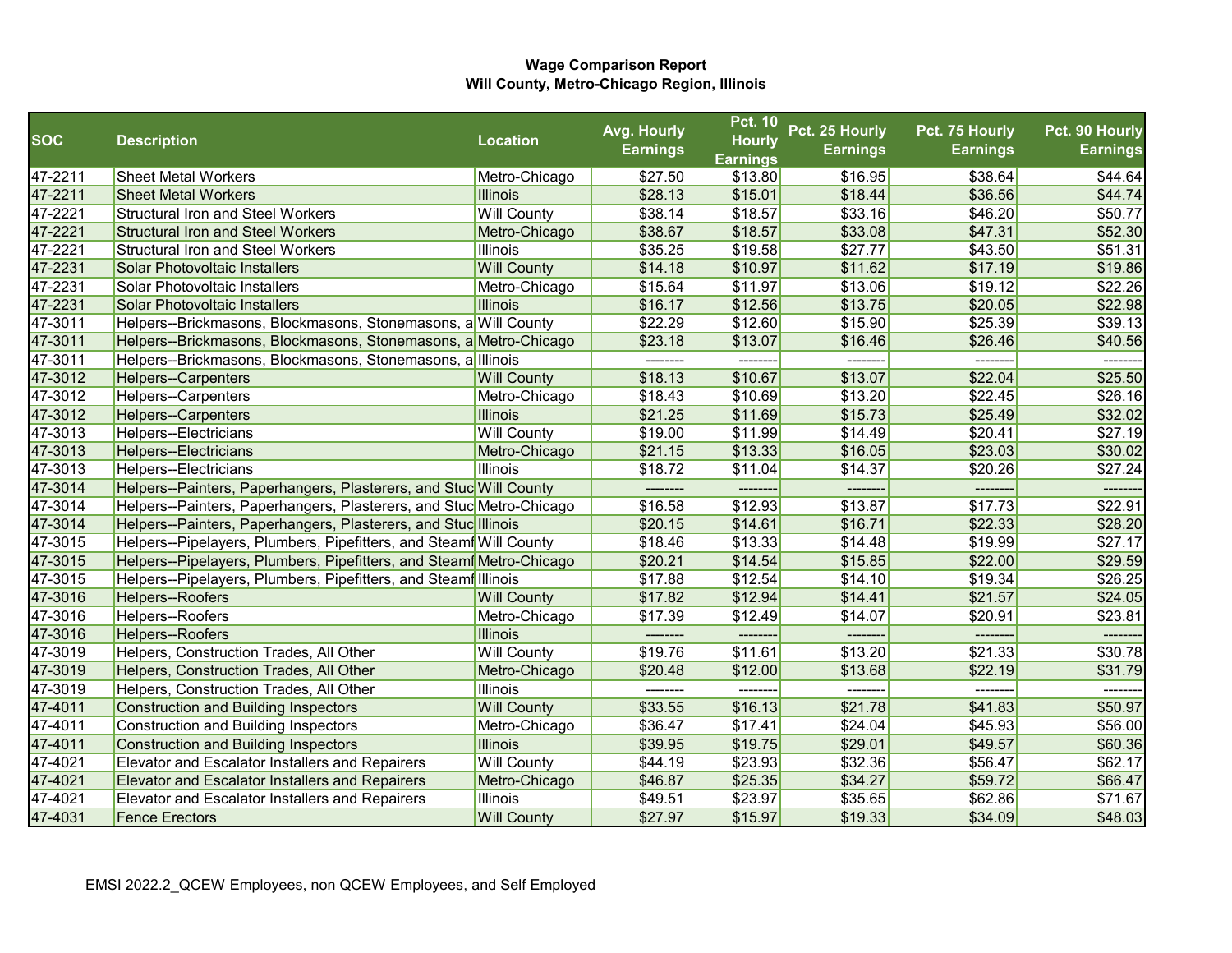|            |                                                                         |                    | Avg. Hourly     | <b>Pct. 10</b>             | Pct. 25 Hourly  | Pct. 75 Hourly  | Pct. 90 Hourly  |
|------------|-------------------------------------------------------------------------|--------------------|-----------------|----------------------------|-----------------|-----------------|-----------------|
| <b>SOC</b> | <b>Description</b>                                                      | <b>Location</b>    | <b>Earnings</b> | <b>Hourly</b>              | <b>Earnings</b> | <b>Earnings</b> | <b>Earnings</b> |
| 47-4031    | <b>Fence Erectors</b>                                                   | Metro-Chicago      | \$26.95         | <b>Earnings</b><br>\$14.69 | \$18.25         | \$32.93         | \$46.83         |
| 47-4031    | <b>Fence Erectors</b>                                                   | <b>Illinois</b>    | \$26.58         | \$14.49                    | \$18.85         | \$32.10         | \$44.54         |
| 47-4041    | Hazardous Materials Removal Workers                                     | <b>Will County</b> | \$26.17         | \$14.57                    | \$17.83         | \$32.75         | \$45.19         |
| 47-4041    | <b>Hazardous Materials Removal Workers</b>                              | Metro-Chicago      | \$26.35         | \$14.65                    | \$17.92         | \$33.00         | \$45.50         |
| 47-4041    | Hazardous Materials Removal Workers                                     | <b>Illinois</b>    | \$29.55         | \$16.20                    | \$21.06         | \$35.82         | \$48.84         |
| 47-4051    | <b>Highway Maintenance Workers</b>                                      | <b>Will County</b> | \$30.46         | \$16.16                    | \$23.42         | \$37.89         | \$43.67         |
| 47-4051    | <b>Highway Maintenance Workers</b>                                      | Metro-Chicago      | \$31.11         | \$16.77                    | \$23.92         | \$38.58         | \$44.84         |
| 47-4051    | <b>Highway Maintenance Workers</b>                                      | <b>Illinois</b>    |                 |                            |                 |                 |                 |
| 47-4061    | Rail-Track Laying and Maintenance Equipment Operat Will County          |                    | \$27.59         | \$16.67                    | \$19.53         | \$34.91         | \$38.67         |
| 47-4061    | Rail-Track Laying and Maintenance Equipment Operat Metro-Chicago        |                    | \$27.91         | \$16.81                    | \$19.75         | \$35.35         | \$39.18         |
| 47-4061    | Rail-Track Laying and Maintenance Equipment Operat Illinois             |                    | \$25.58         | \$15.29                    | \$20.31         | \$30.29         | \$35.64         |
| 47-4071    | Septic Tank Servicers and Sewer Pipe Cleaners                           | <b>Will County</b> | \$26.94         | \$17.78                    | \$21.48         | \$30.99         | \$38.77         |
| 47-4071    | Septic Tank Servicers and Sewer Pipe Cleaners                           | Metro-Chicago      | \$26.76         | \$17.58                    | \$21.28         | \$30.93         | \$38.43         |
| 47-4071    | <b>Septic Tank Servicers and Sewer Pipe Cleaners</b>                    | <b>Illinois</b>    | \$26.40         | \$15.44                    | \$20.54         | \$31.12         | \$38.38         |
| 47-4098    | Miscellaneous Construction and Related Workers                          | <b>Will County</b> | \$23.82         | \$13.61                    | \$16.35         | \$29.40         | \$34.81         |
| 47-4098    | Miscellaneous Construction and Related Workers                          | Metro-Chicago      | \$24.91         | \$13.96                    | \$17.06         | \$30.80         | \$36.92         |
| 47-4098    | Miscellaneous Construction and Related Workers                          | <b>Illinois</b>    | \$27.26         | \$16.82                    | \$19.91         | \$34.04         | \$39.52         |
| 47-5011    | Derrick Operators, Oil and Gas                                          | <b>Will County</b> | \$26.13         | \$15.19                    | \$20.61         | \$31.53         | \$34.51         |
| 47-5011    | Derrick Operators, Oil and Gas                                          | Metro-Chicago      | \$28.10         | \$17.77                    | \$22.14         | \$33.88         | \$37.39         |
| 47-5011    | Derrick Operators, Oil and Gas                                          | <b>Illinois</b>    | \$23.71         | \$15.80                    | \$19.47         | \$27.08         | \$32.46         |
| 47-5012    | Rotary Drill Operators, Oil and Gas                                     | <b>Will County</b> | \$33.29         | \$13.60                    | \$23.56         | \$40.92         | \$45.33         |
| 47-5012    | Rotary Drill Operators, Oil and Gas                                     | Metro-Chicago      | \$33.61         | \$15.53                    | \$23.77         | \$41.33         | \$45.87         |
| 47-5012    | Rotary Drill Operators, Oil and Gas                                     | <b>Illinois</b>    | --------        |                            | -------         |                 |                 |
| 47-5013    | Service Unit Operators, Oil and Gas                                     | <b>Will County</b> |                 |                            |                 |                 |                 |
| 47-5013    | Service Unit Operators, Oil and Gas                                     | Metro-Chicago      | \$30.66         | \$17.03                    | \$21.48         | \$37.39         | \$42.06         |
| 47-5013    | Service Unit Operators, Oil and Gas                                     | <b>Illinois</b>    | \$21.61         | \$12.90                    | \$16.53         | \$23.91         | \$27.67         |
| 47-5022    | <b>Excavating and Loading Machine and Dragline Operat Will County</b>   |                    | \$24.38         | \$16.48                    | \$19.18         | \$28.95         | \$32.82         |
| 47-5022    | <b>Excavating and Loading Machine and Dragline Operat Metro-Chicago</b> |                    | \$24.98         | \$16.54                    | \$19.37         | \$29.43         | \$33.83         |
| 47-5022    | <b>Excavating and Loading Machine and Dragline Operate Illinois</b>     |                    | \$23.16         | \$15.01                    | \$19.51         | \$27.31         | \$30.74         |
| 47-5041    | Continuous Mining Machine Operators                                     | <b>Will County</b> | \$32.59         | \$23.81                    | \$26.24         | \$37.93         | \$45.25         |
| 47-5041    | Continuous Mining Machine Operators                                     | Metro-Chicago      | \$31.88         | \$23.07                    | \$25.45         | \$36.94         | \$44.37         |
| 47-5041    | <b>Continuous Mining Machine Operators</b>                              | <b>Illinois</b>    |                 |                            |                 |                 |                 |
| 47-5043    | Roof Bolters, Mining                                                    | <b>Will County</b> | \$0.00          | \$0.00                     | \$0.00          | \$0.00          | \$0.00          |
| 47-5043    | Roof Bolters, Mining                                                    | Metro-Chicago      |                 |                            | -------         |                 | ------          |
| 47-5043    | Roof Bolters, Mining                                                    | <b>Illinois</b>    |                 |                            | -------         |                 |                 |
| 47-5044    | Loading and Moving Machine Operators, Underground Will County           |                    | \$0.00          | \$0.00                     | \$0.00          | \$0.00          | \$0.00          |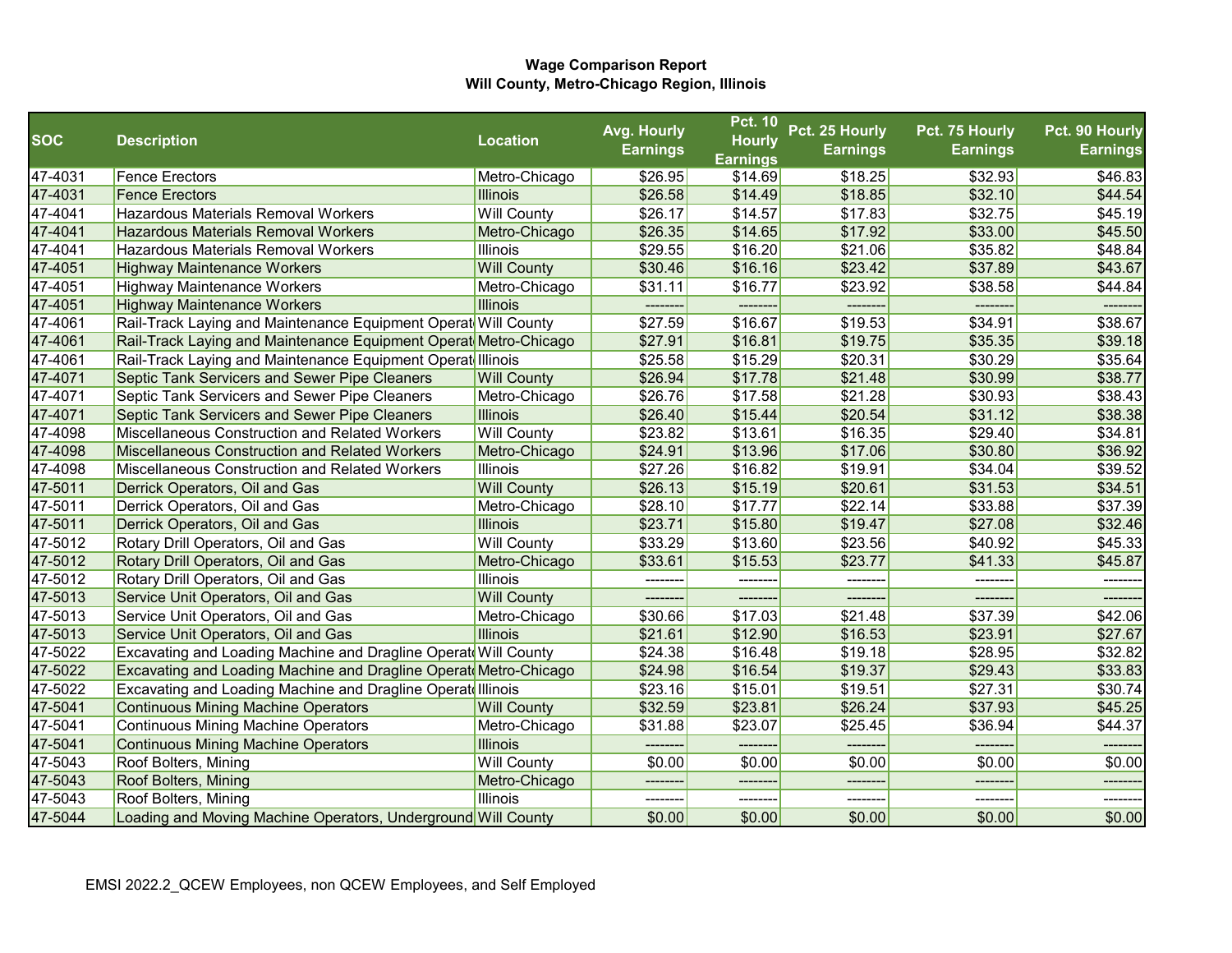|            |                                                                       |                    | Avg. Hourly     | <b>Pct. 10</b>  | Pct. 25 Hourly  | Pct. 75 Hourly  | Pct. 90 Hourly  |
|------------|-----------------------------------------------------------------------|--------------------|-----------------|-----------------|-----------------|-----------------|-----------------|
| <b>SOC</b> | <b>Description</b>                                                    | <b>Location</b>    | <b>Earnings</b> | <b>Hourly</b>   | <b>Earnings</b> | <b>Earnings</b> | <b>Earnings</b> |
|            |                                                                       |                    |                 | <b>Earnings</b> |                 |                 |                 |
| 47-5044    | Loading and Moving Machine Operators, Underground Metro-Chicago       |                    |                 |                 |                 |                 |                 |
| 47-5044    | Loading and Moving Machine Operators, Underground Illinois            |                    | --------        | --------        | -------         |                 | -------         |
| 47-5051    | Rock Splitters, Quarry                                                | <b>Will County</b> | \$24.24         | \$15.09         | \$17.82         | \$30.74         | \$33.07         |
| 47-5051    | <b>Rock Splitters, Quarry</b>                                         | Metro-Chicago      | \$23.87         | \$14.74         | \$17.46         | \$29.97         | \$32.88         |
| 47-5051    | Rock Splitters, Quarry                                                | Illinois           | \$0.00          | \$0.00          | \$0.00          | \$0.00          | \$0.00          |
| 47-5071    | Roustabouts, Oil and Gas                                              | <b>Will County</b> |                 |                 | -------         | --------        | -------         |
| 47-5071    | Roustabouts, Oil and Gas                                              | Metro-Chicago      | \$25.35         | \$14.74         | \$18.73         | \$30.50         | \$38.07         |
| 47-5071    | Roustabouts, Oil and Gas                                              | <b>Illinois</b>    | \$23.73         | \$13.30         | \$16.94         | \$26.81         | \$40.08         |
| 47-5081    | <b>Helpers--Extraction Workers</b>                                    | <b>Will County</b> | --------        | --------        | --------        | --------        | --------        |
| 47-5081    | <b>Helpers--Extraction Workers</b>                                    | Metro-Chicago      | \$23.65         | \$16.81         | \$18.53         | \$26.53         | \$36.04         |
| 47-5081    | <b>Helpers--Extraction Workers</b>                                    | Illinois           | \$24.19         | \$16.56         | \$19.30         | \$27.64         | \$35.59         |
| 47-5097    | Earth Drillers, Except Oil and Gas; and Explosives Wo Will County     |                    | \$27.08         | \$12.09         | \$21.32         | \$31.33         | \$36.58         |
| 47-5097    | Earth Drillers, Except Oil and Gas; and Explosives Wo Metro-Chicago   |                    | \$29.91         | \$13.18         | \$23.24         | \$35.55         | \$40.86         |
| 47-5097    | Earth Drillers, Except Oil and Gas; and Explosives Wolllinois         |                    | \$27.82         | \$15.56         | \$25.56         | \$32.07         | \$39.93         |
| 47-5098    | Underground Mining Machine Operators and Extractior Will County       |                    | --------        | --------        | --------        | ---------       | -------         |
| 47-5098    | Underground Mining Machine Operators and Extractior Metro-Chicago     |                    | \$35.53         | \$20.69         | \$28.65         | \$44.28         | \$48.79         |
| 47-5098    | Underground Mining Machine Operators and Extractior Illinois          |                    | --------        | --------        | -------         | --------        |                 |
|            | 49-0000 - Installation, Maintenance, and Repair Occupations           |                    |                 |                 |                 |                 |                 |
| 49-1011    | First-Line Supervisors of Mechanics, Installers, and Re Will County   |                    | \$34.99         | \$19.73         | \$24.89         | \$44.14         | \$52.27         |
| 49-1011    | First-Line Supervisors of Mechanics, Installers, and Re Metro-Chicago |                    | \$37.20         | \$20.97         | \$26.44         | \$46.93         | \$55.74         |
| 49-1011    | First-Line Supervisors of Mechanics, Installers, and Relllinois       |                    | \$28.14         | \$16.20         | \$20.52         | \$34.85         | \$42.05         |
| 49-2011    | Computer, Automated Teller, and Office Machine Repa Will County       |                    | \$20.46         | \$11.71         | \$14.78         | \$24.09         | \$31.09         |
| 49-2011    | Computer, Automated Teller, and Office Machine Repa Metro-Chicago     |                    | \$21.99         | \$12.55         | \$16.33         | \$26.10         | \$33.01         |
| 49-2011    | Computer, Automated Teller, and Office Machine Repalllinois           |                    | \$18.16         | \$11.10         | \$13.78         | \$21.60         | \$26.99         |
| 49-2021    | Radio, Cellular, and Tower Equipment Installers and R Will County     |                    |                 |                 |                 |                 |                 |
| 49-2021    | Radio, Cellular, and Tower Equipment Installers and R Metro-Chicago   |                    | \$27.41         | \$12.98         | \$18.89         | \$35.73         | \$45.55         |
| 49-2021    | Radio, Cellular, and Tower Equipment Installers and Relllinois        |                    | \$31.22         | \$17.81         | \$22.48         | \$39.54         | \$48.47         |
| 49-2022    | Telecommunications Equipment Installers and Repaire Will County       |                    | \$30.04         | \$17.32         | \$22.92         | \$37.09         | \$42.47         |
| 49-2022    | Telecommunications Equipment Installers and Repaire Metro-Chicago     |                    | \$33.96         | \$19.53         | \$25.84         | \$42.33         | \$48.44         |
| 49-2022    | Telecommunications Equipment Installers and Repaire Illinois          |                    | \$27.46         | \$15.58         | \$20.25         | \$34.42         | \$39.92         |
| 49-2091    | <b>Avionics Technicians</b>                                           | <b>Will County</b> | \$28.52         | \$15.50         | \$18.73         | \$38.55         | \$47.37         |
| 49-2091    | <b>Avionics Technicians</b>                                           | Metro-Chicago      | \$31.83         | \$17.20         | \$20.86         | \$42.62         | \$53.19         |
| 49-2091    | <b>Avionics Technicians</b>                                           | Illinois           | --------        | --------        | --------        | ---------       | --------        |
| 49-2092    | Electric Motor, Power Tool, and Related Repairers                     | <b>Will County</b> | \$40.85         | \$21.47         | \$32.01         | \$51.08         | \$53.95         |
| 49-2092    | Electric Motor, Power Tool, and Related Repairers                     | Metro-Chicago      | \$42.56         | \$22.25         | \$33.29         | \$53.34         | \$57.03         |
| 49-2092    | Electric Motor, Power Tool, and Related Repairers                     | <b>Illinois</b>    | \$46.83         | \$24.54         | \$44.40         | \$55.61         | \$58.36         |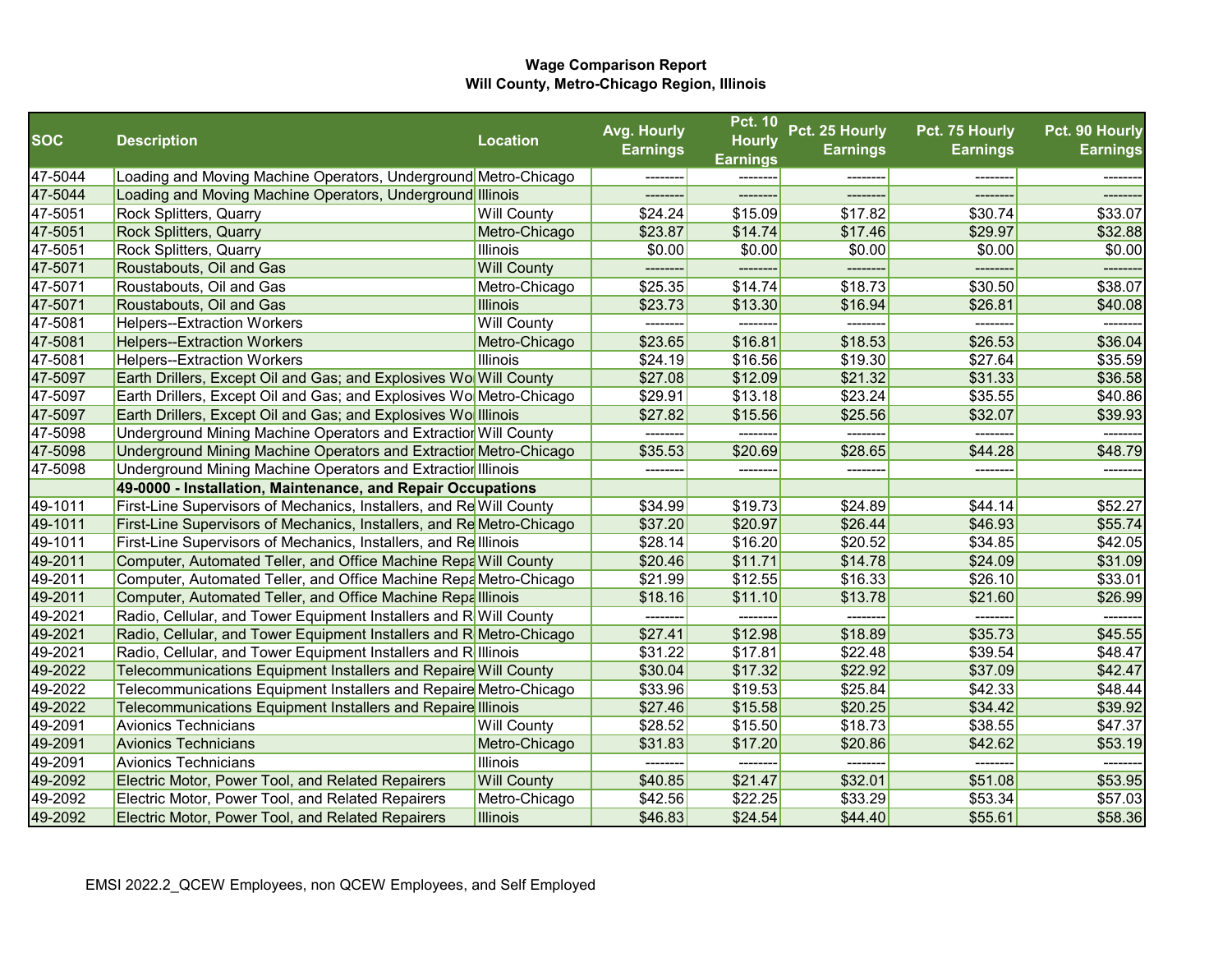|            |                                                                        |                    | Avg. Hourly     | <b>Pct. 10</b>                   | Pct. 25 Hourly  | Pct. 75 Hourly  | Pct. 90 Hourly  |
|------------|------------------------------------------------------------------------|--------------------|-----------------|----------------------------------|-----------------|-----------------|-----------------|
| <b>SOC</b> | <b>Description</b>                                                     | <b>Location</b>    | <b>Earnings</b> | <b>Hourly</b><br><b>Earnings</b> | <b>Earnings</b> | <b>Earnings</b> | <b>Earnings</b> |
| 49-2093    | Electrical and Electronics Installers and Repairers, Tra Will County   |                    | \$38.05         | \$28.26                          | \$34.43         | \$41.64         | \$49.59         |
| 49-2093    | Electrical and Electronics Installers and Repairers, Tra Metro-Chicago |                    | \$38.58         | \$28.74                          | \$34.58         | \$42.50         | \$49.95         |
| 49-2093    | Electrical and Electronics Installers and Repairers, TralIllinois      |                    | --------        | --------                         | --------        | --------        | -------         |
| 49-2094    | Electrical and Electronics Repairers, Commercial and I Will County     |                    | \$29.80         | \$21.11                          | \$25.21         | \$34.77         | \$38.34         |
| 49-2094    | Electrical and Electronics Repairers, Commercial and IMetro-Chicago    |                    | \$32.05         | \$22.68                          | \$26.89         | \$37.33         | \$41.57         |
| 49-2094    | Electrical and Electronics Repairers, Commercial and Illinois          |                    | \$34.83         | \$21.85                          | \$29.06         | \$41.16         | \$46.07         |
| 49-2095    | Electrical and Electronics Repairers, Powerhouse, Sub Will County      |                    | \$46.46         | \$30.10                          | \$37.50         | \$56.06         | \$62.31         |
| 49-2095    | Electrical and Electronics Repairers, Powerhouse, Sub Metro-Chicago    |                    | \$46.58         | \$30.13                          | \$37.50         | \$56.28         | \$62.88         |
| 49-2095    | Electrical and Electronics Repairers, Powerhouse, Sub Illinois         |                    | --------        | --------                         | -------         | --------        | -------         |
| 49-2096    | Electronic Equipment Installers and Repairers, Motor V Will County     |                    |                 |                                  |                 |                 |                 |
| 49-2096    | Electronic Equipment Installers and Repairers, Motor VMetro-Chicago    |                    | \$15.46         | \$9.29                           | \$12.25         | \$18.29         | \$21.38         |
| 49-2096    | Electronic Equipment Installers and Repairers, Motor Villinois         |                    | \$24.79         | \$15.96                          | \$20.24         | \$28.40         | \$33.57         |
| 49-2097    | Audiovisual Equipment Installers and Repairers                         | <b>Will County</b> | \$20.64         | \$11.36                          | \$14.21         | \$24.77         | \$34.23         |
| 49-2097    | <b>Audiovisual Equipment Installers and Repairers</b>                  | Metro-Chicago      | \$21.58         | \$11.49                          | \$14.85         | \$25.95         | \$35.62         |
| 49-2097    | Audiovisual Equipment Installers and Repairers                         | Illinois           | \$23.40         | \$12.12                          | \$16.66         | \$27.61         | \$35.20         |
| 49-2098    | Security and Fire Alarm Systems Installers                             | <b>Will County</b> | \$30.82         | \$17.34                          | \$20.98         | \$40.54         | \$46.96         |
| 49-2098    | Security and Fire Alarm Systems Installers                             | Metro-Chicago      | \$30.35         | \$16.95                          | \$20.66         | \$39.60         | \$46.30         |
| 49-2098    | Security and Fire Alarm Systems Installers                             | <b>Illinois</b>    | \$31.66         | \$17.17                          | \$22.12         | \$40.39         | \$46.10         |
| 49-3011    | <b>Aircraft Mechanics and Service Technicians</b>                      | <b>Will County</b> | \$31.79         | \$15.40                          | \$19.59         | \$42.66         | \$47.74         |
| 49-3011    | <b>Aircraft Mechanics and Service Technicians</b>                      | Metro-Chicago      | \$35.69         | \$17.35                          | \$22.19         | \$47.52         | \$53.66         |
| 49-3011    | <b>Aircraft Mechanics and Service Technicians</b>                      | <b>Illinois</b>    | \$27.07         | \$12.94                          | \$18.70         | \$34.86         | \$40.74         |
| 49-3021    | <b>Automotive Body and Related Repairers</b>                           | <b>Will County</b> | \$21.87         | \$11.72                          | \$14.96         | \$27.47         | \$34.52         |
| 49-3021    | Automotive Body and Related Repairers                                  | Metro-Chicago      | \$23.67         | \$12.71                          | \$16.32         | \$29.86         | \$37.43         |
| 49-3021    | <b>Automotive Body and Related Repairers</b>                           | <b>Illinois</b>    | \$25.92         | \$14.81                          | \$18.81         | \$31.97         | \$40.17         |
| 49-3022    | <b>Automotive Glass Installers and Repairers</b>                       | <b>Will County</b> | \$21.97         | \$12.25                          | \$15.13         | \$27.48         | \$30.15         |
| 49-3022    | <b>Automotive Glass Installers and Repairers</b>                       | Metro-Chicago      | \$23.72         | \$13.51                          | \$17.88         | \$29.42         | \$32.80         |
| 49-3022    | <b>Automotive Glass Installers and Repairers</b>                       | <b>Illinois</b>    | \$21.87         | \$12.69                          | \$16.46         | \$26.82         | \$30.89         |
| 49-3023    | <b>Automotive Service Technicians and Mechanics</b>                    | <b>Will County</b> | \$24.24         | \$12.36                          | \$14.73         | \$32.67         | \$40.04         |
| 49-3023    | <b>Automotive Service Technicians and Mechanics</b>                    | Metro-Chicago      | \$23.83         | \$11.96                          | \$14.49         | \$32.03         | \$39.47         |
| 49-3023    | <b>Automotive Service Technicians and Mechanics</b>                    | <b>Illinois</b>    | \$26.21         | \$13.75                          | \$16.50         | \$34.63         | \$42.43         |
| 49-3031    | Bus and Truck Mechanics and Diesel Engine Specialis Will County        |                    | \$25.84         | \$12.20                          | \$18.10         | \$32.51         | \$39.85         |
| 49-3031    | Bus and Truck Mechanics and Diesel Engine Specialis Metro-Chicago      |                    | \$26.52         | \$12.45                          | \$18.53         | \$33.41         | \$40.98         |
| 49-3031    | <b>Bus and Truck Mechanics and Diesel Engine Specialis Illinois</b>    |                    | \$20.03         | \$11.07                          | \$14.79         | \$24.61         | \$30.30         |
| 49-3041    | <b>Farm Equipment Mechanics and Service Technicians</b>                | <b>Will County</b> | \$21.46         | \$14.21                          | \$16.89         | \$25.94         | \$29.34         |
| 49-3041    | Farm Equipment Mechanics and Service Technicians                       | Metro-Chicago      | \$23.14         | \$14.69                          | \$18.17         | \$27.86         | \$31.92         |
| 49-3041    | <b>Farm Equipment Mechanics and Service Technicians</b>                | <b>Illinois</b>    | \$24.70         | \$14.75                          | \$19.51         | \$29.74         | \$34.16         |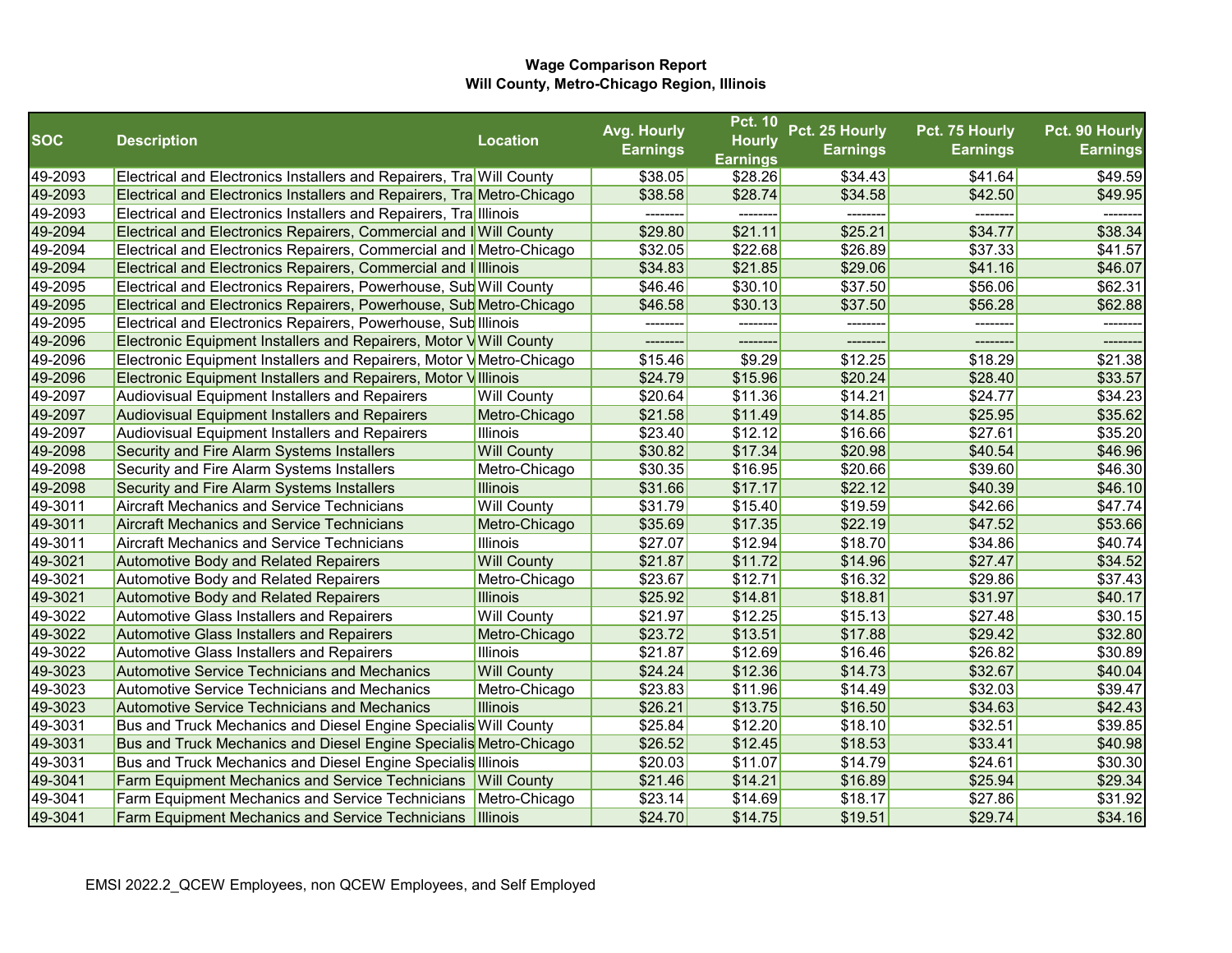|            |                                                                      |                    | Avg. Hourly     | <b>Pct. 10</b>  | Pct. 25 Hourly  | Pct. 75 Hourly  | Pct. 90 Hourly  |
|------------|----------------------------------------------------------------------|--------------------|-----------------|-----------------|-----------------|-----------------|-----------------|
| <b>SOC</b> | <b>Description</b>                                                   | <b>Location</b>    | <b>Earnings</b> | <b>Hourly</b>   | <b>Earnings</b> | <b>Earnings</b> | <b>Earnings</b> |
|            |                                                                      |                    |                 | <b>Earnings</b> |                 |                 |                 |
| 49-3042    | Mobile Heavy Equipment Mechanics, Except Engines                     | <b>Will County</b> | \$32.87         | \$15.23         | \$22.69         | \$42.46         | \$55.67         |
| 49-3042    | Mobile Heavy Equipment Mechanics, Except Engines                     | Metro-Chicago      | \$35.30         | \$16.35         | \$24.26         | \$45.60         | \$59.74         |
| 49-3042    | Mobile Heavy Equipment Mechanics, Except Engines                     | Illinois           | \$38.19         | \$18.93         | \$27.33         | \$47.40         | \$64.53         |
| 49-3043    | <b>Rail Car Repairers</b>                                            | <b>Will County</b> | \$24.49         | \$18.79         | \$20.53         | \$26.73         | \$35.57         |
| 49-3043    | Rail Car Repairers                                                   | Metro-Chicago      | \$24.89         | \$18.93         | \$20.76         | \$27.29         | \$35.93         |
| 49-3043    | <b>Rail Car Repairers</b>                                            | <b>Illinois</b>    | \$22.41         | \$14.83         | \$17.39         | \$27.97         | \$31.77         |
| 49-3051    | Motorboat Mechanics and Service Technicians                          | <b>Will County</b> | \$19.22         | \$5.36          | \$12.66         | \$24.87         | \$31.85         |
| 49-3051    | <b>Motorboat Mechanics and Service Technicians</b>                   | Metro-Chicago      | \$19.06         | \$4.83          | \$11.63         | \$24.80         | \$32.01         |
| 49-3051    | Motorboat Mechanics and Service Technicians                          | Illinois           | --------        | --------        | -------         | --------        | -------         |
| 49-3052    | <b>Motorcycle Mechanics</b>                                          | <b>Will County</b> | \$23.51         | \$15.54         | \$18.16         | \$29.18         | \$34.83         |
| 49-3052    | Motorcycle Mechanics                                                 | Metro-Chicago      | \$21.67         | \$13.92         | \$16.59         | \$27.11         | \$32.62         |
| 49-3052    | <b>Motorcycle Mechanics</b>                                          | <b>Illinois</b>    |                 |                 |                 |                 |                 |
| 49-3053    | Outdoor Power Equipment and Other Small Engine Me Will County        |                    | \$19.98         | \$11.20         | \$14.40         | \$24.92         | \$32.31         |
| 49-3053    | Outdoor Power Equipment and Other Small Engine Me Metro-Chicago      |                    | \$21.00         | \$10.43         | \$14.98         | \$26.38         | \$34.08         |
| 49-3053    | Outdoor Power Equipment and Other Small Engine Melllinois            |                    | \$19.41         | \$11.84         | \$14.66         | \$22.22         | \$31.22         |
| 49-3091    | <b>Bicycle Repairers</b>                                             | <b>Will County</b> | \$16.35         | \$11.64         | \$13.39         | \$18.68         | \$22.44         |
| 49-3091    | <b>Bicycle Repairers</b>                                             | Metro-Chicago      | \$17.73         | \$12.54         | \$14.50         | \$20.42         | \$24.45         |
| 49-3091    | <b>Bicycle Repairers</b>                                             | <b>Illinois</b>    |                 |                 | -------         |                 |                 |
| 49-3092    | Recreational Vehicle Service Technicians                             | <b>Will County</b> |                 |                 |                 |                 |                 |
| 49-3092    | Recreational Vehicle Service Technicians                             | Metro-Chicago      | \$21.58         | \$14.51         | \$16.91         | \$26.33         | \$30.79         |
| 49-3092    | Recreational Vehicle Service Technicians                             | Illinois           |                 |                 | ------          |                 |                 |
| 49-3093    | <b>Tire Repairers and Changers</b>                                   | <b>Will County</b> | \$13.54         | \$9.55          | \$10.36         | \$14.99         | \$20.21         |
| 49-3093    | <b>Tire Repairers and Changers</b>                                   | Metro-Chicago      | \$14.41         | \$10.08         | \$11.02         | \$15.94         | \$21.43         |
| 49-3093    | <b>Tire Repairers and Changers</b>                                   | <b>Illinois</b>    | \$15.91         | \$11.33         | \$12.43         | \$18.17         | \$21.73         |
| 49-9011    | <b>Mechanical Door Repairers</b>                                     | <b>Will County</b> | \$25.31         | \$14.76         | \$19.76         | \$29.49         | \$35.48         |
| 49-9011    | <b>Mechanical Door Repairers</b>                                     | Metro-Chicago      | \$26.34         | \$15.35         | \$20.41         | \$30.83         | \$37.02         |
| 49-9011    | <b>Mechanical Door Repairers</b>                                     | Illinois           | \$17.44         | \$10.40         | \$13.55         | \$20.32         | \$24.77         |
| 49-9012    | Control and Valve Installers and Repairers, Except Me Will County    |                    | \$43.73         | \$28.87         | \$37.22         | \$51.28         | \$56.11         |
| 49-9012    | Control and Valve Installers and Repairers, Except Me Metro-Chicago  |                    | \$44.68         | \$29.51         | \$37.99         | \$52.47         | \$57.49         |
| 49-9012    | Control and Valve Installers and Repairers, Except Me Illinois       |                    | \$37.50         | \$21.95         | \$29.78         | \$45.73         | \$53.42         |
| 49-9021    | Heating, Air Conditioning, and Refrigeration Mechanics Will County   |                    | \$26.77         | \$12.36         | \$17.21         | \$34.53         | \$43.81         |
| 49-9021    | Heating, Air Conditioning, and Refrigeration Mechanics Metro-Chicago |                    | \$28.87         | \$13.17         | \$18.49         | \$37.45         | \$47.63         |
| 49-9021    | Heating, Air Conditioning, and Refrigeration Mechanics Illinois      |                    | \$20.54         | \$11.30         | \$14.57         | \$25.55         | \$32.04         |
| 49-9031    | <b>Home Appliance Repairers</b>                                      | <b>Will County</b> | \$16.87         | \$9.49          | \$10.68         | \$19.96         | \$23.56         |
| 49-9031    | Home Appliance Repairers                                             | Metro-Chicago      | \$17.46         | \$9.53          | \$11.21         | \$20.73         | \$24.62         |
| 49-9031    | <b>Home Appliance Repairers</b>                                      | <b>Illinois</b>    | \$16.85         | \$9.79          | \$11.78         | \$20.39         | \$24.77         |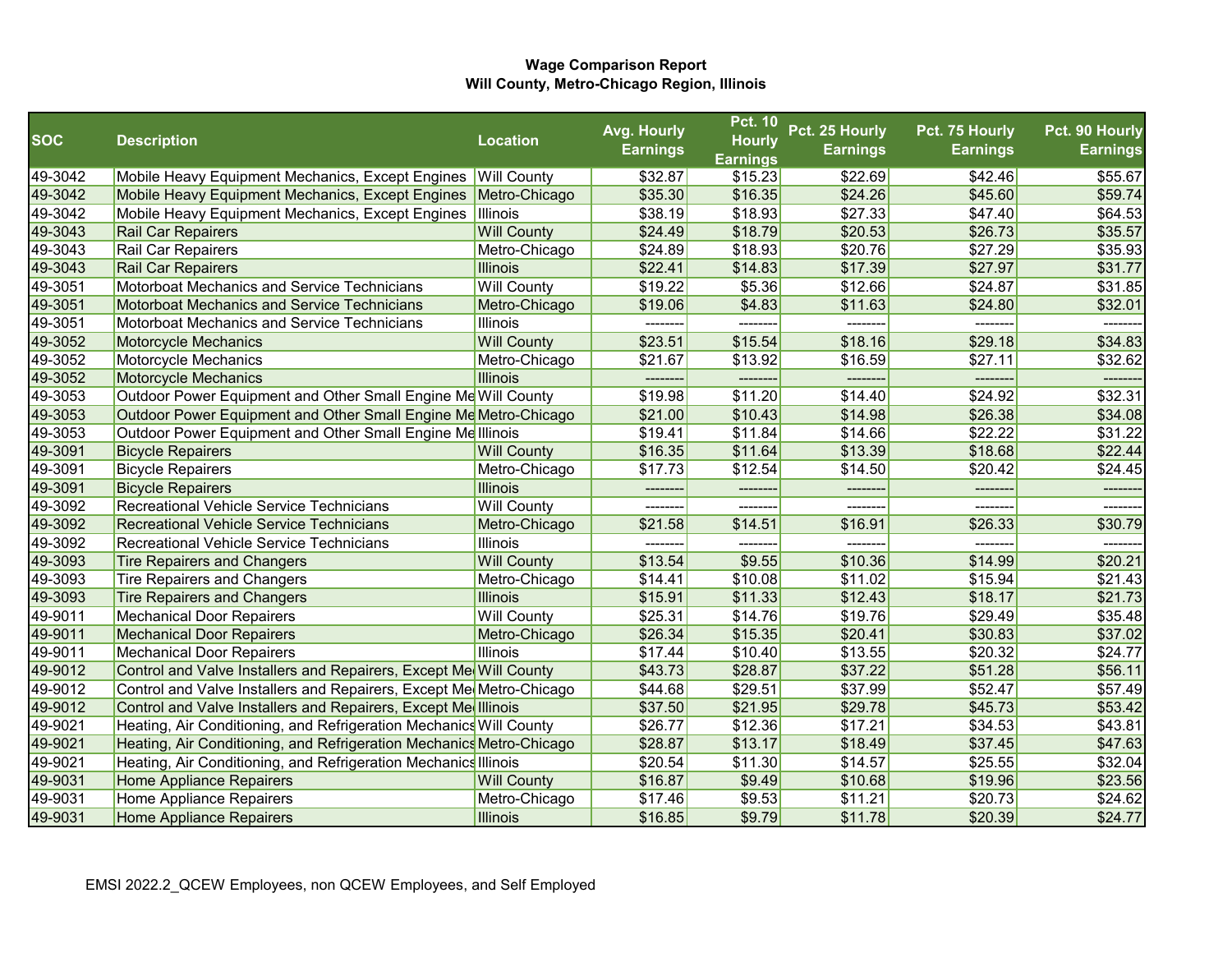|            |                                                                     |                    | Avg. Hourly     | <b>Pct. 10</b>  | Pct. 25 Hourly  | Pct. 75 Hourly  | Pct. 90 Hourly  |
|------------|---------------------------------------------------------------------|--------------------|-----------------|-----------------|-----------------|-----------------|-----------------|
| <b>SOC</b> | <b>Description</b>                                                  | <b>Location</b>    | <b>Earnings</b> | <b>Hourly</b>   | <b>Earnings</b> | <b>Earnings</b> | <b>Earnings</b> |
|            |                                                                     |                    |                 | <b>Earnings</b> |                 |                 |                 |
| 49-9041    | Industrial Machinery Mechanics                                      | <b>Will County</b> | \$28.65         | \$17.43         | \$22.03         | \$32.91         | \$42.51         |
| 49-9041    | Industrial Machinery Mechanics                                      | Metro-Chicago      | \$29.84         | \$18.20         | \$22.90         | \$34.44         | \$44.06         |
| 49-9041    | Industrial Machinery Mechanics                                      | <b>Illinois</b>    | \$22.06         | \$13.60         | \$17.07         | \$25.71         | \$31.68         |
| 49-9043    | Maintenance Workers, Machinery                                      | <b>Will County</b> | \$27.02         | \$16.43         | \$21.15         | \$31.63         | \$38.89         |
| 49-9043    | Maintenance Workers, Machinery                                      | Metro-Chicago      | \$28.46         | \$17.30         | \$22.17         | \$33.50         | \$40.95         |
| 49-9043    | Maintenance Workers, Machinery                                      | <b>Illinois</b>    | \$21.69         | \$12.31         | \$16.79         | \$25.78         | \$31.44         |
| 49-9044    | Millwrights                                                         | <b>Will County</b> | \$31.83         | \$18.90         | \$23.37         | \$39.31         | \$46.33         |
| 49-9044    | Millwrights                                                         | Metro-Chicago      | \$33.57         | \$19.92         | \$24.63         | \$41.52         | \$48.96         |
| 49-9044    | Millwrights                                                         | <b>Illinois</b>    | \$30.92         | \$17.16         | \$23.12         | \$37.64         | \$44.43         |
| 49-9045    | <b>Refractory Materials Repairers, Except Brickmasons</b>           | <b>Will County</b> | --------        |                 | -------         |                 |                 |
| 49-9045    | Refractory Materials Repairers, Except Brickmasons                  | Metro-Chicago      | \$21.65         | \$16.16         | \$19.19         | \$24.21         | \$27.56         |
| 49-9045    | <b>Refractory Materials Repairers, Except Brickmasons</b>           | <b>Illinois</b>    |                 |                 |                 |                 |                 |
| 49-9051    | <b>Electrical Power-Line Installers and Repairers</b>               | <b>Will County</b> | \$44.13         | \$24.13         | \$30.04         | \$58.47         | \$64.41         |
| 49-9051    | <b>Electrical Power-Line Installers and Repairers</b>               | Metro-Chicago      | \$45.49         | \$24.78         | \$30.96         | \$60.15         | \$66.92         |
| 49-9051    | <b>Electrical Power-Line Installers and Repairers</b>               | <b>Illinois</b>    | \$30.79         | \$16.90         | \$22.01         | \$39.68         | \$44.97         |
| 49-9052    | Telecommunications Line Installers and Repairers                    | <b>Will County</b> | \$29.37         | \$13.76         | \$16.90         | \$40.59         | \$47.58         |
| 49-9052    | Telecommunications Line Installers and Repairers                    | Metro-Chicago      | \$32.79         | \$15.25         | \$19.03         | \$45.09         | \$53.88         |
| 49-9052    | Telecommunications Line Installers and Repairers                    | <b>Illinois</b>    | \$23.79         | \$11.09         | \$14.81         | \$32.30         | \$37.73         |
| 49-9061    | Camera and Photographic Equipment Repairers                         | <b>Will County</b> |                 |                 |                 |                 |                 |
| 49-9061    | Camera and Photographic Equipment Repairers                         | Metro-Chicago      | \$22.53         | \$12.70         | \$17.01         | \$25.52         | \$31.38         |
| 49-9061    | Camera and Photographic Equipment Repairers                         | <b>Illinois</b>    |                 |                 |                 |                 |                 |
| 49-9062    | <b>Medical Equipment Repairers</b>                                  | <b>Will County</b> | \$26.54         | \$15.22         | \$19.41         | \$32.60         | \$39.66         |
| 49-9062    | <b>Medical Equipment Repairers</b>                                  | Metro-Chicago      | \$27.64         | \$15.95         | \$20.24         | \$33.96         | \$41.25         |
| 49-9062    | <b>Medical Equipment Repairers</b>                                  | <b>Illinois</b>    | \$21.20         | \$12.13         | \$15.20         | \$26.07         | \$32.03         |
| 49-9063    | Musical Instrument Repairers and Tuners                             | <b>Will County</b> | \$22.73         | \$8.41          | \$14.20         | \$27.56         | \$37.59         |
| 49-9063    | <b>Musical Instrument Repairers and Tuners</b>                      | Metro-Chicago      | \$20.67         | \$7.03          | \$12.33         | \$25.24         | \$34.68         |
| 49-9063    | Musical Instrument Repairers and Tuners                             | <b>Illinois</b>    | \$0.00          | \$0.00          | \$0.00          | \$0.00          | \$0.00          |
| 49-9064    | <b>Watch and Clock Repairers</b>                                    | <b>Will County</b> | --------        | --------        | -------         | --------        |                 |
| 49-9064    | <b>Watch and Clock Repairers</b>                                    | Metro-Chicago      | \$23.90         | \$6.70          | \$14.28         | \$28.63         | \$36.93         |
| 49-9064    | <b>Watch and Clock Repairers</b>                                    | <b>Illinois</b>    | \$0.00          | \$0.00          | \$0.00          | \$0.00          | \$0.00          |
| 49-9069    | Precision Instrument and Equipment Repairers, All Oth Will County   |                    | \$29.94         | \$23.27         | \$25.77         | \$34.76         | \$39.42         |
| 49-9069    | Precision Instrument and Equipment Repairers, All Oth Metro-Chicago |                    | \$32.91         | \$24.94         | \$28.17         | \$38.35         | \$43.77         |
| 49-9069    | Precision Instrument and Equipment Repairers, All Oth Illinois      |                    | \$36.23         | \$27.75         | \$31.30         | \$41.60         | \$46.12         |
| 49-9071    | Maintenance and Repair Workers, General                             | <b>Will County</b> | \$21.38         | \$11.62         | \$14.66         | \$26.68         | \$33.74         |
| 49-9071    | Maintenance and Repair Workers, General                             | Metro-Chicago      | \$23.50         | \$12.84         | \$16.16         | \$29.36         | \$37.16         |
| 49-9071    | Maintenance and Repair Workers, General                             | Illinois           | \$16.85         | \$9.65          | \$11.98         | \$20.69         | \$25.87         |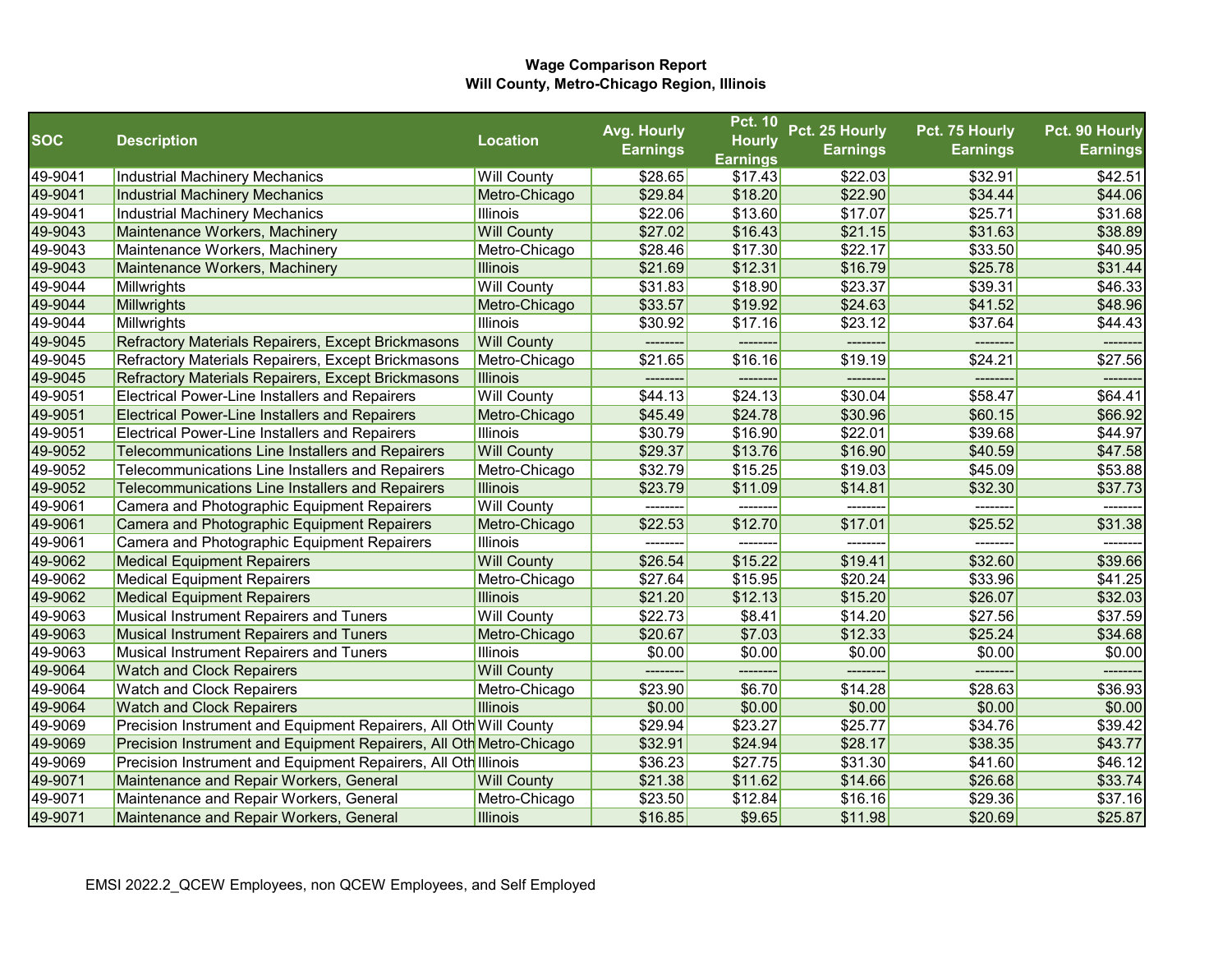|            |                                                                      |                    | Avg. Hourly     | <b>Pct. 10</b>  | Pct. 25 Hourly  | Pct. 75 Hourly  | Pct. 90 Hourly  |
|------------|----------------------------------------------------------------------|--------------------|-----------------|-----------------|-----------------|-----------------|-----------------|
| <b>SOC</b> | <b>Description</b>                                                   | <b>Location</b>    | <b>Earnings</b> | <b>Hourly</b>   | <b>Earnings</b> | <b>Earnings</b> | <b>Earnings</b> |
|            |                                                                      |                    |                 | <b>Earnings</b> |                 |                 |                 |
| 49-9081    | <b>Wind Turbine Service Technicians</b>                              | <b>Will County</b> | \$27.09         | \$18.60         | \$21.26         | \$30.48         | \$39.04         |
| 49-9081    | <b>Wind Turbine Service Technicians</b>                              | Metro-Chicago      | \$27.83         | \$18.67         | \$21.84         | \$31.50         | \$40.12         |
| 49-9081    | Wind Turbine Service Technicians                                     | Illinois           |                 |                 |                 |                 |                 |
| 49-9091    | Coin, Vending, and Amusement Machine Servicers and Will County       |                    | \$16.79         | \$9.25          | \$10.21         | \$19.10         | \$22.93         |
| 49-9091    | Coin, Vending, and Amusement Machine Servicers and Metro-Chicago     |                    | \$17.25         | \$9.44          | \$11.25         | \$20.77         | \$24.37         |
| 49-9091    | Coin, Vending, and Amusement Machine Servicers and Illinois          |                    | \$15.27         | \$9.57          | \$10.91         | \$18.92         | \$22.73         |
| 49-9092    | <b>Commercial Divers</b>                                             | <b>Will County</b> | \$32.23         | \$24.01         | \$26.35         | \$38.39         | \$43.62         |
| 49-9092    | <b>Commercial Divers</b>                                             | Metro-Chicago      | \$35.77         | \$26.13         | \$29.21         | \$42.53         | \$48.90         |
| 49-9092    | <b>Commercial Divers</b>                                             | Illinois           | \$37.06         | \$15.95         | \$21.59         | \$41.02         | \$58.85         |
| 49-9094    | <b>Locksmiths and Safe Repairers</b>                                 | <b>Will County</b> | \$28.24         | \$10.62         | \$17.89         | \$36.55         | \$43.03         |
| 49-9094    | Locksmiths and Safe Repairers                                        | Metro-Chicago      | \$27.46         | \$11.43         | \$17.71         | \$35.05         | \$41.68         |
| 49-9094    | <b>Locksmiths and Safe Repairers</b>                                 | <b>Illinois</b>    | \$20.35         | \$10.98         | \$14.72         | \$25.74         | \$29.70         |
| 49-9095    | Manufactured Building and Mobile Home Installers                     | <b>Will County</b> | \$15.98         | \$11.82         | \$12.89         | \$18.69         | \$21.95         |
| 49-9095    | Manufactured Building and Mobile Home Installers                     | Metro-Chicago      | \$17.43         | \$12.76         | \$14.11         | \$20.46         | \$24.08         |
| 49-9095    | Manufactured Building and Mobile Home Installers                     | Illinois           |                 |                 |                 |                 |                 |
| 49-9096    | <b>Riggers</b>                                                       | <b>Will County</b> | \$30.82         | \$14.02         | \$18.47         | \$42.02         | \$46.12         |
| 49-9096    | Riggers                                                              | Metro-Chicago      | \$32.42         | \$14.74         | \$19.44         | \$44.05         | \$48.77         |
| 49-9096    | <b>Riggers</b>                                                       | Illinois           |                 |                 |                 |                 |                 |
| 49-9097    | Signal and Track Switch Repairers                                    | <b>Will County</b> | \$35.42         | \$21.29         | \$33.81         | \$39.81         | \$42.65         |
| 49-9097    | <b>Signal and Track Switch Repairers</b>                             | Metro-Chicago      | \$35.84         | \$21.63         | \$33.91         | \$40.36         | \$43.47         |
| 49-9097    | Signal and Track Switch Repairers                                    | Illinois           | \$0.00          | \$0.00          | \$0.00          | \$0.00          | \$0.00          |
| 49-9098    | Helpers--Installation, Maintenance, and Repair Worker Will County    |                    | \$16.98         | \$11.16         | \$12.54         | \$19.08         | \$27.01         |
| 49-9098    | Helpers--Installation, Maintenance, and Repair Worker Metro-Chicago  |                    | \$17.68         | \$11.63         | \$13.04         | \$19.89         | \$28.13         |
| 49-9098    | Helpers--Installation, Maintenance, and Repair Worker Illinois       |                    | \$21.48         | \$13.72         | \$15.51         | \$25.24         | \$34.02         |
| 49-9099    | Installation, Maintenance, and Repair Workers, All Oth Will County   |                    | \$25.75         | \$12.97         | \$16.24         | \$33.46         | \$43.42         |
| 49-9099    | Installation, Maintenance, and Repair Workers, All Oth Metro-Chicago |                    | \$27.90         | \$13.27         | \$17.58         | \$36.60         | \$47.27         |
| 49-9099    | Installation, Maintenance, and Repair Workers, All Oth Illinois      |                    | \$17.76         | \$9.91          | \$12.32         | \$22.02         | \$27.96         |
|            | 51-0000 - Production Occupations                                     |                    |                 |                 |                 |                 |                 |
| 51-1011    | First-Line Supervisors of Production and Operating Wo Will County    |                    | \$31.26         | \$17.67         | \$23.07         | \$37.55         | \$46.93         |
| 51-1011    | First-Line Supervisors of Production and Operating WoMetro-Chicago   |                    | \$32.79         | \$18.51         | \$24.08         | \$39.53         | \$49.27         |
| 51-1011    | First-Line Supervisors of Production and Operating Wolllinois        |                    | \$30.15         | \$17.24         | \$22.17         | \$36.35         | \$45.61         |
| 51-2011    | Aircraft Structure, Surfaces, Rigging, and Systems Ass Will County   |                    | --------        | ---------       | --------        | --------        | --------        |
| 51-2011    | Aircraft Structure, Surfaces, Rigging, and Systems Ass Metro-Chicago |                    | \$28.25         | \$17.44         | \$21.45         | \$34.00         | \$40.07         |
| 51-2011    | Aircraft Structure, Surfaces, Rigging, and Systems Ass Illinois      |                    | \$0.00          | \$0.00          | \$0.00          | \$0.00          | \$0.00          |
| 51-2021    | Coil Winders, Tapers, and Finishers                                  | <b>Will County</b> | \$23.29         | \$12.75         | \$15.23         | \$29.64         | \$42.35         |
| 51-2021    | Coil Winders, Tapers, and Finishers                                  | Metro-Chicago      | \$25.41         | \$13.87         | \$16.57         | \$32.30         | \$46.09         |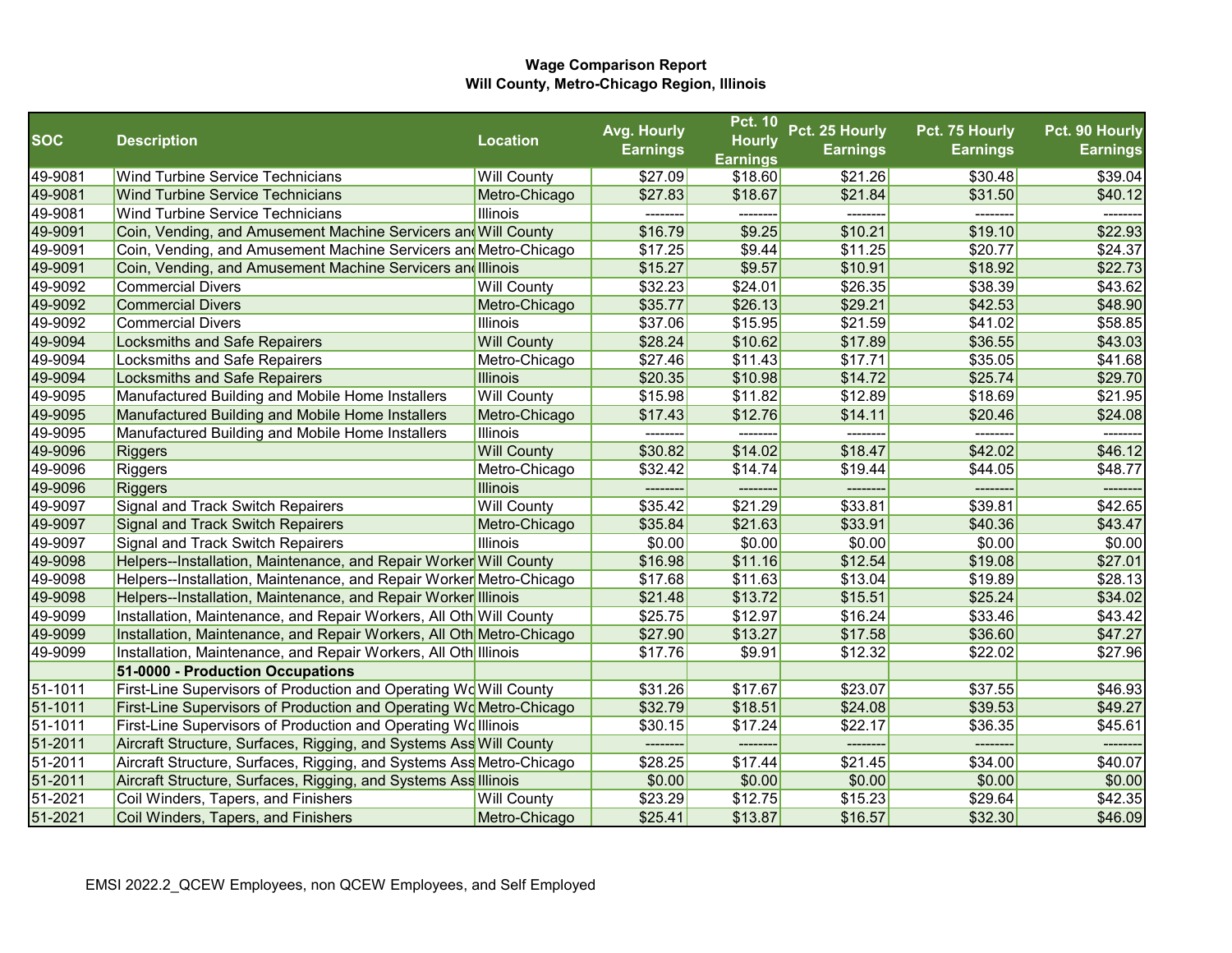|            |                                                                      |                    | Avg. Hourly     | <b>Pct. 10</b>      | Pct. 25 Hourly  | Pct. 75 Hourly  | Pct. 90 Hourly  |
|------------|----------------------------------------------------------------------|--------------------|-----------------|---------------------|-----------------|-----------------|-----------------|
| <b>SOC</b> | <b>Description</b>                                                   | <b>Location</b>    | <b>Earnings</b> | <b>Hourly</b>       | <b>Earnings</b> | <b>Earnings</b> | <b>Earnings</b> |
|            |                                                                      |                    |                 | <b>Earnings</b>     |                 |                 |                 |
| 51-2021    | Coil Winders, Tapers, and Finishers                                  | Illinois           |                 |                     |                 |                 |                 |
| 51-2028    | Electrical, Electronic, and Electromechanical Assemble Will County   |                    | \$14.30         | \$9.84              | \$11.46         | \$16.26         | \$19.97         |
| 51-2028    | Electrical, Electronic, and Electromechanical Assemble Metro-Chicago |                    | \$15.98         | \$10.94             | \$12.75         | \$18.27         | \$22.34         |
| 51-2028    | Electrical, Electronic, and Electromechanical Assemble Illinois      |                    | \$15.19         | \$9.95              | \$11.94         | \$17.65         | \$21.70         |
| 51-2031    | Engine and Other Machine Assemblers                                  | <b>Will County</b> | \$20.21         | \$13.04             | \$15.57         | \$25.24         | \$28.07         |
| 51-2031    | <b>Engine and Other Machine Assemblers</b>                           | Metro-Chicago      | \$21.11         | \$13.62             | \$16.24         | \$26.29         | \$29.43         |
| 51-2031    | Engine and Other Machine Assemblers                                  | Illinois           | \$24.17         | \$14.56             | \$18.61         | \$30.22         | \$33.68         |
| 51-2041    | <b>Structural Metal Fabricators and Fitters</b>                      | <b>Will County</b> | \$22.95         | \$13.78             | \$16.02         | \$26.06         | \$40.05         |
| 51-2041    | <b>Structural Metal Fabricators and Fitters</b>                      | Metro-Chicago      | \$23.66         | \$14.20             | \$16.52         | \$26.88         | \$41.22         |
| 51-2041    | <b>Structural Metal Fabricators and Fitters</b>                      | <b>Illinois</b>    | \$24.74         | \$14.31             | \$17.64         | \$27.63         | \$41.84         |
| 51-2051    | <b>Fiberglass Laminators and Fabricators</b>                         | <b>Will County</b> | --------        |                     | -------         | -------         | ------          |
| 51-2051    | <b>Fiberglass Laminators and Fabricators</b>                         | Metro-Chicago      | \$17.83         | \$13.65             | \$16.11         | \$19.58         | \$20.80         |
| 51-2051    | <b>Fiberglass Laminators and Fabricators</b>                         | Illinois           | \$0.00          | \$0.00              | \$0.00          | \$0.00          | \$0.00          |
| 51-2061    | Timing Device Assemblers and Adjusters                               | <b>Will County</b> | --------        | --------            | -------         | -------         | ------          |
| 51-2061    | <b>Timing Device Assemblers and Adjusters</b>                        | Metro-Chicago      | \$25.23         | \$14.79             | \$18.59         | \$31.04         | \$36.27         |
| 51-2061    | <b>Timing Device Assemblers and Adjusters</b>                        | <b>Illinois</b>    | \$0.00          | \$0.00              | \$0.00          | \$0.00          | \$0.00          |
| 51-2098    | Miscellaneous Assemblers and Fabricators                             | <b>Will County</b> | \$15.85         | \$9.97              | \$11.79         | \$18.92         | \$24.75         |
| 51-2098    | <b>Miscellaneous Assemblers and Fabricators</b>                      | Metro-Chicago      | \$17.11         | \$10.73             | \$12.71         | \$20.44         | \$26.70         |
| 51-2098    | Miscellaneous Assemblers and Fabricators                             | Illinois           | \$13.96         | \$9.53              | \$10.54         | \$16.48         | \$21.15         |
| 51-3011    | <b>Bakers</b>                                                        | <b>Will County</b> | \$13.33         | \$9.41              | \$10.71         | \$14.66         | \$18.33         |
| 51-3011    | Bakers                                                               | Metro-Chicago      | \$14.79         | \$10.29             | \$11.84         | \$16.42         | \$20.30         |
| 51-3011    | <b>Bakers</b>                                                        | <b>Illinois</b>    | \$15.76         | \$11.12             | \$12.69         | \$17.37         | \$21.68         |
| 51-3021    | <b>Butchers and Meat Cutters</b>                                     | <b>Will County</b> | \$15.53         | \$10.35             | \$12.11         | \$18.00         | \$22.81         |
| 51-3021    | <b>Butchers and Meat Cutters</b>                                     | Metro-Chicago      | \$17.31         | \$11.51             | \$13.45         | \$20.15         | \$25.42         |
| 51-3021    | <b>Butchers and Meat Cutters</b>                                     | Illinois           | \$18.00         | $\overline{$}11.88$ | \$13.93         | \$21.06         | \$26.49         |
| 51-3022    | Meat, Poultry, and Fish Cutters and Trimmers                         | <b>Will County</b> | \$16.23         | \$12.20             | \$14.27         | \$18.41         | \$19.84         |
| 51-3022    | Meat, Poultry, and Fish Cutters and Trimmers                         | Metro-Chicago      | \$17.88         | \$13.70             | \$15.89         | \$20.32         | \$21.98         |
| 51-3022    | Meat, Poultry, and Fish Cutters and Trimmers                         | Illinois           | \$18.62         | \$14.72             | \$17.48         | \$20.77         | \$21.74         |
| 51-3023    | <b>Slaughterers and Meat Packers</b>                                 | <b>Will County</b> | \$13.72         | \$9.25              | \$11.55         | \$16.02         | \$17.59         |
| 51-3023    | <b>Slaughterers and Meat Packers</b>                                 | Metro-Chicago      | \$14.82         | \$9.82              | \$12.34         | \$17.30         | \$19.17         |
| 51-3023    | <b>Slaughterers and Meat Packers</b>                                 | Illinois           | \$12.45         | \$9.62              | \$10.75         | \$14.39         | \$15.65         |
| 51-3091    | Food and Tobacco Roasting, Baking, and Drying Mach Will County       |                    | \$16.44         | \$11.36             | \$13.36         | \$19.02         | \$23.39         |
| 51-3091    | Food and Tobacco Roasting, Baking, and Drying Mach Metro-Chicago     |                    | \$18.44         | \$12.71             | \$14.85         | \$21.38         | \$26.26         |
| 51-3091    | Food and Tobacco Roasting, Baking, and Drying Mach Illinois          |                    | --------        | --------            | --------        | --------        | --------        |
| 51-3092    | <b>Food Batchmakers</b>                                              | <b>Will County</b> | \$16.35         | \$9.38              | \$11.98         | \$20.14         | \$23.21         |
| 51-3092    | <b>Food Batchmakers</b>                                              | Metro-Chicago      | \$18.24         | \$10.62             | \$13.40         | \$22.43         | \$26.18         |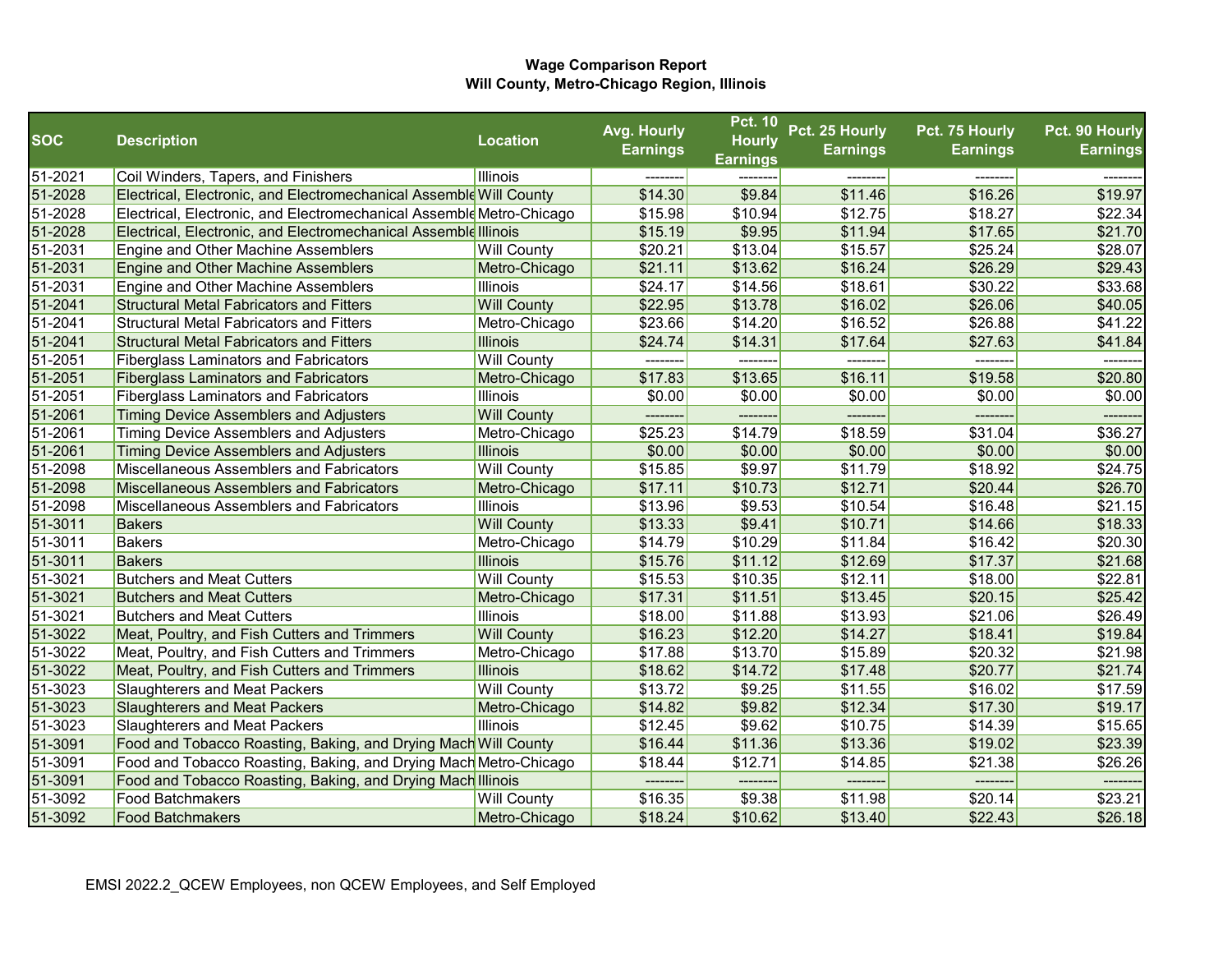|            |                                                                       |                    | Avg. Hourly     | <b>Pct. 10</b>  | Pct. 25 Hourly  | Pct. 75 Hourly  | Pct. 90 Hourly  |
|------------|-----------------------------------------------------------------------|--------------------|-----------------|-----------------|-----------------|-----------------|-----------------|
| <b>SOC</b> | <b>Description</b>                                                    | <b>Location</b>    | <b>Earnings</b> | <b>Hourly</b>   | <b>Earnings</b> | <b>Earnings</b> | <b>Earnings</b> |
|            |                                                                       |                    |                 | <b>Earnings</b> |                 |                 |                 |
| 51-3092    | <b>Food Batchmakers</b>                                               | Illinois           | \$16.22         | \$10.02         | \$12.30         | \$19.67         | \$23.06         |
| 51-3093    | <b>Food Cooking Machine Operators and Tenders</b>                     | <b>Will County</b> | \$15.40         | \$10.52         | \$12.46         | \$17.49         | \$21.57         |
| 51-3093    | <b>Food Cooking Machine Operators and Tenders</b>                     | Metro-Chicago      | \$17.26         | \$11.84         | \$13.95         | \$19.71         | \$24.04         |
| 51-3093    | <b>Food Cooking Machine Operators and Tenders</b>                     | <b>Illinois</b>    | ---------       | ---------       | --------        | --------        |                 |
| 51-3099    | Food Processing Workers, All Other                                    | <b>Will County</b> | \$15.90         | \$11.76         | \$12.98         | \$17.63         | \$20.11         |
| 51-3099    | Food Processing Workers, All Other                                    | Metro-Chicago      | \$17.78         | \$13.06         | \$14.43         | \$19.72         | \$22.65         |
| 51-3099    | Food Processing Workers, All Other                                    | Illinois           | --------        |                 | -------         | --------        |                 |
| 51-4021    | Extruding and Drawing Machine Setters, Operators, an Will County      |                    | \$22.48         | \$14.08         | \$17.25         | \$26.32         | \$33.99         |
| 51-4021    | Extruding and Drawing Machine Setters, Operators, an Metro-Chicago    |                    | \$21.95         | \$14.45         | \$16.68         | \$25.78         | \$33.10         |
| 51-4021    | Extruding and Drawing Machine Setters, Operators, an Illinois         |                    | \$23.72         | \$14.35         | \$17.87         | \$28.10         | \$36.40         |
| 51-4022    | Forging Machine Setters, Operators, and Tenders, Met Will County      |                    | --------        | --------        | -------         | --------        | -------         |
| 51-4022    | Forging Machine Setters, Operators, and Tenders, Met Metro-Chicago    |                    | \$25.05         | \$17.47         | \$20.28         | \$29.38         | \$34.34         |
| 51-4022    | Forging Machine Setters, Operators, and Tenders, Met Illinois         |                    | \$0.00          | \$0.00          | \$0.00          | \$0.00          | \$0.00          |
| 51-4023    | Rolling Machine Setters, Operators, and Tenders, Meta Will County     |                    | \$21.05         | \$14.84         | \$17.14         | \$24.61         | \$30.03         |
| 51-4023    | Rolling Machine Setters, Operators, and Tenders, Meta Metro-Chicago   |                    | \$21.09         | \$15.33         | \$17.01         | \$24.70         | \$30.44         |
| 51-4023    | Rolling Machine Setters, Operators, and Tenders, Meta Illinois        |                    | ---------       | ---------       | --------        | --------        |                 |
| 51-4031    | Cutting, Punching, and Press Machine Setters, Operat Will County      |                    | \$17.49         | \$11.31         | \$13.45         | \$20.88         | \$24.94         |
| 51-4031    | Cutting, Punching, and Press Machine Setters, Operat Metro-Chicago    |                    | \$18.17         | \$11.74         | \$13.94         | \$21.72         | \$25.93         |
| 51-4031    | Cutting, Punching, and Press Machine Setters, Operat Illinois         |                    | \$20.09         | \$12.24         | \$15.56         | \$23.96         | \$28.31         |
| 51-4032    | Drilling and Boring Machine Tool Setters, Operators, an Will County   |                    | \$16.97         | \$10.32         | \$12.79         | \$20.55         | \$25.13         |
| 51-4032    | Drilling and Boring Machine Tool Setters, Operators, an Metro-Chicago |                    | \$18.03         | \$11.65         | \$13.55         | \$21.80         | \$26.74         |
| 51-4032    | Drilling and Boring Machine Tool Setters, Operators, an Illinois      |                    | ---------       | --------        | -------         | --------        | -------         |
| 51-4033    | Grinding, Lapping, Polishing, and Buffing Machine Too Will County     |                    | \$18.52         | \$12.22         | \$13.88         | \$22.26         | \$28.13         |
| 51-4033    | Grinding, Lapping, Polishing, and Buffing Machine Too Metro-Chicago   |                    | \$18.94         | \$12.51         | \$14.22         | \$22.79         | \$28.76         |
| 51-4033    | Grinding, Lapping, Polishing, and Buffing Machine Too Illinois        |                    | \$20.83         | \$12.86         | \$15.86         | \$25.16         | \$30.67         |
| 51-4034    | Lathe and Turning Machine Tool Setters, Operators, ar Will County     |                    | \$19.56         | \$12.37         | \$14.31         | \$22.68         | \$28.75         |
| 51-4034    | Lathe and Turning Machine Tool Setters, Operators, ar Metro-Chicago   |                    | \$21.71         | \$13.70         | \$15.91         | \$25.31         | \$31.84         |
| 51-4034    | Lathe and Turning Machine Tool Setters, Operators, an Illinois        |                    |                 |                 |                 |                 | ------          |
| 51-4035    | Milling and Planing Machine Setters, Operators, and ToWill County     |                    | \$23.51         | \$15.14         | \$20.01         | \$27.68         | \$29.97         |
| 51-4035    | Milling and Planing Machine Setters, Operators, and ToMetro-Chicago   |                    | \$24.65         | \$16.91         | \$20.72         | \$29.13         | \$31.85         |
| 51-4035    | Milling and Planing Machine Setters, Operators, and Telllinois        |                    | --------        | --------        | -------         | --------        | -------         |
| 51-4041    | Machinists                                                            | <b>Will County</b> | \$20.63         | \$11.89         | \$15.09         | \$24.83         | \$30.51         |
| 51-4041    | Machinists                                                            | Metro-Chicago      | \$22.18         | \$12.79         | \$16.19         | \$26.72         | \$32.82         |
| 51-4041    | Machinists                                                            | Illinois           | \$18.42         | \$11.06         | \$13.77         | \$22.16         | \$26.82         |
| 51-4051    | Metal-Refining Furnace Operators and Tenders                          | <b>Will County</b> | \$24.37         | \$16.99         | \$20.31         | \$27.48         | \$32.02         |
| 51-4051    | Metal-Refining Furnace Operators and Tenders                          | Metro-Chicago      | \$22.69         | \$16.61         | \$18.85         | \$25.72         | \$29.85         |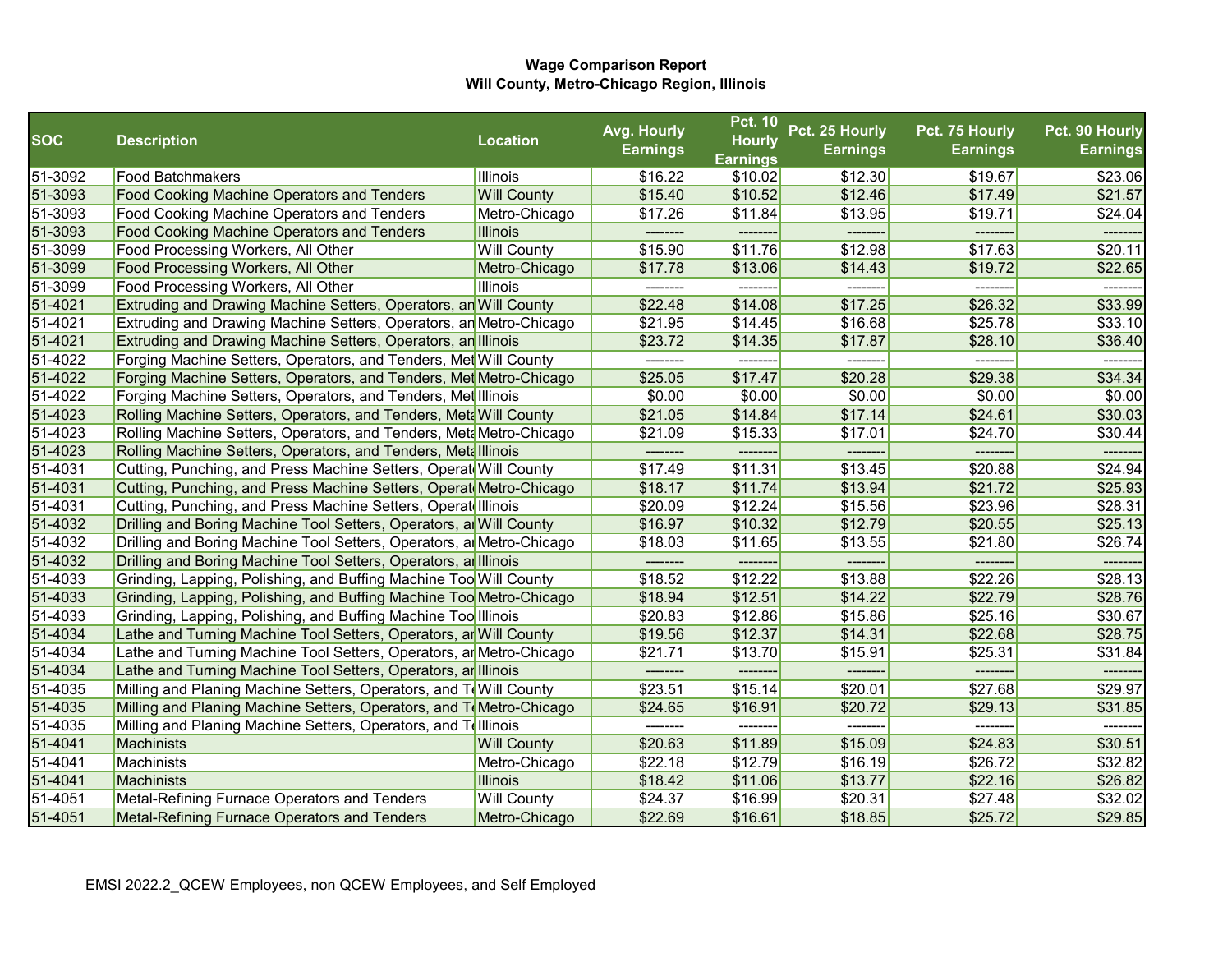|            |                                                                      |                    | Avg. Hourly     | <b>Pct. 10</b>                   | Pct. 25 Hourly  | Pct. 75 Hourly  | Pct. 90 Hourly  |
|------------|----------------------------------------------------------------------|--------------------|-----------------|----------------------------------|-----------------|-----------------|-----------------|
| <b>SOC</b> | <b>Description</b>                                                   | <b>Location</b>    | <b>Earnings</b> | <b>Hourly</b><br><b>Earnings</b> | <b>Earnings</b> | <b>Earnings</b> | <b>Earnings</b> |
| 51-4051    | Metal-Refining Furnace Operators and Tenders                         | <b>Illinois</b>    | \$0.00          | \$0.00                           | \$0.00          | \$0.00          | \$0.00          |
| 51-4052    | Pourers and Casters, Metal                                           | <b>Will County</b> |                 |                                  | -----           |                 |                 |
| 51-4052    | Pourers and Casters, Metal                                           | Metro-Chicago      | \$20.32         | \$14.19                          | \$16.35         | \$24.16         | \$28.07         |
| 51-4052    | Pourers and Casters, Metal                                           | <b>Illinois</b>    | \$0.00          | \$0.00                           | \$0.00          | \$0.00          | \$0.00          |
| 51-4061    | Model Makers, Metal and Plastic                                      | <b>Will County</b> | --------        | --------                         | --------        | -------         |                 |
| 51-4061    | <b>Model Makers, Metal and Plastic</b>                               | Metro-Chicago      | \$31.43         | \$17.39                          | \$22.63         | \$39.27         | \$45.65         |
| 51-4061    | Model Makers, Metal and Plastic                                      | Illinois           | \$0.00          | \$0.00                           | \$0.00          | \$0.00          | \$0.00          |
| 51-4062    | Patternmakers, Metal and Plastic                                     | <b>Will County</b> |                 |                                  | ------          |                 |                 |
| 51-4062    | <b>Patternmakers, Metal and Plastic</b>                              | Metro-Chicago      | \$21.32         | \$14.55                          | \$16.67         | \$24.80         | \$31.39         |
| 51-4062    | Patternmakers, Metal and Plastic                                     | <b>Illinois</b>    | \$0.00          | \$0.00                           | \$0.00          | \$0.00          | \$0.00          |
| 51-4071    | <b>Foundry Mold and Coremakers</b>                                   | <b>Will County</b> | --------        | --------                         | --------        | --------        | -------         |
| 51-4071    | <b>Foundry Mold and Coremakers</b>                                   | Metro-Chicago      | \$21.03         | \$14.80                          | \$16.74         | \$23.48         | \$32.92         |
| 51-4071    | <b>Foundry Mold and Coremakers</b>                                   | <b>Illinois</b>    |                 |                                  |                 |                 |                 |
| 51-4072    | Molding, Coremaking, and Casting Machine Setters, O Will County      |                    | \$18.39         | \$11.39                          | \$13.48         | \$22.01         | \$28.39         |
| 51-4072    | Molding, Coremaking, and Casting Machine Setters, O Metro-Chicago    |                    | \$18.18         | \$11.19                          | \$13.24         | \$21.77         | \$28.03         |
| 51-4072    | Molding, Coremaking, and Casting Machine Setters, O Illinois         |                    | \$19.89         | \$11.46                          | \$14.66         | \$23.71         | \$30.20         |
| 51-4081    | Multiple Machine Tool Setters, Operators, and Tenders Will County    |                    | \$17.61         | \$10.88                          | \$13.34         | \$20.73         | \$25.39         |
| 51-4081    | Multiple Machine Tool Setters, Operators, and Tenders Metro-Chicago  |                    | \$18.51         | \$11.44                          | \$13.97         | \$21.86         | \$26.71         |
| 51-4081    | Multiple Machine Tool Setters, Operators, and Tenders Illinois       |                    | \$20.87         | \$11.96                          | \$15.89         | \$24.88         | \$29.83         |
| 51-4111    | <b>Tool and Die Makers</b>                                           | <b>Will County</b> | \$26.20         | \$16.54                          | \$20.02         | \$31.39         | \$37.48         |
| 51-4111    | <b>Tool and Die Makers</b>                                           | Metro-Chicago      | \$27.35         | \$17.26                          | \$20.85         | \$32.82         | \$39.18         |
| 51-4111    | <b>Tool and Die Makers</b>                                           | <b>Illinois</b>    | \$28.94         | \$18.13                          | \$21.94         | \$34.95         | \$41.84         |
| 51-4121    | <b>Welders, Cutters, Solderers, and Brazers</b>                      | <b>Will County</b> | \$21.56         | \$13.65                          | \$16.38         | \$24.62         | \$31.80         |
| 51-4121    | <b>Welders, Cutters, Solderers, and Brazers</b>                      | Metro-Chicago      | \$22.35         | \$14.20                          | \$17.02         | \$25.59         | \$32.84         |
| 51-4121    | <b>Welders, Cutters, Solderers, and Brazers</b>                      | <b>Illinois</b>    | \$18.58         | \$12.25                          | \$14.43         | \$21.22         | \$26.77         |
| 51-4122    | Welding, Soldering, and Brazing Machine Setters, Ope Will County     |                    | \$16.88         | \$12.35                          | \$13.58         | \$19.15         | \$23.33         |
| 51-4122    | Welding, Soldering, and Brazing Machine Setters, Ope Metro-Chicago   |                    | \$17.49         | \$12.85                          | \$14.14         | \$19.90         | \$24.17         |
| 51-4122    | <b>Welding, Soldering, and Brazing Machine Setters, Ope Illinois</b> |                    | \$19.07         | \$13.39                          | \$15.49         | \$21.74         | \$26.37         |
| 51-4191    | Heat Treating Equipment Setters, Operators, and Tend Will County     |                    | \$18.48         | \$12.52                          | \$13.99         | \$21.64         | \$27.25         |
| 51-4191    | Heat Treating Equipment Setters, Operators, and Tend Metro-Chicago   |                    | \$18.46         | \$12.52                          | \$13.98         | \$21.61         | \$27.20         |
| 51-4191    | Heat Treating Equipment Setters, Operators, and Tend Illinois        |                    | --------        | --------                         | --------        |                 | -------         |
| 51-4192    | Layout Workers, Metal and Plastic                                    | <b>Will County</b> | --------        | --------                         | --------        | -------         | -------         |
| 51-4192    | Layout Workers, Metal and Plastic                                    | Metro-Chicago      | \$25.89         | \$19.79                          | \$22.20         | \$29.92         | \$32.57         |
| 51-4192    | Layout Workers, Metal and Plastic                                    | Illinois           | \$0.00          | \$0.00                           | \$0.00          | \$0.00          | \$0.00          |
| 51-4193    | Plating Machine Setters, Operators, and Tenders, Meta Will County    |                    | \$19.03         | \$13.30                          | \$14.77         | \$21.78         | \$27.75         |
| 51-4193    | Plating Machine Setters, Operators, and Tenders, Meta Metro-Chicago  |                    | \$17.69         | \$12.32                          | \$13.70         | \$20.25         | \$25.77         |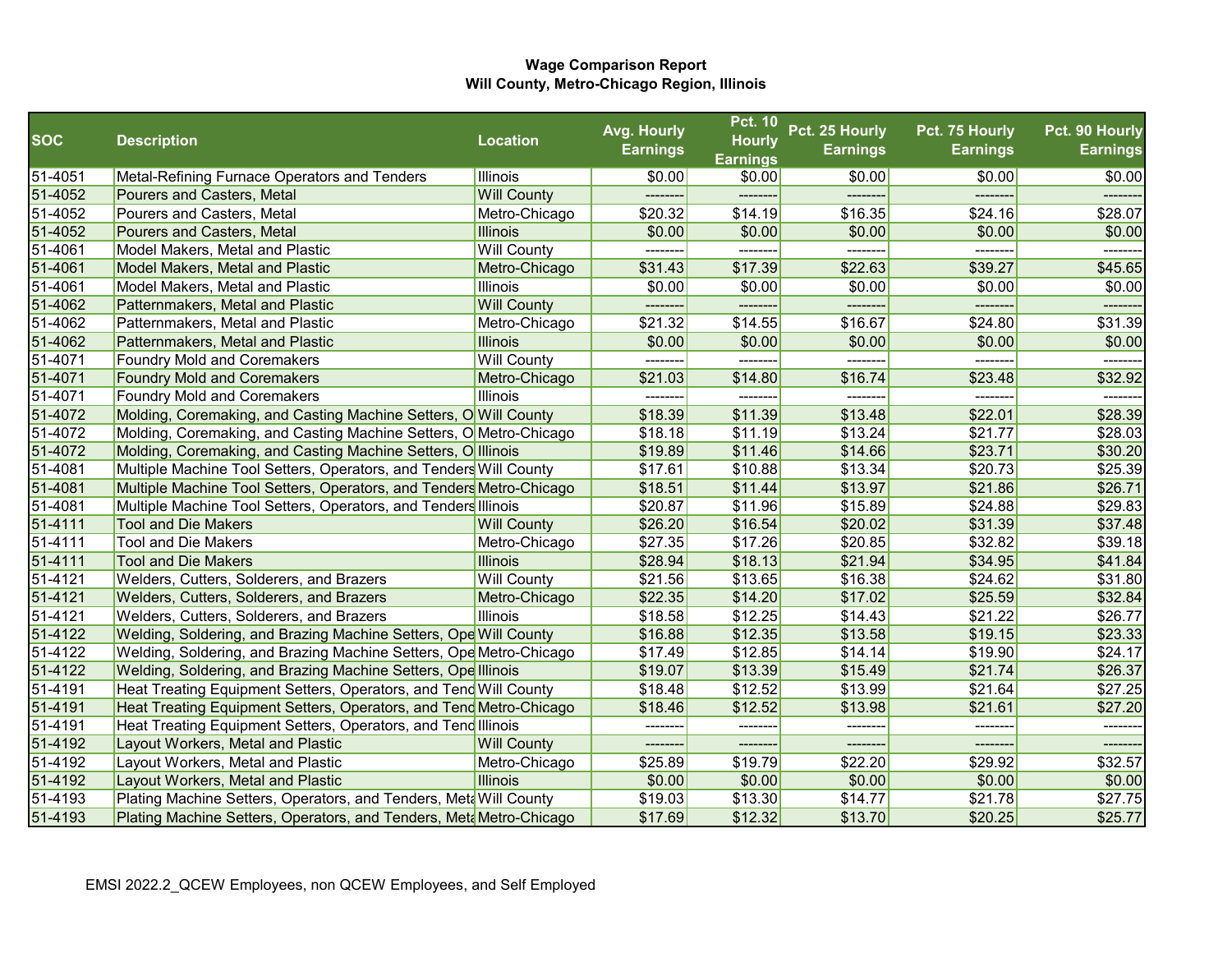|             |                                                                |                    | Avg. Hourly     | <b>Pct. 10</b>  | Pct. 25 Hourly  | Pct. 75 Hourly  | Pct. 90 Hourly  |
|-------------|----------------------------------------------------------------|--------------------|-----------------|-----------------|-----------------|-----------------|-----------------|
| <b>SOC</b>  | <b>Description</b>                                             | <b>Location</b>    | <b>Earnings</b> | <b>Hourly</b>   | <b>Earnings</b> | <b>Earnings</b> | <b>Earnings</b> |
|             |                                                                |                    |                 | <b>Earnings</b> |                 |                 |                 |
| 51-4193     | Plating Machine Setters, Operators, and Tenders, Meta Illinois |                    | \$19.59         | \$13.17         | \$15.23         | \$21.88         | \$29.40         |
| 51-4194     | Tool Grinders, Filers, and Sharpeners                          | <b>Will County</b> |                 |                 |                 |                 |                 |
| 51-4194     | Tool Grinders, Filers, and Sharpeners                          | Metro-Chicago      | \$20.96         | \$13.16         | \$16.95         | \$24.87         | \$28.98         |
| 51-4194     | <b>Tool Grinders, Filers, and Sharpeners</b>                   | <b>Illinois</b>    | \$0.00          | \$0.00          | \$0.00          | \$0.00          | \$0.00          |
| 51-4199     | Metal Workers and Plastic Workers, All Other                   | <b>Will County</b> | \$16.09         | \$10.70         | \$11.98         | \$18.11         | \$26.08         |
| 51-4199     | Metal Workers and Plastic Workers, All Other                   | Metro-Chicago      | \$17.95         | \$11.91         | \$13.31         | \$20.24         | \$29.02         |
| 51-4199     | Metal Workers and Plastic Workers, All Other                   | <b>Illinois</b>    | \$20.64         | \$12.75         | \$14.90         | \$24.43         | \$35.52         |
| $51 - 5111$ | <b>Prepress Technicians and Workers</b>                        | <b>Will County</b> | \$20.84         | \$12.21         | \$13.81         | \$27.09         | \$34.62         |
| 51-5111     | <b>Prepress Technicians and Workers</b>                        | Metro-Chicago      | \$22.90         | \$13.38         | \$15.21         | \$29.74         | \$38.07         |
| 51-5111     | <b>Prepress Technicians and Workers</b>                        | <b>Illinois</b>    | \$23.92         | \$14.18         | \$16.08         | \$30.76         | \$39.81         |
| 51-5112     | <b>Printing Press Operators</b>                                | <b>Will County</b> | \$18.12         | \$10.42         | \$12.38         | \$22.11         | \$30.31         |
| 51-5112     | <b>Printing Press Operators</b>                                | Metro-Chicago      | \$19.82         | \$11.45         | \$13.62         | \$24.17         | \$33.07         |
| 51-5112     | <b>Printing Press Operators</b>                                | <b>Illinois</b>    | \$21.54         | \$12.65         | \$15.00         | \$26.17         | \$35.56         |
| 51-5113     | <b>Print Binding and Finishing Workers</b>                     | <b>Will County</b> | \$17.37         | \$11.28         | \$12.97         | \$21.47         | \$26.00         |
| 51-5113     | Print Binding and Finishing Workers                            | Metro-Chicago      | \$19.11         | \$12.37         | \$14.26         | \$23.57         | \$28.62         |
| 51-5113     | <b>Print Binding and Finishing Workers</b>                     | <b>Illinois</b>    | \$20.47         | \$12.53         | \$15.56         | \$24.80         | \$30.01         |
| 51-6011     | Laundry and Dry-Cleaning Workers                               | <b>Will County</b> | \$14.19         | \$10.71         | \$11.78         | \$15.62         | \$17.48         |
| 51-6011     | Laundry and Dry-Cleaning Workers                               | Metro-Chicago      | \$14.05         | \$10.51         | \$11.57         | \$15.43         | \$17.36         |
| 51-6011     | Laundry and Dry-Cleaning Workers                               | <b>Illinois</b>    | \$12.20         | \$9.88          | \$10.12         | \$13.65         | \$15.52         |
| 51-6021     | Pressers, Textile, Garment, and Related Materials              | <b>Will County</b> | \$13.11         | \$10.08         | \$10.31         | \$15.08         | \$16.44         |
| 51-6021     | Pressers, Textile, Garment, and Related Materials              | Metro-Chicago      | \$12.28         | \$9.46          | \$9.76          | \$14.06         | \$15.45         |
| 51-6021     | Pressers, Textile, Garment, and Related Materials              | <b>Illinois</b>    | --------        |                 |                 | --------        |                 |
| 51-6031     | <b>Sewing Machine Operators</b>                                | <b>Will County</b> | \$14.61         | \$10.04         | \$12.15         | \$15.29         | \$18.58         |
| 51-6031     | <b>Sewing Machine Operators</b>                                | Metro-Chicago      | \$15.08         | \$10.32         | \$12.77         | \$16.23         | \$19.35         |
| 51-6031     | <b>Sewing Machine Operators</b>                                | <b>Illinois</b>    | \$15.58         | \$11.42         | \$13.84         | \$16.91         | \$20.06         |
| 51-6041     | Shoe and Leather Workers and Repairers                         | <b>Will County</b> | \$14.28         | \$9.67          | \$10.58         | \$17.02         | \$22.27         |
| 51-6041     | Shoe and Leather Workers and Repairers                         | Metro-Chicago      | \$13.70         | \$9.33          | \$10.04         | \$16.43         | \$21.63         |
| 51-6041     | Shoe and Leather Workers and Repairers                         | <b>Illinois</b>    | --------        | --------        | -------         | --------        | -------         |
| 51-6042     | Shoe Machine Operators and Tenders                             | <b>Will County</b> | --------        | -------         | -------         | --------        | -------         |
| 51-6042     | Shoe Machine Operators and Tenders                             | Metro-Chicago      | \$15.44         | \$10.07         | \$12.70         | \$18.38         | \$21.03         |
| 51-6042     | Shoe Machine Operators and Tenders                             | <b>Illinois</b>    | \$0.00          | \$0.00          | \$0.00          | \$0.00          | \$0.00          |
| 51-6051     | Sewers, Hand                                                   | <b>Will County</b> | \$13.23         | \$3.47          | \$8.44          | \$14.26         | \$22.12         |
| 51-6051     | Sewers, Hand                                                   | Metro-Chicago      | \$13.71         | \$4.23          | \$10.09         | \$15.03         | \$22.67         |
| 51-6051     | Sewers, Hand                                                   | <b>Illinois</b>    | --------        | --------        | --------        | --------        | -------         |
| 51-6052     | Tailors, Dressmakers, and Custom Sewers                        | <b>Will County</b> | \$16.13         | \$4.34          | \$9.61          | \$19.19         | \$27.02         |
| 51-6052     | Tailors, Dressmakers, and Custom Sewers                        | Metro-Chicago      | \$17.04         | \$5.21          | \$10.20         | \$20.61         | \$28.22         |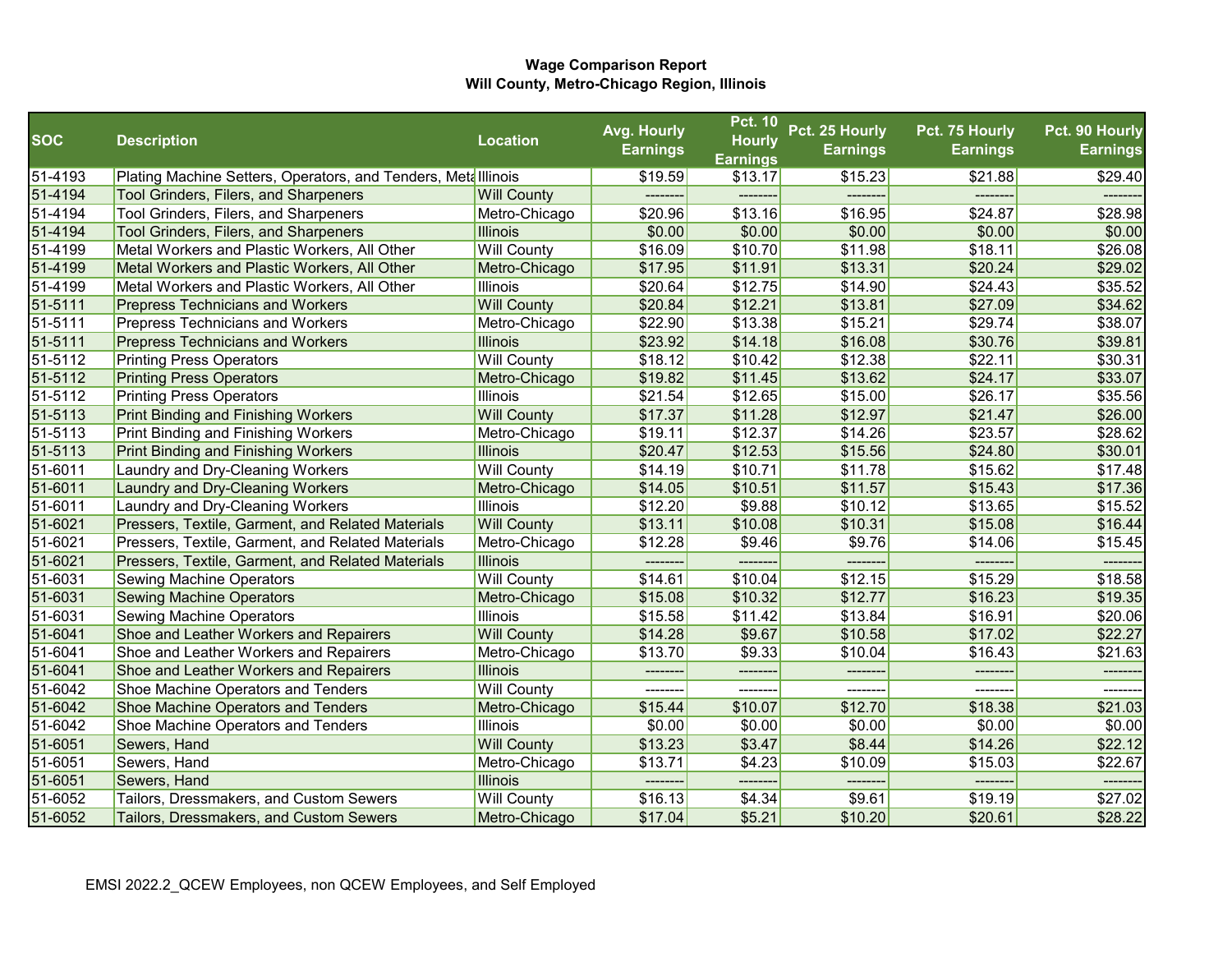|            |                                                                               |                    | Avg. Hourly     | <b>Pct. 10</b>                   | Pct. 25 Hourly  | Pct. 75 Hourly  | Pct. 90 Hourly  |
|------------|-------------------------------------------------------------------------------|--------------------|-----------------|----------------------------------|-----------------|-----------------|-----------------|
| <b>SOC</b> | <b>Description</b>                                                            | <b>Location</b>    | <b>Earnings</b> | <b>Hourly</b><br><b>Earnings</b> | <b>Earnings</b> | <b>Earnings</b> | <b>Earnings</b> |
| 51-6052    | Tailors, Dressmakers, and Custom Sewers                                       | Illinois           | \$18.65         | \$10.80                          | \$13.20         | \$21.94         | \$28.96         |
| 51-6061    | Textile Bleaching and Dyeing Machine Operators and Will County                |                    |                 |                                  |                 |                 |                 |
| 51-6061    | Textile Bleaching and Dyeing Machine Operators and <sup>1</sup> Metro-Chicago |                    | \$16.11         | \$10.43                          | \$12.75         | \$18.95         | \$21.65         |
| 51-6061    | Textile Bleaching and Dyeing Machine Operators and Illinois                   |                    | \$0.00          | \$0.00                           | \$0.00          | \$0.00          | \$0.00          |
| 51-6062    | Textile Cutting Machine Setters, Operators, and Tende Will County             |                    | \$12.70         | \$9.30                           | \$10.53         | \$14.70         | \$17.24         |
| 51-6062    | Textile Cutting Machine Setters, Operators, and Tende Metro-Chicago           |                    | \$13.38         | \$9.75                           | \$11.04         | \$15.49         | \$18.20         |
| 51-6062    | Textile Cutting Machine Setters, Operators, and Tende Illinois                |                    | \$18.32         | \$12.13                          | \$14.68         | \$21.63         | \$26.26         |
| 51-6063    | Textile Knitting and Weaving Machine Setters, Operatd Will County             |                    | \$14.59         | \$10.16                          | \$12.12         | \$16.42         | \$20.16         |
| 51-6063    | Textile Knitting and Weaving Machine Setters, Operatd Metro-Chicago           |                    | \$14.64         | \$10.69                          | \$12.10         | \$16.53         | \$20.22         |
| 51-6063    | Textile Knitting and Weaving Machine Setters, Operatd Illinois                |                    | --------        |                                  | -------         |                 | -------         |
| 51-6064    | Textile Winding, Twisting, and Drawing Out Machine SWill County               |                    | --------        | --------                         | --------        | -------         | ------          |
| 51-6064    | Textile Winding, Twisting, and Drawing Out Machine S Metro-Chicago            |                    | \$14.46         | \$12.64                          | \$13.41         | \$15.41         | \$16.23         |
| 51-6064    | Textile Winding, Twisting, and Drawing Out Machine S Illinois                 |                    |                 |                                  |                 |                 |                 |
| 51-6091    | Extruding and Forming Machine Setters, Operators, an Will County              |                    | \$17.18         | \$13.02                          | \$15.08         | \$18.84         | \$22.45         |
| 51-6091    | <b>Extruding and Forming Machine Setters, Operators, an Metro-Chicago</b>     |                    | \$17.67         | \$13.37                          | \$15.23         | \$19.77         | \$22.93         |
| 51-6091    | <b>Extruding and Forming Machine Setters, Operators, an Illinois</b>          |                    | --------        |                                  | --------        | --------        |                 |
| 51-6092    | <b>Fabric and Apparel Patternmakers</b>                                       | <b>Will County</b> | ---------       | ---------                        | --------        | --------        | --------        |
| 51-6092    | <b>Fabric and Apparel Patternmakers</b>                                       | Metro-Chicago      | \$25.12         | \$13.34                          | \$15.55         | \$31.23         | \$44.61         |
| 51-6092    | <b>Fabric and Apparel Patternmakers</b>                                       | <b>Illinois</b>    | \$0.00          | \$0.00                           | \$0.00          | \$0.00          | \$0.00          |
| 51-6093    | <b>Upholsterers</b>                                                           | <b>Will County</b> | \$19.80         | \$11.10                          | \$14.02         | \$23.19         | \$30.45         |
| 51-6093    | <b>Upholsterers</b>                                                           | Metro-Chicago      | \$20.16         | \$10.68                          | \$14.04         | \$23.62         | \$31.46         |
| 51-6093    | <b>Upholsterers</b>                                                           | <b>Illinois</b>    | \$18.05         | \$10.74                          | \$14.27         | \$21.35         | \$27.14         |
| 51-6099    | Textile, Apparel, and Furnishings Workers, All Other                          | <b>Will County</b> | \$13.04         | \$9.82                           | \$11.17         | \$13.71         | \$16.35         |
| 51-6099    | Textile, Apparel, and Furnishings Workers, All Other                          | Metro-Chicago      | \$14.77         | \$11.27                          | \$12.69         | \$16.00         | \$18.71         |
| 51-6099    | Textile, Apparel, and Furnishings Workers, All Other                          | Illinois           | \$15.58         | \$11.59                          | \$13.80         | \$16.81         | \$19.80         |
| 51-7011    | Cabinetmakers and Bench Carpenters                                            | <b>Will County</b> | \$24.34         | \$13.94                          | \$17.35         | \$30.56         | \$33.98         |
| 51-7011    | Cabinetmakers and Bench Carpenters                                            | Metro-Chicago      | \$24.47         | \$13.76                          | \$17.17         | \$30.66         | \$34.71         |
| 51-7011    | <b>Cabinetmakers and Bench Carpenters</b>                                     | <b>Illinois</b>    | \$23.38         | \$13.69                          | \$17.53         | \$28.62         | \$33.80         |
| 51-7021    | <b>Furniture Finishers</b>                                                    | <b>Will County</b> | \$19.27         | \$11.85                          | \$14.26         | \$22.41         | \$28.58         |
| 51-7021    | <b>Furniture Finishers</b>                                                    | Metro-Chicago      | \$19.78         | \$11.61                          | \$14.38         | \$22.98         | \$29.52         |
| 51-7021    | <b>Furniture Finishers</b>                                                    | <b>Illinois</b>    | \$16.10         | \$10.14                          | \$12.49         | \$17.96         | \$22.61         |
| 51-7031    | Model Makers, Wood                                                            | <b>Will County</b> | --------        |                                  | --------        | --------        | ------          |
| 51-7031    | Model Makers, Wood                                                            | Metro-Chicago      | \$32.92         | \$15.88                          | \$23.29         | \$38.98         | \$44.24         |
| 51-7031    | Model Makers, Wood                                                            | <b>Illinois</b>    | \$0.00          | \$0.00                           | \$0.00          | \$0.00          | \$0.00          |
| 51-7032    | Patternmakers, Wood                                                           | <b>Will County</b> | ---------       | ---------                        | --------        | --------        | --------        |
| 51-7032    | Patternmakers, Wood                                                           | Metro-Chicago      | -------         | --------                         | --------        | -------         | --------        |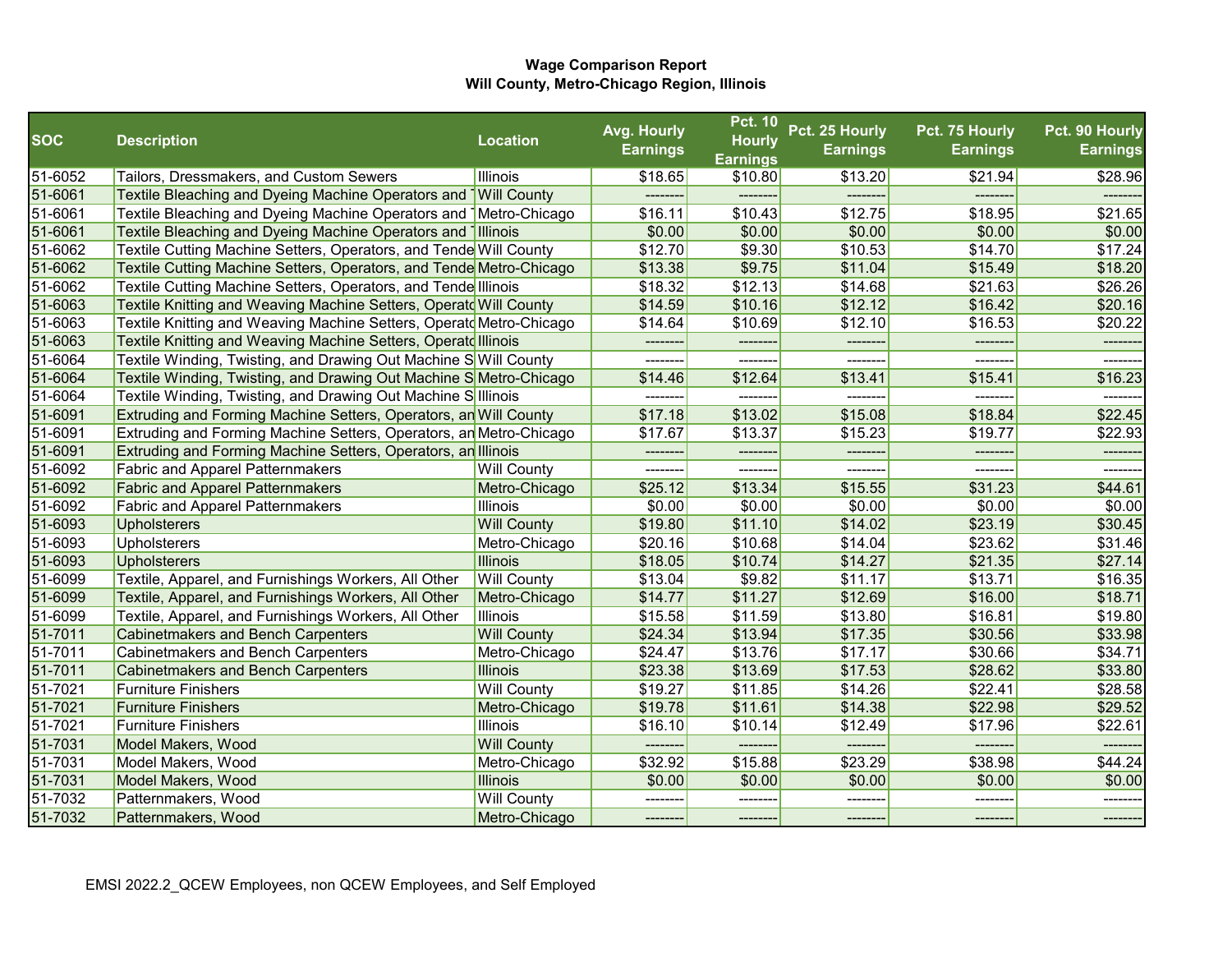|            |                                                                  |                    | Avg. Hourly     | <b>Pct. 10</b>  | Pct. 25 Hourly  | Pct. 75 Hourly  | Pct. 90 Hourly  |
|------------|------------------------------------------------------------------|--------------------|-----------------|-----------------|-----------------|-----------------|-----------------|
| <b>SOC</b> | <b>Description</b>                                               | <b>Location</b>    | <b>Earnings</b> | <b>Hourly</b>   | <b>Earnings</b> | <b>Earnings</b> | <b>Earnings</b> |
|            |                                                                  |                    |                 | <b>Earnings</b> |                 |                 |                 |
| 51-7032    | Patternmakers, Wood                                              | Illinois           | \$0.00          | \$0.00          | \$0.00          | \$0.00          | \$0.00          |
| 51-7041    | Sawing Machine Setters, Operators, and Tenders, Wo Will County   |                    | \$16.77         | \$10.95         | \$13.25         | \$17.81         | \$25.99         |
| 51-7041    | Sawing Machine Setters, Operators, and Tenders, Wo Metro-Chicago |                    | \$17.42         | \$11.31         | \$13.62         | \$18.61         | \$26.94         |
| 51-7041    | Sawing Machine Setters, Operators, and Tenders, Wo Illinois      |                    | \$17.99         | \$10.95         | \$14.34         | \$19.99         | \$26.57         |
| 51-7042    | Woodworking Machine Setters, Operators, and Tender Will County   |                    | \$18.32         | \$13.21         | \$14.56         | \$21.50         | \$26.08         |
| 51-7042    | Woodworking Machine Setters, Operators, and Tender Metro-Chicago |                    | \$19.03         | \$13.62         | \$15.12         | \$22.22         | \$27.02         |
| 51-7042    | Woodworking Machine Setters, Operators, and Tender Illinois      |                    | \$18.02         | \$12.64         | \$14.60         | \$20.63         | \$25.03         |
| 51-7099    | Woodworkers, All Other                                           | <b>Will County</b> | \$17.41         | \$4.26          | \$10.03         | \$20.19         | \$27.42         |
| 51-7099    | Woodworkers, All Other                                           | Metro-Chicago      | \$18.36         | \$4.12          | \$10.45         | \$21.56         | \$29.89         |
| 51-7099    | <b>Woodworkers, All Other</b>                                    | <b>Illinois</b>    | ---------       | --------        | -------         |                 | --------        |
| 51-8011    | Nuclear Power Reactor Operators                                  | <b>Will County</b> | --------        | --------        | -------         | -------         | ------          |
| 51-8011    | Nuclear Power Reactor Operators                                  | Metro-Chicago      | \$49.87         | \$35.77         | \$40.63         | \$58.02         | \$68.32         |
| 51-8011    | Nuclear Power Reactor Operators                                  | <b>Illinois</b>    | \$0.00          | \$0.00          | \$0.00          | \$0.00          | \$0.00          |
| 51-8012    | <b>Power Distributors and Dispatchers</b>                        | <b>Will County</b> | \$41.62         | \$25.24         | \$32.61         | \$50.53         | \$57.79         |
| 51-8012    | Power Distributors and Dispatchers                               | Metro-Chicago      | \$40.90         | \$24.80         | \$32.02         | \$49.78         | \$56.85         |
| 51-8012    | <b>Power Distributors and Dispatchers</b>                        | <b>Illinois</b>    | --------        | --------        | --------        | --------        | -------         |
| 51-8013    | <b>Power Plant Operators</b>                                     | <b>Will County</b> | \$36.16         | \$18.14         | \$23.81         | \$48.58         | \$53.92         |
| 51-8013    | <b>Power Plant Operators</b>                                     | Metro-Chicago      | \$34.01         | \$17.05         | \$22.39         | \$45.49         | \$51.04         |
| 51-8013    | <b>Power Plant Operators</b>                                     | <b>Illinois</b>    |                 |                 |                 |                 |                 |
| 51-8021    | <b>Stationary Engineers and Boiler Operators</b>                 | <b>Will County</b> | \$41.07         | \$31.17         | \$36.01         | \$47.05         | \$49.69         |
| 51-8021    | <b>Stationary Engineers and Boiler Operators</b>                 | Metro-Chicago      | \$43.49         | \$33.06         | \$38.07         | \$50.05         | \$53.38         |
| 51-8021    | <b>Stationary Engineers and Boiler Operators</b>                 | Illinois           | \$47.58         | \$34.33         | \$41.11         | \$55.69         | \$57.81         |
| 51-8031    | Water and Wastewater Treatment Plant and System OWill County     |                    | \$29.79         | \$16.62         | \$22.83         | \$36.52         | \$42.56         |
| 51-8031    | Water and Wastewater Treatment Plant and System OMetro-Chicago   |                    | \$31.06         | \$17.42         | \$23.70         | \$38.10         | \$44.50         |
| 51-8031    | Water and Wastewater Treatment Plant and System Olllinois        |                    | \$31.19         | \$15.42         | \$23.21         | \$38.19         | \$46.49         |
| 51-8091    | <b>Chemical Plant and System Operators</b>                       | <b>Will County</b> | \$35.54         | \$20.96         | \$28.30         | \$43.63         | \$50.00         |
| 51-8091    | <b>Chemical Plant and System Operators</b>                       | Metro-Chicago      | \$37.03         | \$21.83         | \$29.14         | \$45.56         | \$52.48         |
| 51-8091    | <b>Chemical Plant and System Operators</b>                       | <b>Illinois</b>    |                 |                 |                 |                 |                 |
| 51-8092    | <b>Gas Plant Operators</b>                                       | <b>Will County</b> | \$26.89         | \$19.25         | \$20.93         | \$32.71         | \$38.56         |
| 51-8092    | <b>Gas Plant Operators</b>                                       | Metro-Chicago      | \$28.56         | \$20.13         | \$22.19         | \$34.36         | \$41.27         |
| 51-8092    | <b>Gas Plant Operators</b>                                       | Illinois           |                 |                 |                 |                 |                 |
| 51-8093    | Petroleum Pump System Operators, Refinery Operator Will County   |                    | \$32.61         | \$19.93         | \$23.63         | \$42.01         | \$49.74         |
| 51-8093    | Petroleum Pump System Operators, Refinery Operator Metro-Chicago |                    | \$32.35         | \$19.71         | \$23.36         | \$41.49         | \$49.48         |
| 51-8093    | Petroleum Pump System Operators, Refinery Operator Illinois      |                    | \$29.85         | \$16.51         | \$22.64         | \$38.34         | \$42.94         |
| 51-8099    | Plant and System Operators, All Other                            | <b>Will County</b> | \$30.31         | \$24.43         | \$27.29         | \$34.45         | \$37.47         |
| 51-8099    | Plant and System Operators, All Other                            | Metro-Chicago      | \$31.37         | \$25.75         | \$28.17         | \$35.72         | \$39.01         |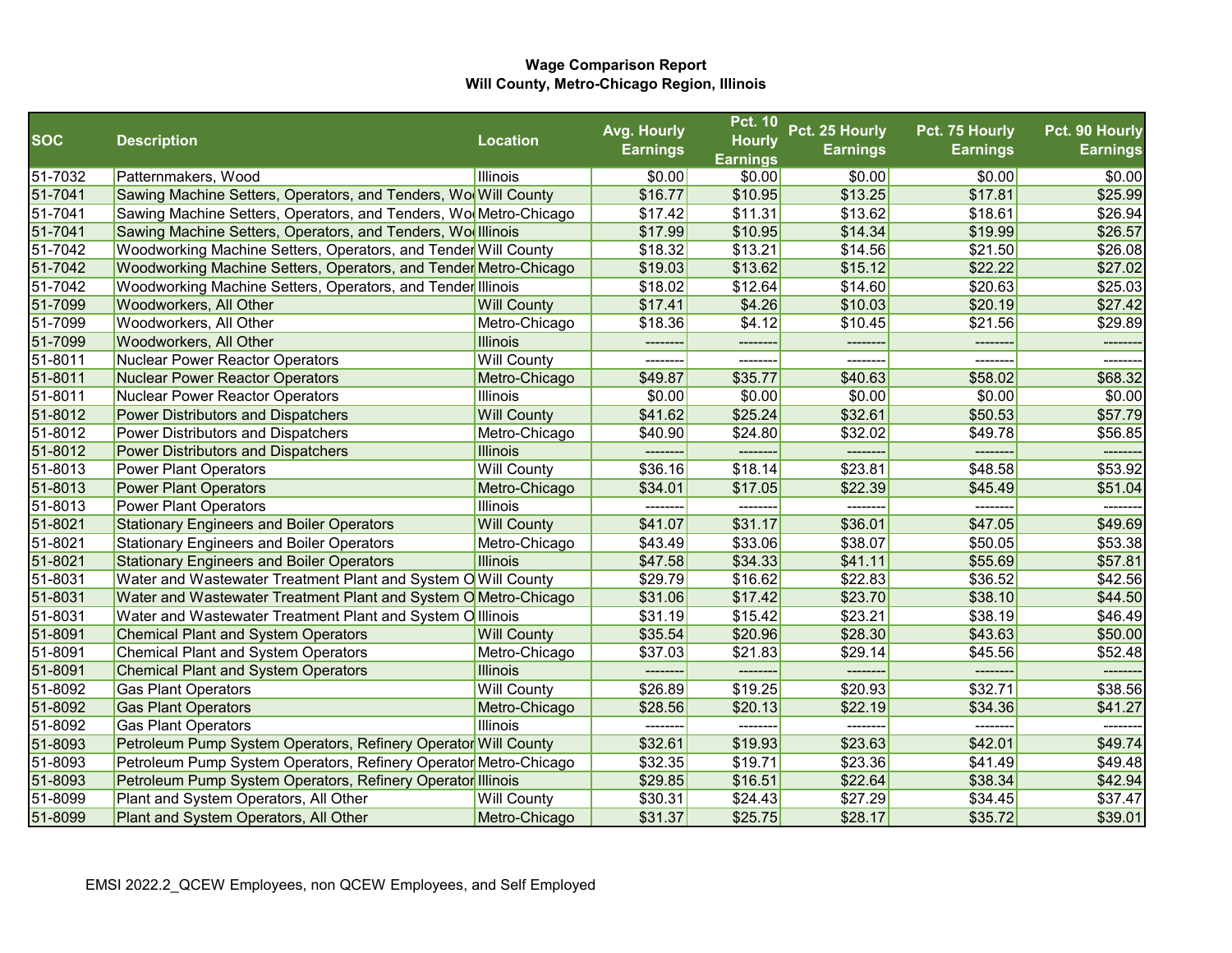|            |                                                                             |                    | Avg. Hourly     | <b>Pct. 10</b>                   | Pct. 25 Hourly  | Pct. 75 Hourly  | Pct. 90 Hourly  |
|------------|-----------------------------------------------------------------------------|--------------------|-----------------|----------------------------------|-----------------|-----------------|-----------------|
| <b>SOC</b> | <b>Description</b>                                                          | <b>Location</b>    | <b>Earnings</b> | <b>Hourly</b><br><b>Earnings</b> | <b>Earnings</b> | <b>Earnings</b> | <b>Earnings</b> |
| 51-8099    | Plant and System Operators, All Other                                       | Illinois           | \$0.00          | \$0.00                           | \$0.00          | \$0.00          | \$0.00          |
| 51-9011    | <b>Chemical Equipment Operators and Tenders</b>                             | <b>Will County</b> | \$25.63         | \$14.48                          | \$18.25         | \$32.69         | \$38.86         |
| 51-9011    | <b>Chemical Equipment Operators and Tenders</b>                             | Metro-Chicago      | \$26.17         | \$14.73                          | \$18.45         | \$33.33         | \$40.11         |
| 51-9011    | <b>Chemical Equipment Operators and Tenders</b>                             | <b>Illinois</b>    | \$29.47         | \$16.58                          | \$21.02         | \$38.18         | \$44.07         |
| 51-9012    | Separating, Filtering, Clarifying, Precipitating, and Still Will County     |                    | \$19.08         | \$12.61                          | \$14.66         | \$22.99         | \$27.65         |
| 51-9012    | Separating, Filtering, Clarifying, Precipitating, and Still Metro-Chicago   |                    | \$22.73         | \$14.45                          | \$16.88         | \$28.52         | \$34.05         |
| 51-9012    | Separating, Filtering, Clarifying, Precipitating, and Still Illinois        |                    | \$25.08         | \$16.78                          | \$19.30         | \$29.38         | \$37.22         |
| 51-9021    | Crushing, Grinding, and Polishing Machine Setters, Op Will County           |                    | \$15.07         | \$9.54                           | \$11.57         | \$18.40         | \$21.42         |
| 51-9021    | Crushing, Grinding, and Polishing Machine Setters, Op Metro-Chicago         |                    | \$16.19         | \$10.36                          | \$12.42         | \$19.64         | \$23.24         |
| 51-9021    | Crushing, Grinding, and Polishing Machine Setters, Op Illinois              |                    | --------        | --------                         | --------        | --------        | -------         |
| 51-9022    | Grinding and Polishing Workers, Hand                                        | <b>Will County</b> | \$13.05         | \$9.25                           | \$9.40          | \$15.24         | \$19.00         |
| 51-9022    | Grinding and Polishing Workers, Hand                                        | Metro-Chicago      | \$15.34         | \$9.42                           | \$10.72         | \$17.95         | \$22.31         |
| 51-9022    | Grinding and Polishing Workers, Hand                                        | Illinois           | \$18.93         | \$11.07                          | \$13.67         | \$21.76         | \$27.36         |
| 51-9023    | Mixing and Blending Machine Setters, Operators, and Will County             |                    | \$19.80         | \$12.68                          | \$15.21         | \$23.03         | \$28.72         |
| 51-9023    | Mixing and Blending Machine Setters, Operators, and Metro-Chicago           |                    | \$21.08         | \$13.53                          | \$16.10         | \$24.48         | \$30.61         |
| 51-9023    | Mixing and Blending Machine Setters, Operators, and Illinois                |                    | \$22.64         | \$13.68                          | \$17.39         | \$26.72         | \$33.04         |
| 51-9031    | Cutters and Trimmers, Hand                                                  | <b>Will County</b> | ---------       | ---------                        | --------        | --------        |                 |
| 51-9031    | <b>Cutters and Trimmers, Hand</b>                                           | Metro-Chicago      | \$13.10         | \$9.32                           | \$10.12         | \$14.57         | \$16.11         |
| 51-9031    | Cutters and Trimmers, Hand                                                  | <b>Illinois</b>    | \$0.00          | \$0.00                           | \$0.00          | \$0.00          | \$0.00          |
| 51-9032    | Cutting and Slicing Machine Setters, Operators, and To Will County          |                    | \$17.26         | \$12.52                          | \$13.89         | \$19.85         | \$24.45         |
| 51-9032    | Cutting and Slicing Machine Setters, Operators, and ToMetro-Chicago         |                    | \$18.01         | \$12.93                          | \$14.44         | \$20.77         | \$25.58         |
| 51-9032    | Cutting and Slicing Machine Setters, Operators, and Telllinois              |                    | \$20.72         | \$13.77                          | \$15.99         | \$25.27         | \$30.62         |
| 51-9041    | Extruding, Forming, Pressing, and Compacting Machin Will County             |                    | \$14.26         | \$10.14                          | \$11.09         | \$15.90         | \$22.36         |
| 51-9041    | Extruding, Forming, Pressing, and Compacting Machin Metro-Chicago           |                    | \$15.34         | \$10.62                          | \$11.84         | \$17.17         | \$23.74         |
| 51-9041    | Extruding, Forming, Pressing, and Compacting Machin Illinois                |                    | \$20.92         | \$13.80                          | \$15.80         | \$23.43         | \$34.61         |
| 51-9051    | <b>Furnace, Kiln, Oven, Drier, and Kettle Operators and T Will County</b>   |                    |                 |                                  |                 |                 |                 |
| 51-9051    | <b>Furnace, Kiln, Oven, Drier, and Kettle Operators and T</b> Metro-Chicago |                    | \$21.84         | \$13.32                          | \$15.52         | \$26.00         | \$39.04         |
| 51-9051    | Furnace, Kiln, Oven, Drier, and Kettle Operators and Tillinois              |                    |                 |                                  |                 |                 |                 |
| 51-9061    | Inspectors, Testers, Sorters, Samplers, and Weighers Will County            |                    | \$19.31         | \$11.31                          | \$13.68         | \$22.76         | \$29.82         |
| 51-9061    | Inspectors, Testers, Sorters, Samplers, and Weighers Metro-Chicago          |                    | \$21.13         | \$12.40                          | \$14.94         | \$24.99         | \$32.66         |
| 51-9061    | Inspectors, Testers, Sorters, Samplers, and Weighers Illinois               |                    | \$24.18         | \$14.25                          | \$17.30         | \$28.84         | \$37.16         |
| 51-9071    | Jewelers and Precious Stone and Metal Workers                               | <b>Will County</b> | \$16.98         | \$4.37                           | \$10.12         | \$20.52         | \$27.02         |
| 51-9071    | Jewelers and Precious Stone and Metal Workers                               | Metro-Chicago      | \$17.85         | \$5.09                           | \$11.35         | \$22.06         | \$29.68         |
| 51-9071    | Jewelers and Precious Stone and Metal Workers                               | <b>Illinois</b>    | --------        |                                  |                 |                 |                 |
| 51-9081    | <b>Dental Laboratory Technicians</b>                                        | <b>Will County</b> | \$25.77         | \$9.25                           | \$13.36         | \$29.58         | \$35.35         |
| 51-9081    | Dental Laboratory Technicians                                               | Metro-Chicago      | \$24.32         | \$9.79                           | \$13.57         | \$29.69         | \$35.92         |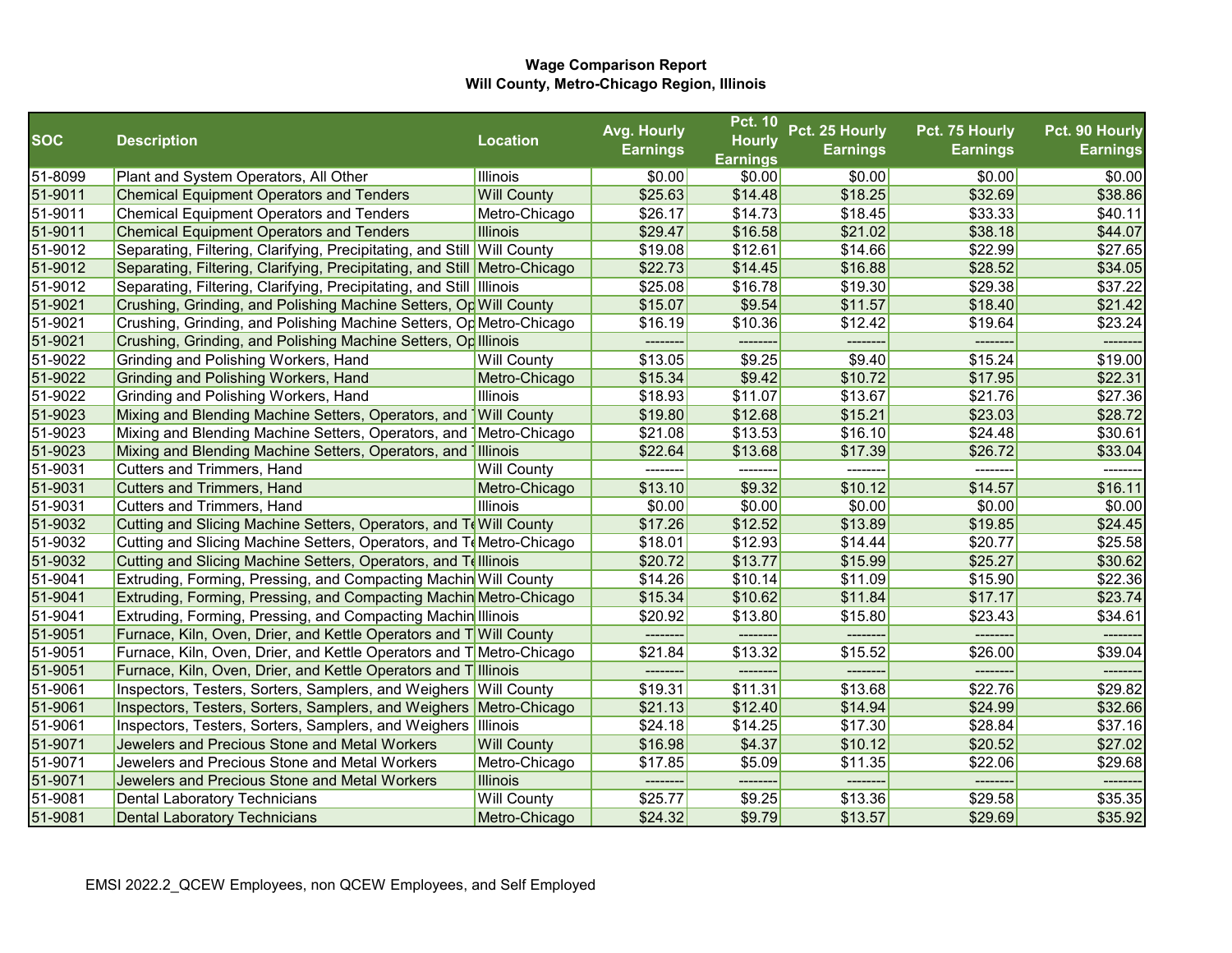|            |                                                                     |                    | Avg. Hourly     | <b>Pct. 10</b>  | Pct. 25 Hourly  | Pct. 75 Hourly  | Pct. 90 Hourly  |
|------------|---------------------------------------------------------------------|--------------------|-----------------|-----------------|-----------------|-----------------|-----------------|
| <b>SOC</b> | <b>Description</b>                                                  | <b>Location</b>    | <b>Earnings</b> | <b>Hourly</b>   | <b>Earnings</b> | <b>Earnings</b> | <b>Earnings</b> |
|            |                                                                     |                    |                 | <b>Earnings</b> |                 |                 |                 |
| 51-9081    | <b>Dental Laboratory Technicians</b>                                | Illinois           | \$24.63         | \$10.85         | \$15.92         | \$31.94         | \$37.28         |
| 51-9082    | <b>Medical Appliance Technicians</b>                                | <b>Will County</b> | \$28.11         | \$15.66         | \$18.61         | \$31.42         | \$41.03         |
| 51-9082    | <b>Medical Appliance Technicians</b>                                | Metro-Chicago      | \$27.26         | \$15.27         | \$18.15         | \$30.73         | \$39.76         |
| 51-9082    | <b>Medical Appliance Technicians</b>                                | <b>Illinois</b>    | \$29.55         | \$16.12         | \$20.35         | \$33.58         | \$43.25         |
| 51-9083    | <b>Ophthalmic Laboratory Technicians</b>                            | <b>Will County</b> | \$18.91         | \$13.50         | \$15.29         | \$20.78         | \$25.13         |
| 51-9083    | <b>Ophthalmic Laboratory Technicians</b>                            | Metro-Chicago      | \$18.33         | \$12.81         | \$14.57         | \$20.19         | \$24.35         |
| 51-9083    | <b>Ophthalmic Laboratory Technicians</b>                            | Illinois           | \$19.22         | \$13.32         | \$15.99         | \$21.92         | \$26.13         |
| 51-9111    | Packaging and Filling Machine Operators and Tenders Will County     |                    | \$15.55         | \$10.50         | \$12.15         | \$17.43         | \$23.06         |
| 51-9111    | Packaging and Filling Machine Operators and Tenders Metro-Chicago   |                    | \$17.27         | \$11.74         | \$13.51         | \$19.45         | \$25.34         |
| 51-9111    | Packaging and Filling Machine Operators and Tenders Illinois        |                    | \$18.88         | \$12.71         | \$14.72         | \$21.48         | \$27.76         |
| 51-9123    | Painting, Coating, and Decorating Workers                           | <b>Will County</b> | \$17.15         | \$10.43         | \$12.58         | \$19.95         | \$24.96         |
| 51-9123    | Painting, Coating, and Decorating Workers                           | Metro-Chicago      | \$17.91         | \$10.83         | \$13.15         | \$20.92         | \$26.11         |
| 51-9123    | Painting, Coating, and Decorating Workers                           | Illinois           | --------        |                 |                 |                 |                 |
| 51-9124    | Coating, Painting, and Spraying Machine Setters, Oper Will County   |                    | \$19.92         | \$11.85         | \$14.15         | \$24.41         | \$29.83         |
| 51-9124    | Coating, Painting, and Spraying Machine Setters, Oper Metro-Chicago |                    | \$20.46         | \$12.22         | \$14.63         | \$25.23         | \$30.55         |
| 51-9124    | Coating, Painting, and Spraying Machine Setters, Oper Illinois      |                    | \$18.63         | \$11.69         | \$13.91         | \$22.27         | \$27.63         |
| 51-9141    | <b>Semiconductor Processing Technicians</b>                         | <b>Will County</b> | \$14.55         | \$9.25          | \$9.63          | \$18.86         | \$25.15         |
| 51-9141    | <b>Semiconductor Processing Technicians</b>                         | Metro-Chicago      | \$15.02         | \$9.26          | \$9.77          | \$19.03         | \$26.05         |
| 51-9141    | <b>Semiconductor Processing Technicians</b>                         | Illinois           | \$18.92         | \$11.51         | \$12.59         | \$24.57         | \$32.72         |
| 51-9151    | Photographic Process Workers and Processing Machir Will County      |                    | \$21.03         | \$11.88         | \$14.95         | \$23.45         | \$28.46         |
| 51-9151    | Photographic Process Workers and Processing Machir Metro-Chicago    |                    | \$22.31         | \$13.17         | \$16.35         | \$25.71         | \$31.61         |
| 51-9151    | Photographic Process Workers and Processing Machir Illinois         |                    | \$22.46         | \$14.77         | \$17.83         | \$26.79         | \$31.93         |
| 51-9161    | <b>Computer Numerically Controlled Tool Operators</b>               | <b>Will County</b> | \$19.17         | \$12.71         | \$14.95         | \$22.51         | \$28.20         |
| 51-9161    | <b>Computer Numerically Controlled Tool Operators</b>               | Metro-Chicago      | \$20.49         | \$13.56         | \$15.93         | \$24.10         | \$30.16         |
| 51-9161    | <b>Computer Numerically Controlled Tool Operators</b>               | Illinois           | \$22.84         | \$14.07         | \$17.91         | \$26.82         | \$33.13         |
| 51-9162    | <b>Computer Numerically Controlled Tool Programmers</b>             | <b>Will County</b> | \$26.48         | \$17.82         | \$20.82         | \$31.01         | \$37.57         |
| 51-9162    | <b>Computer Numerically Controlled Tool Programmers</b>             | Metro-Chicago      | \$28.86         | \$19.39         | \$22.65         | \$33.85         | \$40.98         |
| 51-9162    | <b>Computer Numerically Controlled Tool Programmers</b>             | Illinois           |                 |                 |                 |                 |                 |
| 51-9191    | Adhesive Bonding Machine Operators and Tenders                      | <b>Will County</b> | \$16.09         | \$10.24         | \$12.40         | \$18.79         | \$24.72         |
| 51-9191    | Adhesive Bonding Machine Operators and Tenders                      | Metro-Chicago      | \$16.37         | \$10.97         | \$12.55         | \$19.12         | \$25.09         |
| 51-9191    | Adhesive Bonding Machine Operators and Tenders                      | Illinois           | \$0.00          | \$0.00          | \$0.00          | \$0.00          | \$0.00          |
| 51-9192    | Cleaning, Washing, and Metal Pickling Equipment Ope Will County     |                    | \$12.60         | \$9.25          | \$10.10         | \$13.21         | \$16.08         |
| 51-9192    | Cleaning, Washing, and Metal Pickling Equipment Ope Metro-Chicago   |                    | \$13.41         | \$9.71          | \$10.97         | \$14.46         | \$17.49         |
| 51-9192    | Cleaning, Washing, and Metal Pickling Equipment Ope Illinois        |                    |                 |                 |                 | -------         |                 |
| 51-9193    | Cooling and Freezing Equipment Operators and Tende Will County      |                    | \$16.87         | \$10.12         | \$12.17         | \$20.71         | \$26.20         |
| 51-9193    | Cooling and Freezing Equipment Operators and Tende Metro-Chicago    |                    | \$19.25         | \$11.37         | \$13.84         | \$23.77         | \$29.99         |
|            |                                                                     |                    |                 |                 |                 |                 |                 |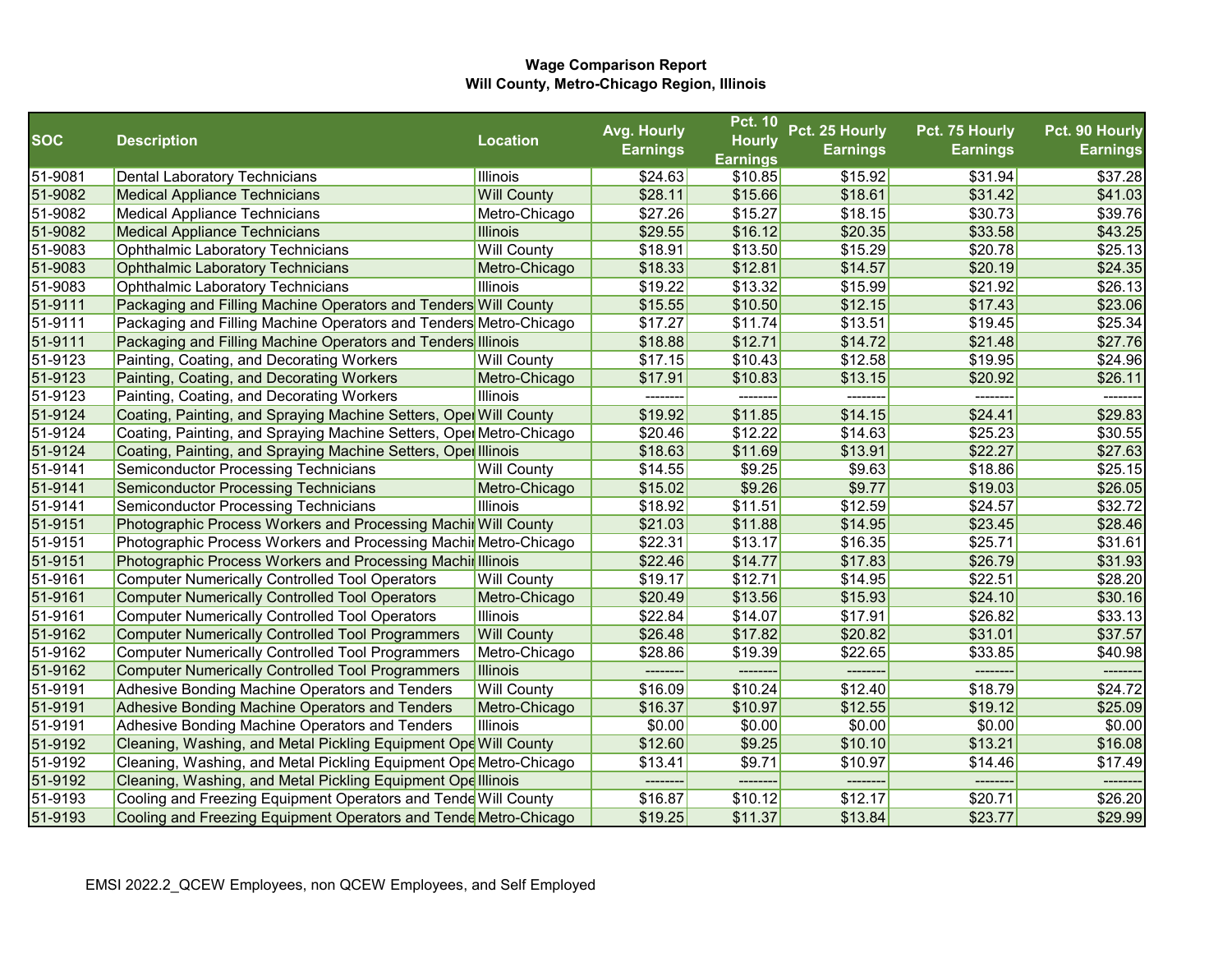|            |                                                                        |                    | Avg. Hourly     | <b>Pct. 10</b>  | Pct. 25 Hourly  | Pct. 75 Hourly  | Pct. 90 Hourly  |
|------------|------------------------------------------------------------------------|--------------------|-----------------|-----------------|-----------------|-----------------|-----------------|
| <b>SOC</b> | <b>Description</b>                                                     | <b>Location</b>    | <b>Earnings</b> | <b>Hourly</b>   | <b>Earnings</b> | <b>Earnings</b> | <b>Earnings</b> |
|            |                                                                        |                    |                 | <b>Earnings</b> |                 |                 |                 |
| 51-9193    | Cooling and Freezing Equipment Operators and Tende Illinois            |                    |                 |                 |                 |                 |                 |
| 51-9194    | <b>Etchers and Engravers</b>                                           | <b>Will County</b> | \$16.65         | \$9.60          | \$11.14         | \$19.26         | \$24.97         |
| 51-9194    | <b>Etchers and Engravers</b>                                           | Metro-Chicago      | \$18.10         | \$10.45         | \$12.47         | \$21.36         | \$27.45         |
| 51-9194    | <b>Etchers and Engravers</b>                                           | <b>Illinois</b>    | \$0.00          | \$0.00          | \$0.00          | \$0.00          | \$0.00          |
| 51-9195    | Molders, Shapers, and Casters, Except Metal and Plas Will County       |                    | \$17.34         | \$11.32         | \$12.37         | \$21.76         | \$26.93         |
| 51-9195    | Molders, Shapers, and Casters, Except Metal and Plas Metro-Chicago     |                    | \$18.27         | \$11.79         | \$13.17         | \$23.07         | \$29.06         |
| 51-9195    | Molders, Shapers, and Casters, Except Metal and Plas Illinois          |                    |                 |                 | -------         |                 |                 |
| 51-9196    | Paper Goods Machine Setters, Operators, and Tenders Will County        |                    | \$19.91         | \$14.33         | \$16.12         | \$23.16         | \$27.02         |
| 51-9196    | Paper Goods Machine Setters, Operators, and Tender Metro-Chicago       |                    | \$19.07         | \$13.70         | \$15.42         | \$22.22         | \$25.92         |
| 51-9196    | Paper Goods Machine Setters, Operators, and Tender Illinois            |                    | \$20.51         | \$13.98         | \$16.59         | \$23.96         | \$27.76         |
| 51-9197    | <b>Tire Builders</b>                                                   | <b>Will County</b> | \$13.98         | \$9.79          | \$11.29         | \$16.27         | \$20.56         |
| 51-9197    | <b>Tire Builders</b>                                                   | Metro-Chicago      | \$15.81         | \$11.13         | \$12.56         | \$18.46         | \$23.26         |
| 51-9197    | <b>Tire Builders</b>                                                   | <b>Illinois</b>    | \$23.27         | \$14.91         | \$18.24         | \$29.54         | \$33.56         |
| 51-9198    | <b>Helpers--Production Workers</b>                                     | <b>Will County</b> | \$15.03         | \$9.82          | \$11.27         | \$17.84         | \$21.91         |
| 51-9198    | <b>Helpers--Production Workers</b>                                     | Metro-Chicago      | \$16.42         | \$10.72         | \$12.35         | \$19.51         | \$23.97         |
| 51-9198    | <b>Helpers--Production Workers</b>                                     | <b>Illinois</b>    | \$13.77         | \$9.61          | \$10.80         | \$16.22         | \$19.78         |
| 51-9199    | Production Workers, All Other                                          | <b>Will County</b> | \$16.87         | \$9.99          | \$12.28         | \$20.30         | \$26.31         |
| 51-9199    | Production Workers, All Other                                          | Metro-Chicago      | \$18.71         | \$11.02         | \$13.63         | \$22.59         | \$29.27         |
| 51-9199    | Production Workers, All Other                                          | <b>Illinois</b>    | \$13.87         | \$9.25          | \$10.09         | \$16.59         | \$21.60         |
|            | 53-0000 Transportation and Material Moving Occupations                 |                    |                 |                 |                 |                 |                 |
| 53-1041    | <b>Aircraft Cargo Handling Supervisors</b>                             | <b>Will County</b> | \$30.20         | \$18.14         | \$22.07         | \$36.91         | \$40.03         |
| 53-1041    | <b>Aircraft Cargo Handling Supervisors</b>                             | Metro-Chicago      | \$33.74         | \$20.36         | \$24.85         | \$41.14         | \$44.60         |
| 53-1041    | <b>Aircraft Cargo Handling Supervisors</b>                             | <b>Illinois</b>    | ---------       |                 | -------         | --------        |                 |
| 53-1047    | First-Line Supervisors of Transportation and Material NWill County     |                    | \$27.91         | \$16.30         | \$20.01         | \$34.49         | \$41.63         |
| 53-1047    | First-Line Supervisors of Transportation and Material NMetro-Chicago   |                    | \$29.79         | \$17.33         | \$21.29         | \$36.85         | \$44.60         |
| 53-1047    | <b>First-Line Supervisors of Transportation and Material Millinois</b> |                    | \$22.45         | \$13.12         | \$15.95         | \$27.52         | \$33.67         |
| 53-2011    | Airline Pilots, Copilots, and Flight Engineers                         | <b>Will County</b> | \$83.94         | \$34.95         | \$51.00         | \$108.01        | \$163.91        |
| 53-2011    | Airline Pilots, Copilots, and Flight Engineers                         | Metro-Chicago      | \$95.46         | \$41.73         | \$60.28         | \$121.76        | \$182.86        |
| 53-2011    | Airline Pilots, Copilots, and Flight Engineers                         | <b>Illinois</b>    | \$112.29        | \$49.12         | \$67.68         | \$143.12        | \$212.53        |
| 53-2012    | <b>Commercial Pilots</b>                                               | <b>Will County</b> | \$41.27         | \$15.11         | \$22.38         | \$56.21         | \$78.82         |
| 53-2012    | <b>Commercial Pilots</b>                                               | Metro-Chicago      | \$43.55         | \$16.02         | \$23.65         | \$59.30         | \$83.00         |
| 53-2012    | <b>Commercial Pilots</b>                                               | <b>Illinois</b>    | \$49.57         | \$19.24         | \$28.99         | \$63.69         | \$90.73         |
| 53-2021    | <b>Air Traffic Controllers</b>                                         | <b>Will County</b> | \$66.73         | \$39.84         | \$52.77         | \$80.86         | \$88.23         |
| 53-2021    | <b>Air Traffic Controllers</b>                                         | Metro-Chicago      | \$74.23         | \$44.26         | \$58.66         | \$90.26         | \$99.14         |
| 53-2021    | <b>Air Traffic Controllers</b>                                         | <b>Illinois</b>    | \$64.02         | \$32.23         | \$46.12         | \$80.31         | \$90.49         |
| 53-2022    | <b>Airfield Operations Specialists</b>                                 | <b>Will County</b> | --------        | --------        | --------        |                 |                 |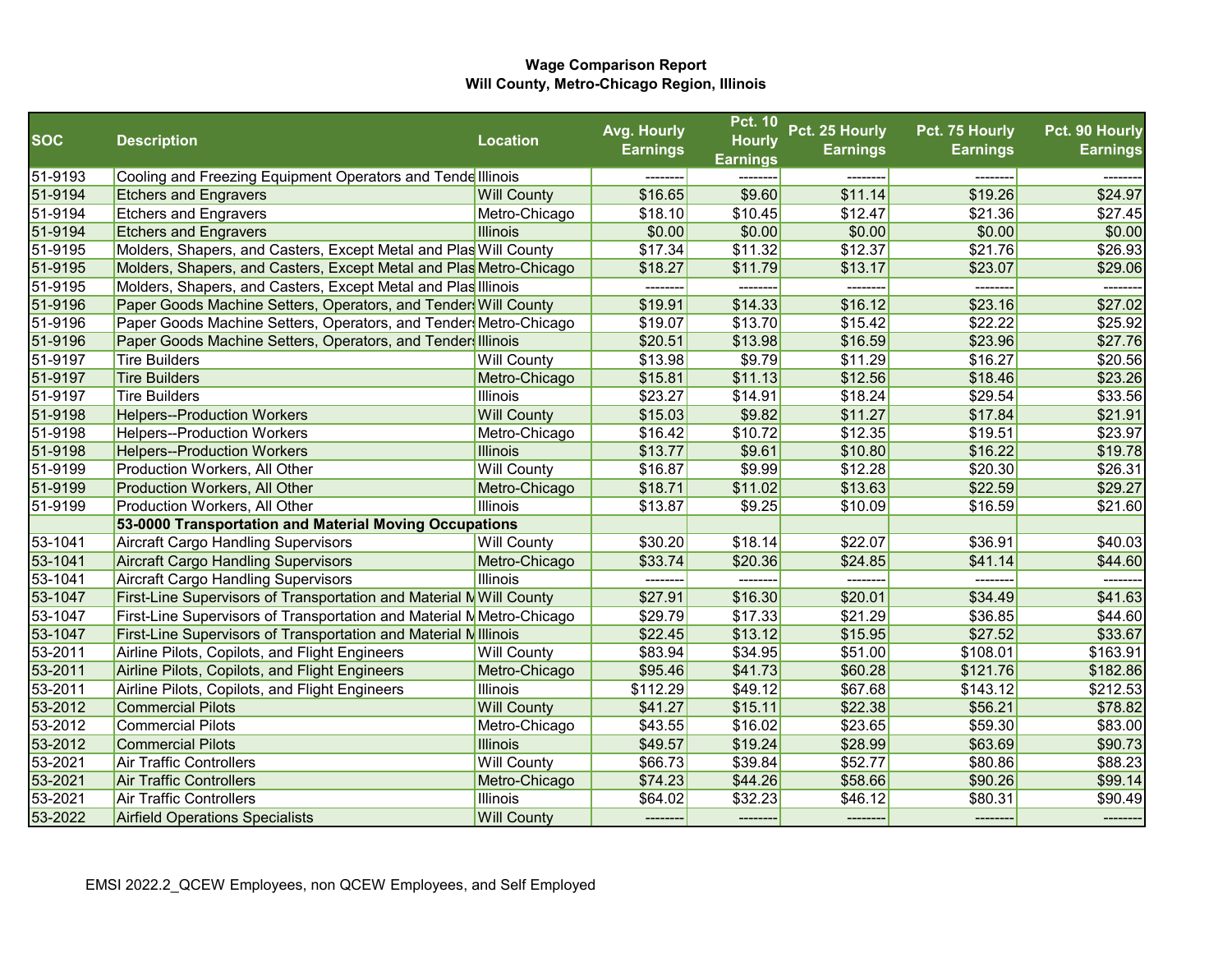|            |                                                                     |                    | Avg. Hourly     | <b>Pct. 10</b>  | Pct. 25 Hourly  | Pct. 75 Hourly  | Pct. 90 Hourly  |
|------------|---------------------------------------------------------------------|--------------------|-----------------|-----------------|-----------------|-----------------|-----------------|
| <b>SOC</b> | <b>Description</b>                                                  | <b>Location</b>    | <b>Earnings</b> | <b>Hourly</b>   | <b>Earnings</b> | <b>Earnings</b> | <b>Earnings</b> |
|            |                                                                     |                    |                 | <b>Earnings</b> |                 |                 |                 |
| 53-2022    | <b>Airfield Operations Specialists</b>                              | Metro-Chicago      | \$26.80         | \$14.08         | \$16.76         | \$36.02         | \$40.48         |
| 53-2022    | Airfield Operations Specialists                                     | <b>Illinois</b>    | \$35.08         | \$17.28         | \$22.15         | \$45.31         | \$56.80         |
| 53-2031    | <b>Flight Attendants</b>                                            | <b>Will County</b> | \$22.78         | \$12.69         | \$16.69         | \$27.11         | \$31.73         |
| 53-2031    | <b>Flight Attendants</b>                                            | Metro-Chicago      | \$25.32         | \$14.10         | \$18.55         | \$30.13         | \$35.26         |
| 53-2031    | <b>Flight Attendants</b>                                            | <b>Illinois</b>    | \$24.88         | \$12.10         | \$18.18         | \$29.86         | \$35.16         |
| 53-3011    | Ambulance Drivers and Attendants, Except Emergency Will County      |                    | \$11.90         | \$9.44          | \$10.12         | \$12.88         | \$14.21         |
| 53-3011    | Ambulance Drivers and Attendants, Except Emergency Metro-Chicago    |                    | \$13.29         | \$10.34         | \$11.22         | \$14.38         | \$16.10         |
| 53-3011    | Ambulance Drivers and Attendants, Except Emergency Illinois         |                    | \$12.09         | \$9.33          | \$9.63          | \$13.17         | \$16.05         |
| 53-3031    | <b>Driver/Sales Workers</b>                                         | <b>Will County</b> | \$13.57         | \$9.25          | \$9.36          | \$17.33         | \$21.50         |
| 53-3031    | <b>Driver/Sales Workers</b>                                         | Metro-Chicago      | \$15.11         | \$9.34          | \$9.72          | \$19.18         | \$24.03         |
| 53-3031    | Driver/Sales Workers                                                | <b>Illinois</b>    | \$14.56         | \$9.26          | \$9.38          | \$18.33         | \$23.30         |
| 53-3032    | <b>Heavy and Tractor-Trailer Truck Drivers</b>                      | <b>Will County</b> | \$25.49         | \$15.44         | \$19.08         | \$30.58         | \$38.04         |
| 53-3032    | Heavy and Tractor-Trailer Truck Drivers                             | Metro-Chicago      | \$26.25         | \$15.52         | \$19.31         | \$31.39         | \$39.34         |
| 53-3032    | <b>Heavy and Tractor-Trailer Truck Drivers</b>                      | <b>Illinois</b>    | \$23.46         | \$15.79         | \$18.18         | \$28.31         | \$34.40         |
| 53-3033    | <b>Light Truck Drivers</b>                                          | <b>Will County</b> | \$21.28         | \$10.78         | \$14.43         | \$27.33         | \$34.22         |
| 53-3033    | <b>Light Truck Drivers</b>                                          | Metro-Chicago      | \$23.60         | \$11.86         | \$15.94         | \$30.36         | \$38.11         |
| 53-3033    | <b>Light Truck Drivers</b>                                          | <b>Illinois</b>    | \$16.06         | \$10.23         | \$10.85         | \$20.33         | \$26.82         |
| 53-3052    | <b>Bus Drivers, Transit and Intercity</b>                           | <b>Will County</b> | \$24.23         | \$15.59         | \$17.41         | \$32.12         | \$36.95         |
| 53-3052    | <b>Bus Drivers, Transit and Intercity</b>                           | Metro-Chicago      | \$25.37         | \$16.19         | \$18.26         | \$33.35         | \$38.95         |
| 53-3052    | <b>Bus Drivers, Transit and Intercity</b>                           | <b>Illinois</b>    | \$18.50         | \$12.20         | \$13.52         | \$23.64         | \$28.50         |
| 53-3058    | Passenger Vehicle Drivers, Except Bus Drivers, Transi Will County   |                    | \$17.07         | \$9.28          | \$10.60         | \$19.95         | \$23.65         |
| 53-3058    | Passenger Vehicle Drivers, Except Bus Drivers, Transi Metro-Chicago |                    | \$18.33         | \$7.76          | \$11.04         | \$21.55         | \$26.67         |
| 53-3058    | Passenger Vehicle Drivers, Except Bus Drivers, Transi Illinois      |                    | \$19.07         | \$10.71         | \$13.98         | \$23.12         | \$27.05         |
| 53-3099    | Motor Vehicle Operators, All Other                                  | <b>Will County</b> | \$23.64         | \$11.12         | \$14.17         | \$31.17         | \$37.33         |
| 53-3099    | Motor Vehicle Operators, All Other                                  | Metro-Chicago      | \$25.65         | \$10.60         | \$14.79         | \$34.10         | \$41.70         |
| 53-3099    | Motor Vehicle Operators, All Other                                  | <b>Illinois</b>    | \$28.27         | \$13.25         | \$19.87         | \$37.25         | \$42.76         |
| 53-4011    | Locomotive Engineers                                                | <b>Will County</b> | \$34.53         | \$21.30         | \$26.67         | \$41.04         | \$48.19         |
| 53-4011    | Locomotive Engineers                                                | Metro-Chicago      | \$34.35         | \$21.18         | \$26.50         | \$40.89         | \$48.05         |
| 53-4011    | Locomotive Engineers                                                | <b>Illinois</b>    | \$27.18         | \$15.78         | \$21.51         | \$32.38         | \$37.45         |
| 53-4013    | Rail Yard Engineers, Dinkey Operators, and Hostlers                 | <b>Will County</b> | \$26.50         | \$16.21         | \$20.36         | \$31.22         | \$38.76         |
| 53-4013    | Rail Yard Engineers, Dinkey Operators, and Hostlers                 | Metro-Chicago      | \$27.10         | \$17.60         | \$20.89         | \$32.06         | \$39.38         |
| 53-4013    | Rail Yard Engineers, Dinkey Operators, and Hostlers                 | Illinois           | --------        | --------        | --------        | --------        | --------        |
| 53-4022    | Railroad Brake, Signal, and Switch Operators and LocoWill County    |                    | \$33.30         | \$22.87         | \$27.30         | \$38.44         | \$40.75         |
| 53-4022    | Railroad Brake, Signal, and Switch Operators and LocoMetro-Chicago  |                    | \$33.33         | \$22.88         | \$27.35         | \$38.47         | \$40.83         |
| 53-4022    | Railroad Brake, Signal, and Switch Operators and Locolllinois       |                    | \$24.49         | \$14.80         | \$20.97         | \$28.12         | \$32.16         |
| 53-4031    | <b>Railroad Conductors and Yardmasters</b>                          | <b>Will County</b> | \$32.62         | \$26.60         | \$33.80         | \$39.59         | \$42.06         |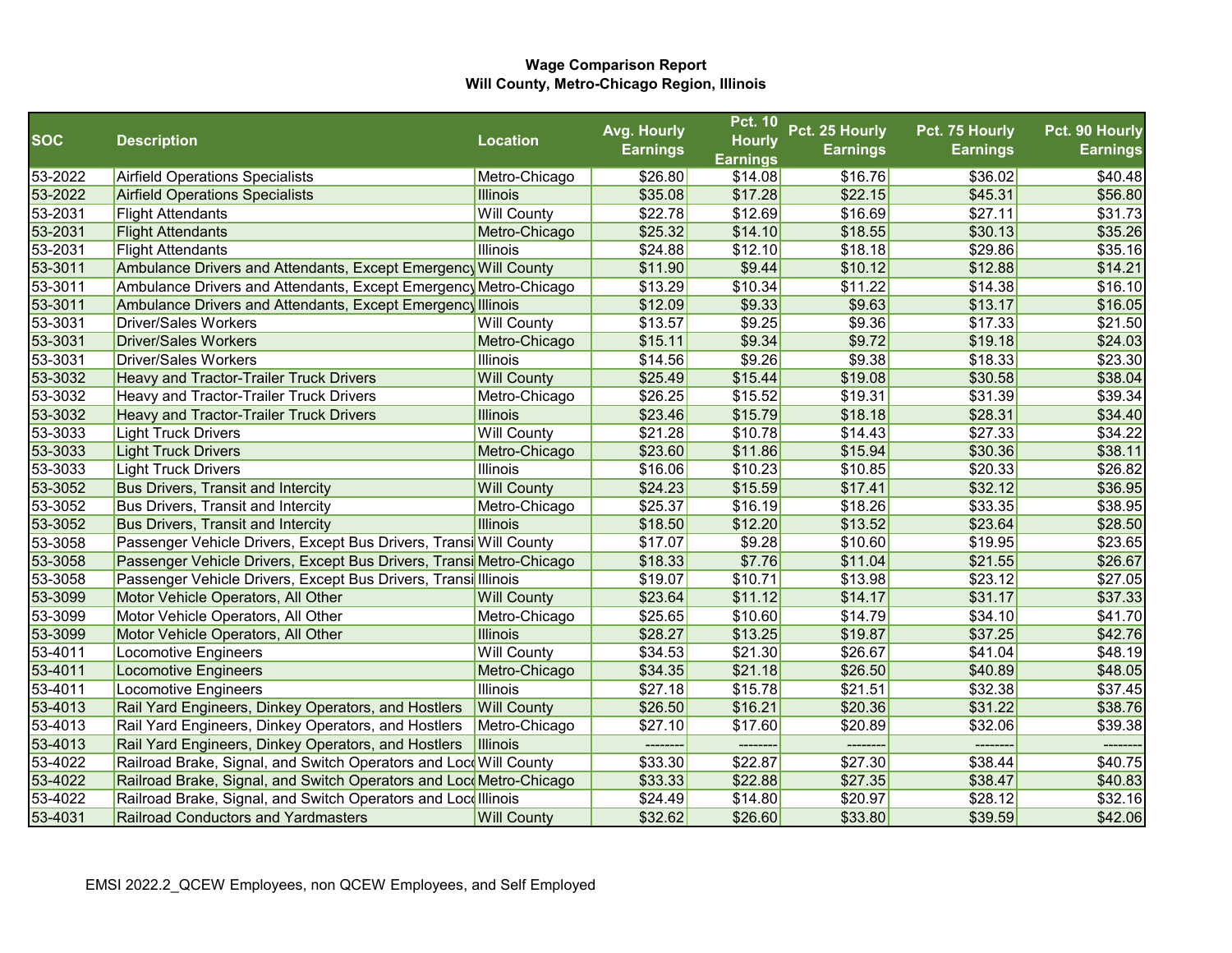|            |                                                     |                    | Avg. Hourly     | <b>Pct. 10</b>  | Pct. 25 Hourly  | Pct. 75 Hourly  | Pct. 90 Hourly  |
|------------|-----------------------------------------------------|--------------------|-----------------|-----------------|-----------------|-----------------|-----------------|
| <b>SOC</b> | <b>Description</b>                                  | <b>Location</b>    | <b>Earnings</b> | <b>Hourly</b>   | <b>Earnings</b> | <b>Earnings</b> | <b>Earnings</b> |
|            |                                                     |                    |                 | <b>Earnings</b> |                 |                 |                 |
| 53-4031    | <b>Railroad Conductors and Yardmasters</b>          | Metro-Chicago      | \$32.65         | \$26.51         | \$33.68         | \$39.63         | \$42.18         |
| 53-4031    | <b>Railroad Conductors and Yardmasters</b>          | <b>Illinois</b>    | \$0.00          | \$0.00          | \$0.00          | \$0.00          | \$0.00          |
| 53-4041    | Subway and Streetcar Operators                      | <b>Will County</b> | \$34.60         | \$24.54         | \$29.77         | \$40.64         | \$42.92         |
| 53-4041    | <b>Subway and Streetcar Operators</b>               | Metro-Chicago      | \$34.79         | \$24.74         | \$29.95         | \$40.81         | \$43.64         |
| 53-4041    | <b>Subway and Streetcar Operators</b>               | <b>Illinois</b>    |                 | --------        | -------         | -------         | -------         |
| 53-4099    | Rail Transportation Workers, All Other              | <b>Will County</b> | -------         | --------        | --------        |                 | -------         |
| 53-4099    | Rail Transportation Workers, All Other              | Metro-Chicago      | \$27.26         | \$16.23         | \$18.04         | \$36.37         | \$41.11         |
| 53-4099    | Rail Transportation Workers, All Other              | <b>Illinois</b>    | -------         |                 | --------        | -------         | -------         |
| 53-5011    | <b>Sailors and Marine Oilers</b>                    | <b>Will County</b> | \$22.49         | \$12.46         | \$15.84         | \$26.25         | \$34.73         |
| 53-5011    | Sailors and Marine Oilers                           | Metro-Chicago      | \$23.04         | \$12.84         | \$16.29         | \$27.14         | \$35.65         |
| 53-5011    | Sailors and Marine Oilers                           | <b>Illinois</b>    | \$23.85         | \$11.84         | \$16.50         | \$26.56         | \$34.73         |
| 53-5021    | Captains, Mates, and Pilots of Water Vessels        | <b>Will County</b> | \$37.82         | \$18.84         | \$25.88         | \$47.70         | \$59.39         |
| 53-5021    | Captains, Mates, and Pilots of Water Vessels        | Metro-Chicago      | \$38.82         | \$19.12         | \$26.29         | \$48.94         | \$61.35         |
| 53-5021    | Captains, Mates, and Pilots of Water Vessels        | <b>Illinois</b>    | \$46.06         | \$19.98         | \$28.09         | \$57.06         | \$74.36         |
| 53-5022    | <b>Motorboat Operators</b>                          | <b>Will County</b> | --------        | --------        | --------        | --------        | -------         |
| 53-5022    | <b>Motorboat Operators</b>                          | Metro-Chicago      | \$29.35         | \$15.34         | \$22.32         | \$36.56         | \$43.23         |
| 53-5022    | <b>Motorboat Operators</b>                          | <b>Illinois</b>    |                 |                 |                 | -------         |                 |
| 53-5031    | <b>Ship Engineers</b>                               | <b>Will County</b> | \$31.95         | \$18.22         | \$22.12         | \$38.63         | \$48.38         |
| 53-5031    | Ship Engineers                                      | Metro-Chicago      | \$33.03         | \$18.74         | \$22.85         | \$40.10         | \$50.11         |
| 53-5031    | <b>Ship Engineers</b>                               | <b>Illinois</b>    | \$0.00          | \$0.00          | \$0.00          | \$0.00          | \$0.00          |
| 53-6011    | <b>Bridge and Lock Tenders</b>                      | <b>Will County</b> |                 |                 |                 |                 |                 |
| 53-6011    | <b>Bridge and Lock Tenders</b>                      | Metro-Chicago      | \$30.12         | \$25.70         | \$27.21         | \$32.72         | \$36.66         |
| 53-6011    | <b>Bridge and Lock Tenders</b>                      | <b>Illinois</b>    | \$0.00          | \$0.00          | \$0.00          | \$0.00          | \$0.00          |
| 53-6021    | <b>Parking Attendants</b>                           | <b>Will County</b> | \$12.98         | \$9.25          | \$9.52          | \$15.85         | \$18.97         |
| 53-6021    | <b>Parking Attendants</b>                           | Metro-Chicago      | \$14.43         | \$9.61          | \$10.55         | \$17.59         | \$21.16         |
| 53-6021    | <b>Parking Attendants</b>                           | <b>Illinois</b>    | \$10.74         | \$9.25          | \$9.30          | \$12.50         | \$15.05         |
| 53-6031    | <b>Automotive and Watercraft Service Attendants</b> | <b>Will County</b> | \$13.38         | \$10.00         | \$11.14         | \$14.89         | \$17.03         |
| 53-6031    | <b>Automotive and Watercraft Service Attendants</b> | Metro-Chicago      | \$14.29         | \$10.62         | \$11.84         | \$15.96         | \$18.26         |
| 53-6031    | Automotive and Watercraft Service Attendants        | Illinois           | \$10.82         | \$9.26          | \$9.40          | \$12.08         | \$14.44         |
| 53-6041    | <b>Traffic Technicians</b>                          | <b>Will County</b> |                 |                 | -------         |                 |                 |
| 53-6041    | <b>Traffic Technicians</b>                          | Metro-Chicago      | \$31.23         | \$16.70         | \$23.17         | \$39.39         | \$44.82         |
| 53-6041    | <b>Traffic Technicians</b>                          | <b>Illinois</b>    | \$0.00          | \$0.00          | \$0.00          | \$0.00          | \$0.00          |
| 53-6051    | Transportation Inspectors                           | <b>Will County</b> | \$32.73         | \$19.43         | \$21.25         | \$46.11         | \$56.56         |
| 53-6051    | <b>Transportation Inspectors</b>                    | Metro-Chicago      | \$33.81         | \$20.00         | \$21.91         | \$47.57         | \$58.48         |
| 53-6051    | Transportation Inspectors                           | <b>Illinois</b>    | \$48.88         | \$20.31         | \$31.43         | \$63.55         | \$77.62         |
| 53-6061    | <b>Passenger Attendants</b>                         | <b>Will County</b> | \$14.12         | \$9.76          | \$11.07         | \$15.35         | \$18.96         |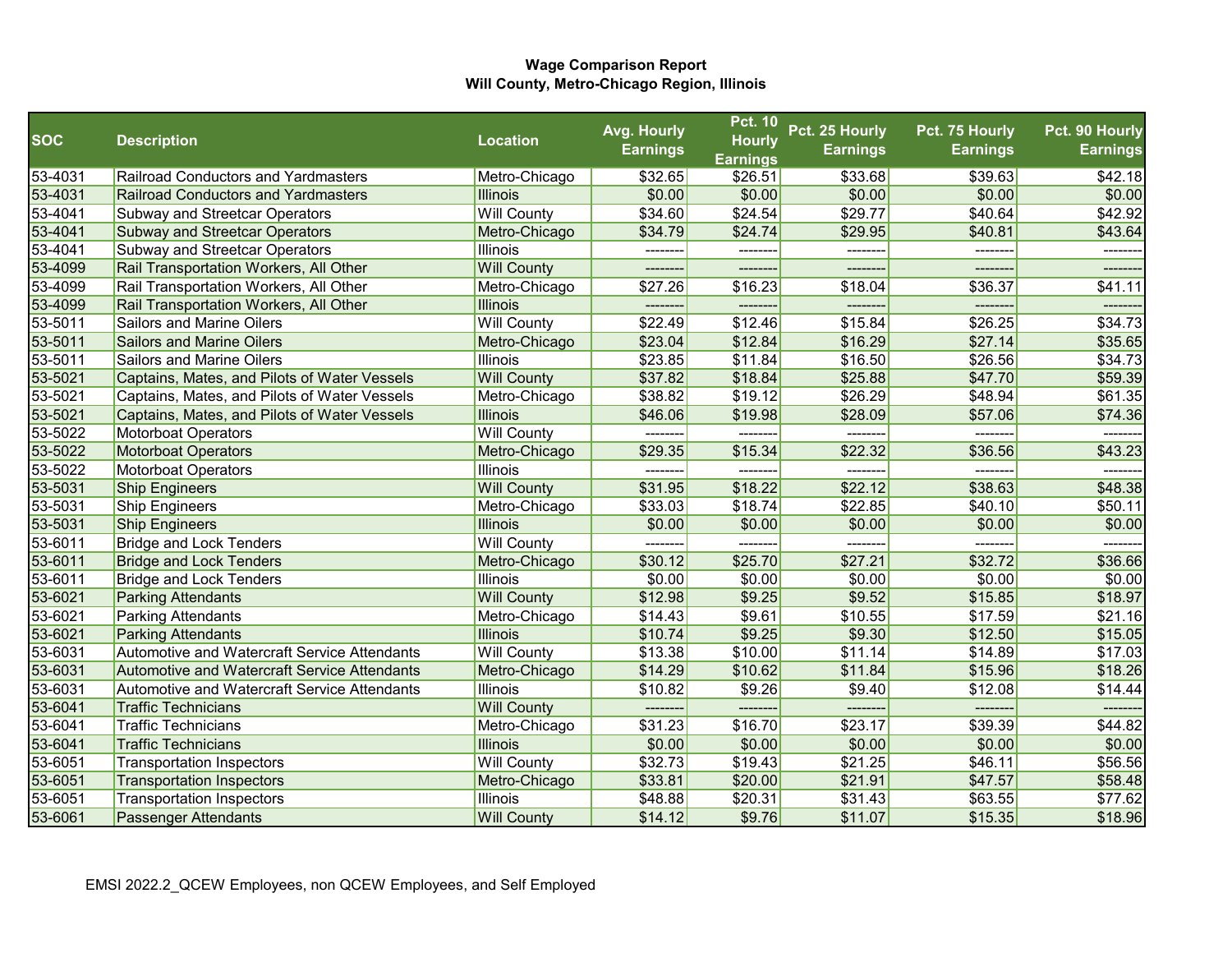|            |                                                                     |                    | Avg. Hourly     | <b>Pct. 10</b>  | Pct. 25 Hourly  | Pct. 75 Hourly  | Pct. 90 Hourly  |
|------------|---------------------------------------------------------------------|--------------------|-----------------|-----------------|-----------------|-----------------|-----------------|
| <b>SOC</b> | <b>Description</b>                                                  | <b>Location</b>    | <b>Earnings</b> | <b>Hourly</b>   | <b>Earnings</b> | <b>Earnings</b> | <b>Earnings</b> |
|            |                                                                     |                    |                 | <b>Earnings</b> |                 |                 |                 |
| 53-6061    | Passenger Attendants                                                | Metro-Chicago      | \$14.84         | \$10.25         | \$11.61         | \$16.16         | \$19.94         |
| 53-6061    | <b>Passenger Attendants</b>                                         | <b>Illinois</b>    |                 |                 |                 |                 |                 |
| 53-6098    | Aircraft Service Attendants and Transportation Worker Will County   |                    | \$24.02         | \$12.45         | \$15.16         | \$31.73         | \$43.18         |
| 53-6098    | Aircraft Service Attendants and Transportation Worker Metro-Chicago |                    | \$25.70         | \$13.29         | \$16.20         | \$33.93         | \$46.21         |
| 53-6098    | Aircraft Service Attendants and Transportation Worker Illinois      |                    | \$26.40         | \$12.97         | \$17.02         | \$34.87         | \$46.85         |
| 53-7011    | <b>Conveyor Operators and Tenders</b>                               | <b>Will County</b> | \$18.40         | \$14.44         | \$15.68         | \$21.13         | \$24.40         |
| 53-7011    | <b>Conveyor Operators and Tenders</b>                               | Metro-Chicago      | \$20.50         | \$16.01         | \$17.42         | \$23.57         | \$27.30         |
| 53-7011    | <b>Conveyor Operators and Tenders</b>                               | <b>Illinois</b>    | \$14.44         | \$9.93          | \$11.80         | \$16.60         | \$19.73         |
| 53-7021    | <b>Crane and Tower Operators</b>                                    | <b>Will County</b> | \$24.33         | \$15.19         | \$17.91         | \$29.80         | \$33.34         |
| 53-7021    | <b>Crane and Tower Operators</b>                                    | Metro-Chicago      | \$24.59         | \$15.32         | \$18.09         | \$30.01         | \$33.85         |
| 53-7021    | <b>Crane and Tower Operators</b>                                    | Illinois           | \$24.62         | \$13.06         | \$17.55         | \$29.74         | \$35.49         |
| 53-7031    | <b>Dredge Operators</b>                                             | <b>Will County</b> | --------        | --------        | -------         |                 | -------         |
| 53-7031    | <b>Dredge Operators</b>                                             | Metro-Chicago      | \$29.76         | \$11.52         | \$18.64         | \$35.83         | \$46.09         |
| 53-7031    | <b>Dredge Operators</b>                                             | <b>Illinois</b>    | \$0.00          | \$0.00          | \$0.00          | \$0.00          | \$0.00          |
| 53-7041    | <b>Hoist and Winch Operators</b>                                    | <b>Will County</b> | ---------       | --------        | -------         | --------        | -------         |
| 53-7041    | <b>Hoist and Winch Operators</b>                                    | Metro-Chicago      | \$48.30         | \$24.61         | \$41.07         | \$67.95         | \$72.56         |
| 53-7041    | Hoist and Winch Operators                                           | Illinois           | \$37.70         | \$18.66         | \$31.47         | \$50.18         | \$56.42         |
| 53-7051    | <b>Industrial Truck and Tractor Operators</b>                       | <b>Will County</b> | \$19.65         | \$13.83         | \$15.94         | \$22.27         | \$27.58         |
| 53-7051    | <b>Industrial Truck and Tractor Operators</b>                       | Metro-Chicago      | \$20.74         | \$14.56         | \$16.69         | \$23.59         | \$29.12         |
| 53-7051    | <b>Industrial Truck and Tractor Operators</b>                       | <b>Illinois</b>    | \$15.08         | \$10.58         | \$12.21         | \$17.32         | \$20.82         |
| 53-7061    | <b>Cleaners of Vehicles and Equipment</b>                           | <b>Will County</b> | \$13.52         | \$9.32          | \$10.17         | \$15.14         | \$18.79         |
| 53-7061    | <b>Cleaners of Vehicles and Equipment</b>                           | Metro-Chicago      | \$14.59         | \$9.92          | \$11.04         | \$16.43         | \$20.34         |
| 53-7061    | <b>Cleaners of Vehicles and Equipment</b>                           | Illinois           | \$11.32         | \$9.25          | \$9.41          | \$12.62         | \$15.68         |
| 53-7062    | Laborers and Freight, Stock, and Material Movers, Han Will County   |                    | \$15.42         | \$10.30         | \$11.84         | \$17.52         | \$22.51         |
| 53-7062    | Laborers and Freight, Stock, and Material Movers, Han Metro-Chicago |                    | \$17.03         | \$11.34         | \$13.01         | \$19.41         | \$24.86         |
| 53-7062    | Laborers and Freight, Stock, and Material Movers, Han Illinois      |                    | \$12.99         | \$9.88          | \$10.10         | \$14.83         | \$18.84         |
| 53-7063    | Machine Feeders and Offbearers                                      | <b>Will County</b> | \$22.43         | \$12.98         | \$14.88         | \$30.59         | \$33.06         |
| 53-7063    | <b>Machine Feeders and Offbearers</b>                               | Metro-Chicago      | \$23.47         | \$13.53         | \$15.60         | \$31.69         | \$34.91         |
| 53-7063    | Machine Feeders and Offbearers                                      | Illinois           | \$14.69         | \$10.47         | \$10.84         | \$18.53         | \$21.20         |
| 53-7064    | Packers and Packagers, Hand                                         | <b>Will County</b> | \$14.16         | \$10.53         | \$12.15         | \$15.47         | \$18.51         |
| 53-7064    | Packers and Packagers, Hand                                         | Metro-Chicago      | \$15.48         | \$11.48         | \$13.12         | \$17.07         | \$20.22         |
| 53-7064    | Packers and Packagers, Hand                                         | <b>Illinois</b>    | \$11.26         | \$9.25          | \$9.44          | \$12.53         | \$15.04         |
| 53-7065    | <b>Stockers and Order Fillers</b>                                   | <b>Will County</b> | \$14.74         | \$9.76          | \$11.37         | \$16.87         | \$20.86         |
| 53-7065    | <b>Stockers and Order Fillers</b>                                   | Metro-Chicago      | \$16.15         | \$10.62         | \$12.39         | \$18.53         | \$22.87         |
| 53-7065    | <b>Stockers and Order Fillers</b>                                   | Illinois           | \$16.73         | \$11.10         | \$12.77         | \$19.10         | \$23.78         |
| 53-7071    | Gas Compressor and Gas Pumping Station Operators Will County        |                    | ---------       | ---------       | ---------       | --------        | --------        |